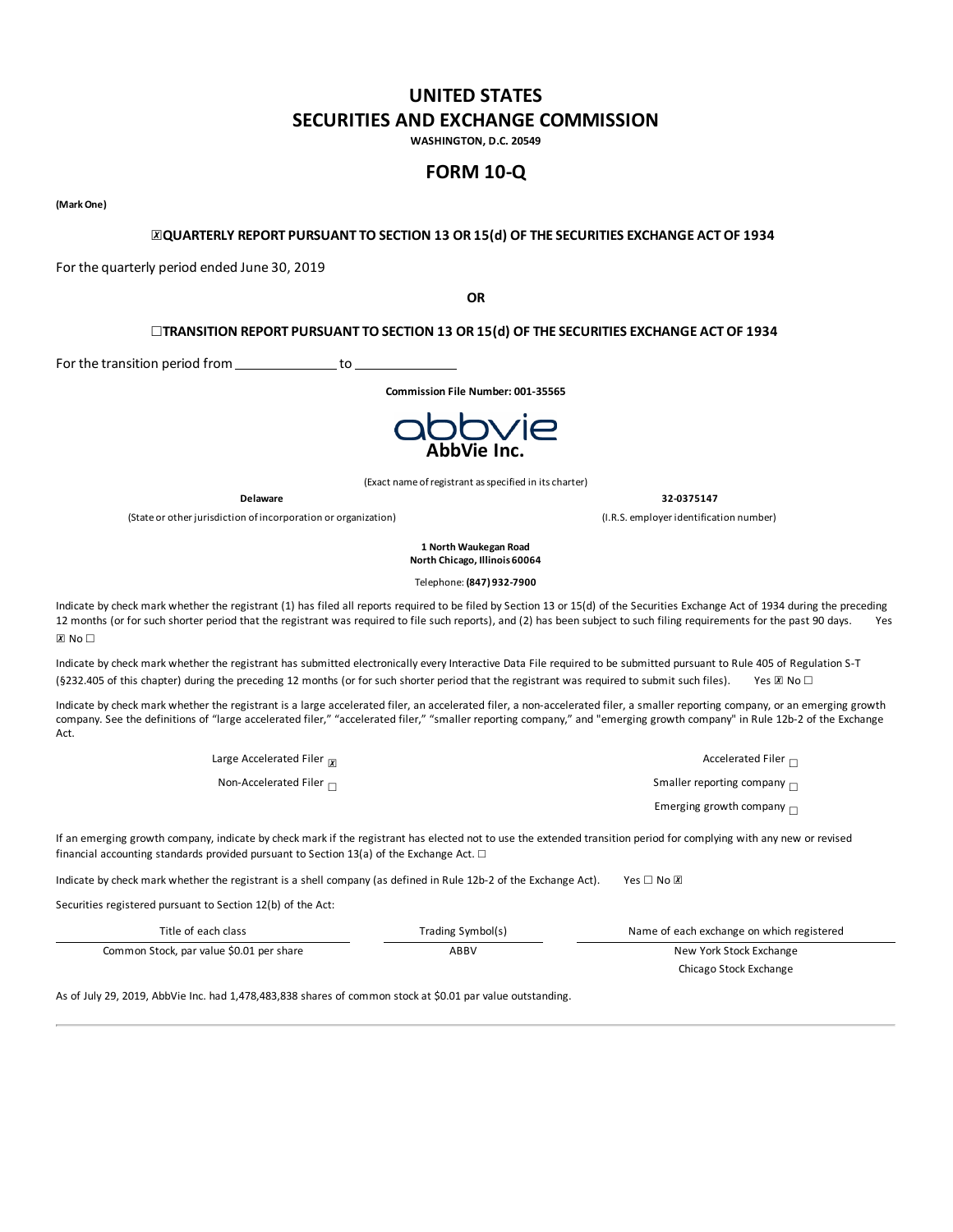## **AbbVie Inc. and Subsidiaries Table of Contents**

# **PART I. FINANCIAL INFORMATION** Page Item 1. FINANCIAL STATEMENTS AND [SUPPLEMENTARY](#page-2-0) DATA [2](#page-2-0) Item 2. [MANAGEMENT'S](#page-26-0) DISCUSSION AND ANALYSIS OF FINANCIAL CONDITION AND RESULTS OF OPERATIONS Item 3. [QUANTITATIVE](#page-37-0) AND QUALITATIVE DISCLOSURES ABOUT MARKET RISK [35](#page-37-0) Item 4. CONTROLS AND [PROCEDURES](#page-37-0) [36](#page-37-0) **[PART](#page-38-0) II. OTHER [INFORMATION](#page-38-0) Item 1.** LEGAL [PROCEEDINGS](#page-39-0) [37](#page-39-0) Item 1A. RISK [FACTORS](#page-39-0) [37](#page-39-0) Item 2. [UNREGISTERED](#page-39-0) SALES OF EQUITY SECURITIES AND USE OF PROCEEDS **[37](#page-39-0)** and 37 and 37 and 37 and 37 and 37 and 37 and 37 and 37 and 37 and 37 and 37 and 37 and 37 and 37 and 37 and 37 and 37 and 37 and 37 and 37 and 37 an Item 6. [EXHIBITS](#page-40-0) [38](#page-40-0)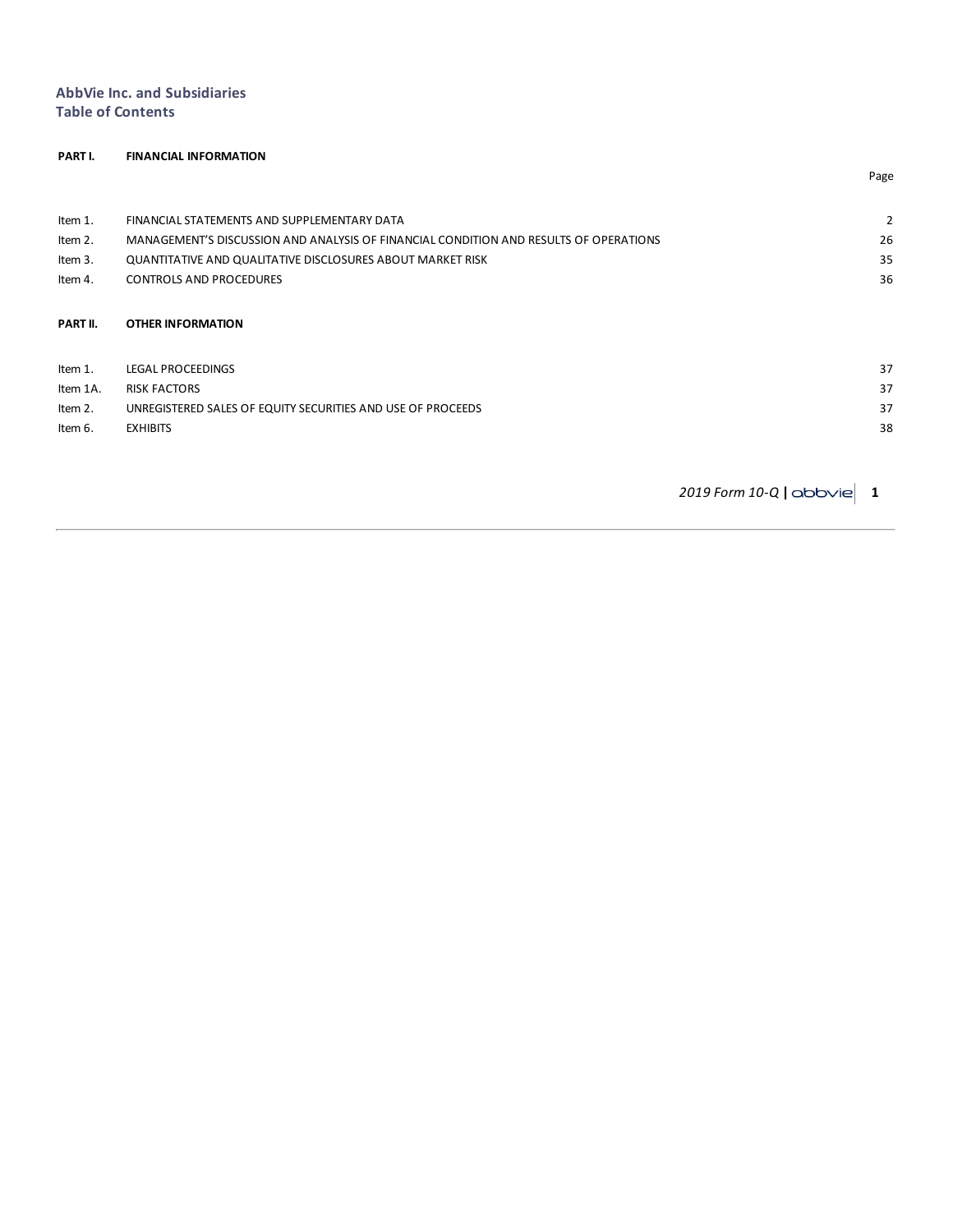## <span id="page-2-0"></span>**PART I. FINANCIAL INFORMATION**

## **ITEM 1. FINANCIAL STATEMENTS AND SUPPLEMENTARY DATA**

## **AbbVie Inc. and Subsidiaries**

**Condensed Consolidated Statements of Earnings (unaudited)**

|                                              |         | Three months ended<br><b>June 30,</b> |             | Six months ended<br><b>June 30,</b> |        |         |        |  |
|----------------------------------------------|---------|---------------------------------------|-------------|-------------------------------------|--------|---------|--------|--|
| (in millions, except per share data)         |         | 2019                                  | 2018        |                                     | 2019   |         | 2018   |  |
| <b>Net revenues</b>                          | $\zeta$ | 8,255                                 | \$<br>8,278 | $\mathsf{S}$                        | 16,083 | $\zeta$ | 16,212 |  |
|                                              |         |                                       |             |                                     |        |         |        |  |
| Cost of products sold                        |         | 1,819                                 | 1,934       |                                     | 3,513  |         | 3,861  |  |
| Selling, general and administrative          |         | 1,654                                 | 1,760       |                                     | 3,334  |         | 3,551  |  |
| Research and development                     |         | 1,291                                 | 1,322       |                                     | 2,580  |         | 2,566  |  |
| Acquired in-process research and development |         | 91                                    |             |                                     | 246    |         | 69     |  |
| Other expense                                |         |                                       | 500         |                                     |        |         | 500    |  |
| Total operating costs and expenses           |         | 4,855                                 | 5,516       |                                     | 9,673  |         | 10,547 |  |
| Operating earnings                           |         | 3,400                                 | 2,762       |                                     | 6,410  |         | 5,665  |  |
|                                              |         |                                       |             |                                     |        |         |        |  |
| Interest expense, net                        |         | 309                                   | 272         |                                     | 634    |         | 523    |  |
| Net foreign exchange loss                    |         | 6                                     | 8           |                                     | 12     |         | 16     |  |
| Other expense, net                           |         | 2,278                                 | 470         |                                     | 2,413  |         | 317    |  |
| Earnings before income tax expense           |         | 807                                   | 2,012       |                                     | 3,351  |         | 4,809  |  |
| Income tax expense                           |         | 66                                    | 29          |                                     | 154    |         | 43     |  |
| Net earnings                                 | \$      | 741                                   | \$<br>1,983 | \$                                  | 3,197  | \$      | 4,766  |  |
|                                              |         |                                       |             |                                     |        |         |        |  |
| Per share data                               |         |                                       |             |                                     |        |         |        |  |
| Basic earnings per share                     | \$      | 0.49                                  | \$<br>1.26  | \$                                  | 2.15   | \$      | 3.00   |  |
| Diluted earnings per share                   | \$      | 0.49                                  | \$<br>1.26  | \$                                  | 2.14   | \$      | 2.99   |  |
|                                              |         |                                       |             |                                     |        |         |        |  |
| Weighted-average basic shares outstanding    |         | 1,480                                 | 1,568       |                                     | 1,480  |         | 1,579  |  |
| Weighted-average diluted shares outstanding  |         | 1,484                                 | 1,572       |                                     | 1,483  |         | 1,584  |  |

The accompanying notes are an integral part of these condensed consolidated financial statements.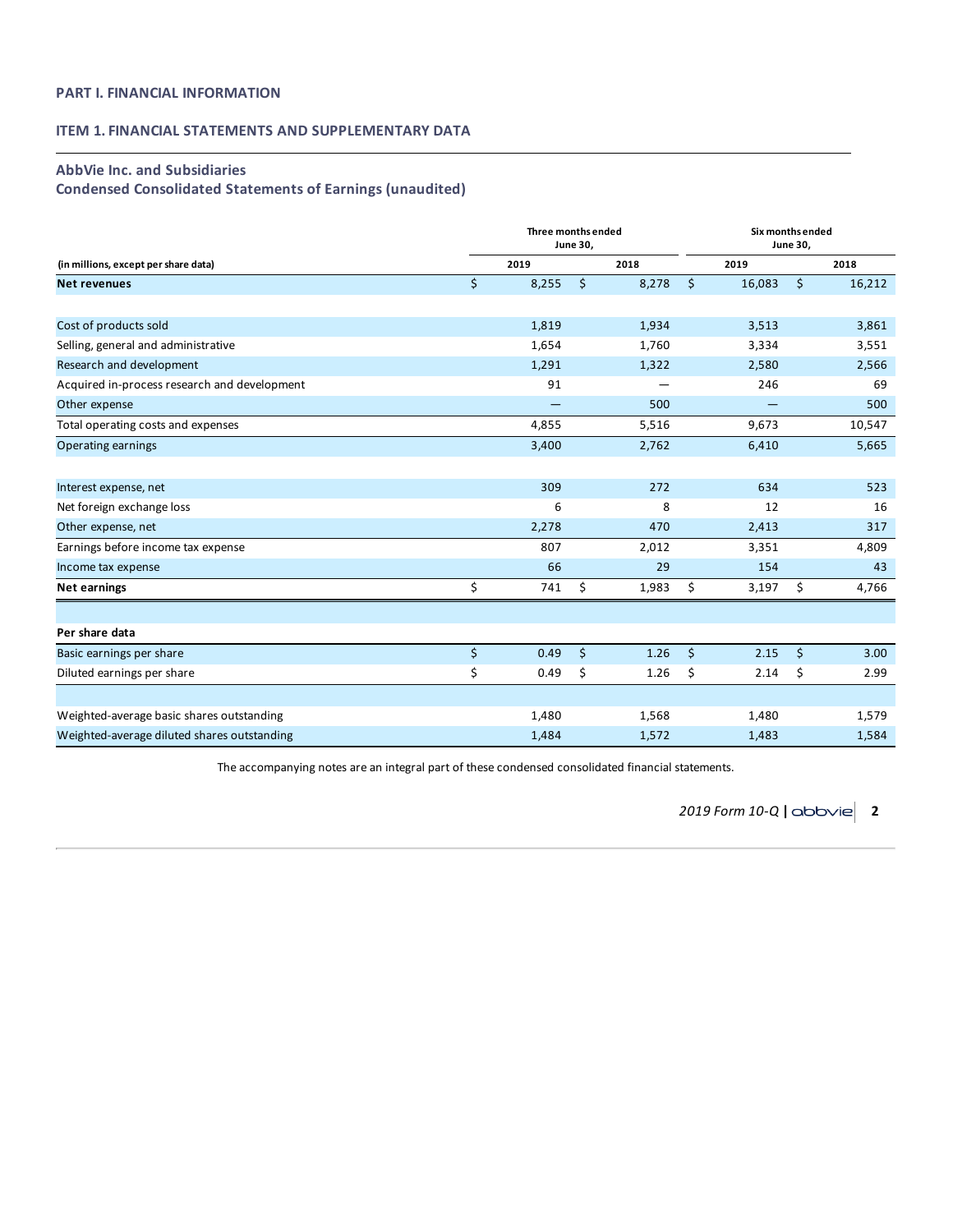## **AbbVie Inc. and Subsidiaries**

**Condensed Consolidated Statements of Comprehensive Income (unaudited)**

|                                                                                                                                                                                                                                                           | Three months ended | June 30, |       |      | Six months ended |    |       |
|-----------------------------------------------------------------------------------------------------------------------------------------------------------------------------------------------------------------------------------------------------------|--------------------|----------|-------|------|------------------|----|-------|
| (in millions)                                                                                                                                                                                                                                             | 2019               |          | 2018  | 2019 |                  |    | 2018  |
| <b>Net earnings</b>                                                                                                                                                                                                                                       | \$<br>741          | Ŝ.       | 1,983 | S    | 3,197            | \$ | 4,766 |
| Foreign currency translation adjustments, net of tax expense (benefit) of \$5 for the three months<br>and \$6 for the six months ended June 30, 2019 and $\frac{2}{16}$ for the three months and $\frac{2}{19}$ for the<br>six months ended June 30, 2018 | 71                 |          | (469) |      | (32)             |    | (280) |
| Net investment hedging activities, net of tax expense (benefit) of $\zeta(11)$ for the three months and<br>\$8 for the six months ended June 30, 2019 and \$61 for the three months and \$31 for the six<br>months ended June 30, 2018                    | (37)               |          | 209   |      | 28               |    | 105   |
| Pension and post-employment benefits, net of tax expense (benefit) of \$6 for the three months<br>and \$12 for the six months ended June 30, 2019 and \$7 for the three months and \$16 for the six<br>months ended June 30, 2018                         | 20                 |          | 49    |      | 45               |    | 71    |
| Marketable security activities, net of tax expense (benefit) of $\zeta$ — for the three months and $\zeta$ —<br>for the six months ended June 30, 2019 and $\zeta$ — for the three months and $\zeta$ — for the six months<br>ended June 30, 2018         | 4                  |          | 5     |      | 11               |    | (2)   |
| Cash flow hedging activities, net of tax expense (benefit) of $\zeta(2)$ for the three months and $\zeta(9)$ for<br>the six months ended June 30, 2019 and \$18 for the three months and \$17 for the six months<br>ended June 30, 2018                   | (33)               |          | 197   |      | (63)             |    | 194   |
| Other comprehensive income (loss)                                                                                                                                                                                                                         | 25                 |          | (9)   |      | (11)             |    | 88    |
| <b>Comprehensive income</b>                                                                                                                                                                                                                               | \$<br>766          |          | 1,974 |      | 3,186            |    | 4,854 |

The accompanying notes are an integral part of these condensed consolidated financial statements.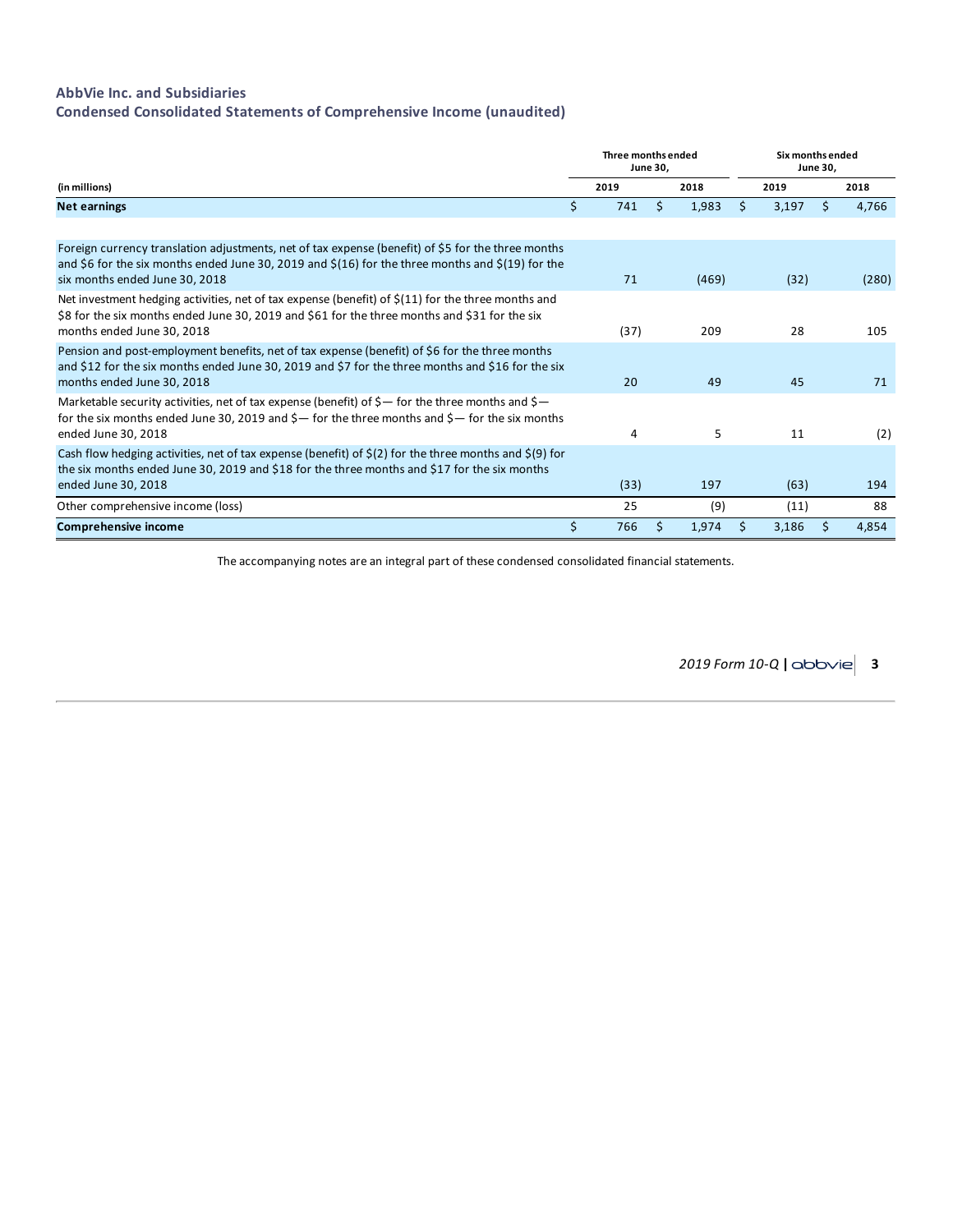## **AbbVie Inc. and Subsidiaries Condensed Consolidated Balance Sheets**

| (in millions, except share data)                                                                                                                              | <b>June 30,</b><br>2019 | December 31,<br>2018 |  |  |
|---------------------------------------------------------------------------------------------------------------------------------------------------------------|-------------------------|----------------------|--|--|
|                                                                                                                                                               | (unaudited)             |                      |  |  |
| Assets                                                                                                                                                        |                         |                      |  |  |
| <b>Current assets</b>                                                                                                                                         |                         |                      |  |  |
| Cash and equivalents                                                                                                                                          | \$<br>5,172             | \$<br>7,289          |  |  |
| Short-term investments                                                                                                                                        | 244                     | 772                  |  |  |
| Accounts receivable, net                                                                                                                                      | 5,482                   | 5,384                |  |  |
| Inventories                                                                                                                                                   | 1,895                   | 1,605                |  |  |
| Prepaid expenses and other                                                                                                                                    | 2,307                   | 1,895                |  |  |
| <b>Total current assets</b>                                                                                                                                   | 15,100                  | 16,945               |  |  |
|                                                                                                                                                               |                         |                      |  |  |
| Investments                                                                                                                                                   | 1,473                   | 1,420                |  |  |
| Property and equipment, net                                                                                                                                   | 2,879                   | 2,883                |  |  |
| Intangible assets, net                                                                                                                                        | 20,459                  | 21,233               |  |  |
| Goodwill                                                                                                                                                      | 15,642                  | 15,663               |  |  |
| Other assets                                                                                                                                                  | 1,589                   | 1,208                |  |  |
| <b>Total assets</b>                                                                                                                                           | \$<br>57,142            | \$<br>59,352         |  |  |
|                                                                                                                                                               |                         |                      |  |  |
| <b>Liabilities and Equity</b>                                                                                                                                 |                         |                      |  |  |
| <b>Current liabilities</b>                                                                                                                                    |                         |                      |  |  |
| Short-term borrowings                                                                                                                                         | \$<br>306               | \$<br>3,699          |  |  |
| Current portion of long-term debt and finance lease obligations                                                                                               | 5,335                   | 1,609                |  |  |
| Accounts payable and accrued liabilities                                                                                                                      | 11,300                  | 11,931               |  |  |
| <b>Total current liabilities</b>                                                                                                                              | 16,941                  | 17,239               |  |  |
|                                                                                                                                                               |                         |                      |  |  |
| Long-term debt and finance lease obligations                                                                                                                  | 31,619                  | 35,002               |  |  |
| Deferred income taxes                                                                                                                                         | 1,148                   | 1,067                |  |  |
| Other long-term liabilities                                                                                                                                   | 16,000                  | 14,490               |  |  |
|                                                                                                                                                               |                         |                      |  |  |
| Commitments and contingencies                                                                                                                                 |                         |                      |  |  |
|                                                                                                                                                               |                         |                      |  |  |
| Stockholders' equity (deficit)                                                                                                                                |                         |                      |  |  |
| Common stock, \$0.01 par value, 4,000,000,000 shares authorized, 1,781,055,877 shares issued as of June 30, 2019<br>and 1,776,510,871 as of December 31, 2018 | 18                      | 18                   |  |  |
| Common stock held in treasury, at cost, 302,685,326 shares as of June 30, 2019 and 297,686,473 as of December<br>31, 2018                                     | (24, 505)               | (24, 108)            |  |  |
| Additional paid-in capital                                                                                                                                    | 15,028                  | 14,756               |  |  |
| Retained earnings                                                                                                                                             | 3,384                   | 3,368                |  |  |
| Accumulated other comprehensive loss                                                                                                                          | (2, 491)                | (2,480)              |  |  |
| Total stockholders' equity (deficit)                                                                                                                          | (8, 566)                | (8, 446)             |  |  |
|                                                                                                                                                               |                         |                      |  |  |
| <b>Total liabilities and equity</b>                                                                                                                           | \$<br>57,142            | \$<br>59,352         |  |  |

The accompanying notes are an integral part of these condensed consolidated financial statements.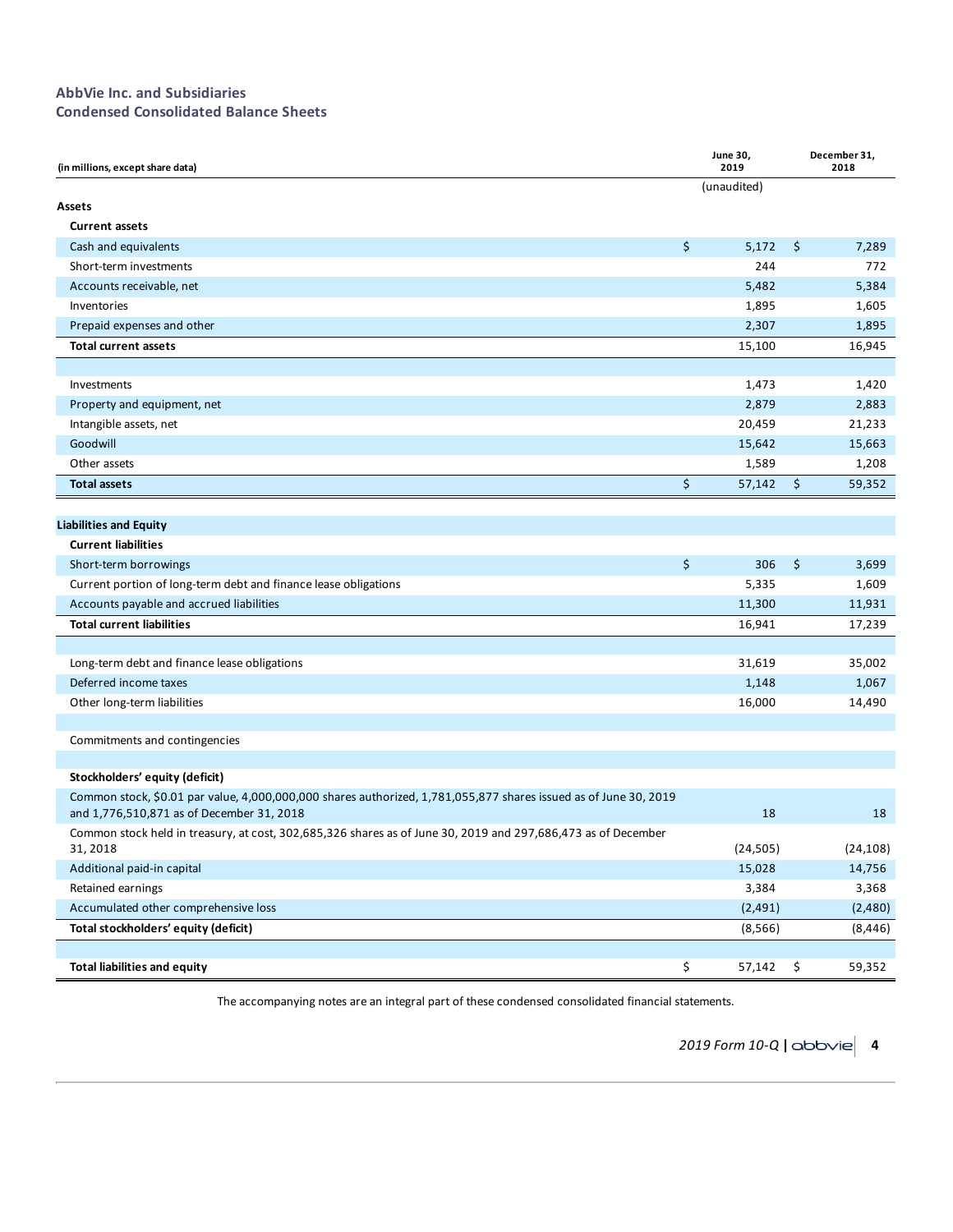## **AbbVie Inc. and Subsidiaries Condensed Consolidated Statements of Equity (unaudited)**

| (in millions)                            | <b>Common shares</b><br>outstanding | <b>Common stock</b>      | <b>Treasury stock</b>    |               | <b>Additional</b><br>paid-in capital |         | Retained<br>earnings     | <b>Accumulated other</b><br>comprehensive loss |         | Total    |
|------------------------------------------|-------------------------------------|--------------------------|--------------------------|---------------|--------------------------------------|---------|--------------------------|------------------------------------------------|---------|----------|
| Balance at March 31, 2018                | 1,587                               | \$<br>18                 | \$<br>(13, 331)          | \$            | 14,519                               | \$      | 4,977                    | \$<br>(2,630)                                  | $\zeta$ | 3,553    |
| Net earnings                             |                                     |                          |                          |               | —                                    |         | 1,983                    | -                                              |         | 1,983    |
| Other comprehensive loss, net of tax     |                                     |                          |                          |               |                                      |         |                          | (9)                                            |         | (9)      |
| Dividends declared                       | $\overline{\phantom{0}}$            | -                        |                          |               | $\overline{\phantom{0}}$             |         | (1, 465)                 | $\overline{\phantom{0}}$                       |         | (1, 465) |
| Purchases of treasury stock              | (73)                                |                          | (7, 516)                 |               |                                      |         |                          |                                                |         | (7, 516) |
| Stock-based compensation plans and other | $\overline{\phantom{0}}$            | $\overline{\phantom{0}}$ | $\overline{2}$           |               | 77                                   |         |                          | $\overline{\phantom{0}}$                       |         | 79       |
| Balance at June 30, 2018                 | 1,514                               | \$<br>18                 | \$<br>(20, 845)          | $\zeta$       | 14,596                               | $\zeta$ | 5,495                    | \$<br>(2,639)                                  | $\zeta$ | (3, 375) |
| Balance at March 31, 2019                | 1,478                               | \$<br>18                 | \$<br>(24, 502)          | \$            | 14,940                               | \$      | 4,234                    | \$<br>(2, 516)                                 | \$      | (7, 826) |
| Net earnings                             |                                     |                          |                          |               |                                      |         | 741                      |                                                |         | 741      |
| Other comprehensive income, net of tax   |                                     |                          |                          |               |                                      |         |                          | 25                                             |         | 25       |
| Dividends declared                       | -                                   | -                        | —                        |               | $\overline{\phantom{0}}$             |         | (1, 591)                 | -                                              |         | (1, 591) |
| Purchases of treasury stock              |                                     |                          | (3)                      |               | —                                    |         |                          |                                                |         | (3)      |
| Stock-based compensation plans and other | —                                   | —                        | $\overline{\phantom{0}}$ |               | 88                                   |         | $\overline{\phantom{0}}$ | $\overline{\phantom{0}}$                       |         | 88       |
| Balance at June 30, 2019                 | 1,478                               | \$<br>18                 | \$<br>(24, 505)          | $\frac{1}{2}$ | 15,028                               | \$      | 3,384                    | \$<br>(2, 491)                                 | $\zeta$ | (8, 566) |
|                                          |                                     |                          |                          |               |                                      |         |                          |                                                |         |          |
| Balance at December 31, 2017             | 1,592                               | \$<br>18                 | \$<br>(11, 923)          | $\zeta$       | 14,270                               | \$      | 5,459                    | \$<br>(2,727)                                  | \$      | 5,097    |
| Adoption of new accounting standards     |                                     |                          |                          |               |                                      |         | (1,733)                  |                                                |         | (1,733)  |
| Net earnings                             |                                     | -                        |                          |               | —                                    |         | 4,766                    | —                                              |         | 4,766    |
| Other comprehensive income, net of tax   | -                                   |                          |                          |               | ▃                                    |         |                          | 88                                             |         | 88       |
| Dividends declared                       | $\qquad \qquad -$                   | -                        | -                        |               | -                                    |         | (2,997)                  | —                                              |         | (2,997)  |
| Purchases of treasury stock              | (85)                                | $\overline{\phantom{0}}$ | (8,947)                  |               | $\overline{\phantom{0}}$             |         |                          | —                                              |         | (8,947)  |
| Stock-based compensation plans and other | $\overline{7}$                      |                          | 25                       |               | 326                                  |         |                          | -                                              |         | 351      |
| Balance at June 30, 2018                 | 1,514                               | \$<br>18                 | \$<br>(20, 845)          | \$            | 14,596                               | \$      | 5,495                    | \$<br>(2,639)                                  | \$      | (3, 375) |
|                                          |                                     |                          |                          |               |                                      |         |                          |                                                |         |          |
| Balance at December 31, 2018             | 1,479                               | \$<br>18                 | \$<br>(24, 108)          | \$            | 14,756                               | \$      | 3,368                    | \$<br>(2,480)                                  | \$      | (8, 446) |
| Net earnings                             | $\equiv$                            |                          |                          |               | —                                    |         | 3,197                    | $\overline{\phantom{0}}$                       |         | 3,197    |
| Other comprehensive loss, net of tax     |                                     | $\overline{\phantom{0}}$ |                          |               | Ξ.                                   |         |                          | (11)                                           |         | (11)     |
| Dividends declared                       | $\overline{\phantom{0}}$            |                          | $\overline{\phantom{0}}$ |               | —                                    |         | (3, 181)                 | -                                              |         | (3, 181) |
| Purchases of treasury stock              | (5)                                 | $\overline{\phantom{0}}$ | (422)                    |               | —                                    |         | $\overline{\phantom{0}}$ | -                                              |         | (422)    |
| Stock-based compensation plans and other | $\overline{4}$                      | -                        | 25                       |               | 272                                  |         |                          |                                                |         | 297      |
| Balance at June 30, 2019                 | 1,478                               | \$<br>18                 | \$<br>(24, 505)          | \$            | 15,028                               | \$      | 3,384                    | \$<br>(2, 491)                                 | \$      | (8, 566) |

The accompanying notes are an integral part of these condensed consolidated financial statements.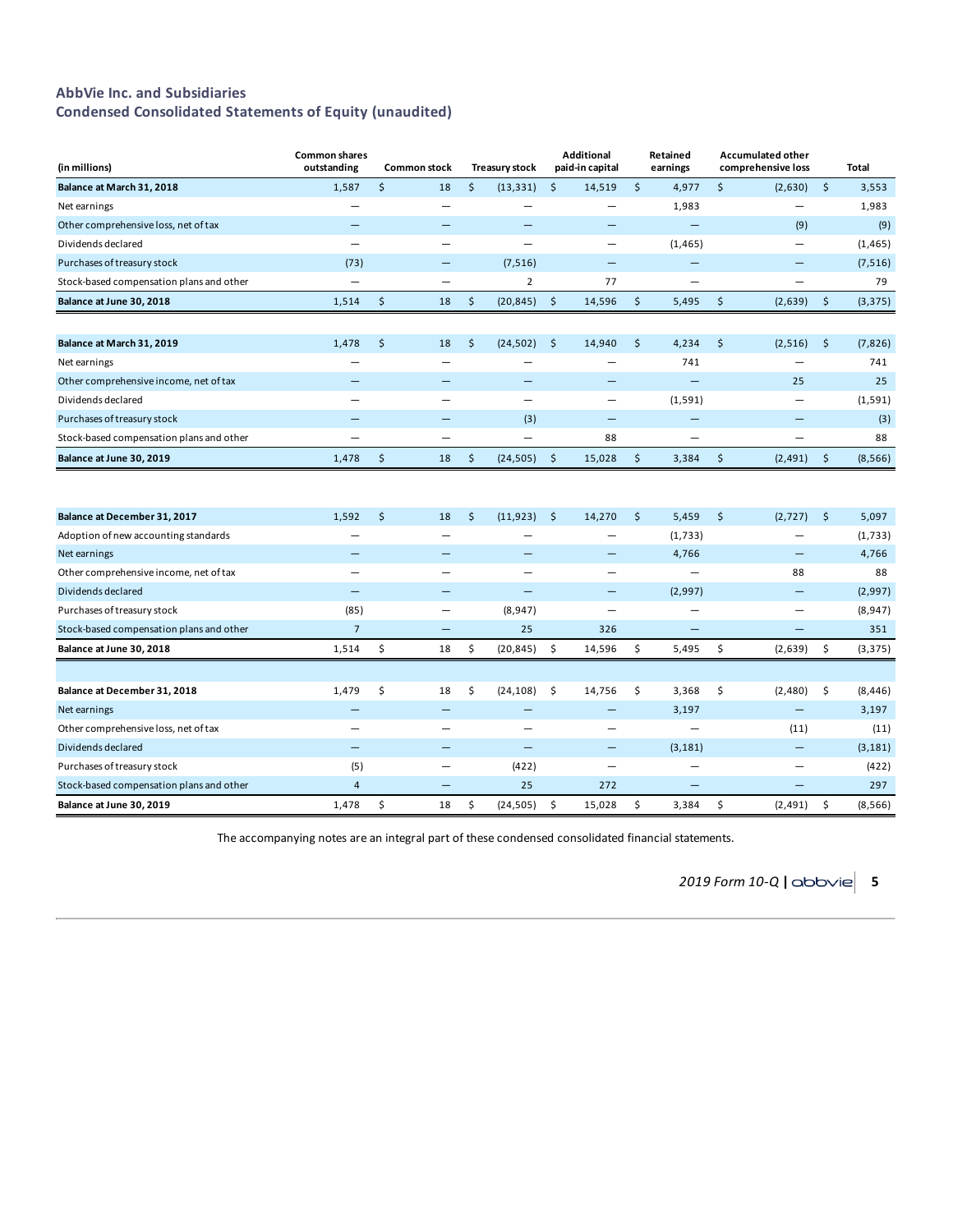## **AbbVie Inc. and Subsidiaries**

**Condensed Consolidated Statements of Cash Flows (unaudited)**

|                                                                              | Six months ended<br><b>June 30,</b> |    |           |  |  |  |  |
|------------------------------------------------------------------------------|-------------------------------------|----|-----------|--|--|--|--|
| (in millions) (brackets denote cash outflows)                                | 2019                                |    | 2018      |  |  |  |  |
| Cash flows from operating activities                                         |                                     |    |           |  |  |  |  |
| Net earnings                                                                 | \$<br>3,197                         | \$ | 4,766     |  |  |  |  |
| Adjustments to reconcile net earnings to net cash from operating activities: |                                     |    |           |  |  |  |  |
| Depreciation                                                                 | 232                                 |    | 234       |  |  |  |  |
| Amortization of intangible assets                                            | 773                                 |    | 654       |  |  |  |  |
| Change in fair value of contingent consideration liabilities                 | 2,473                               |    | 337       |  |  |  |  |
| Stock-based compensation                                                     | 276                                 |    | 276       |  |  |  |  |
| Upfront costs and milestones related to collaborations                       | 321                                 |    | 656       |  |  |  |  |
| Other, net                                                                   | (10)                                |    | 118       |  |  |  |  |
| Changes in operating assets and liabilities:                                 |                                     |    |           |  |  |  |  |
| Accounts receivable                                                          | (96)                                |    | (805)     |  |  |  |  |
| Inventories                                                                  | (288)                               |    | (191)     |  |  |  |  |
| Prepaid expenses and other assets                                            | (97)                                |    | (546)     |  |  |  |  |
| Accounts payable and other liabilities                                       | (1, 287)                            |    | 12        |  |  |  |  |
| Cash flows from operating activities                                         | 5,494                               |    | 5,511     |  |  |  |  |
| Cash flows from investing activities                                         |                                     |    |           |  |  |  |  |
| Acquisitions and investments                                                 | (440)                               |    | (401)     |  |  |  |  |
| Acquisitions of property and equipment                                       | (235)                               |    | (233)     |  |  |  |  |
| Purchases of investment securities                                           | (558)                               |    | (637)     |  |  |  |  |
| Sales and maturities of investment securities                                | 1,066                               |    | 1,511     |  |  |  |  |
| Cash flows from investing activities                                         | (167)                               |    | 240       |  |  |  |  |
| Cash flows from financing activities                                         |                                     |    |           |  |  |  |  |
| Net change in commercial paper borrowings                                    | (393)                               |    | 111       |  |  |  |  |
| Proceeds from issuance of other short-term borrowings                        |                                     |    | 3,000     |  |  |  |  |
| Repayments of other short-term borrowings                                    | (3,000)                             |    |           |  |  |  |  |
| Repayments of long-term debt and finance lease obligations                   | (4)                                 |    | (3,013)   |  |  |  |  |
| Debt issuance costs                                                          | (171)                               |    |           |  |  |  |  |
| Dividends paid                                                               | (3, 180)                            |    | (2,668)   |  |  |  |  |
| Purchases of treasury stock                                                  | (623)                               |    | (8, 947)  |  |  |  |  |
| Proceeds from the exercise of stock options                                  | 5                                   |    | 64        |  |  |  |  |
| Payments of contingent consideration liabilities                             | (108)                               |    | (39)      |  |  |  |  |
| Other, net                                                                   | 21                                  |    | 5         |  |  |  |  |
| Cash flows from financing activities                                         | (7, 453)                            |    | (11, 487) |  |  |  |  |
| Effect of exchange rate changes on cash and equivalents                      | 9                                   |    | (20)      |  |  |  |  |
| Net change in cash and equivalents                                           | (2, 117)                            |    | (5,756)   |  |  |  |  |
| Cash and equivalents, beginning of period                                    | 7,289                               |    | 9,303     |  |  |  |  |
| Cash and equivalents, end of period                                          | \$<br>5,172                         | \$ | 3,547     |  |  |  |  |

The accompanying notes are an integral part of these condensed consolidated financial statements.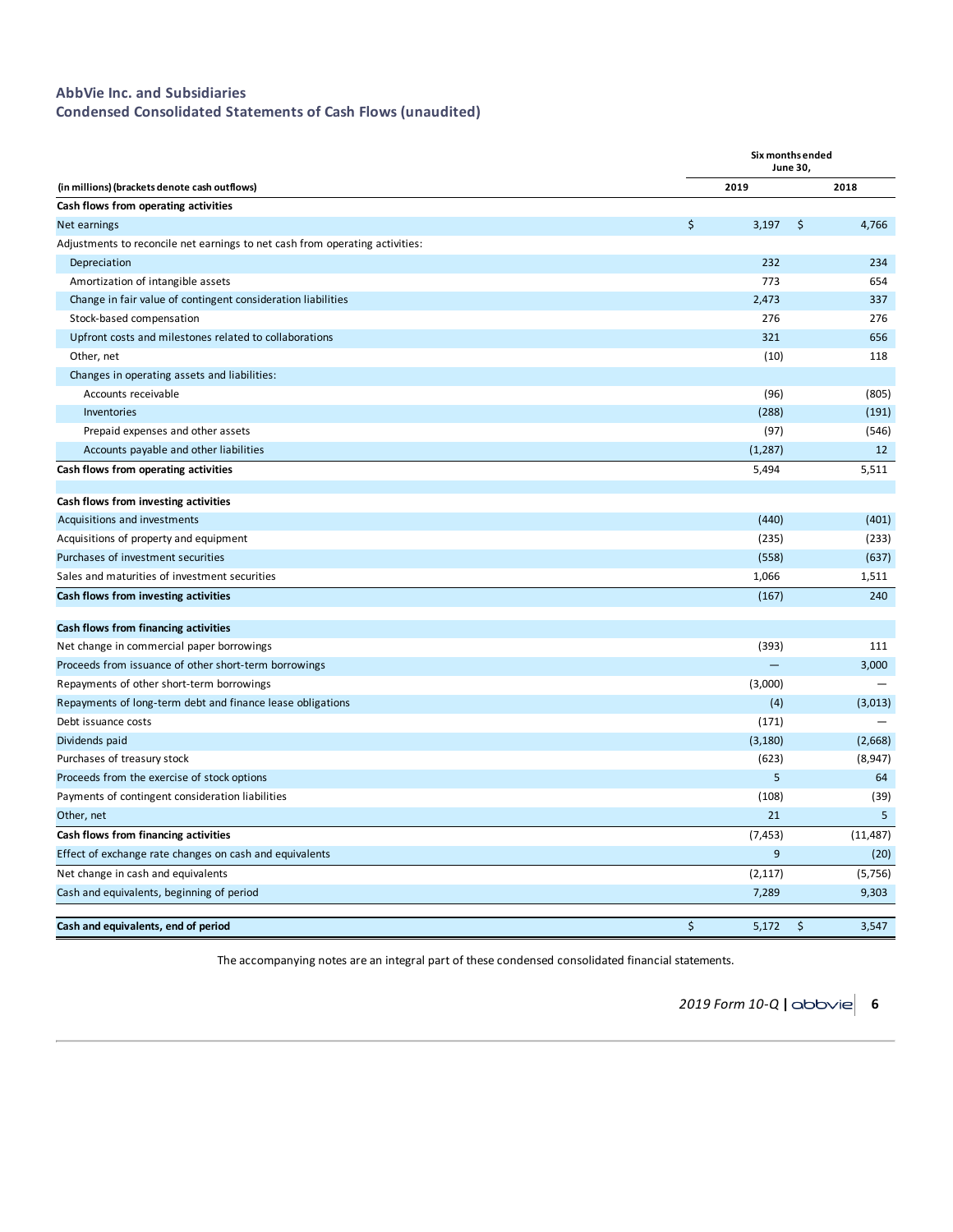## **AbbVie Inc. and Subsidiaries Notes to Condensed Consolidated Financial Statements (unaudited)**

## **Note 1 Basis of Presentation**

### **Basis of Historical Presentation**

The unaudited interim condensed consolidated financial statements of AbbVie Inc. (AbbVie or the company) have been prepared pursuant to the rules and regulations of the U.S. Securities and Exchange Commission. Accordingly, certain information and footnote disclosures normally included in annual financial statements prepared in accordance with generally accepted accounting principles in the United States (U.S. GAAP) have been omitted. These unaudited interim condensed consolidated financial statements should be read in conjunction with the company's audited consolidated financial statements and notes included in the company's Annual Report on Form 10-K for the year ended December 31, 2018.

It is management's opinion that these financial statements include all normal and recurring adjustments necessary for a fair presentation of the company's financial position and operating results. Net revenues and net earnings for any interim period are not necessarily indicative of future or annual results. Certain reclassifications were made to conform the prior period interim condensed consolidated financial statements to the current period presentation.

## **Recent Accounting Pronouncements**

*Recently Adopted Accounting Pronouncements*

## ASU No. 2016-02

In February 2016, the Financial Accounting Standards Board (FASB) issued Accounting Standards Update (ASU) No. 2016-02, *Leases (Topic 842)*. The standard outlined a comprehensive lease accounting model that superseded the previous lease guidance and required lessees to recognize lease liabilities and corresponding right-of-use assets for all leases with lease terms greater than 12 months. The guidance also changed the definition of a lease and expanded the disclosure requirements of lease arrangements. AbbVie adopted the standard in the first quarter of 2019 using the modified retrospective method. Results for reporting periods beginning after December 31, 2018 have been presented in accordance with the standard, while results for prior periods have not been adjusted and continue to be reported in accordance with AbbVie's historical accounting. The cumulative effect of initially applying the new leases standard was recognized as an adjustment to the opening condensed consolidated balance sheet as of January 1, 2019.

The company elected a package of practical expedients for leases that commenced prior to January 1, 2019 and did not reassess historical conclusions on: (i) whether any expired or existing contracts are or contain leases; (ii) lease classification for any expired or existing leases; and (iii) initial direct costs capitalization for any existing leases.

Under the new standard, on January 1, 2019, the company recognized a cumulative-effect adjustment to its condensed consolidated balance sheet primarily related to the recognition of liabilities and corresponding right-of-use assets for operating leases. The adjustment to the condensed consolidated balance sheet included: (i) a \$405 million increase to other assets; (ii) a \$115 million increase to accounts payable and accrued liabilities; and (iii) a \$290 million increase to other long-term liabilities. Other cumulative-effect adjustments to the condensed consolidated balance sheet were insignificant.

Adoption of the standard did not have a significant impact on AbbVie's condensed consolidated statements of earnings for the three and six months ended June 30, 2019.

## ASU No. 2018-02

In February 2018, the FASB issued ASU No. 2018-02, Income Statement - Reporting Comprehensive Income (Topic 220): Reclassification of Certain Tax Effects *from Accumulated Other Comprehensive Income,* which allowed a reclassification from accumulated other comprehensive income (AOCI) to retained earnings for stranded tax effects related to adjustments to deferred taxes resulting from the December 2017 enactment of the Tax Cuts and Jobs Act (the Act). AbbVie adopted the standard in the first quarter of 2019. Upon adoption, the company made an election to not reclassify the income tax effects of the Act from AOCI to retained earnings. Therefore, the adoption of the standard had no impact on AbbVie's consolidated financial statements.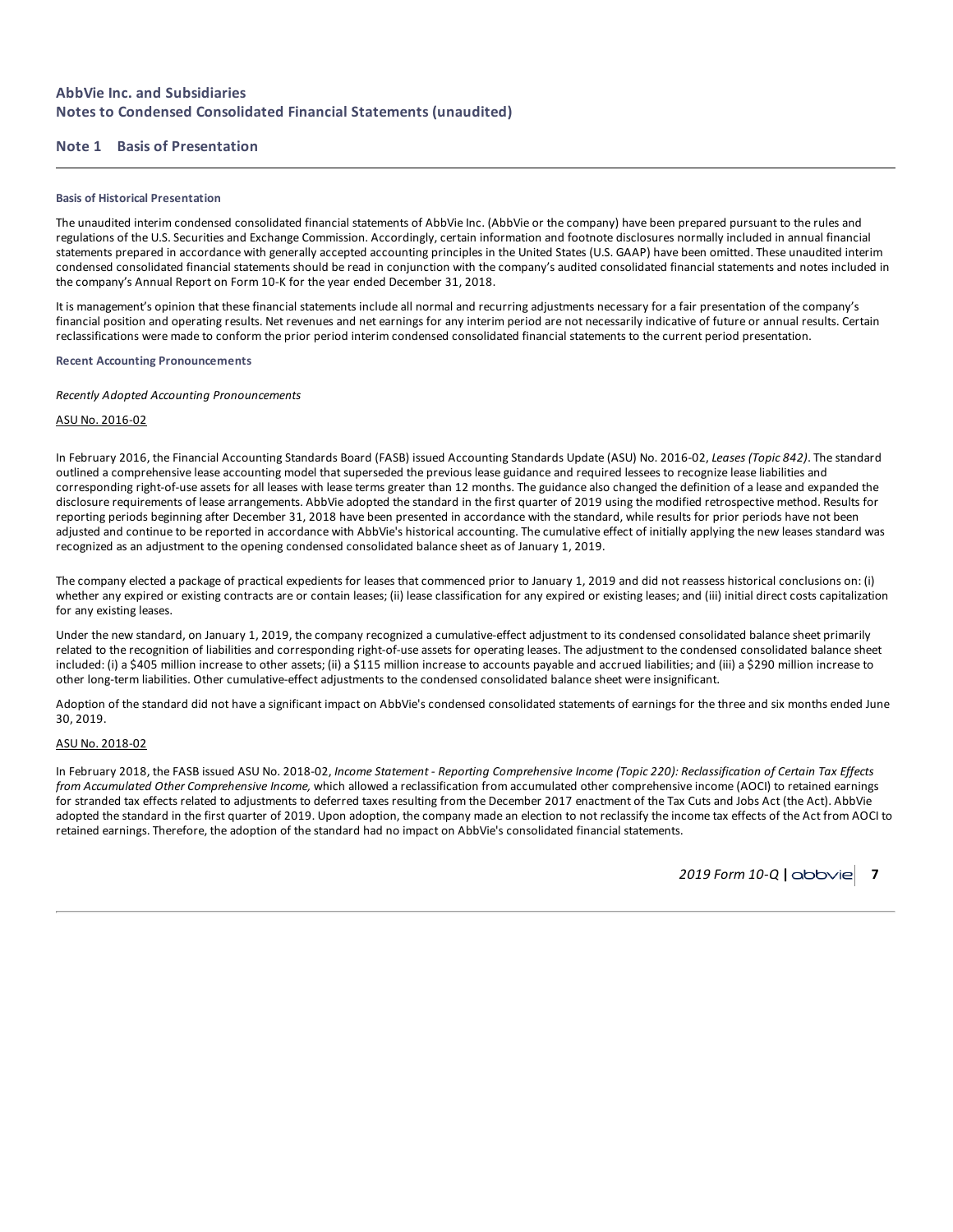## *Recent Accounting Pronouncements Not Yet Adopted*

## ASU No. 2016-13

In June 2016, the FASB issued ASU No. 2016-13, *Financial Instruments - Credit Losses (Topic 326)*. The standard changes how credit losses are measured for most financial assets and certain other instruments. For trade and other receivables, held-to-maturity debt securities, loans and other financial instruments, the standard requires the use of a new forward-looking "expected credit loss" model that generally will result in the earlier recognition of allowances for losses. For available-for-sale debt securities with unrealized losses, the standard now requires allowances to be recorded instead of reducing the amortized cost of the investment. Additionally, the standard requires new disclosures and will be effective for AbbVie starting with the first quarter of 2020. With certain exceptions, adjustments are to be applied using a modified-retrospective approach by reflecting adjustments through a cumulative-effect impact to retained earnings as of the beginning of the fiscal year of adoption. AbbVie is currently assessing the impact of adopting this guidance on its consolidated financial statements.

## **Note 2 Supplemental Financial Information**

#### **Interest Expense, Net**

|                       |      | Three months ended | <b>June 30,</b> |      | Six months ended<br>June 30, |  |       |  |  |
|-----------------------|------|--------------------|-----------------|------|------------------------------|--|-------|--|--|
| (in millions)         | 2019 |                    |                 | 2018 | 2019                         |  | 2018  |  |  |
| Interest expense      |      | 358                |                 | 320  | 745                          |  | 629   |  |  |
| Interest income       |      | (49)               |                 | (48) | (111)                        |  | (106) |  |  |
| Interest expense, net |      | 309                |                 | 272  | 634                          |  | 523   |  |  |

#### **Inventories**

| (in millions)   | June 30, 2019 | December 31, 2018 |       |  |
|-----------------|---------------|-------------------|-------|--|
| Finished goods  | 638           |                   | 473   |  |
| Work-in-process | 969           |                   | 862   |  |
| Raw materials   | 288           |                   | 270   |  |
| Inventories     | 1,895         |                   | 1,605 |  |

## **Property and Equipment**

| (in millions)                 | June 30, 2019 | December 31, 2018 |          |  |
|-------------------------------|---------------|-------------------|----------|--|
| Property and equipment, gross | 8.443         |                   | 8,396    |  |
| Accumulated depreciation      | (5, 564)      |                   | (5, 513) |  |
| Property and equipment, net   | 2.879         |                   | 2,883    |  |

Depreciation expense was \$114 million for the three months and \$232 million for the six months ended June 30, 2019 and \$119 million for the three months and \$234 million for the six months ended June 30, 2018.

## **Note 3 Earnings Per Share**

AbbVie grants certain restricted stock units (RSUs) that are considered to be participating securities. Due to the presence of participating securities, AbbVie calculates earnings per share (EPS) using the more dilutive of the treasury stock or the two-class method. For all periods presented, the two-class method was more dilutive.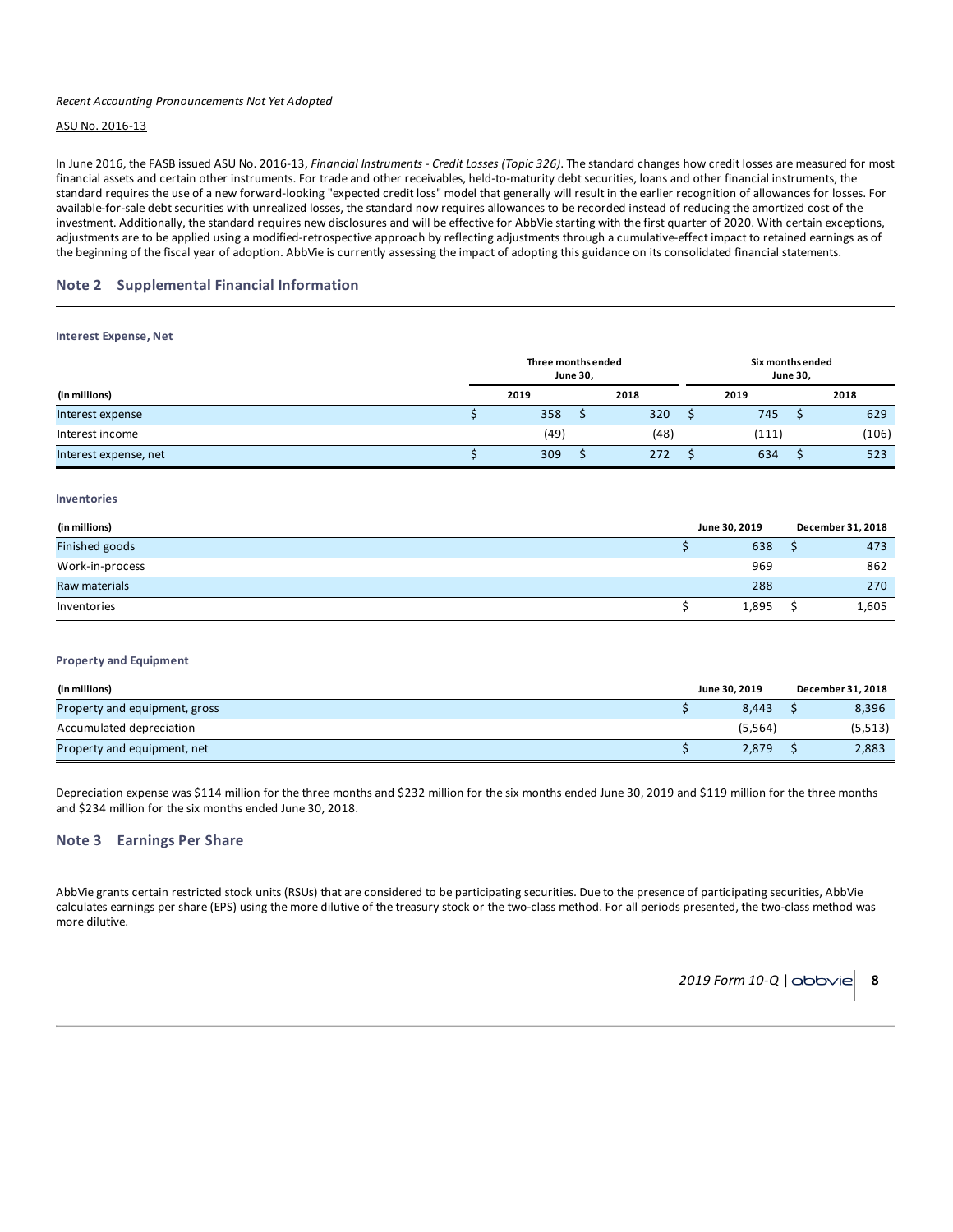### The following table summarizes the impact of the two-class method:

|                                                     |    | Three months ended | <b>June 30,</b> |       |    | Six months ended<br><b>June 30,</b> |    |       |  |  |
|-----------------------------------------------------|----|--------------------|-----------------|-------|----|-------------------------------------|----|-------|--|--|
| (in millions, except per share data)                |    | 2019               |                 | 2018  |    | 2019                                |    | 2018  |  |  |
| <b>Basic EPS</b>                                    |    |                    |                 |       |    |                                     |    |       |  |  |
| Net earnings                                        | \$ | 741                | Ś               | 1,983 | \$ | 3,197                               | \$ | 4,766 |  |  |
| Earnings allocated to participating securities      |    | 8                  |                 | 10    |    | 17                                  |    | 22    |  |  |
| Earnings available to common shareholders           | Ś  | 733                | \$              | 1,973 | \$ | 3,180                               | \$ | 4,744 |  |  |
| Weighted-average basic shares outstanding           |    | 1,480              |                 | 1,568 |    | 1,480                               |    | 1,579 |  |  |
| Basic earnings per share                            |    | 0.49               | S               | 1.26  | Ś. | 2.15                                | Ś  | 3.00  |  |  |
|                                                     |    |                    |                 |       |    |                                     |    |       |  |  |
| <b>Diluted EPS</b>                                  |    |                    |                 |       |    |                                     |    |       |  |  |
| Net earnings                                        | \$ | 741                | Ś               | 1,983 | Ś. | 3,197                               | Ś  | 4,766 |  |  |
| Earnings allocated to participating securities      |    | 8                  |                 | 10    |    | 17                                  |    | 22    |  |  |
| Earnings available to common shareholders           | Ś  | 733                | Ś               | 1,973 | \$ | 3,180                               | \$ | 4,744 |  |  |
| Weighted-average shares of common stock outstanding |    | 1,480              |                 | 1,568 |    | 1,480                               |    | 1,579 |  |  |
| Effect of dilutive securities                       |    | 4                  |                 | 4     |    | 3                                   |    | 5     |  |  |
| Weighted-average diluted shares outstanding         |    | 1,484              |                 | 1,572 |    | 1,483                               |    | 1,584 |  |  |
| Diluted earnings per share                          | Ś  | 0.49               | Ś               | 1.26  | \$ | 2.14                                | \$ | 2.99  |  |  |

Certain shares issuable under stock-based compensation plans were excluded from the computation of EPS because the effect would have been antidilutive. The number of common shares excluded was insignificant for all periods presented.

## **Note 4 Licensing, Acquisitions and Other Arrangements**

#### **Proposed Acquisition of Allergan plc**

On June 25, 2019, AbbVie announced that it entered into a definitive transaction agreement under which AbbVie will acquire Allergan plc (Allergan) in a cash and stock transaction for a transaction equity value of approximately \$63 billion, based on the closing price of AbbVie's common stock of \$78.45 on June 24, 2019. Under the terms of the transaction agreement, Allergan shareholders will receive 0.8660 AbbVie shares and \$120.30 in cash for each Allergan share.

In connection with the proposed acquisition of Allergan, on June 25, 2019, AbbVie entered into a \$38.0 billion 364-day bridge credit agreement. On July 12, 2019, AbbVie entered into a term loan credit agreement with an aggregate principal amount of \$6.0 billion consisting of a \$1.5 billion 364-day term loan tranche, a \$2.5 billion three-year term loan tranche and a \$2.0 billion five-year term loan tranche, with the commitments under the bridge credit agreement to be reduced by such amount to \$32.0 billion. No amounts have been drawn under the bridge credit agreement or term loan credit agreement.

Allergan is a global pharmaceutical leader focused on developing, manufacturing and commercializing branded pharmaceutical, device, biologic, surgical and regenerative medicine products for patients around the world. Allergan markets a portfolio of brands and products primarily focused on key therapeutic areas including medical aesthetics, eye care, neuroscience, gastroenterology and women's health.

The transaction is expected to close in early 2020, subject to regulatory and Allergan shareholder approvals.

#### **Other Licensing & Acquisitions Activity**

Cash outflows related to other acquisitions and investments totaled \$440 million for the six months ended June 30, 2019 and \$401 million for the six months ended June 30, 2018. AbbVie recorded acquired in-process research and development (IPR&D) charges of \$91 million for the three months and \$246 million for the six months ended June 30, 2019. AbbVie recorded no acquired IPR&D charges for the three months ended June 30, 2018 and recorded acquired IPR&D charges of \$69 million for the six months ended June 30, 2018.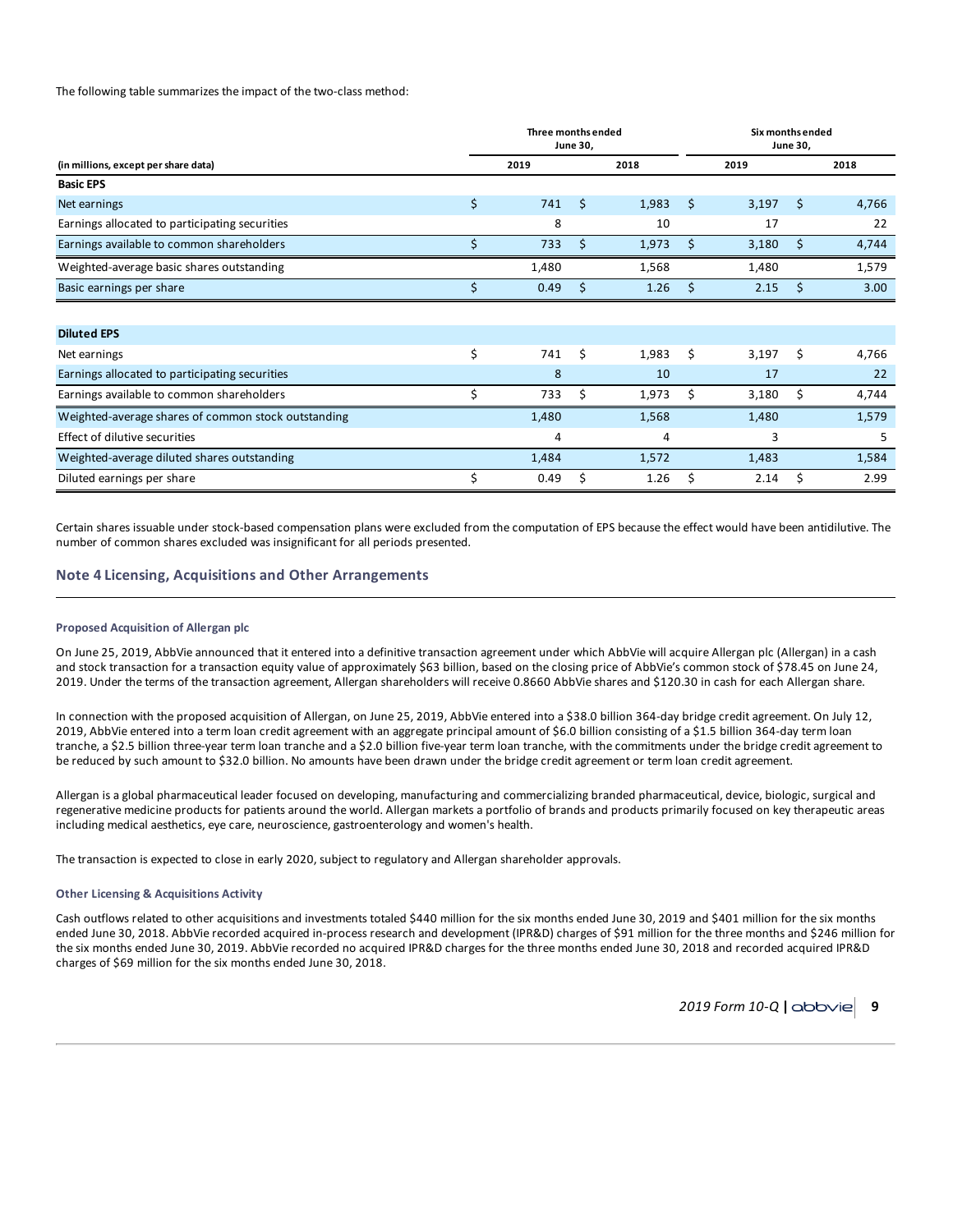## *Calico Life Sciences LLC*

In June 2018, AbbVie and Calico Life Sciences LLC (Calico) entered into an extension of a collaboration to discover, develop and bring to market new therapies for patients with age-related diseases, including neurodegeneration and cancer. Under the terms of the agreement, AbbVie and Calico will each contribute an additional \$500 million to the collaboration and the term was extended for an additional three years. Calico will be responsible for research and early development until 2022 and will advance collaboration projects through Phase 2a through 2027. Following completion of Phase 2a, AbbVie will have the option to exclusively license collaboration compounds. AbbVie will support Calico in its early research and development efforts and, upon exercise, would be responsible for late-stage development and commercial activities. Collaboration costs and profits will be shared equally by both parties post option exercise. During the six months ended June 30, 2018, AbbVie recorded \$500 million in other expense in the condensed consolidated statement of earnings related to its commitments under the agreement.

## **Note 5 Collaboration with Janssen Biotech, Inc.**

In December 2011, Pharmacyclics, a wholly-owned subsidiary of AbbVie, entered into a worldwide collaboration and license agreement with Janssen Biotech, Inc. and its affiliates (Janssen), one of the Janssen Pharmaceutical companies of Johnson & Johnson, for the joint development and commercialization of IMBRUVICA, a novel, orally active, selective covalent inhibitor of Bruton's tyrosine kinase (BTK) and certain compounds structurally related to IMBRUVICA, for oncology and other indications, excluding all immune and inflammatory mediated diseases or conditions and all psychiatric or psychological diseases or conditions, in the United States and outside the United States.

The collaboration provides Janssen with an exclusive license to commercialize IMBRUVICA outside of the United States and co-exclusively with AbbVie in the United States. Both parties are responsible for the development, manufacturing and marketing of any products generated as a result of the collaboration. The collaboration has no set duration or specific expiration date and provides for potential future development, regulatory and approval milestone payments of up to \$200 million to AbbVie. The collaboration also includes a cost sharing arrangement for associated collaboration activities. Except in certain cases, Janssen is responsible for approximately 60% of collaboration development costs and AbbVie is responsible for the remaining 40% of collaboration development costs.

In the United States, both parties have co-exclusive rights to commercialize the products; however, AbbVie is the principal in the end-customer product sales. AbbVie and Janssen share pre-tax profits and losses equally from the commercialization of products. Sales of IMBRUVICA are included in AbbVie's net revenues. Janssen's share of profits is included in AbbVie's cost of products sold. Other costs incurred under the collaboration are reported in their respective expense line items, net of Janssen's share.

Outside the United States, Janssen is responsible for and has exclusive rights to commercialize IMBRUVICA. AbbVie and Janssen share pre-tax profits and losses equally from the commercialization of products. AbbVie's share of profits is included in AbbVie's net revenues. Other costs incurred under the collaboration are reported in their respective expense line items, net of Janssen's share.

The following table shows the profit and cost sharing relationship between Janssen and AbbVie:

|                                                                                | Three months ended<br><b>June 30.</b> |     |  |     | Six months ended<br><b>June 30.</b> |      |     |
|--------------------------------------------------------------------------------|---------------------------------------|-----|--|-----|-------------------------------------|------|-----|
| (in millions)                                                                  | 2019<br>2018                          |     |  |     | 2019                                | 2018 |     |
| United States - Janssen's share of profits (included in cost of products sold) |                                       | 422 |  | 325 | 808                                 |      | 601 |
| International - AbbVie's share of profits (included in net revenues)           |                                       | 213 |  | 157 | 406                                 |      | 295 |
| Global - AbbVie's share of other costs (included in respective line items)     |                                       |     |  | 80  | 149                                 |      | 151 |

AbbVie's receivable from Janssen, included in accounts receivable, net, was \$230 million at June 30, 2019 and \$177 million at December 31, 2018. AbbVie's payable to Janssen, included in accounts payable and accrued liabilities, was \$405 million at June 30, 2019 and \$376 million at December 31, 2018.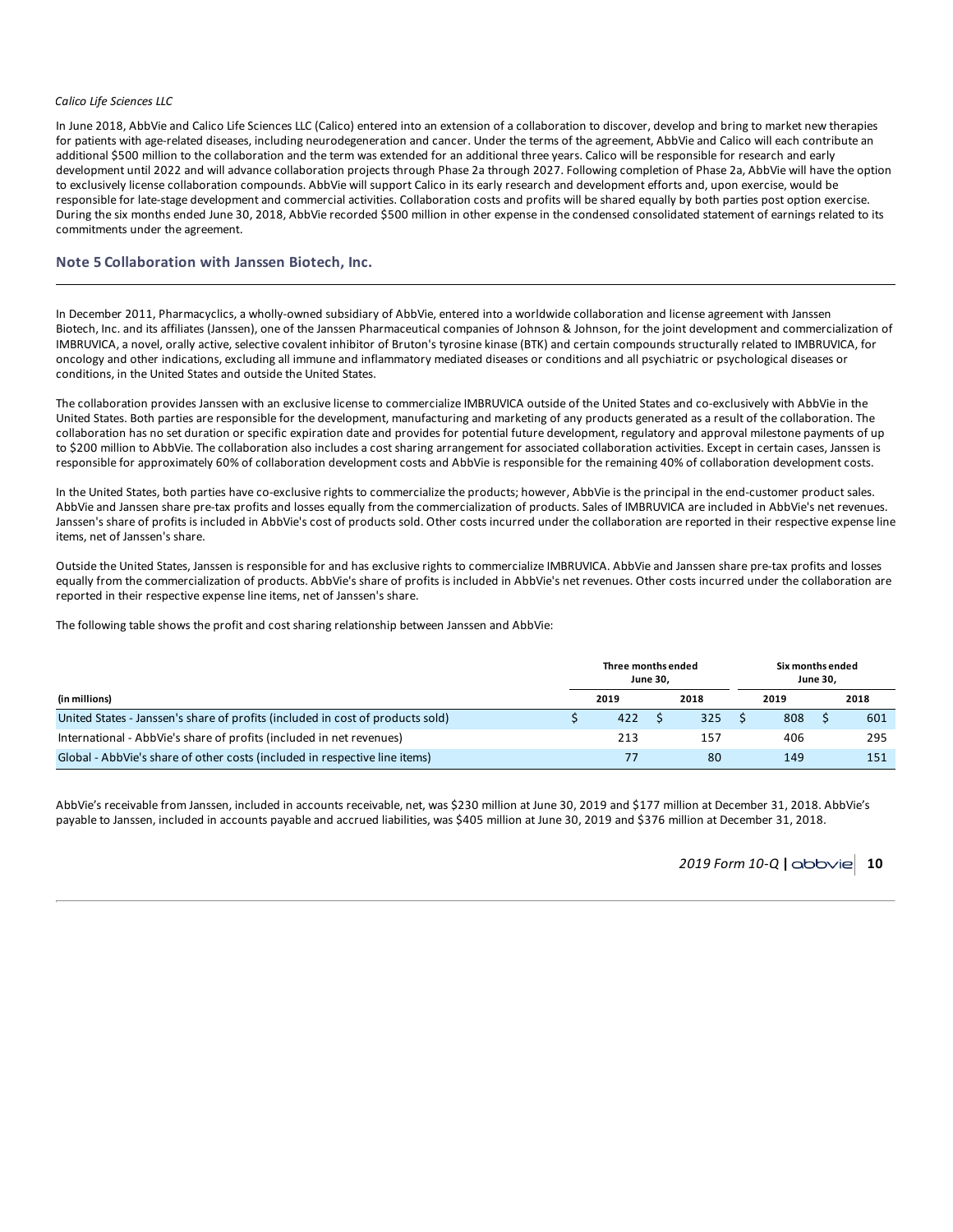## **Note 6 Goodwill and Intangible Assets**

## **Goodwill**

The following table summarizes the changes in the carrying amount of goodwill:

| (in millions)                            |        |
|------------------------------------------|--------|
| Balance as of December 31, 2018          | 15,663 |
| Foreign currency translation adjustments | (21)   |
| Balance as of June 30, 2019              | 15.642 |

The company performs its annual goodwill impairment assessment in the third quarter, or earlier if impairment indicators exist. As of June 30, 2019, there were no accumulated goodwill impairment losses.

## **Intangible Assets, Net**

The following table summarizes intangible assets:

|                                           |                             | June 30, 2019                                            |  |        | December 31, 2018 |                             |                             |          |     |                                  |  |  |  |
|-------------------------------------------|-----------------------------|----------------------------------------------------------|--|--------|-------------------|-----------------------------|-----------------------------|----------|-----|----------------------------------|--|--|--|
| (in millions)                             | Gross<br>carrying<br>amount | Net<br>Accumulated<br>carrying<br>amortization<br>amount |  |        |                   | Gross<br>carrying<br>amount | Accumulated<br>amortization |          |     | <b>Net</b><br>carrying<br>amount |  |  |  |
| Definite-lived intangible assets          |                             |                                                          |  |        |                   |                             |                             |          |     |                                  |  |  |  |
| Developed product rights                  | 19,611                      | (5,963)                                                  |  | 13,648 |                   | 15,872                      |                             | (5,614)  | - S | 10,258                           |  |  |  |
| License agreements                        | 7.798                       | (2,017)                                                  |  | 5.781  |                   | 7.865                       |                             | (1, 810) |     | 6,055                            |  |  |  |
| Total definite-lived intangible assets    | 27,409                      | (7,980)                                                  |  | 19.429 |                   | 23,737                      |                             | (7, 424) |     | 16,313                           |  |  |  |
| Indefinite-lived research and development | 1.030                       |                                                          |  | 1.030  |                   | 4.920                       |                             |          |     | 4,920                            |  |  |  |
| Total intangible assets, net              | 28,439                      | (7,980)                                                  |  | 20,459 |                   | 28,657                      |                             | (7, 424) |     | 21,233                           |  |  |  |

## *Indefinite-Lived Intangible Assets*

Indefinite-lived intangible assets represent acquired IPR&D associated with products that have not yet received regulatory approval. The company performs its annual impairment assessment of indefinite-lived intangible assets in the third quarter, or earlier if impairment indicators exist. No indefinite-lived intangible asset impairment charges were recorded for the six months ended June 30, 2019 and 2018.

In April 2019, the U.S. Food and Drug Administration (FDA) and the European Commission approved SKYRIZI (risankizumab) for the treatment of moderate to severe plaque psoriasis. As a result, AbbVie reclassified \$3.9 billion of indefinite-lived intangible assets related to SKYRIZI to developed product rights definitelived intangible assets. This amount will be amortized over its estimated useful life using the estimated pattern of economic benefit.

In the fourth quarter of 2018, the company recorded an impairment charge of \$5.1 billion related to IPR&D acquired as part of the 2016 Stemcentrx acquisition following the decision to stop enrollment in the TAHOE trial. AbbVie continues to evaluate information as it becomes available with respect to the Stemcentrxrelated clinical development programs and will monitor the remaining \$1.0 billion of IPR&D assets for further impairment.

## *Definite-Lived Intangible Assets*

Amortization expense was \$388 million for the three months and \$773 million for the six months ended June 30, 2019 and \$324 million for the three months and \$654 million for the six months ended June 30, 2018. Amortization expense was included in cost of products sold in the condensed consolidated statements of earnings. No definite-lived intangible asset impairment charges were recorded for the six months ended June 30, 2019 and 2018.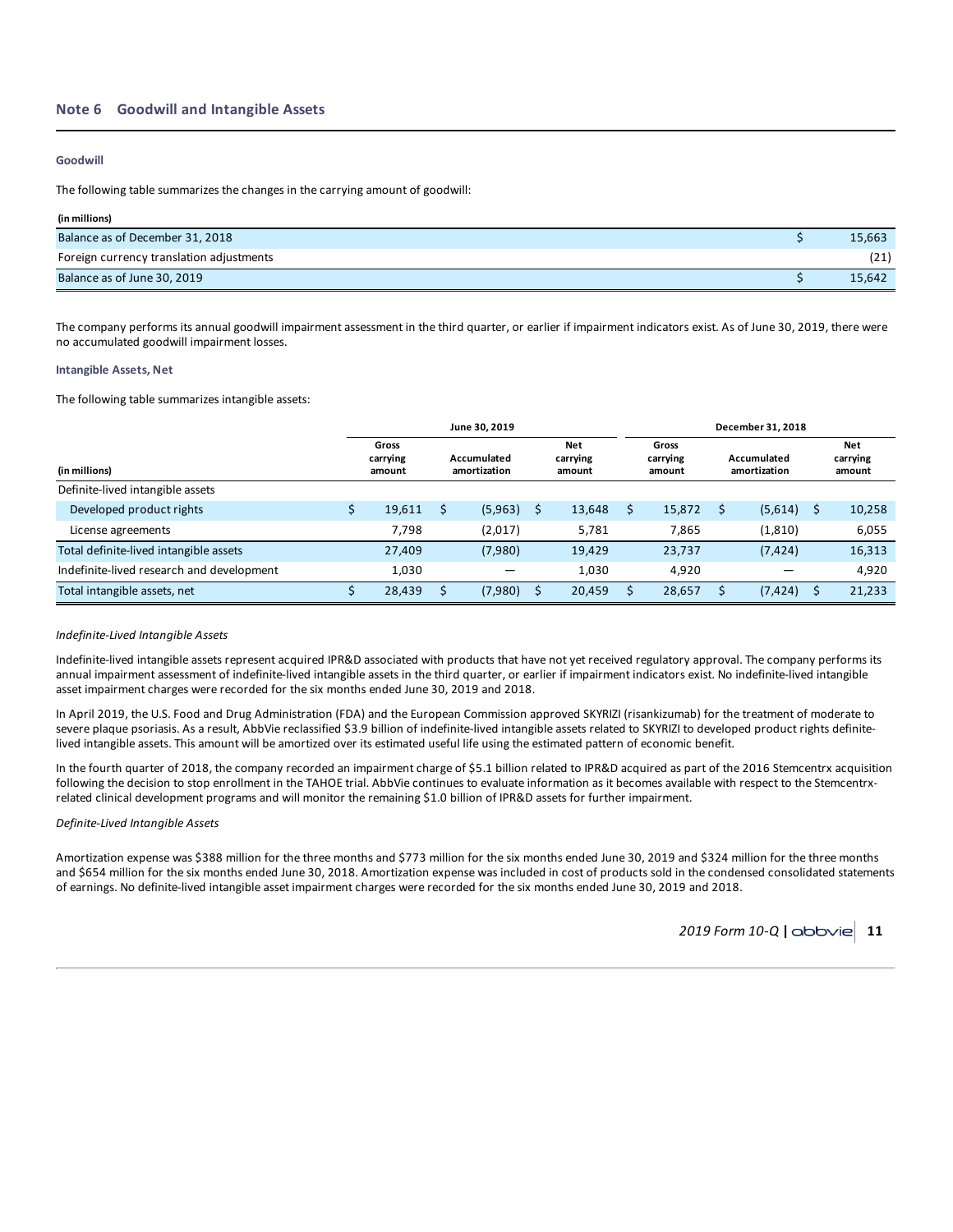## **Note 7 Restructuring Plans**

AbbVie recorded restructuring charges of \$19 million for the three months and \$186 million for the six months ended June 30, 2019 and \$1 million for the three months and \$23 million for the six months ended June 30, 2018. Restructuring charges for the three and six months ended June 30, 2019 primarily related to severance costs.

The following table summarizes the cash activity in the restructuring reserve for the six months ended June 30, 2019:

| (in millions)                           |      |
|-----------------------------------------|------|
| Accrued balance as of December 31, 2018 | 99   |
| Restructuring charges                   | 172  |
| Payments and other adjustments          | (80) |
| Accrued balance as of June 30, 2019     | 191  |

### **Note 8 Leases**

AbbVie's lease portfolio primarily consists of real estate properties, vehicles and equipment. Short-term leases with a term of 12 months or less are not recorded on the balance sheet. For leases commencing or modified in 2019 or later, AbbVie does not separate lease components from non-lease components.

The company records lease liabilities based on the present value of lease payments over the lease term. AbbVie generally uses an incremental borrowing rate to discount its lease liabilities, as the rate implicit in the lease is typically not readily determinable. Certain lease agreements include renewal options that are under the company's control. AbbVie includes optional renewal periods in the lease term only when it is reasonably certain that AbbVie will exercise its option.

Variable lease payments include payments to lessors for taxes, maintenance, insurance and other operating costs as well as payments that are adjusted based on an index or rate. The company's lease agreements do not contain any significant residual value guarantees or restrictive covenants.

The following table summarizes the amounts and location of operating and finance leases on the condensed consolidated balance sheet:

| (in millions)<br><b>Balance sheet caption</b> |                                                                 |    |                |  |
|-----------------------------------------------|-----------------------------------------------------------------|----|----------------|--|
| <b>Assets</b>                                 |                                                                 |    |                |  |
| Operating                                     | Other assets                                                    | \$ | 380            |  |
| Finance                                       | Property and equipment, net                                     |    | 27             |  |
| <b>Total lease assets</b>                     |                                                                 | \$ | 407            |  |
| <b>Liabilities</b>                            |                                                                 |    |                |  |
| Operating                                     |                                                                 |    |                |  |
| Current                                       | Accounts payable and accrued liabilities                        | \$ | 111            |  |
| Noncurrent                                    | Other long-term liabilities                                     |    | 290            |  |
| Finance                                       |                                                                 |    |                |  |
| Current                                       | Current portion of long-term debt and finance lease obligations |    | $\overline{9}$ |  |
| Noncurrent                                    | Long-term debt and finance lease obligations                    |    | 22             |  |
| <b>Total lease liabilities</b>                |                                                                 | \$ | 432            |  |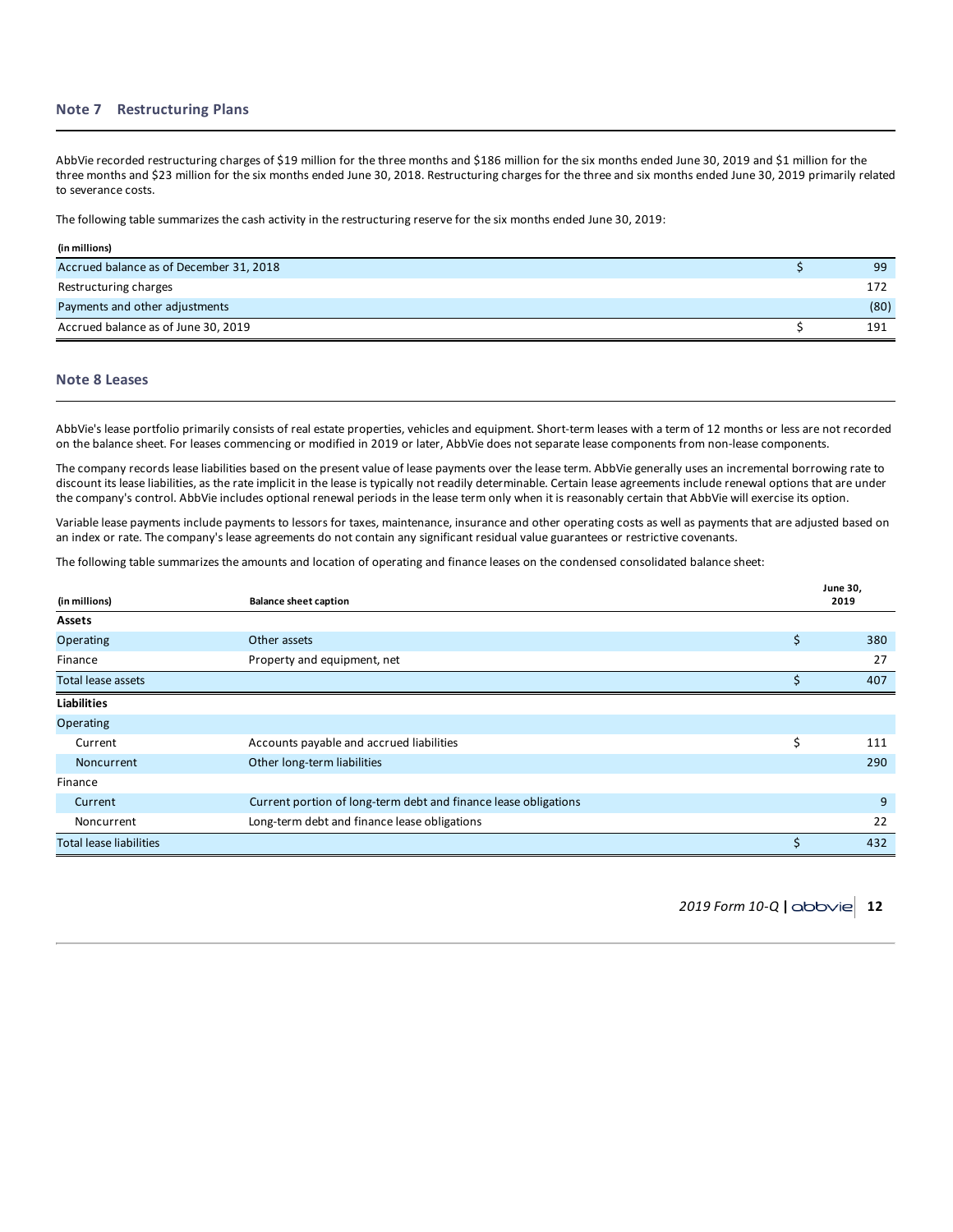The following table summarizes the lease costs recognized in the condensed consolidated statements of earnings:

|                                     | Three months ended<br><b>June 30,</b> |  | Six months ended<br><b>June 30,</b> |
|-------------------------------------|---------------------------------------|--|-------------------------------------|
| (in millions)                       | 2019                                  |  | 2019                                |
| Operating lease cost                | 32                                    |  | 64                                  |
| Finance lease cost                  |                                       |  |                                     |
| Amortization of right-of-use assets |                                       |  | 4                                   |
| Interest on lease liabilities       |                                       |  |                                     |
| Short-term lease cost               | 9                                     |  | 15                                  |
| Variable lease cost                 | 14                                    |  | 29                                  |
| <b>Total lease cost</b>             | 57                                    |  | 112                                 |

Sublease income was insignificant for the three and six months ended June 30, 2019.

The following table presents the weighted-average remaining lease term and weighted-average discount rate for operating and finance leases:

|                                                  | <b>June 30,</b><br>2019 |
|--------------------------------------------------|-------------------------|
| Weighted-average remaining lease term (in years) |                         |
| Operating                                        | ь                       |
| Finance                                          |                         |
| Weighted-average discount rate                   |                         |
| Operating                                        | 4.0%                    |
| Finance                                          | 4.4%                    |

The following table presents supplementary cash flow information regarding the company's operating and finance leases:

| (in millions)                                                                |  | 2019           |  |  |
|------------------------------------------------------------------------------|--|----------------|--|--|
| Cash paid for amounts included in the measurement of lease liabilities       |  |                |  |  |
| Operating cash flows from operating leases                                   |  | 58             |  |  |
| Operating cash flows from finance leases                                     |  |                |  |  |
| Financing cash flows from finance leases                                     |  | $\overline{4}$ |  |  |
| Right-of-use assets obtained in exchange for new finance lease liabilities   |  |                |  |  |
| Right-of-use assets obtained in exchange for new operating lease liabilities |  | 15             |  |  |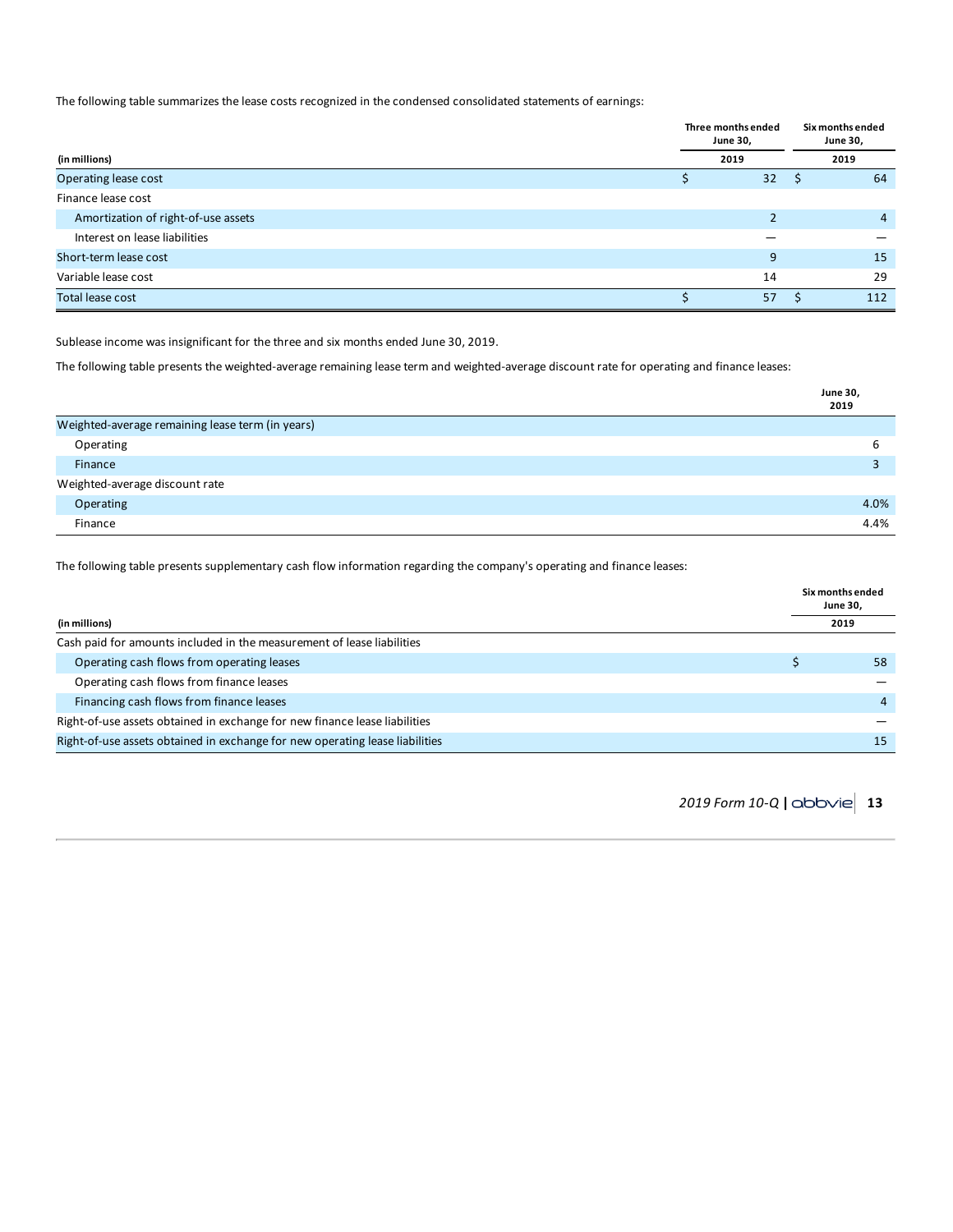The following table summarizes the future maturities of AbbVie's operating and finance lease liabilities as of June 30, 2019:

| (in millions)                      | Operating<br>leases | <b>Finance</b><br>leases | Total $(a)(b)$ |
|------------------------------------|---------------------|--------------------------|----------------|
| 2019                               | 65                  | 8                        | 73             |
| 2020                               | 121                 | 11                       | 132            |
| 2021                               | 100                 | 9                        | 109            |
| 2022                               | 55                  | 3                        | 58             |
| 2023                               | 35                  | 1                        | 36             |
| Thereafter                         | 79                  |                          | 79             |
| Total lease payments               | 455                 | 32                       | 487            |
| Less: Interest                     | 54                  | 1                        | 55             |
| Present value of lease liabilities | 401                 | 31                       | 432            |

(a) Total lease payments exclude approximately \$350 million of contractual minimum lease payments for leases executed but not yet commenced. These leases will commence between years 2019 and 2020 with lease terms of approximately 11 years.

(b) Lease payments recognized as part of lease liabilities for optional renewal periods are insignificant.

## **Note 9 Financial Instruments and Fair Value Measures**

#### **Risk Management Policy**

See Note 10 to the company's Annual Report on Form 10-K for the year ended December 31, 2018 for a summary of AbbVie's risk management policy and use of derivative instruments.

### **Financial Instruments**

Various AbbVie foreign subsidiaries enter into foreign currency forward exchange contracts to manage exposures to changes in foreign exchange rates for anticipated intercompany transactions denominated in a currency other than the functional currency of the local entity. These contracts, with notional amounts totaling \$503 million at June 30, 2019 and \$1.4 billion at December 31, 2018, are designated as cash flow hedges and are recorded at fair value. The durations of these forward exchange contracts were generally less than 18 months. Accumulated gains and losses as of June 30, 2019 will be reclassified from AOCI and included in cost of products sold at the time the products are sold, generally not exceeding six months from the date of settlement.

The company also enters into foreign currency forward exchange contracts to manage its exposure to foreign currency denominated trade payables and receivables and intercompany loans. These contracts are not designated as hedges and are recorded at fair value. Resulting gains or losses are reflected in net foreign exchange gain or loss in the consolidated statements of earnings and are generally offset by losses or gains on the foreign currency exposure being managed. These contracts had notional amounts totaling \$7.9 billion at June 30, 2019 and \$8.6 billion at December 31, 2018.

The company also uses foreign currency forward exchange contracts or foreign currency denominated debt to hedge its net investments in certain foreign subsidiaries and affiliates. The company continued to designate €3.6 billion aggregate principal amount of senior Euro notes as net investment hedges at June 30, 2019 and December 31, 2018. In addition, in the second quarter of 2019, the company entered into foreign currency forward exchange contracts with notional amounts totaling €971 million, £204 million and CHF62 million and designated the instruments as net investment hedges. The company uses the spot method of assessing hedge effectiveness for derivative instruments designated as net investment hedges. Realized and unrealized gains and losses from these hedges are included in AOCI and the initial fair value of hedge components excluded from the assessment of effectiveness is recognized in interest expense, net over the life of the hedging instrument.

AbbVie is a party to interest rate hedge contracts designated as fair value hedges with notional amounts totaling \$10.8 billion at June 30, 2019 and December 31, 2018. The effect of the hedge contracts is to change a fixed-rate interest obligation to a floating rate for that portion of the debt. AbbVie records the contracts at fair value and adjusts the carrying amount of the fixed-rate debt by an offsetting amount.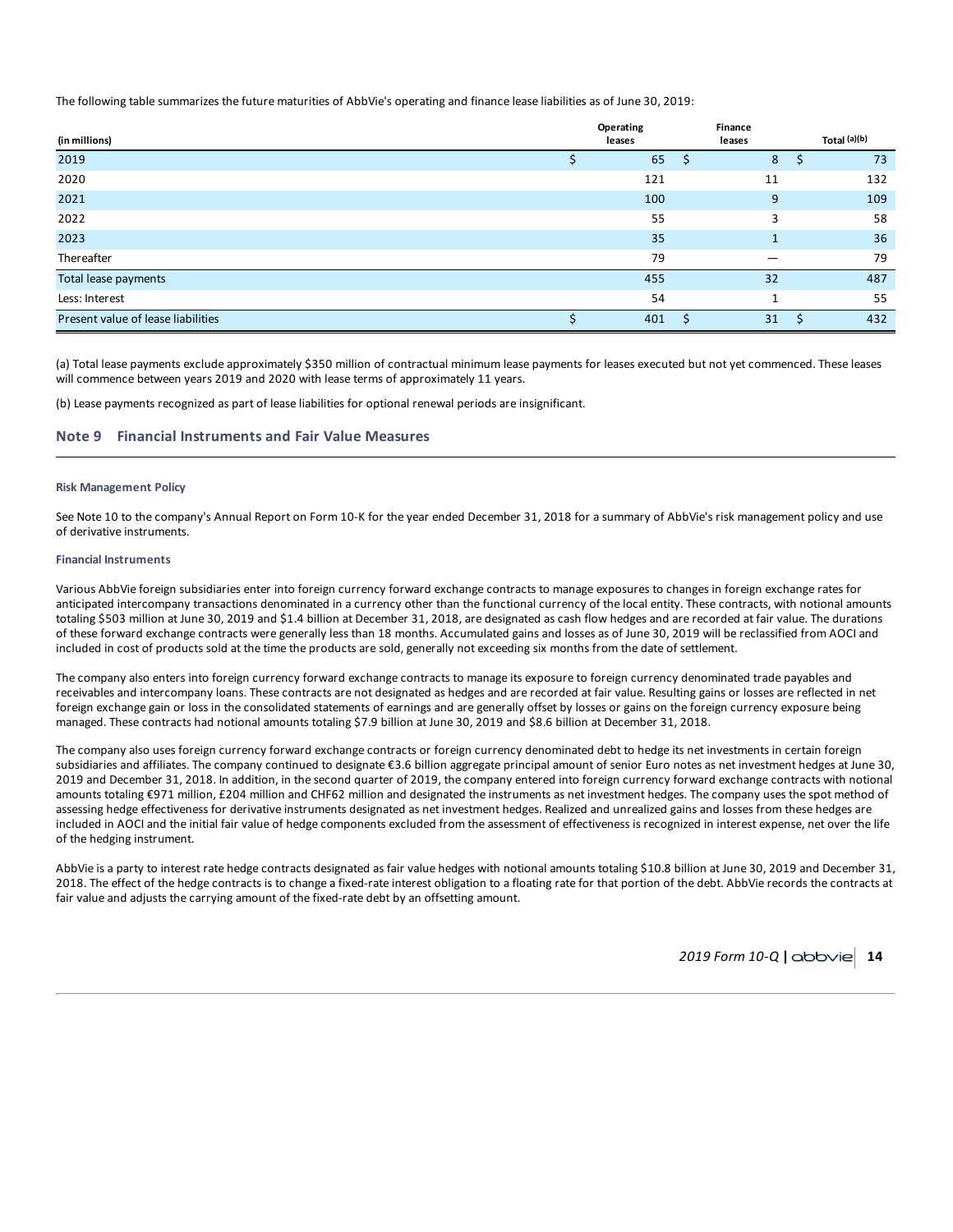No amounts are excluded from the assessment of effectiveness for cash flow hedges or fair value hedges.

The following table summarizes the amounts and location of AbbVie's derivative instruments on the condensed consolidated balance sheets:

|                                                     | Fair value -<br>Derivatives in asset position                                   |                 |                              |                  |                                                | Fair value -<br>Derivatives in liability position |    |     |  |  |  |  |  |
|-----------------------------------------------------|---------------------------------------------------------------------------------|-----------------|------------------------------|------------------|------------------------------------------------|---------------------------------------------------|----|-----|--|--|--|--|--|
| (in millions)                                       | December 31,<br><b>June 30,</b><br><b>Balance sheet caption</b><br>2019<br>2018 |                 | <b>Balance sheet caption</b> | June 30,<br>2019 |                                                | December 31,<br>2018                              |    |     |  |  |  |  |  |
| Foreign currency forward exchange contracts         |                                                                                 |                 |                              |                  |                                                |                                                   |    |     |  |  |  |  |  |
| Designated as cash flow hedges                      | Prepaid expenses and<br>other $\frac{1}{2}$                                     | 22 <sup>5</sup> |                              | 113              | Accounts payable and<br>accrued liabilities \$ | $ -$                                              |    |     |  |  |  |  |  |
| Designated as net investment hedges                 | Prepaid expenses and<br>other                                                   | 11              |                              |                  | Accounts payable and<br>accrued liabilities    | $\mathbf{1}$                                      |    |     |  |  |  |  |  |
| Not designated as hedges                            | Prepaid expenses and<br>other                                                   | 40              |                              | 19               | Accounts payable and<br>accrued liabilities    | 38                                                |    | 26  |  |  |  |  |  |
| Interest rate swaps designated as fair value hedges | Prepaid expenses and other                                                      |                 |                              |                  | Accounts payable and<br>accrued liabilities    | 8                                                 |    |     |  |  |  |  |  |
| Interest rate swaps designated as fair value hedges | Other assets                                                                    | 24              |                              | —                | Other long-term liabilities                    | 117                                               |    | 466 |  |  |  |  |  |
| Total derivatives                                   | Ś                                                                               | 97              | -S                           | 132              |                                                | 164                                               | -S | 492 |  |  |  |  |  |

While certain derivatives are subject to netting arrangements with the company's counterparties, the company does not offset derivative assets and liabilities within the condensed consolidated balance sheets.

The following table presents the pre-tax amounts of gains (losses) from derivative instruments recognized in other comprehensive income (loss):

| Three months ended<br>June 30, |    |      |      |      |      |                                     |
|--------------------------------|----|------|------|------|------|-------------------------------------|
|                                |    |      | 2018 | 2019 | 2018 |                                     |
|                                |    |      |      |      |      |                                     |
|                                |    |      | 169  |      |      | 121                                 |
|                                | 10 |      |      | 10   |      |                                     |
|                                |    | 2019 |      |      |      | Six months ended<br><b>June 30,</b> |

Assuming market rates remain constant through contract maturities, the company expects to reclass pre-tax gains of \$90 million into cost of products sold for foreign currency cash flow hedges during the next 12 months.

Related to AbbVie's non-derivative, foreign currency denominated debt designated as net investment hedges, the company recognized in other comprehensive income (loss) a pre-tax loss of \$49 million for the three months and a pre-tax gain of \$35 million for the six months ended June 30, 2019 and recognized pre-tax gains of \$270 million for the three months and \$136 million for the six months ended June 30, 2018.

The following table summarizes the pre-tax amounts and location of derivative instrument net gains (losses) recognized in the condensed consolidated statements of earnings, including the net gains (losses) reclassified out of AOCI into net earnings. See Note 11 for the amount of net gains (losses) reclassified out of AOCI.

|                                                     |                               | Three months ended<br><b>June 30.</b> |  |      |      | Six months ended<br><b>June 30.</b> |  |       |
|-----------------------------------------------------|-------------------------------|---------------------------------------|--|------|------|-------------------------------------|--|-------|
| (in millions)                                       | Statement of earnings caption | 2019<br>2018                          |  |      | 2019 |                                     |  | 2018  |
| Foreign currency forward exchange contracts         |                               |                                       |  |      |      |                                     |  |       |
| Designated as cash flow hedges                      | Cost of products sold         | 37                                    |  | (46) | S    | 77                                  |  | (90)  |
| Designated as net investment hedges                 | Interest expense, net         | 9                                     |  |      |      | 9                                   |  |       |
| Not designated as hedges                            | Net foreign exchange loss     | (25)                                  |  | 128  |      | (40)                                |  | 69    |
| Interest rate swaps designated as fair value hedges | Interest expense, net         | 253                                   |  | (59) |      | 365                                 |  | (243) |
| Debt designated as hedged item in fair value hedges | Interest expense, net         | (253)                                 |  | 59   |      | (365)                               |  | 243   |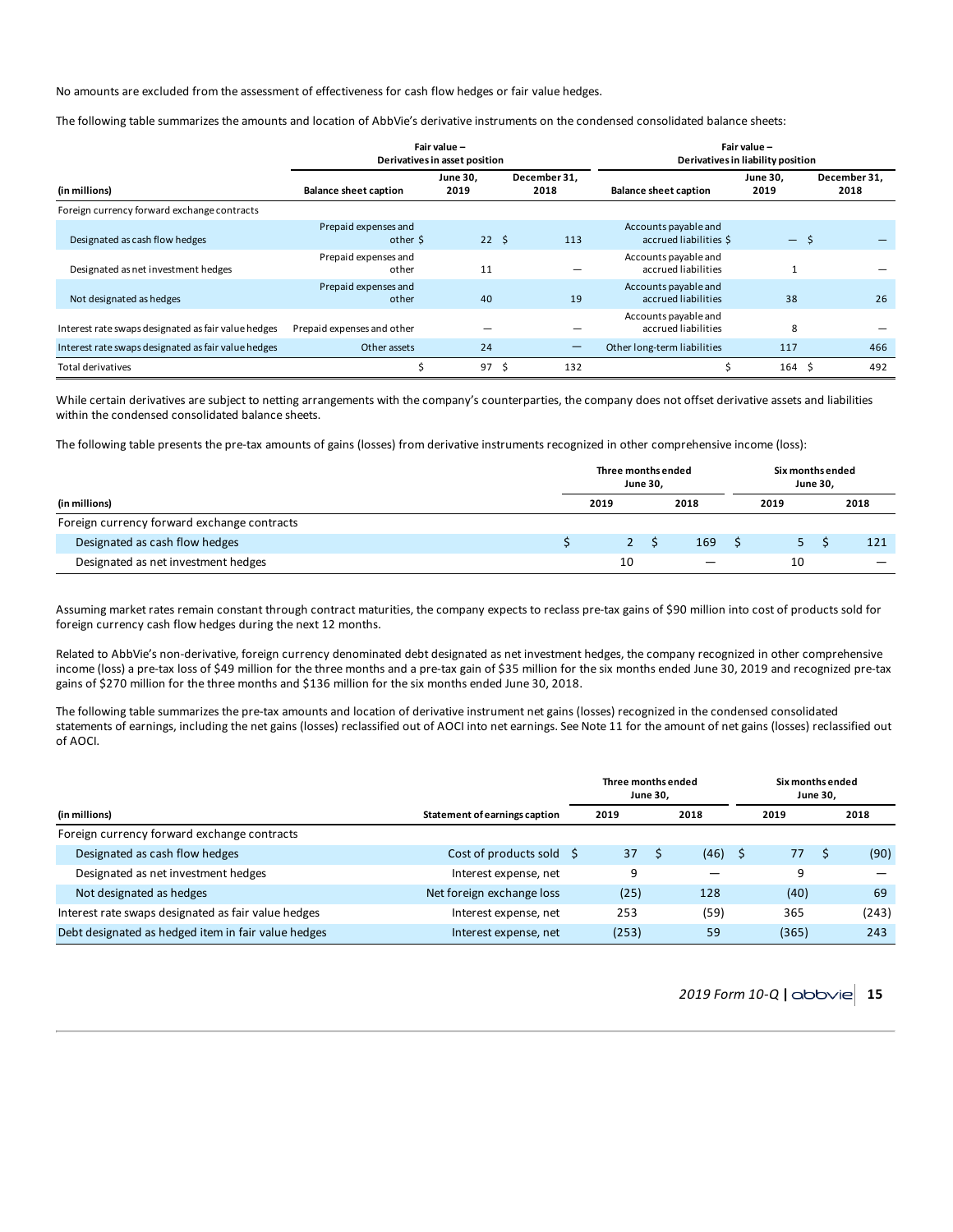## **Fair Value Measures**

The fair value hierarchy consists of the following three levels:

- Level 1 Valuations based on unadjusted quoted prices in active markets for identical assets that the company has the ability to access;
- Level 2 Valuations based on quoted prices for similar instruments in active markets, quoted prices for identical or similar instruments in markets that are not active and model-based valuations in which all significant inputs are observable in the market; and
- Level 3 Valuations using significant inputs that are unobservable in the market and include the use of judgment by the company's management about the assumptions market participants would use in pricing the asset or liability.

The following table summarizes the bases used to measure certain assets and liabilities carried at fair value on a recurring basis on the condensed consolidated balance sheet as of June 30, 2019:

|                            |    |              | Basis of fair value measurement |                                                                         |                                                        |       |      |                                                    |  |  |  |
|----------------------------|----|--------------|---------------------------------|-------------------------------------------------------------------------|--------------------------------------------------------|-------|------|----------------------------------------------------|--|--|--|
| (in millions)              |    | <b>Total</b> |                                 | Quoted prices in active<br>markets for<br>identical assets<br>(Level 1) | Significant other<br>observable<br>inputs<br>(Level 2) |       |      | Significant<br>unobservable<br>inputs<br>(Level 3) |  |  |  |
| Assets                     |    |              |                                 |                                                                         |                                                        |       |      |                                                    |  |  |  |
| Cash and equivalents       | \$ | 5,172        | $\zeta$                         | 1,388                                                                   | \$                                                     | 3,784 | - \$ |                                                    |  |  |  |
| Debt securities            |    | 1,573        |                                 |                                                                         |                                                        | 1,573 |      |                                                    |  |  |  |
| <b>Equity securities</b>   |    | 79           |                                 | 79                                                                      |                                                        | -     |      |                                                    |  |  |  |
| Interest rate hedges       |    | 24           |                                 | -                                                                       |                                                        | 24    |      |                                                    |  |  |  |
| Foreign currency contracts |    | 73           |                                 |                                                                         |                                                        | 73    |      |                                                    |  |  |  |
| Total assets               | Ś  | 6,921        | S                               | 1,467                                                                   | Ŝ.                                                     | 5,454 | - \$ |                                                    |  |  |  |
| <b>Liabilities</b>         |    |              |                                 |                                                                         |                                                        |       |      |                                                    |  |  |  |
| Interest rate hedges       | \$ | 125          | \$                              | $\overline{\phantom{m}}$                                                | \$                                                     | 125   | -\$  |                                                    |  |  |  |
| Foreign currency contracts |    | 39           |                                 |                                                                         |                                                        | 39    |      |                                                    |  |  |  |
| Contingent consideration   |    | 6,789        |                                 |                                                                         |                                                        |       |      | 6,789                                              |  |  |  |
| <b>Total liabilities</b>   | \$ | 6,953        | Ś.                              | —                                                                       | \$                                                     | 164   | \$   | 6,789                                              |  |  |  |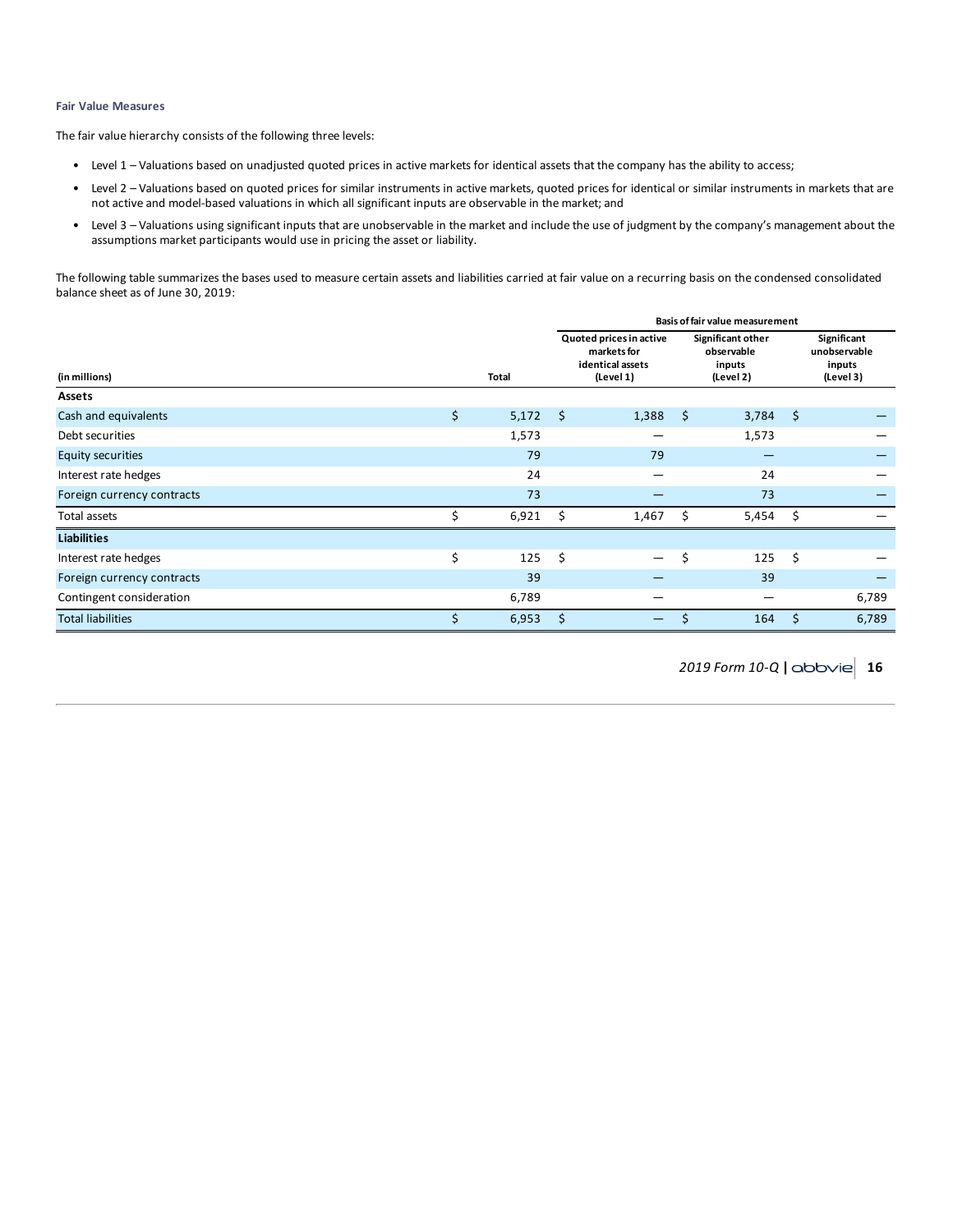The following table summarizes the bases used to measure certain assets and liabilities carried at fair value on a recurring basis on the condensed consolidated balance sheet as of December 31, 2018:

|                            |    |       | Basis of fair value measurement |                                                                         |                                                        |       |      |                                                    |  |  |  |  |
|----------------------------|----|-------|---------------------------------|-------------------------------------------------------------------------|--------------------------------------------------------|-------|------|----------------------------------------------------|--|--|--|--|
| (in millions)              |    | Total |                                 | Quoted prices in active<br>markets for<br>identical assets<br>(Level 1) | Significant other<br>observable<br>inputs<br>(Level 2) |       |      | Significant<br>unobservable<br>inputs<br>(Level 3) |  |  |  |  |
| Assets                     |    |       |                                 |                                                                         |                                                        |       |      |                                                    |  |  |  |  |
| Cash and equivalents       | \$ | 7,289 | \$                              | 1,209                                                                   | \$                                                     | 6,080 | - \$ |                                                    |  |  |  |  |
| Time deposits              |    | 568   |                                 |                                                                         |                                                        | 568   |      |                                                    |  |  |  |  |
| Debt securities            |    | 1,536 |                                 |                                                                         |                                                        | 1,536 |      |                                                    |  |  |  |  |
| Equity securities          |    | 4     |                                 | 4                                                                       |                                                        |       |      |                                                    |  |  |  |  |
| Foreign currency contracts |    | 132   |                                 |                                                                         |                                                        | 132   |      |                                                    |  |  |  |  |
| Total assets               | Ś  | 9,529 | Ś.                              | 1,213                                                                   | Ś                                                      | 8,316 | - \$ |                                                    |  |  |  |  |
| <b>Liabilities</b>         |    |       |                                 |                                                                         |                                                        |       |      |                                                    |  |  |  |  |
| Interest rate hedges       | \$ | 466   | \$                              | $\overline{\phantom{0}}$                                                | \$                                                     | 466   | Ŝ.   |                                                    |  |  |  |  |
| Foreign currency contracts |    | 26    |                                 | _                                                                       |                                                        | 26    |      | _                                                  |  |  |  |  |
| Contingent consideration   |    | 4,483 |                                 |                                                                         |                                                        |       |      | 4,483                                              |  |  |  |  |
| <b>Total liabilities</b>   | Ś. | 4,975 | Ś                               | —                                                                       | \$                                                     | 492   | \$   | 4,483                                              |  |  |  |  |

The fair values of time deposits approximate their amortized cost due to the short maturities of these instruments. The fair values of available-for-sale debt securities were determined based on prices obtained from commercial pricing services. Equity securities consist of investments for which the fair values were determined by using the published market price per unit multiplied by the number of units held, without consideration of transaction costs. The derivatives entered into by the company were valued using published spot curves for interest rate hedges and published forward curves for foreign currency contracts. The fair value measurements of the contingent consideration liabilities were determined based on significant unobservable inputs, including the discount rate, estimated probabilities and timing of achieving specified development, regulatory and commercial milestones and the estimated amount of future sales of the acquired products. Changes to the fair value of the contingent consideration liabilities can result from changes to one or a number of inputs, including discount rates, the probabilities of achieving the milestones, the time required to achieve the milestones and estimated future sales. Significant judgment is employed in determining the appropriateness of these inputs. Changes to the inputs described above could have a material impact on the company's financial position and results of operations in any given period. At June 30, 2019, a 50 basis point increase/decrease in the assumed discount rate would have decreased/increased the value of the contingent consideration liabilities by approximately \$270 million. Additionally, at June 30, 2019, a five percentage point increase/decrease in the assumed probability of success across all potential indications still in development would have increased/decreased the value of the contingent consideration liabilities by approximately \$210 million.

There have been no transfers of assets or liabilities between the fair value measurement levels. The following table presents the changes in fair value of contingent consideration liabilities which are measured using Level 3 inputs:

|                                                 |  | <b>June 30,</b> | Six months ended |       |  |  |
|-------------------------------------------------|--|-----------------|------------------|-------|--|--|
| (in millions)                                   |  | 2019            |                  | 2018  |  |  |
| Beginning balance                               |  | 4,483           |                  | 4,534 |  |  |
| Change in fair value recognized in net earnings |  | 2,473           |                  | 337   |  |  |
| Milestone payments                              |  | (167)           |                  | (50)  |  |  |
| <b>Ending balance</b>                           |  | 6,789           |                  | 4,821 |  |  |

The change in fair value recognized in net earnings is recorded in other expense, net in the condensed consolidated statements of earnings. During the second quarter of 2019, the company recorded a \$2.3 billion increase in the SKYRIZI contingent consideration liability due to higher probabilities of success, higher estimated future sales and declining interest rates. The higher probabilities of success resulted from the April 2019 regulatory approvals of SKYRIZI for the treatment of moderate to severe plaque psoriasis.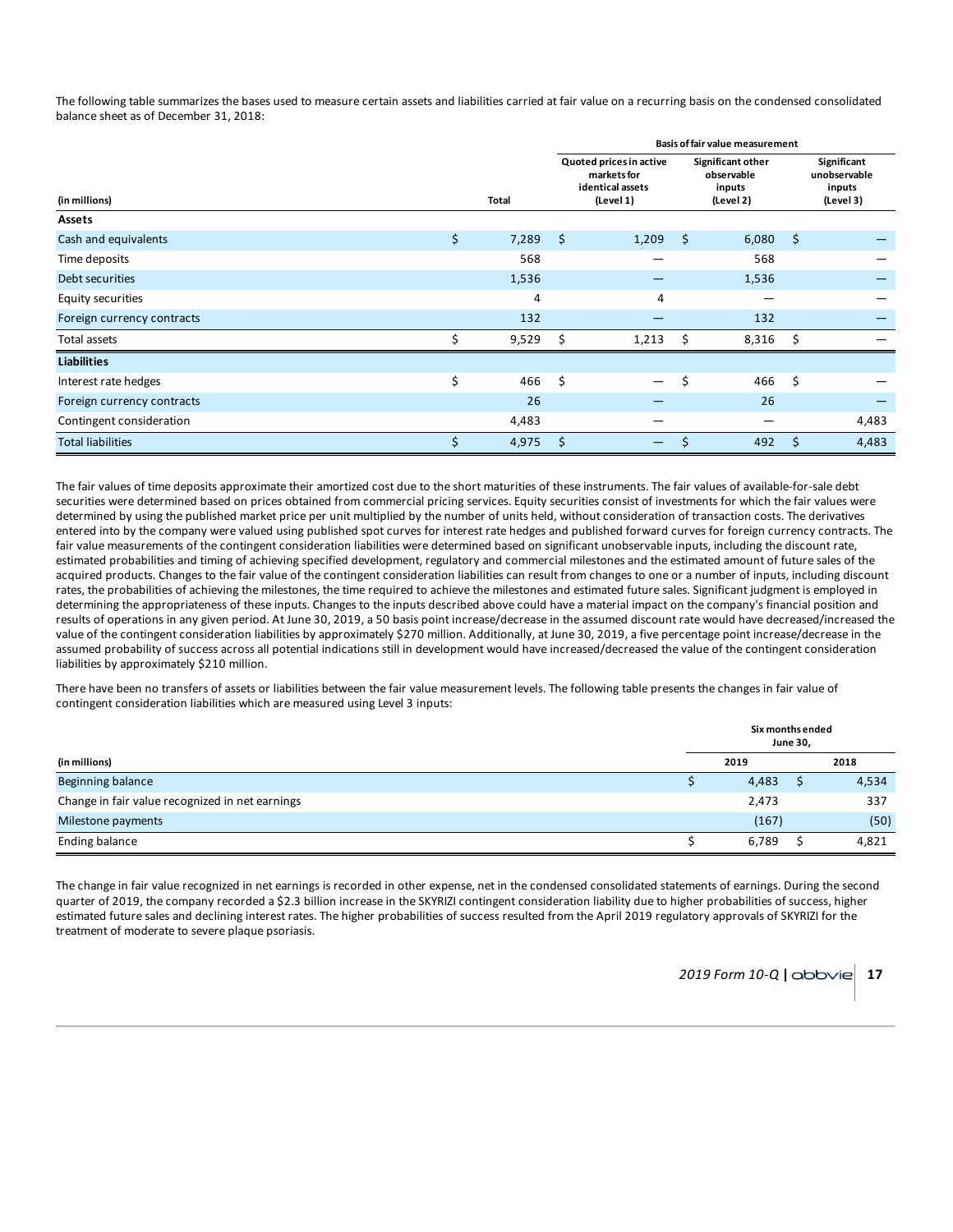Certain financial instruments are carried at historical cost or some basis other than fair value. The book values, approximate fair values and bases used to measure the approximate fair values of certain financial instruments as of June 30, 2019 are shown in the table below:

|                                                                                                 |   |                   |                           | <b>Basis of fair value measurement</b> |                                                                                                                           |  |     |                   |  |  |                                                    |  |
|-------------------------------------------------------------------------------------------------|---|-------------------|---------------------------|----------------------------------------|---------------------------------------------------------------------------------------------------------------------------|--|-----|-------------------|--|--|----------------------------------------------------|--|
| (in millions)                                                                                   |   | <b>Book value</b> | Approximate fair<br>value |                                        | <b>Quoted prices</b><br>Significant<br>other<br>for<br>observable<br>identical assets<br>inputs<br>(Level 1)<br>(Level 2) |  |     | in active markets |  |  | Significant<br>unobservable<br>inputs<br>(Level 3) |  |
| <b>Liabilities</b>                                                                              |   |                   |                           |                                        |                                                                                                                           |  |     |                   |  |  |                                                    |  |
| Short-term borrowings                                                                           | Ś | 306 <sup>5</sup>  | 306                       | S                                      | ╼                                                                                                                         |  | 306 | \$                |  |  |                                                    |  |
| Current portion of long-term debt and finance lease<br>obligations, excluding fair value hedges |   | 5,343             | 5,357                     |                                        | 5,348                                                                                                                     |  | 9   |                   |  |  |                                                    |  |
| Long-term debt and finance lease obligations, excluding fair<br>value hedges                    |   | 31.712            | 32.753                    |                                        | 32.731                                                                                                                    |  | 22  |                   |  |  |                                                    |  |
| <b>Total liabilities</b>                                                                        |   | $37,361$ \$       | 38,416                    |                                        | 38,079                                                                                                                    |  | 337 | S                 |  |  |                                                    |  |

The book values, approximate fair values and bases used to measure the approximate fair values of certain financial instruments as of December 31, 2018 are shown in the table below:

|                                                                                                 |                   |                           | Basis of fair value measurement                                                                                                                |                          |    |                                                    |    |  |  |  |  |
|-------------------------------------------------------------------------------------------------|-------------------|---------------------------|------------------------------------------------------------------------------------------------------------------------------------------------|--------------------------|----|----------------------------------------------------|----|--|--|--|--|
| (in millions)                                                                                   | <b>Book value</b> | Approximate fair<br>value | <b>Quoted prices</b><br>Significant<br>in active markets<br>other<br>observable<br>for<br>identical assets<br>inputs<br>(Level 1)<br>(Level 2) |                          |    | Significant<br>unobservable<br>inputs<br>(Level 3) |    |  |  |  |  |
| <b>Liabilities</b>                                                                              |                   |                           |                                                                                                                                                |                          |    |                                                    |    |  |  |  |  |
| Short-term borrowings                                                                           | \$<br>$3,699$ \$  | 3,693                     | \$                                                                                                                                             | $\overline{\phantom{0}}$ | \$ | 3,693                                              | \$ |  |  |  |  |
| Current portion of long-term debt and finance lease<br>obligations, excluding fair value hedges | 1.609             | 1.617                     |                                                                                                                                                | 1.609                    |    | 8                                                  |    |  |  |  |  |
| Long-term debt and finance lease obligations, excluding fair<br>value hedges                    | 35.468            | 34,052                    |                                                                                                                                                | 34,024                   |    | 28                                                 |    |  |  |  |  |
| <b>Total liabilities</b>                                                                        | 40,776 \$         | 39,362                    |                                                                                                                                                | 35,633                   |    | 3,729                                              |    |  |  |  |  |

AbbVie also holds investments in equity securities that do not have readily determinable fair values. The company records these investments at cost and remeasures them to fair value based on certain observable price changes or impairment events as they occur. The carrying amount of these investments was \$65 million as of June 30, 2019 and \$84 million as of December 31, 2018. No significant cumulative upward or downward adjustments have been recorded for these investments as of June 30, 2019.

## **Available-for-sale Securities**

Substantially all of the company's investments in debt securities were classified as available-for-sale with changes in fair value recognized in other comprehensive income. Debt securities classified as short-term were \$244 million as of June 30, 2019 and \$204 million as of December 31, 2018. Long-term debt securities mature primarily within five years. Estimated fair values of available-for-sale debt securities were generally determined based on prices obtained from commercial pricing services.

The following table summarizes available-for-sale securities by type as of June 30, 2019:

|                           |                       | <b>Gross unrealized</b> |        |     |  |                   |
|---------------------------|-----------------------|-------------------------|--------|-----|--|-------------------|
| (in millions)             | <b>Amortized cost</b> | Gains                   | Losses |     |  | <b>Fair value</b> |
| Asset backed securities   | 375                   | $\qquad \qquad -$       |        | (1) |  | 374               |
| Corporate debt securities | 1,095                 | 4                       |        | (2) |  | 1,097             |
| Other debt securities     | 102                   |                         |        |     |  | 102               |
| Total                     | 1,572                 | 4                       |        | (3) |  | 1,573             |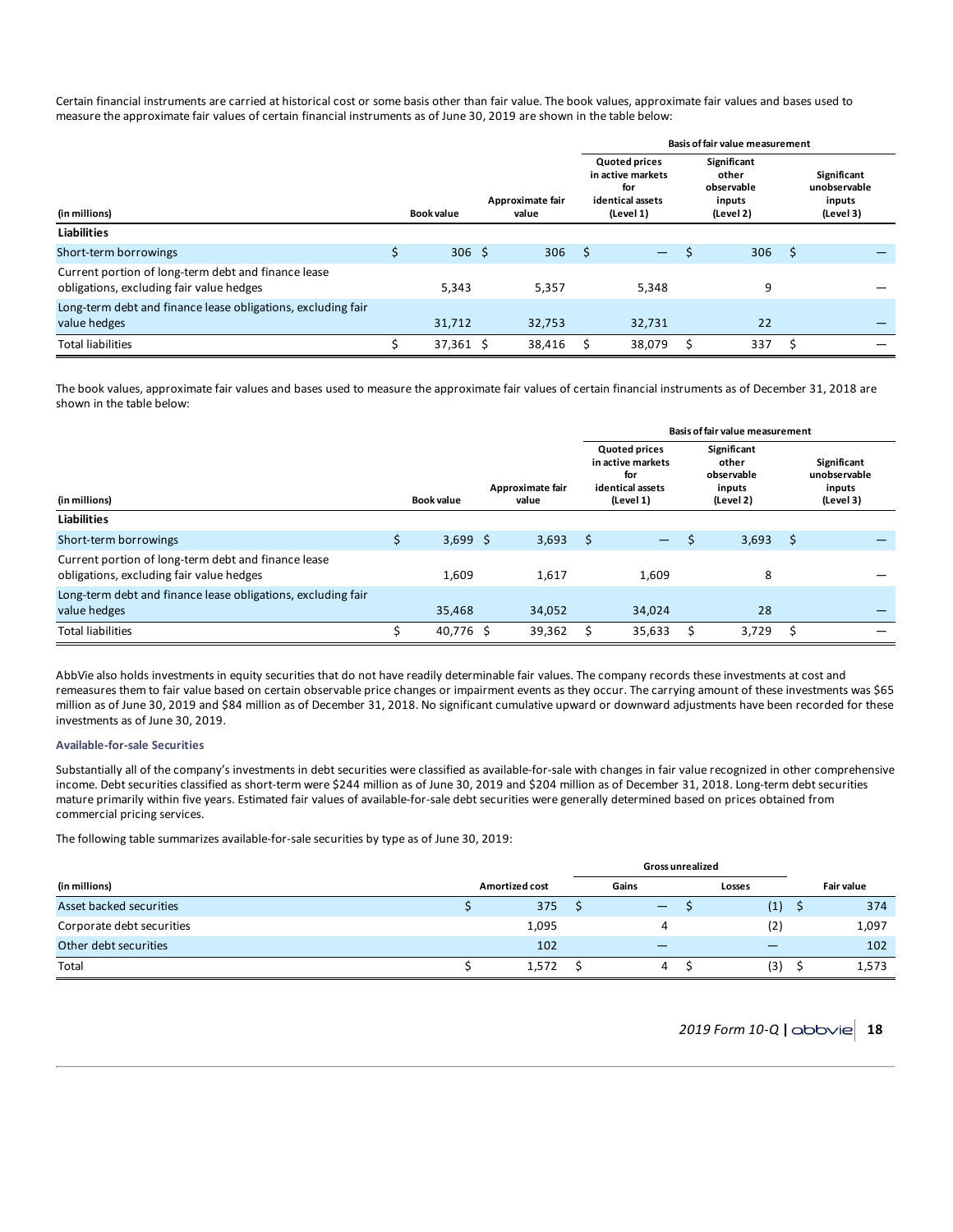The following table summarizes available-for-sale securities by type as of December 31, 2018:

|                           |                       | Gross unrealized               |        |                   |
|---------------------------|-----------------------|--------------------------------|--------|-------------------|
| (in millions)             | <b>Amortized cost</b> | Gains                          | Losses | <b>Fair value</b> |
| Asset backed securities   | 423                   | $\qquad \qquad \longleftarrow$ | (2)    | 421               |
| Corporate debt securities | 1,042                 |                                | (9)    | 1,034             |
| Other debt securities     | 81                    | —                              |        | 81                |
| Total                     | 1,546                 |                                | (11)   | 1,536             |

AbbVie had no other-than-temporary impairments as of June 30, 2019. Net realized gains and losses were insignificant for both the three and six months ended June 30, 2019 and 2018.

#### **Concentrations of Risk**

Of total net accounts receivable, three U.S. wholesalers accounted for 66% as of June 30, 2019 and 63% as of December 31, 2018, and substantially all of AbbVie's net revenues in the United States were to these three wholesalers.

HUMIRA (adalimumab) is AbbVie's single largest product and accounted for approximately 58% of AbbVie's total net revenues for the six months ended June 30, 2019 and 61% for the six months ended June 30, 2018.

#### **Debt and Credit Facilities**

*Short-Term Borrowings*

Short-term borrowings included commercial paper borrowings of \$306 million as of June 30, 2019 and \$699 million as of December 31, 2018. The weightedaverage interest rate on commercial paper borrowings was 2.7% for the six months ended June 30, 2019 and 1.9% for the six months ended June 30, 2018.

In March 2019, AbbVie repaid its \$3.0 billion 364-day term loan credit agreement that was scheduled to mature in June 2019.

In connection with the proposed acquisition of Allergan, on June 25, 2019, AbbVie entered into a 364-day bridge credit agreement and on July 12, 2019, AbbVie entered into a term loan credit agreement. See Note 4 for additional information.

## **Note 10 Post-Employment Benefits**

The following table summarizes net periodic benefit cost relating to the company's defined benefit and other post-employment plans:

|                                                                     | <b>Defined</b><br>benefit plans |                    |          |       |  |       |                                     |       |                    |      | Other post-<br>employment plans |      |  |      |                                     |      |  |  |  |  |
|---------------------------------------------------------------------|---------------------------------|--------------------|----------|-------|--|-------|-------------------------------------|-------|--------------------|------|---------------------------------|------|--|------|-------------------------------------|------|--|--|--|--|
|                                                                     |                                 | Three months ended | June 30, |       |  |       | Six months ended<br><b>June 30,</b> |       | Three months ended |      | <b>June 30,</b>                 |      |  |      | Six months ended<br><b>June 30,</b> |      |  |  |  |  |
| (in millions)                                                       |                                 | 2019               |          | 2018  |  | 2019  |                                     | 2018  |                    | 2019 |                                 | 2018 |  | 2019 |                                     | 2018 |  |  |  |  |
| Service cost                                                        | د                               | 68                 |          | 72    |  | 135   |                                     | 144   |                    |      |                                 | 5    |  | 13   |                                     | 13   |  |  |  |  |
| Interest cost                                                       |                                 | 66                 |          | 57    |  | 130   |                                     | 114   |                    | 9    |                                 | 4    |  | 15   |                                     | 12   |  |  |  |  |
| Expected return on plan assets                                      |                                 | (119)              |          | (110) |  | (238) |                                     | (221) |                    |      |                                 |      |  |      |                                     |      |  |  |  |  |
| Amortization of actuarial losses and prior service cost<br>(credit) |                                 | 29                 |          | 39    |  | 55    |                                     | 76    |                    |      |                                 | (3)  |  |      |                                     |      |  |  |  |  |
| Net periodic benefit cost                                           |                                 | 44                 |          | 58    |  | 82    |                                     | 113   |                    | 17   | S                               | 6    |  | 28   |                                     | 26   |  |  |  |  |

The components of net periodic benefit cost other than service cost are included in other expense, net in the condensed consolidated statements of earnings.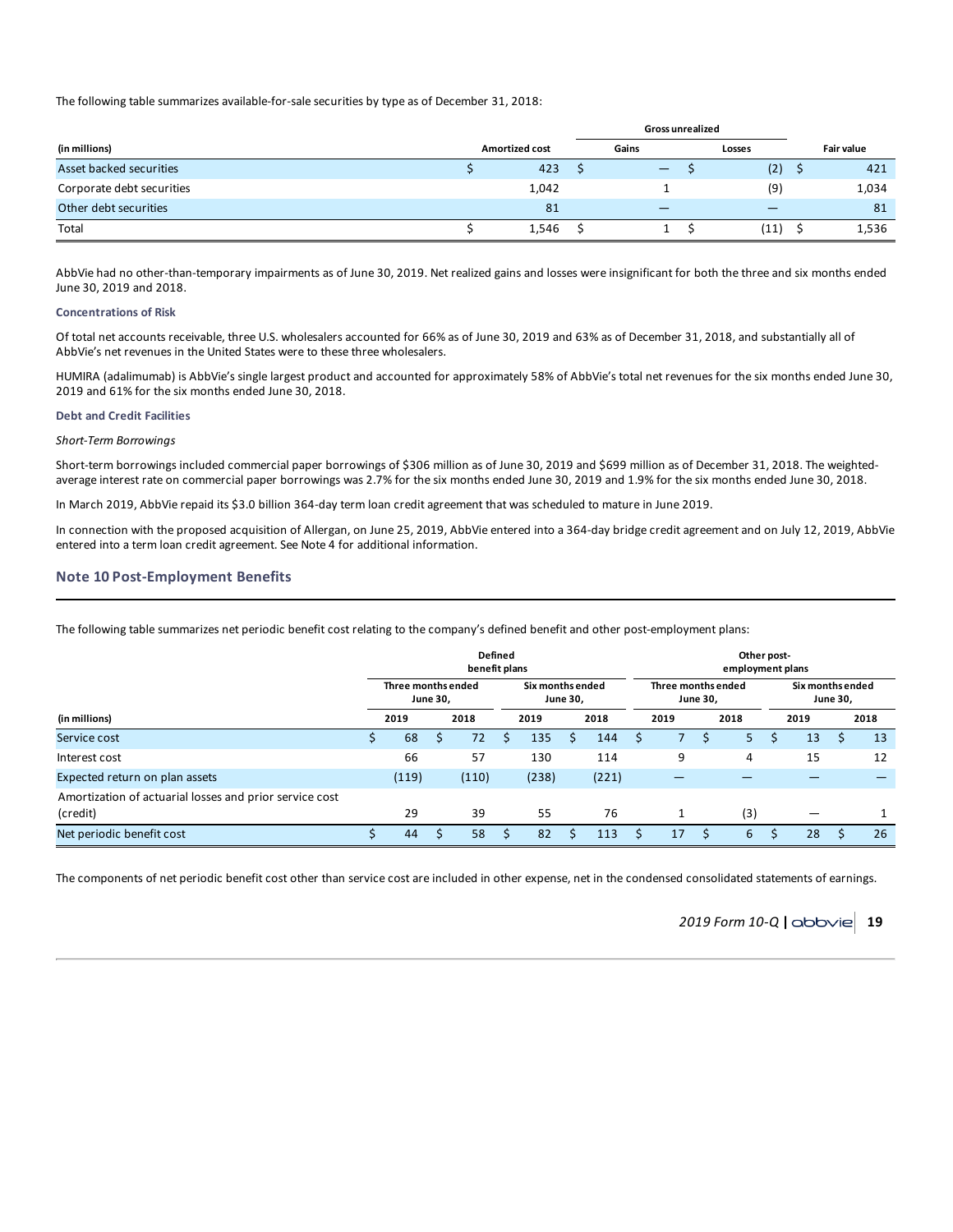## **Note 11 Equity**

## **Stock-Based Compensation**

Stock-based compensation expense is principally related to awards issued pursuant to the AbbVie 2013 Incentive Stock Program and is summarized as follows:

|                                     | Three months ended<br><b>June 30,</b> | Six months ended<br>June 30, |  |      |      |     |  |  |
|-------------------------------------|---------------------------------------|------------------------------|--|------|------|-----|--|--|
| (in millions)                       | 2019                                  | 2018                         |  | 2019 | 2018 |     |  |  |
| Cost of products sold               | 5 <sup>1</sup>                        | 12                           |  | 20   |      | 16  |  |  |
| Research and development            | 33                                    | 35                           |  | 105  |      | 107 |  |  |
| Selling, general and administrative | 49                                    | 38                           |  | 151  |      | 153 |  |  |
| Pre-tax compensation expense        | 87                                    | 85                           |  | 276  |      | 276 |  |  |
| Tax benefit                         | 16                                    | 19                           |  | 49   |      | 48  |  |  |
| After-tax compensation expense      | 71                                    | 66                           |  | 227  |      | 228 |  |  |

## *Stock Options*

During the six months ended June 30, 2019, primarily in connection with the company's annual grant, AbbVie granted 1.0 million stock options with a weightedaverage grant-date fair value of \$12.54. As of June 30, 2019, \$8.5 million of unrecognized compensation cost related to stock options is expected to be recognized as expense over approximately the next two years.

## *RSUs and Performance Shares*

During the six months ended June 30, 2019, primarily in connection with the company's annual grant, AbbVie granted 5.4 million RSUs and performance shares with a weighted-average grant-date fair value of \$78.68. As of June 30, 2019, \$434 million of unrecognized compensation cost related to RSUs and performance shares is expected to be recognized as expense over approximately the next two years.

### **Cash Dividends**

The following table summarizes quarterly cash dividends declared during 2019 and 2018:

|                      | 2019                |                           | 2018          |                     |  |                           |  |  |  |  |  |  |
|----------------------|---------------------|---------------------------|---------------|---------------------|--|---------------------------|--|--|--|--|--|--|
| <b>Date Declared</b> | <b>Payment Date</b> | <b>Dividend Per Share</b> | Date Declared | <b>Payment Date</b> |  | <b>Dividend Per Share</b> |  |  |  |  |  |  |
| 06/20/19             | $08/15/19$ \$       | 1.07                      | 11/02/18      | 02/15/19            |  | 1.07                      |  |  |  |  |  |  |
| 02/21/19             | $05/15/19$ \$       | 1.07                      | 09/07/18      | 11/15/18            |  | 0.96                      |  |  |  |  |  |  |
|                      |                     |                           | 06/14/18      | 08/15/18            |  | 0.96                      |  |  |  |  |  |  |
|                      |                     |                           | 02/15/18      | 05/15/18            |  | 0.96                      |  |  |  |  |  |  |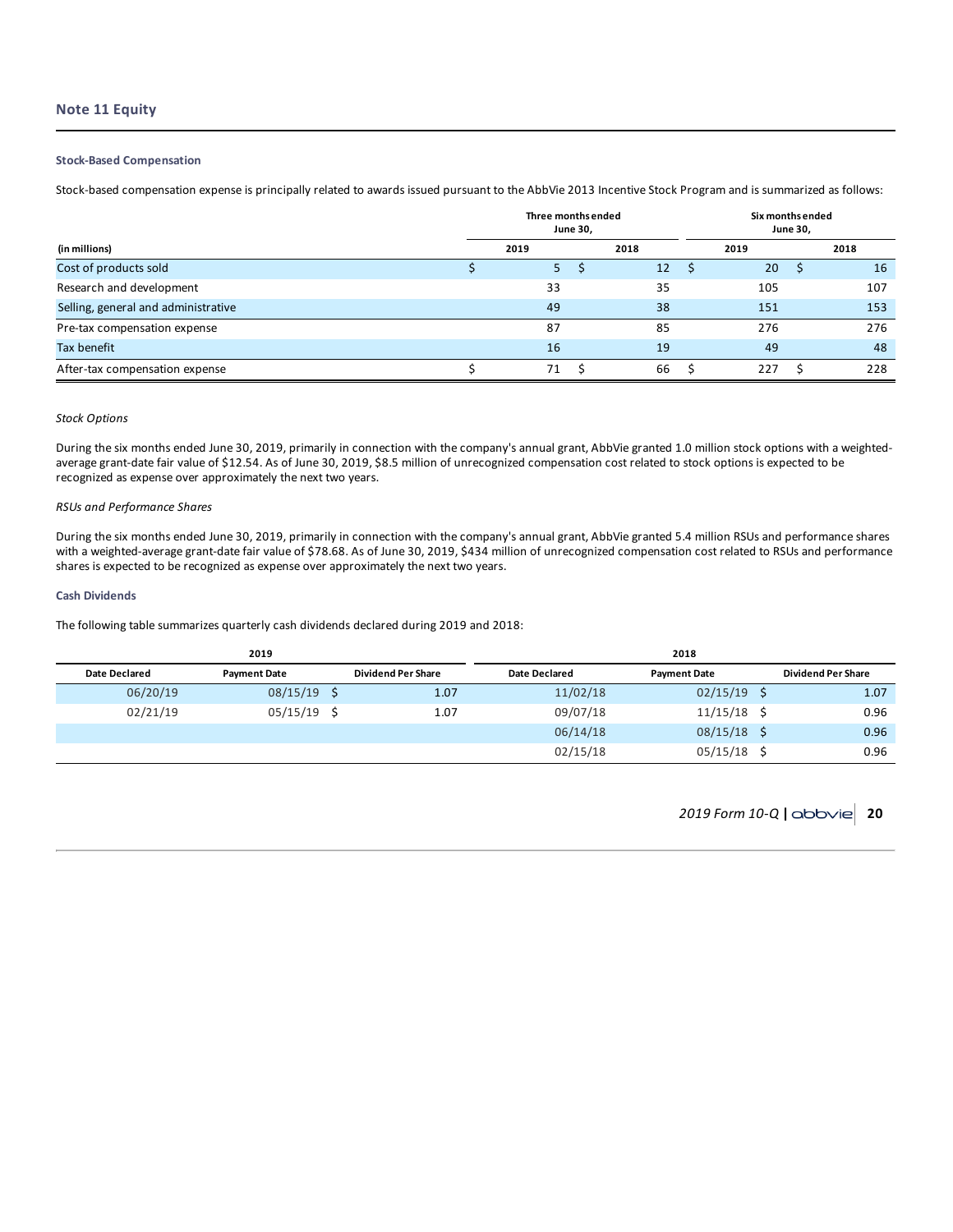## **Stock Repurchase Program**

The company's stock repurchase authorization permits purchases of AbbVie shares from time to time in open-market or private transactions at management's discretion. The program has no time limit and can be discontinued at any time. Shares repurchased under these programs are recorded at acquisition cost, including related expenses, and are available for general corporate purposes.

AbbVie repurchased 4 million shares for \$300 million during the six months ended June 30, 2019 and 84 million shares for \$8.8 billion during the six months ended June 30, 2018. AbbVie's remaining stock repurchase authorization was approximately \$4.0 billion as of June 30, 2019.

## **Accumulated Other Comprehensive Loss**

The following table summarizes the changes in each component of accumulated other comprehensive loss, net of tax, for the six months ended June 30, 2019:

| (in millions)                                                                | Foreign<br>currency<br>translation<br>adiustments | <b>Net investment</b><br>hedging<br>activities | Pension<br>and post-<br>employment<br>benefits | Marketable<br>security<br>activities | Cash flow<br>hedging<br>activities |      | Total   |
|------------------------------------------------------------------------------|---------------------------------------------------|------------------------------------------------|------------------------------------------------|--------------------------------------|------------------------------------|------|---------|
| Balance as of December 31, 2018                                              | (830)                                             | (65)                                           | (1,722)                                        | (10)                                 |                                    | 147  | (2,480) |
| Other comprehensive income (loss) before reclassifications                   | (32)                                              | 35                                             |                                                | 10                                   |                                    |      | 22      |
| Net losses (gains) reclassified from accumulated other<br>comprehensive loss |                                                   | (7)                                            | 43                                             |                                      |                                    | (70) | (33)    |
| Net current-period other comprehensive income (loss)                         | (32)                                              | 28                                             | 45                                             | 11                                   |                                    | (63) | (11)    |
| Balance as of June 30, 2019                                                  | (862)                                             | (37)                                           | (1,677)                                        |                                      |                                    | 84   | (2,491) |

Other comprehensive loss for the six months ended June 30, 2019 included foreign currency translation adjustments totaling a loss of \$32 million, which was principally due to the weakening of the Euro in the six months ended June 30, 2019 on the translation of the company's assets denominated in the Euro.

The following table summarizes the changes in each component of accumulated other comprehensive loss, net of tax, for the six months ended June 30, 2018:

| (in millions)                                                        | Foreign<br>currency<br>translation<br>adiustments | <b>Net investment</b><br>hedging<br>activities | Pension<br>and post-<br>employment<br>benefits | Marketable<br>security activities | Cash flow<br>hedging<br>activities | Total   |
|----------------------------------------------------------------------|---------------------------------------------------|------------------------------------------------|------------------------------------------------|-----------------------------------|------------------------------------|---------|
| Balance as of December 31, 2017                                      | (439)                                             | (203)                                          | (1,919)                                        |                                   | (166)                              | (2,727) |
| Other comprehensive income (loss) before reclassifications           | (280)                                             | 105                                            | 9                                              | (6)                               | 110                                | (62)    |
| Net losses reclassified from accumulated other<br>comprehensive loss |                                                   |                                                | 62                                             | 4                                 | 84                                 | 150     |
| Net current-period other comprehensive income (loss)                 | (280)                                             | 105                                            | 71                                             | (2)                               | 194                                | 88      |
| Balance as of June 30, 2018                                          | (719)                                             | (98)                                           | (1,848)                                        | (2)                               | 28                                 | (2,639) |

Other comprehensive income for the six months ended June 30, 2018 included foreign currency translation adjustments totaling a loss of \$280 million, which was principally due to the weakening of the Euro in the six months ended June 30, 2018 on the translation of the company's assets denominated in the Euro.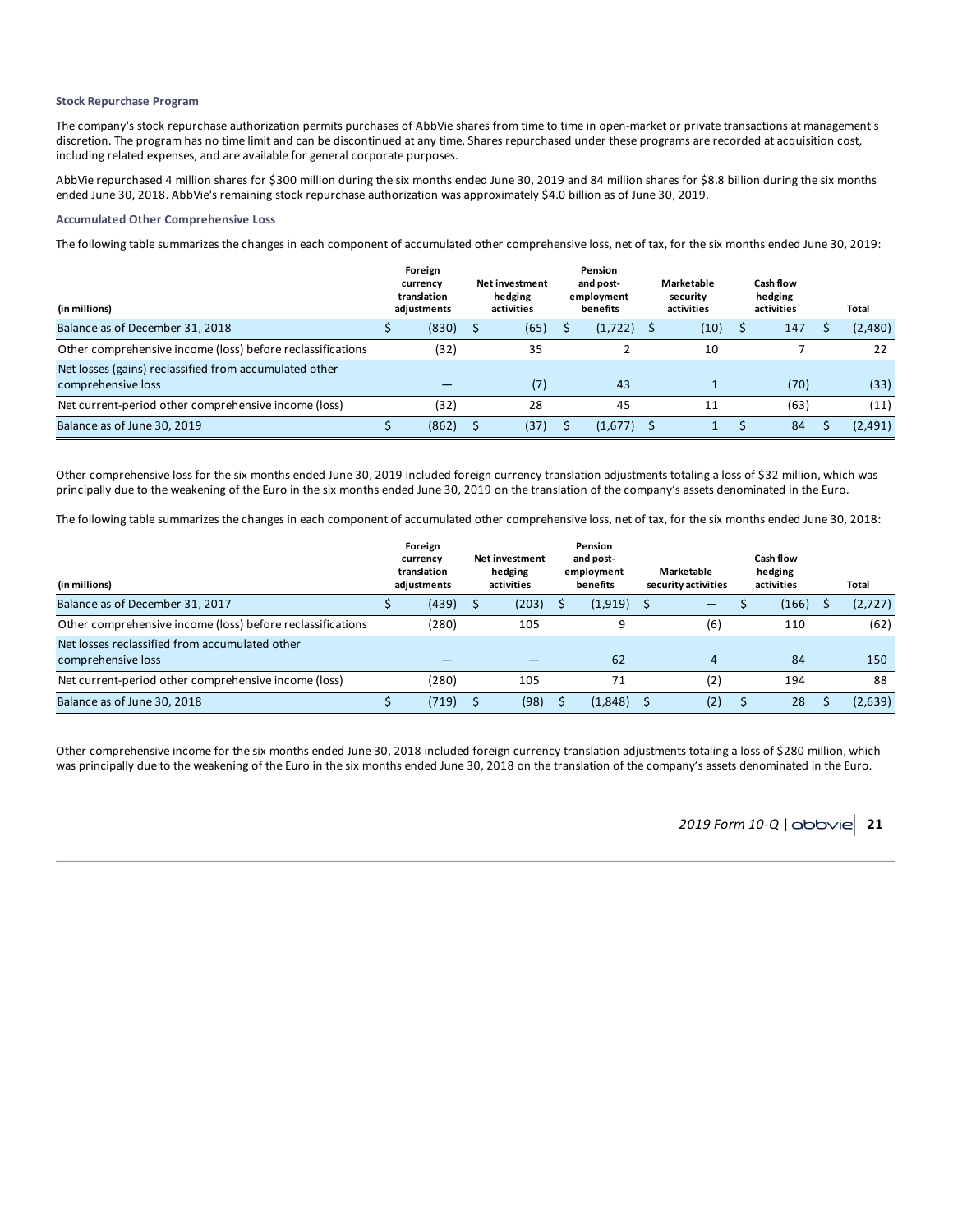The following table presents the impact on AbbVie's condensed consolidated statements of earnings for significant amounts reclassified out of each component of accumulated other comprehensive loss:

|                                                                   | Three months ended<br>June 30, |              | Six months ended<br><b>June 30,</b> |    |      |      |      |
|-------------------------------------------------------------------|--------------------------------|--------------|-------------------------------------|----|------|------|------|
| (in millions) (brackets denote gains)                             | 2019                           |              | 2018                                |    | 2019 |      | 2018 |
| Pension and post-employment benefits                              |                                |              |                                     |    |      |      |      |
| Amortization of actuarial losses and other(a)                     | \$<br>30                       | - Ś          | 36                                  | Ŝ. | 55   | - \$ | 77   |
| Tax benefit                                                       | (7)                            |              | (7)                                 |    | (12) |      | (15) |
| Total reclassifications, net of tax                               | 23                             | <sup>S</sup> | 29                                  | Ŝ. | 43   | Ŝ.   | 62   |
| Cash flow hedging activities                                      |                                |              |                                     |    |      |      |      |
| Losses (gains) on designated cash flow hedges(b)                  | \$<br>(37)                     | - \$         | 46                                  | \$ | (77) | - \$ | 90   |
| Tax expense (benefit)                                             | 2                              |              | (4)                                 |    |      |      | (6)  |
| Total reclassifications, net of tax                               | (35)                           | - \$         | 42                                  | Ŝ. | (70) | - \$ | 84   |
| Net investment hedging activities                                 |                                |              |                                     |    |      |      |      |
| Gains on derivative amount excluded from effectiveness testing(c) | \$<br>(9)                      | - \$         |                                     | \$ | (9)  | -\$  |      |
| Tax expense                                                       | 2                              |              |                                     |    | 2    |      |      |
| Total reclassifications, net of tax                               | (7)                            | - \$         |                                     |    | (7)  | S    |      |

(a) Amounts are included in the computation of net periodic benefit cost (see Note 10).

(b) Amounts are included in cost of products sold (see Note 9).

(c) Amounts are included in interest expense, net (see Note 9).

## **Note 12 Income Taxes**

The effective tax rate was 8% for the three months and 5% for the six months ended June 30, 2019 and 2% for the three months and 1% for the six months ended June 30, 2018. The effective tax rate in each period differed from the U.S. statutory tax rate of 21% principally due to the benefit from foreign operations which reflects the impact of lower income tax rates in locations outside the United States, tax incentives in Puerto Rico and other foreign tax jurisdictions and business development activities. The increase in the effective tax rate for the three and six months ended June 30, 2019 over the prior year was principally due to the beneficial impact of the timing of provisions of the Act related to earnings from certain foreign subsidiaries in prior year and changes in the jurisdictional mix of earnings, including a change in fair value of contingent consideration liabilities. These increases were partially offset by the favorable resolution of various tax positions in the current year.

Due to the potential for resolution of federal, state and foreign examinations and the expiration of various statutes of limitations, it is reasonably possible that the company's gross unrecognized tax benefits balance may change within the next twelve months by up to \$41 million.

## **Note 13 Legal Proceedings and Contingencies**

AbbVie is subject to contingencies, such as various claims, legal proceedings and investigations regarding product liability, intellectual property, commercial, securities and other matters that arise in the normal course of business. Loss contingency provisions are recorded for probable losses at management's best estimate of a loss, or when a best estimate cannot be made, a minimum loss contingency amount within a probable range is recorded. The recorded accrual balance for litigation was approximately \$330 million as of June 30, 2019 and \$350 million as of December 31, 2018. Initiation of new legal proceedings or a change in the status of existing proceedings may result in a change in the estimated loss accrued by AbbVie. While it is not feasible to predict the outcome of all proceedings and exposures with certainty, management believes that their ultimate disposition should not have a material adverse effect on AbbVie's consolidated financial position, results of operations or cash flows.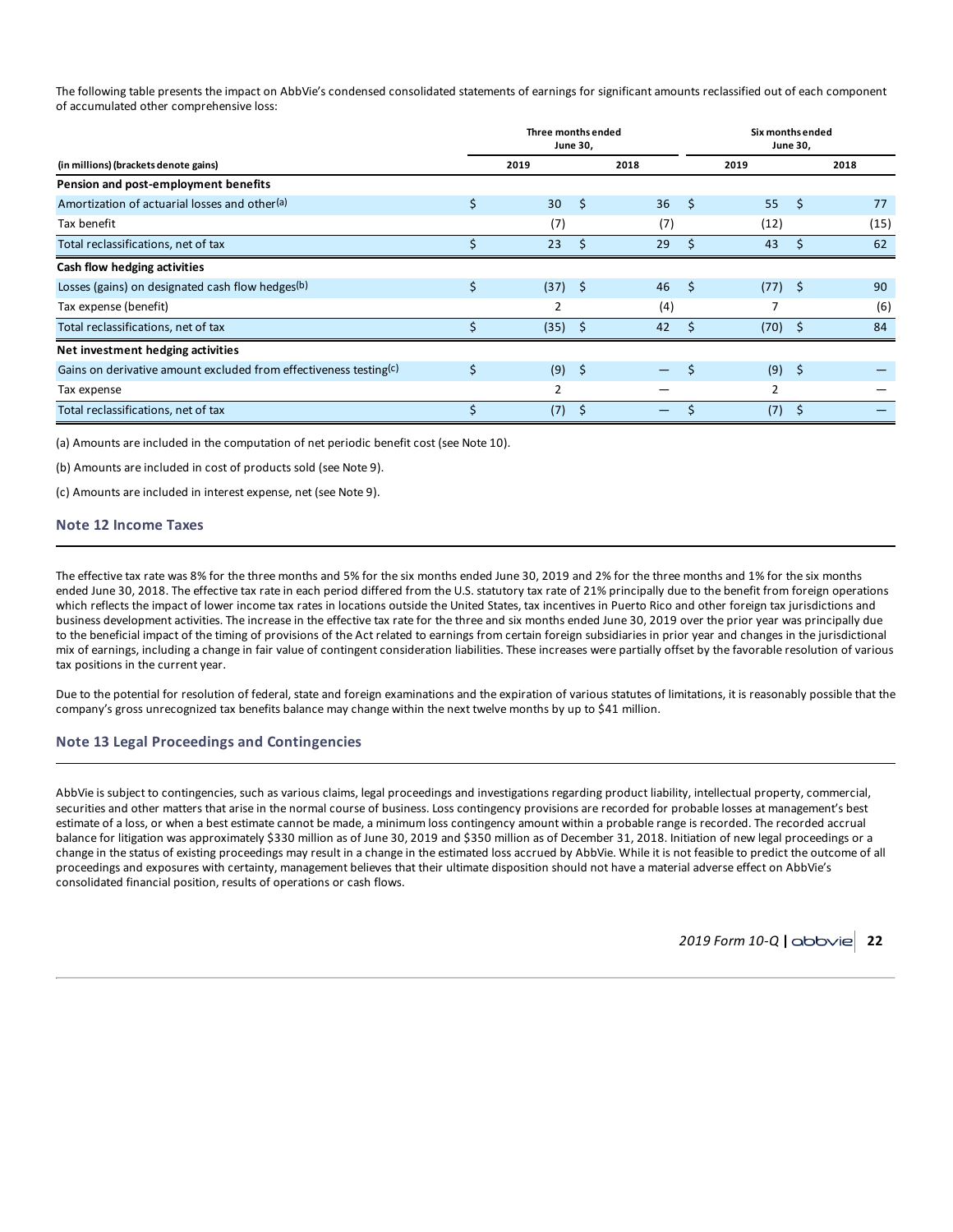Subject to certain exceptions specified in the separation agreement by and between Abbott and AbbVie, AbbVie assumed the liability for, and control of, all pending and threatened legal matters related to its business, including liabilities for any claims or legal proceedings related to products that had been part of its business, but were discontinued prior to the distribution, as well as assumed or retained liabilities, and will indemnify Abbott for any liability arising out of or resulting from such assumed legal matters.

Four lawsuits against Unimed Pharmaceuticals, Inc., Solvay Pharmaceuticals, Inc. (a company Abbott acquired in February 2010 and now known as AbbVie Products LLC) and others are consolidated for pre-trial purposes in the United States District Court for the Northern District of Georgia under the Multi-District Litigation (MDL) Rules as *In re: AndroGel Antitrust Litigation*, MDL No. 2084. These cases, brought by direct AndroGel purchasers, generally allege Solvay's 2006 patent litigation settlement agreements and related agreements with three generic companies violate federal antitrust laws. Plaintiffs seek monetary damages and attorneys' fees.

Lawsuits are pending against AbbVie and others generally alleging that the 2005 patent litigation settlement involving Niaspan entered into between Kos Pharmaceuticals, Inc. (a company acquired by Abbott in 2006 and presently a subsidiary of AbbVie) and a generic company violates federal and state antitrust laws and state unfair and deceptive trade practices and unjust enrichment laws. Plaintiffs generally seek monetary damages and/or injunctive relief and attorneys' fees. The lawsuits consist of four individual plaintiff lawsuits and two consolidated purported class actions: one brought by Niaspan direct purchasers and one brought by Niaspan end-payers. The cases are pending in the United States District Court for the Eastern District of Pennsylvania for coordinated or consolidated pre-trial proceedings under the MDL Rules as *In re: Niaspan Antitrust Litigation*, MDL No. 2460. In October 2016, the Orange County, California District Attorney's Office filed a lawsuit on behalf of the State of California regarding the Niaspan patent litigation settlement in Orange County Superior Court, asserting a claim under the unfair competition provision of the California Business and Professions Code seeking injunctive relief, restitution, civil penalties and attorneys' fees. In May 2018, the California Court of Appeal ruled that the District Attorney's Office may not bring monetary claims beyond the scope of Orange County, which the District Attorney's Office is appealing.

In September 2014, the FTC filed a lawsuit against AbbVie and others in the United States District Court for the Eastern District of Pennsylvania, alleging that the 2011 patent litigation with two generic companies regarding AndroGel was sham litigation and the settlements of that litigation violated federal antitrust law. In May 2015, the court dismissed the FTC's settlement-related claim. In June 2018, following a bench trial, the court found for the FTC on its sham litigation claim and ordered a disgorgement remedy of \$448 million, plus prejudgment interest. The court denied the FTC's request for injunctive relief. AbbVie is appealing the court's liability and disgorgement rulings and, based on an assessment of the merits of that appeal, no liability has been accrued for this matter. The FTC is also appealing aspects of the court's trial ruling and the dismissal of its settlement-related claim. One purported class action on behalf of direct AndroGel purchasers based on the trial court's ruling in the FTC's case is also pending in the United States District Court for the Eastern District of Pennsylvania and is stayed pending the appeals in the FTC's case.

In January and February 2019, two shareholder derivative lawsuits, Brown v. Gonzalez, et al., and Elfers v. Gonzalez, et al., were filed in the United States District Court for the Northern District of Illinois, alleging that certain AbbVie directors and officers breached their fiduciary duties in connection with HUMIRA patient and reimbursement support services and other services and items of value, as alleged in the *State of California* case discussed below.

Between March and May 2019, 12 putative class action lawsuits were filed in the United States District Court for the Northern District of Illinois by indirect HUMIRA purchasers, alleging that AbbVie's settlements with biosimilar manufacturers and AbbVie's HUMIRA patent portfolio violate state and federal antitrust laws.

In November 2014, a putative class action lawsuit, *Medical Mutual of Ohio v. AbbVie Inc., et al.*, was filed against several manufacturers of testosterone replacement therapies (TRTs), including AbbVie, in the United States District Court for the Northern District of Illinois on behalf of all insurance companies, health benefit providers, and other third party payers who paid for TRTs, including AndroGel. The claims asserted include violations of the federal RICO Act and state consumer fraud and deceptive trade practices laws. The complaint seeks monetary damages and injunctive relief. In July 2018, the court denied the plaintiff's motion for class certification. In February 2019, the court granted the defendants' summary judgment motion.

In September 2018, the Commissioner of the California Department of Insurance intervened in a qui tam lawsuit, State of California and Lazaro Suarez v. AbbVie *Inc., et al.*, brought under the California Insurance Frauds Prevention Act, in California Superior Court for Alameda County. The Department of Insurance's complaint alleges that, through patient and reimbursement support services and other services and items of value provided in connection with HUMIRA, AbbVie caused the submission of fraudulent commercial insurance claims for HUMIRA in violation of the California statute. The complaint seeks injunctive relief, an assessment of up to three times the amount of the claims at issue, and civil penalties. In addition, a federal securities lawsuit (*Holwill v. AbbVie Inc., et al*.) is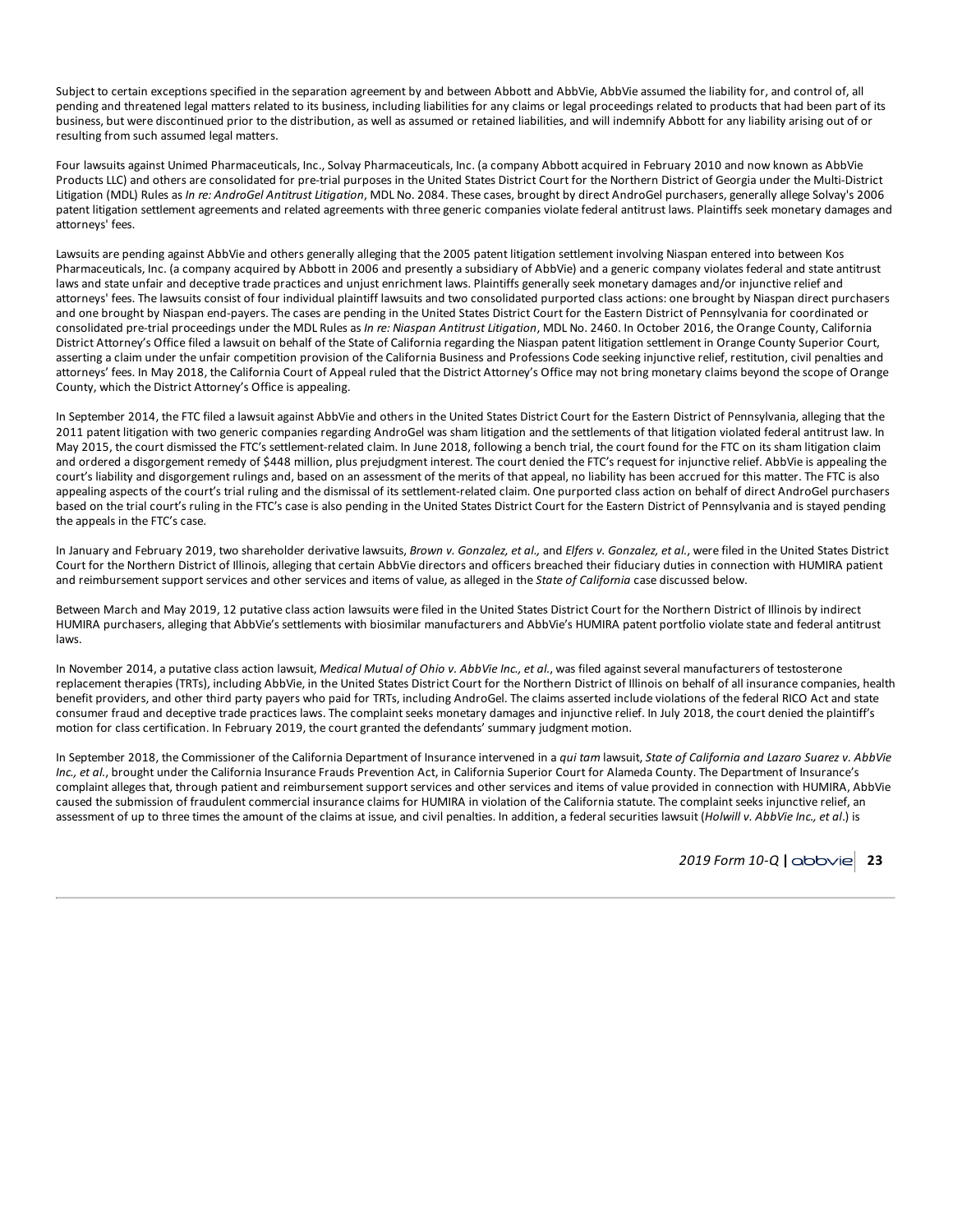pending in the United States District Court for the Northern District of Illinois) against AbbVie, its chief executive officer and former chief financial officer, alleging that reasons stated for HUMIRA sales growth in financial filings between 2013 and 2017 were misleading because they omitted the conduct alleged in the Department of Insurance's complaint.

In November 2014, five individuals filed a putative class action lawsuit, *Rubinstein, et al. v Gonzalez, et al.,* on behalf of purchasers and sellers of certain Shire plc (Shire) securities between June 20 and October 14, 2014, against AbbVie and its chief executive officer in the United States District Court for the Northern District of Illinois alleging that the defendants made and/or are responsible for material misstatements in violation of federal securities laws in connection with AbbVie's proposed transaction with Shire. In July 2019, the court granted preliminary approval to the parties' settlement agreement.

In June 2016, a lawsuit, *Elliott Associates, L.P., et al. v. AbbVie Inc.*, was filed by five investment funds against AbbVie in the Cook County, Illinois Circuit Court alleging that AbbVie made misrepresentations and omissions in connection with its proposed transaction with Shire. Similar lawsuits were filed between July 2017 and October 2018 against AbbVie and in some instances its chief executive officer in the same court by additional investment funds. Plaintiffs seek compensatory and punitive damages.

Product liability cases were filed in which plaintiffs generally allege that AbbVie and other manufacturers of TRTs did not adequately warn about risks of certain injuries, primarily heart attacks, strokes and blood clots. Approximately 3,900 claims against AbbVie are consolidated for pre-trial purposes in the United States District Court for the Northern District of Illinois under the MDL Rules as *In re: Testosterone Replacement Therapy Products Liability Litigation*, MDL No. 2545. Approximately 200 claims against AbbVie are pending in various state courts. Plaintiffs generally seek compensatory and punitive damages. In November 2018, AbbVie entered into a Master Settlement Agreement with the Plaintiffs' Steering Committee in the MDL encompassing existing claims in all courts. All proceedings in pending cases are effectively stayed during the settlement administration process.

Product liability cases are pending in which plaintiffs generally allege that AbbVie did not adequately warn about risk of certain injuries, primarily various birth defects, arising from use of Depakote. Approximately 150 cases are pending in the United States District Court for the Southern District of Illinois, and approximately six others are pending in various state courts. Plaintiffs generally seek compensatory and punitive damages. Approximately ninety percent of these pending cases, plus other unfiled claims, are subject to confidential settlement agreements and are expected to be dismissed with prejudice.

Beginning in May 2016, the Patent Trial & Appeal Board of the U.S. Patent & Trademark Office (PTO) instituted five inter partes review proceedings brought by Coherus Biosciences and Boehringer Ingelheim related to three AbbVie patents covering methods of treatment of rheumatoid arthritis using adalimumab. In these proceedings, the PTO reviewed the validity of the patents and issued decisions of invalidity in May, June and July of 2017. AbbVie's appeal of the decisions is pending in the Court of Appeals for the Federal Circuit.

In March 2017, AbbVie filed a lawsuit, AbbVie Inc. v. Novartis Vaccines and Diagnostics, Inc. and Grifols Worldwide Operations Ltd., in the United States District Court for the Northern District of California against Novartis Vaccines and Grifols Worldwide seeking a declaratory judgment that 11 HCV-related patents licensed to AbbVie in 2002 are invalid.

AbbVie is seeking to enforce certain patent rights related to adalimumab (a drug AbbVie sells under the trademark HUMIRA®). In a case filed in United States District Court for the District of Delaware in August 2017, AbbVie alleges that Boehringer Ingelheim International GmbH's, Boehringer Ingelheim Pharmaceutical, Inc.'s, and Boehringer Ingelheim Fremont, Inc.'s proposed biosimilar adalimumab product infringes certain AbbVie patents. AbbVie seeks declaratory and injunctive relief. In May 2019, the parties settled this case and it was dismissed without prejudice.

Pharmacyclics LLC, a wholly owned subsidiary of AbbVie, is seeking to enforce its patent rights relating to ibrutinib capsules (a drug Pharmacyclics sells under the trademark IMBRUVICA®). In February 2018, cases were filed in the United States District Court for the District of Delaware against the following defendants: Fresenius Kabi USA, LLC, Fresenius Kabi USA, Inc., and Fresenius Kabi Oncology Limited; Sun Pharma Global FZE and Sun Pharmaceutical Industries Ltd.; Cipla Limited and Cipla USA Inc.; and Zydus Worldwide DMCC, Cadila Healthcare Limited, Sandoz Inc., and Lek Pharmaceuticals D.D. In each case, Pharmacyclics alleges the defendant's proposed generic ibrutinib product infringes certain Pharmacyclics patents and seeks declaratory and injunctive relief. Janssen Biotech, Inc. which is in a global collaboration with Pharmacyclics concerning the development and marketing of IMBRUVICA, is the co-plaintiff in these suits.

Pharmacyclics LLC, a wholly owned subsidiary of AbbVie, is seeking to enforce its patent rights relating to ibrutinib tablets (a drug Pharmacyclics sells under the trademark IMBRUVICA®). In a case filed in the United States District Court for the District of Delaware in March 2019, Pharmacyclics alleges that Alvogen Pine Brook LLC's and Natco Pharma Ltd.'s proposed generic ibrutinib tablet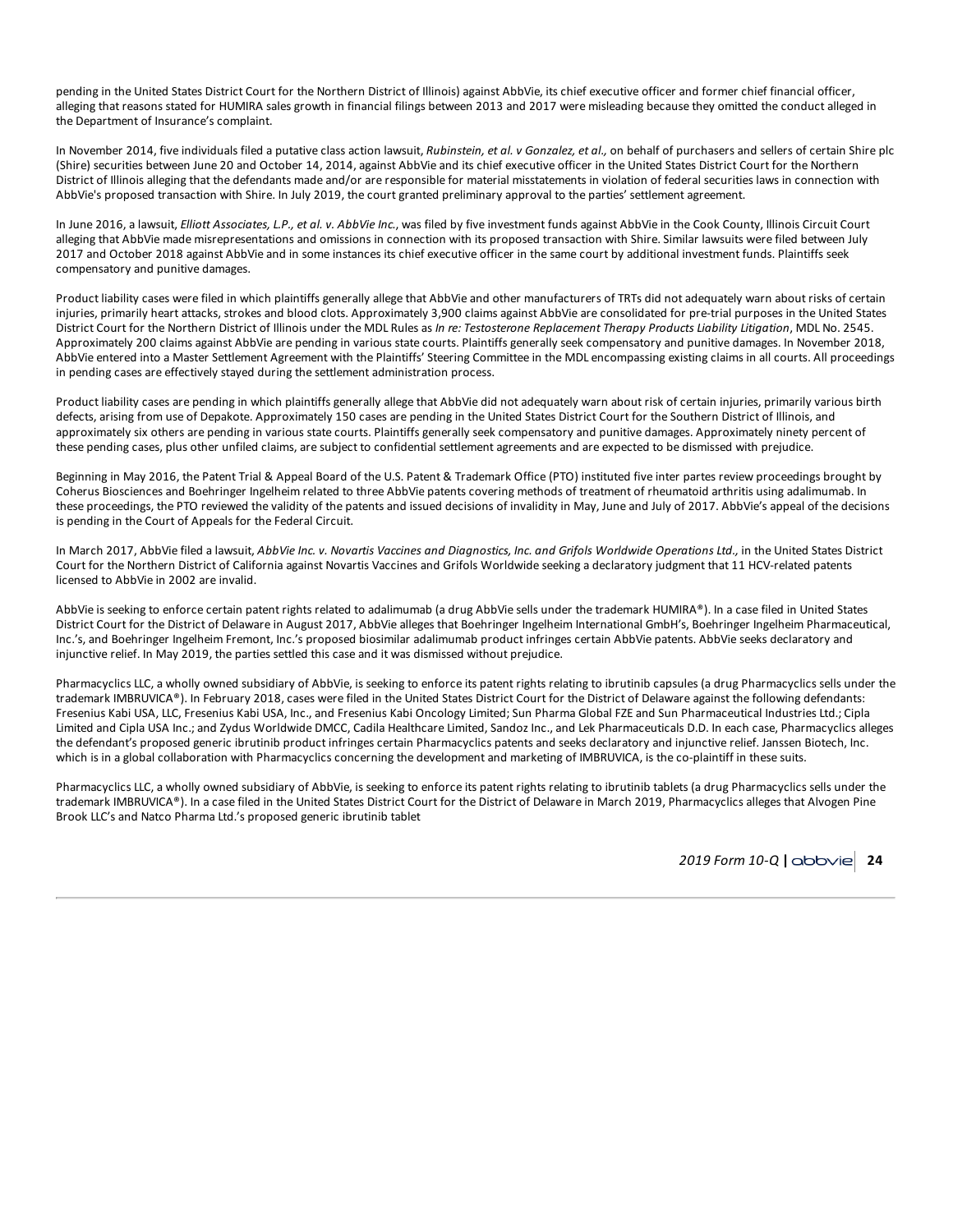product infringes certain Pharmacyclics patents. Pharmacyclics seeks declaratory and injunctive relief. Janssen Biotech, Inc. which is in a global collaboration with Pharmacyclics concerning the development and marketing of IMBRUVICA, is the co-plaintiff in this suit.

## **Note 14 Segment Information**

AbbVie operates in one business segment—pharmaceutical products. The following table details AbbVie's worldwide net revenues:

|                             |                               |                  | Three months ended | <b>June 30,</b>      |                          | Six months ended<br><b>June 30,</b> |                          |                                |                   |  |
|-----------------------------|-------------------------------|------------------|--------------------|----------------------|--------------------------|-------------------------------------|--------------------------|--------------------------------|-------------------|--|
| (in millions)               |                               |                  | 2019               |                      | 2018                     |                                     | 2019                     |                                | 2018              |  |
| Immunology                  |                               |                  |                    |                      |                          |                                     |                          |                                |                   |  |
| <b>HUMIRA</b>               | <b>United States</b>          | \$               | 3,793              | \$                   | 3,521                    | \$                                  | 7,008                    | \$                             | 6,524             |  |
|                             | International                 |                  | 1,077              |                      | 1,664                    |                                     | 2,308                    |                                | 3,370             |  |
|                             | Total                         | \$               | 4,870              | \$                   | 5,185                    | \$                                  | 9,316                    | \$                             | 9,894             |  |
| <b>SKYRIZI</b>              | <b>United States</b>          | \$               | 42                 | \$                   | $\qquad \qquad -$        | \$                                  | 42                       | \$                             | $\qquad \qquad -$ |  |
|                             | International                 |                  | 6                  |                      | $\qquad \qquad -$        |                                     | 6                        |                                |                   |  |
|                             | Total                         | \$               | 48                 | \$                   | $\overline{\phantom{0}}$ | \$                                  | 48                       | \$                             |                   |  |
| <b>Hematologic Oncology</b> |                               |                  |                    |                      |                          |                                     |                          |                                |                   |  |
| <b>IMBRUVICA</b>            | <b>United States</b>          | \$               | 886                | \$                   | 693                      | \$                                  | 1,715                    | \$                             | 1,317             |  |
|                             | <b>Collaboration revenues</b> |                  | 213                |                      | 157                      |                                     | 406                      |                                | 295               |  |
|                             | Total                         | \$               | 1,099              | \$                   | 850                      | \$                                  | 2,121                    | \$                             | 1,612             |  |
| <b>VENCLEXTA</b>            | <b>United States</b>          | \$               | 117                | \$                   | 47                       | $\zeta$                             | 222                      | \$                             | 88                |  |
|                             | International                 |                  | 52                 |                      | 18                       |                                     | 98                       |                                | 36                |  |
|                             | Total                         | \$               | 169                | \$                   | 65                       | \$                                  | 320                      | \$                             | 124               |  |
| <b>HCV</b>                  |                               |                  |                    |                      |                          |                                     |                          |                                |                   |  |
| <b>MAVYRET</b>              | <b>United States</b>          | \$               | 396                | \$                   | 422                      | \$                                  | 799                      | \$                             | 762               |  |
|                             | International                 |                  | 384                |                      | 510                      |                                     | 771                      |                                | 1,018             |  |
|                             | Total                         | \$               | 780                | \$                   | 932                      | $\zeta$                             | 1,570                    | \$                             | 1,780             |  |
| VIEKIRA                     | <b>United States</b>          | \$               | $\qquad \qquad -$  | \$                   | $\qquad \qquad -$        | \$                                  | $\overline{\phantom{m}}$ | \$                             | 3                 |  |
|                             | International                 |                  | 4                  |                      | 41                       |                                     | 29                       |                                | 109               |  |
|                             | Total                         | \$               | 4                  | \$                   | 41                       | \$                                  | 29                       | \$                             | 112               |  |
| <b>Other Key Products</b>   |                               |                  |                    |                      |                          |                                     |                          |                                |                   |  |
| Creon                       | <b>United States</b>          | \$               | 257                | \$                   | 219                      | \$                                  | 484                      | \$                             | 428               |  |
| Lupron                      | <b>United States</b>          | $\overline{\xi}$ | 168                | \$                   | 180                      | $\zeta$                             | 359                      | \$                             | 357               |  |
|                             | International                 |                  | 41                 |                      | 43                       |                                     | 79                       |                                | 85                |  |
|                             | Total                         | \$               | 209                | \$                   | 223                      | \$                                  | 438                      | \$                             | 442               |  |
| Synthroid                   | <b>United States</b>          | \$               | 203                | \$                   | 193                      | \$                                  | 385                      | \$                             | 375               |  |
| Synagis                     | International                 | \$               | 38                 | \$                   | 44                       | \$                                  | 325                      | \$                             | 365               |  |
| Duodopa                     | <b>United States</b>          | \$               | 24                 | \$                   | 20                       | \$                                  | 46                       | \$                             | 38                |  |
|                             | International                 |                  | 91                 |                      | 88                       |                                     | 180                      |                                | 173               |  |
|                             | Total                         | \$               | 115                | \$                   | 108                      | \$                                  | 226                      | \$                             | 211               |  |
| Sevoflurane                 | <b>United States</b>          | \$               | 18                 | \$                   | 19                       | $\mathsf{S}$                        | 35                       | $\zeta$                        | 36                |  |
|                             | International                 |                  | 73                 |                      | 94                       |                                     | 148                      |                                | 183               |  |
|                             | Total                         | \$               | 91                 | $\boldsymbol{\zeta}$ | 113 $\frac{1}{5}$        |                                     | 183                      | $\ddot{\varsigma}$             | 219               |  |
| Kaletra                     | <b>United States</b>          | \$               | 10                 | \$                   | 13                       | \$                                  | 23                       | \$                             | 26                |  |
|                             | International                 |                  | 67                 |                      | 78                       |                                     | 132                      |                                | 138               |  |
|                             | Total                         | \$               | 77                 | \$                   | 91                       | \$                                  | 155                      | \$                             | 164               |  |
| AndroGel                    | <b>United States</b>          | \$               | 22                 | \$                   | 128                      | $\frac{1}{2}$                       | 96                       | $\boldsymbol{\dot{\varsigma}}$ | 258               |  |
| ORILISSA                    | <b>United States</b>          | \$               | 18                 | \$                   | $\qquad \qquad -$        | \$                                  | 31                       | \$                             | $\qquad \qquad -$ |  |
|                             | International                 |                  | $\mathbf{1}$       |                      | $\qquad \qquad -$        |                                     | $\mathbf{1}$             |                                | -                 |  |
|                             | Total                         | \$               | 19                 | \$                   | $\overline{\phantom{0}}$ | \$                                  | 32                       | \$                             | $\qquad \qquad -$ |  |
| All other                   |                               | \$               | 254                | \$                   | 86 \$                    |                                     | 355                      | $\frac{1}{2}$                  | 228               |  |
| Total net revenues          |                               | \$               | 8,255              | \$                   | 8,278 \$                 |                                     | 16,083                   | $\ddot{\mathsf{s}}$            | 16,212            |  |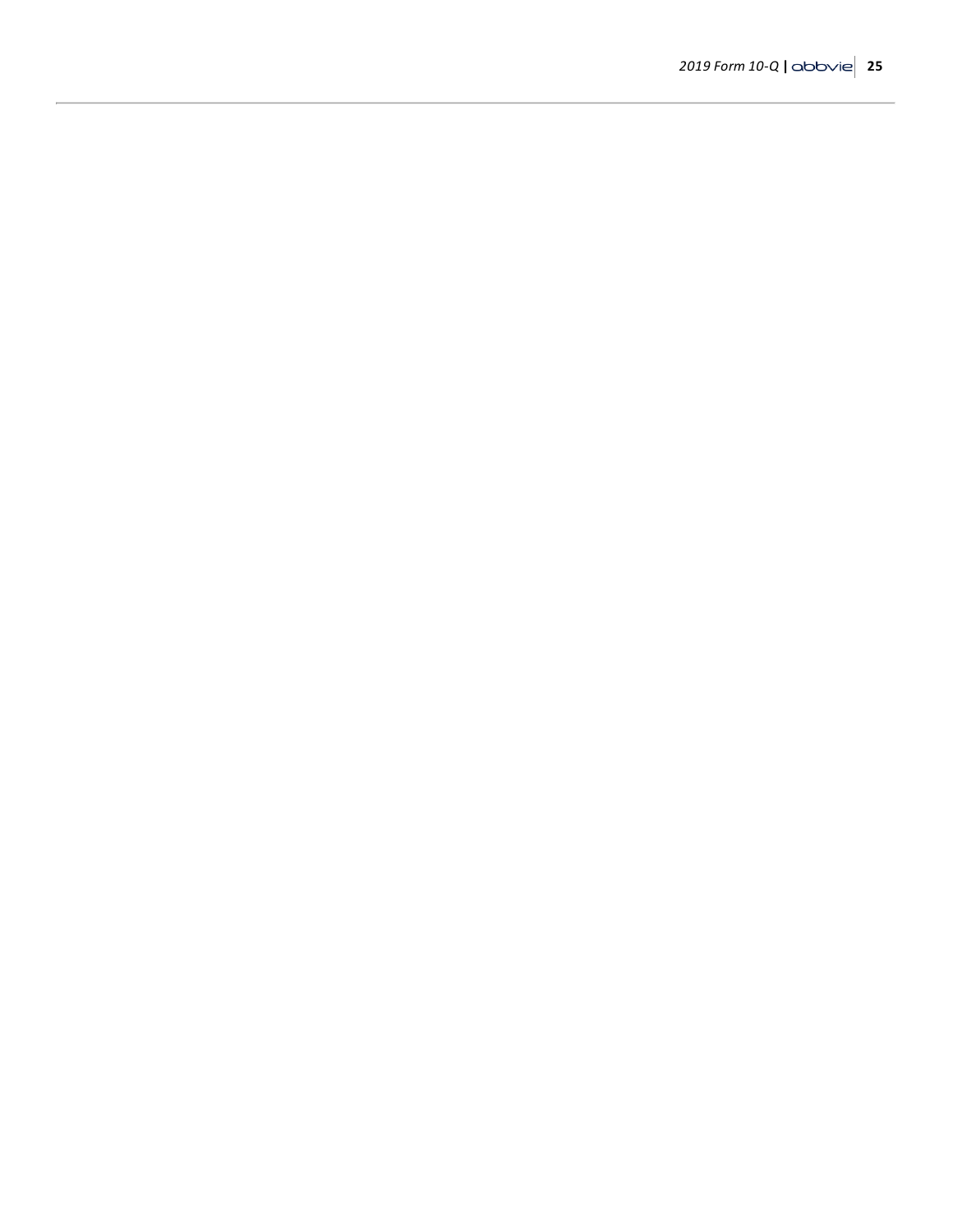The following is a discussion and analysis of the financial condition of AbbVie Inc. (AbbVie or the company) as of June 30, 2019 and December 31, 2018 and the results of operations for the three and six months ended June 30, 2019 and 2018. This commentary should be read in conjunction with the condensed consolidated financial statements and accompanying notes appearing in Item 1, "Financial Statements and Supplementary Data."

### **EXECUTIVE OVERVIEW**

#### **Company Overview**

AbbVie is a global, research-based biopharmaceutical company formed in 2013 following separation from Abbott Laboratories (Abbott). AbbVie uses its expertise, dedicated people and unique approach to innovation to develop and market advanced therapies that address some of the world's most complex and serious diseases. AbbVie's products are focused on treating conditions such as chronic autoimmune diseases in rheumatology, gastroenterology and dermatology; oncology, including blood cancers; virology, including hepatitis C virus (HCV) and human immunodeficiency virus (HIV); neurological disorders, such as Parkinson's disease; metabolic diseases, including thyroid disease and complications associated with cystic fibrosis; pain associated with endometriosis; as well as other serious health conditions. AbbVie also has a pipeline of promising new medicines in clinical development across such important medical specialties as immunology, oncology and neuroscience, with additional targeted investment in cystic fibrosis and women's health.

AbbVie's products are generally sold worldwide directly to wholesalers, distributors, government agencies, health care facilities, specialty pharmacies and independent retailers from AbbVie-owned distribution centers and public warehouses. In the United States, AbbVie distributes pharmaceutical products principally through independent wholesale distributors, with some sales directly to pharmacies and patients. Outside the United States, AbbVie sells products primarily to customers or through distributors, depending on the market served. Certain products are co-marketed or co-promoted with other companies. AbbVie has approximately 30,000 employees. AbbVie operates in one business segment—pharmaceutical products.

On June 25, 2019, AbbVie announced that it entered into a definitive transaction agreement under which AbbVie will acquire Allergan plc (Allergan). See Note 4 to the condensed consolidated financial statements for additional information on the proposed acquisition.

## **2019 Strategic Objectives**

AbbVie's mission is to be an innovation-driven, patient-focused specialty biopharmaceutical company capable of achieving top-tier financial performance through outstanding execution and a consistent stream of innovative new medicines. AbbVie intends to continue to advance its mission in a number of ways, including: (i) growing revenues by diversifying revenue streams, driving late-stage pipeline assets to the market and ensuring strong commercial execution of new product launches; (ii) continued investment and expansion in its pipeline in support of opportunities in immunology, oncology and neuroscience, with additional targeted investment in cystic fibrosis and women's health as well as continued investment in key on-market products; (iii) expanding operating margins; and (iv) returning cash to shareholders via dividends and share repurchases. In addition, AbbVie anticipates several regulatory submissions and key data readouts from key clinical trials in the next twelve months.

### **Financial Results**

The company's financial performance for the six months ended June 30, 2019 included delivering worldwide net revenues of \$16.1 billion, operating earnings of \$6.4 billion, diluted earnings per share of \$2.14 and cash flows from operations of \$5.5 billion. Worldwide net revenues decreased by 0.8% and increased 0.9% on a constant currency basis, primarily driven by revenue growth related to IMBRUVICA and VENCLEXTA as well as the continued strength of U.S. HUMIRA revenues, offset by international HUMIRA biosimilar competition.

Diluted earnings per share was \$2.14 for the six months ended June 30, 2019 and included the following after-tax costs: (i) \$2.5 billion for the change in fair value of contingent consideration liabilities; (ii) \$639 million related to the amortization of intangible assets; (iii) \$241 million for acquired in-process research and development (IPR&D); (iv) \$139 million of restructuring charges; (v) \$75 million for milestone payments; and (vi) \$27 million of expenses related to the proposed Allergan acquisition. These costs were partially offset by an after-tax benefit of \$267 million due to the favorable resolution of various tax positions. Additionally,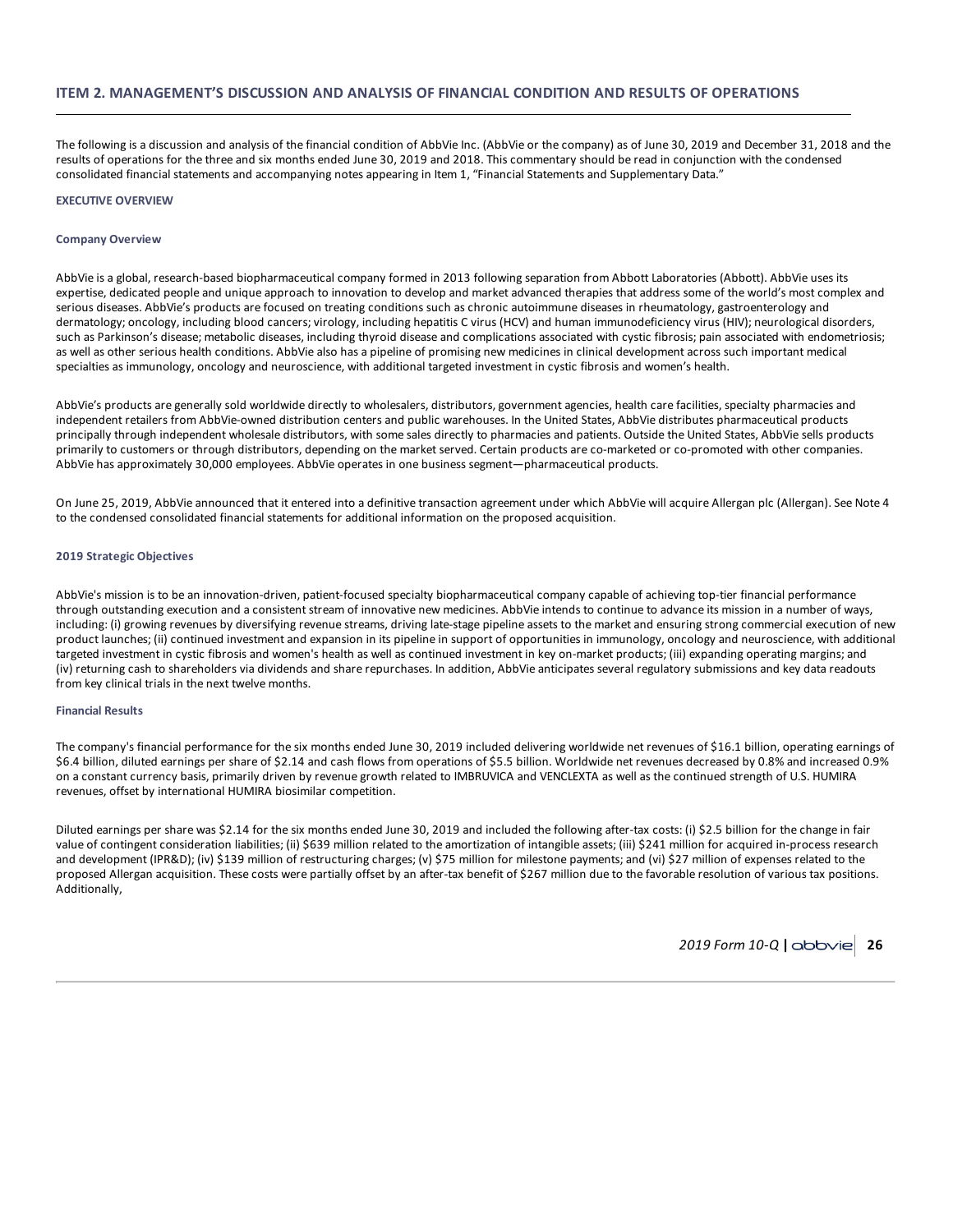financial results reflected continued funding to support all stages of AbbVie's emerging pipeline assets and continued investment in AbbVie's on-market brands.

In addition to these financial results, AbbVie continued to advance and augment its pipeline as further described below under the heading "Research and Development."

## **Research and Development**

Research and innovation are the cornerstones of AbbVie's business as a global biopharmaceutical company. AbbVie's long-term success depends to a great extent on its ability to continue to discover and develop innovative pharmaceutical products and acquire or collaborate on compounds currently in development by other biotechnology or pharmaceutical companies.

AbbVie's pipeline currently includes more than 50 compounds or indications in clinical development individually or under collaboration or license agreements and is focused on such important medical specialties as immunology, oncology and neuroscience along with targeted investments in cystic fibrosis and women's health. Of these programs, approximately 30 are in mid- and late-stage development.

The following sections summarize transitions of significant programs from Phase 2 development to Phase 3 development as well as developments in significant Phase 3 and registration programs. AbbVie expects multiple Phase 2 programs to transition into Phase 3 programs in the next twelve months.

### *Significant Programs and Developments*

## *Immunology*

## Upadacitinib

- In February 2019, the U.S. Food and Drug Administration (FDA) accepted for priority review AbbVie's New Drug Application (NDA) for upadacitinib, an investigational oral JAK1-selective inhibitor, for the treatment of adult patients with moderate to severe rheumatoid arthritis (RA).
- In February 2019, AbbVie initiated a Phase 3 clinical trial to evaluate the efficacy and safety of upadacitinib in subjects with giant cell arteritis.

## **SKYRIZI**

- In March 2019, AbbVie initiated two Phase 3 clinical trials to evaluate the efficacy and safety of risankizumab, an investigational interleukin-23 (IL-23) inhibitor, in subjects with psoriatic arthritis.
- In April 2019, the FDA approved SKYRIZI (risankizumab) for the treatment of moderate to severe plaque psoriasis in adults who are candidates for systemic therapy or phototherapy.
- In April 2019, the European Commission granted marketing authorization for SKYRIZI for the treatment of moderate to severe plaque psoriasis in adult patients who are candidates for systemic therapy.

### *Oncology*

## **IMBRUVICA**

- In January 2019, the FDA approved IMBRUVICA, in combination with GAZYVA (obinutuzumab), for adult patients with previously untreated chronic lymphocytic leukemia (CLL)/small lymphocytic lymphoma (SLL).
- In June 2019, AbbVie announced results from the Phase 3 CLL12 trial, evaluating IMBRUVICA in patients with previously untreated CLL, which demonstrated that IMBRUVICA significantly improved event- and progression-free survival.

## VENCLEXTA

• In March 2019, AbbVie announced that the FDA placed a partial clinical hold on all clinical trials evaluating VENCLEXTA for the investigational treatment of multiple myeloma (MM). The partial clinical hold followed a review of data from the ongoing Phase 3 BELLINI trial, a study in relapsed/refractory MM, in which a higher proportion of deaths was observed in the VENCLEXTA arm compared to the control arm of the trial. In June 2019, AbbVie announced that the FDA lifted the partial clinical hold placed on the Phase 3 CANOVA trial, evaluating VENCLEXTA for the investigational treatment of relapsed/refractory MM positive for the translocation (11;14) abnormality, based upon agreement on revisions to the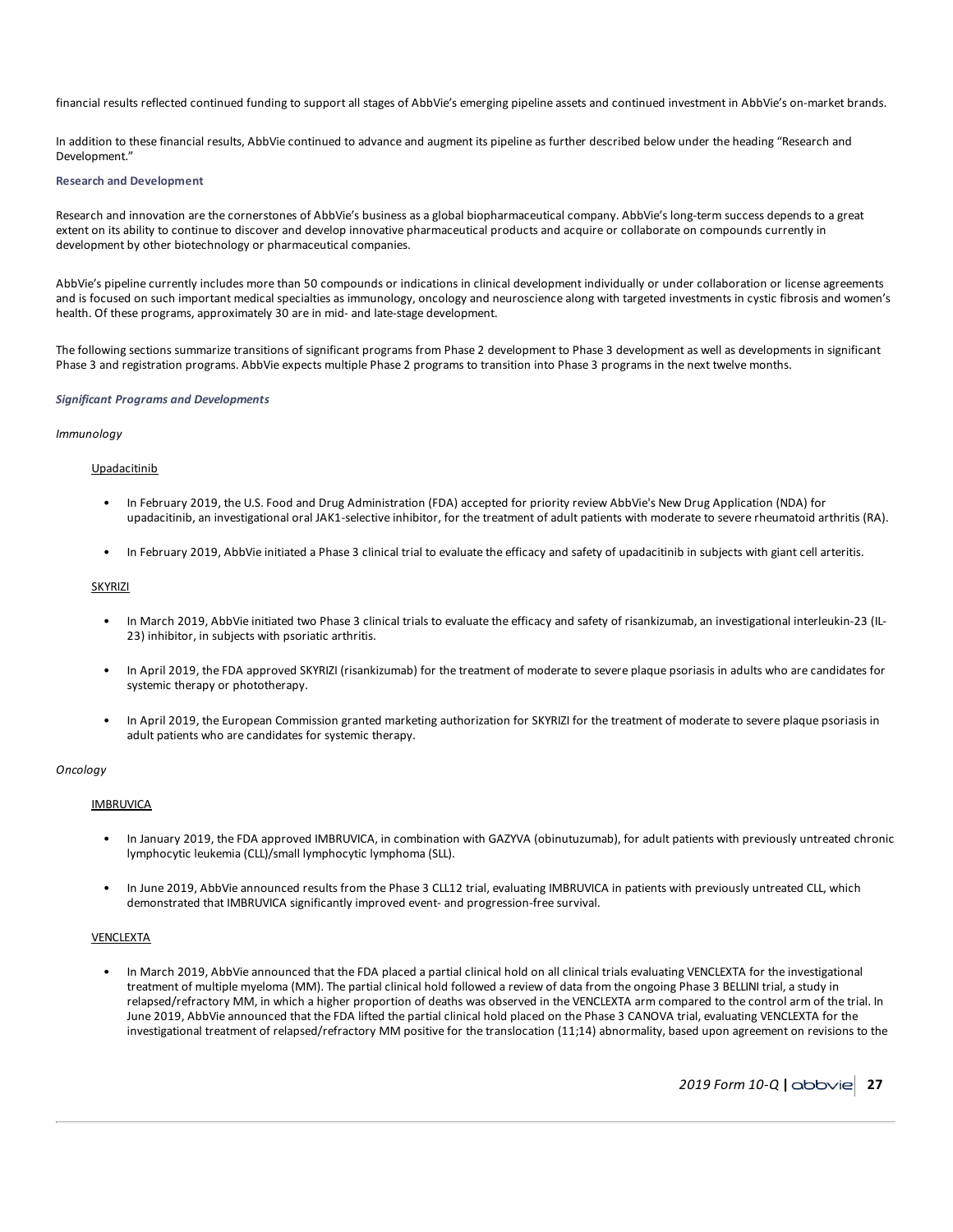CANOVA study protocol, including new risk mitigation measures, protocol-specified guidelines and updated futility criteria. All other clinical trials evaluating VENCLEXTA in patients with MM remain on partial clinical hold while next steps continue to be evaluated with the FDA. This action does not impact any of the approved indications for VENCLEXTA, such as CLL or acute myeloid leukemia (AML).

- In May 2019, the FDA approved VENCLEXTA, in combination with obinutuzumab, for adult patients with previously untreated CLL/SLL.
- In June 2019, AbbVie announced results from the Phase 3 CLL14 trial, evaluating efficacy and safety of VENCLEXTA plus obinutuzumab versus obinutuzumab plus chlorambucil in previously untreated patients with CLL, which demonstrated that VENCLEXTA plus obinutuzumab prolonged progression-free survival and achieved higher rates of complete response and minimal residual disease-negativity compared to commonly used standard of care obinutuzumab plus chlorambucil.

## Depatux-M

• In May 2019, AbbVie announced the decision to discontinue the Phase 3 INTELLANCE-1 study of depatuxizumab mafodotin (Depatux-M, previously known as ABT-414) in patients with newly diagnosed glioblastoma, whose tumors have EGFR (epidermal growth factor receptor) amplification, at an interim analysis. An Independent Data Monitoring Committee recommended stopping enrollment in INTELLANCE-1 due to lack of survival benefit for patients receiving Depatux-M compared with placebo when added to the standard regimen of radiation and temozolomide. Enrollment has been halted in all ongoing Depatux-M studies.

#### Veliparib

- In July 2019, AbbVie announced that top-line results from the Phase 3 BROCADE3 study evaluating veliparib, an investigational, oral poly (adenosine diphosphate-ribose) polymerase (PARP) inhibitor, in combination with carboplatin and paclitaxel met its primary endpoint of progression-free survival in patients with HER2 negative germline BRCA-mutated advanced breast cancer.
- In July 2019, AbbVie announced that top-line results from the Phase 3 VELIA study, conducted in collaboration with the GOG Foundation, Inc., evaluating veliparib with carboplatin and paclitaxel followed by veliparib maintenance therapy met its primary endpoint of progression-free survival in patients with newly diagnosed ovarian cancer, regardless of biomarker status.

#### *Neuroscience*

- In May 2019, AbbVie initiated a Phase 3 clinical trial to evaluate the safety and tolerability of ABBV-951, a subcutaneous levodopa/carbidopa delivery system, in subjects with Parkinson's disease.
- In July 2019, AbbVie announced the decision to discontinue the Phase 2 ARISE study evaluating ABBV-8E12, an investigational anti-tau antibody, in patients with progressive supranuclear palsy, after an Independent Data Monitoring Committee recommended stopping the trial for futility after the trial showed that ABBV-8E12 did not provide efficacy.

#### *Other*

• In July 2019, AbbVie submitted an NDA to the FDA for elagolix in combination with estradiol/norethindrone acetate (E2/NETA) daily add-back therapy for the management of heavy menstrual bleeding associated with uterine fibroids.

For a more comprehensive discussion of AbbVie's products and pipeline, see the company's Annual Report on Form 10-K for the year ended December 31, 2018.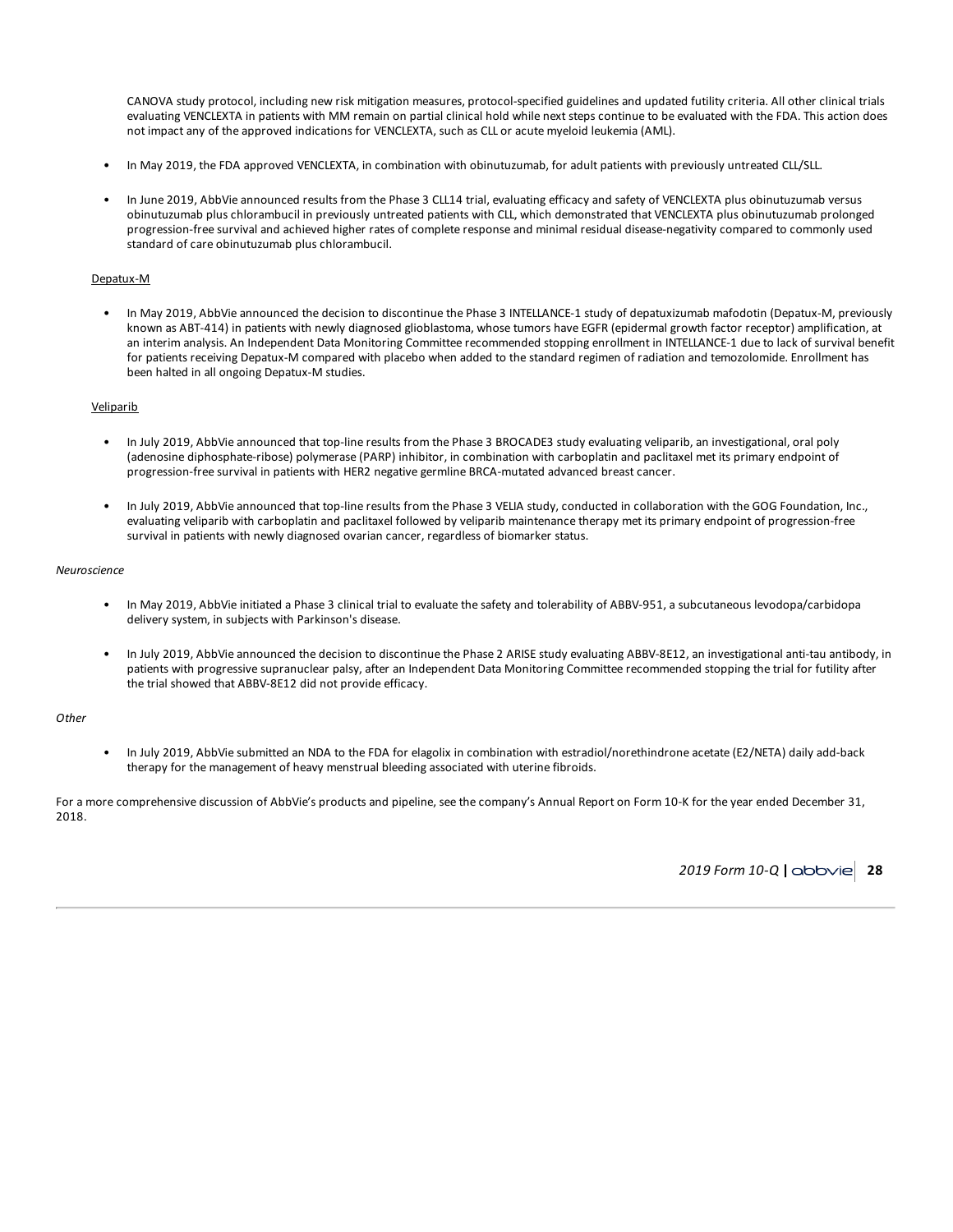### **RESULTS OF OPERATIONS**

## **Net Revenues**

The comparisons presented at constant currency rates reflect comparative local currency net revenues at the prior year's foreign exchange rates. This measure provides information on the change in net revenues assuming that foreign currency exchange rates had not changed between the prior and current periods. AbbVie believes that the non-GAAP measure of change in net revenues at constant currency rates, when used in conjunction with the GAAP measure of change in net revenues at actual currency rates, may provide a more complete understanding of the company's operations and can facilitate analysis of the company's results of operations, particularly in evaluating performance from one period to another.

|                       | Three months ended |                 |       |                | Percent change |  |                 |  | Six months ended |                | Percent change |  |  |  |
|-----------------------|--------------------|-----------------|-------|----------------|----------------|--|-----------------|--|------------------|----------------|----------------|--|--|--|
|                       |                    | <b>June 30,</b> |       | At actual      |                |  | <b>June 30,</b> |  | At actual        | At constant    |                |  |  |  |
| (dollars in millions) | 2019               |                 | 2018  | currency rates | currency rates |  | 2019            |  | 2018             | currency rates | currency rates |  |  |  |
| <b>United States</b>  | 5.964              |                 | 5.449 | 9.5%           | 9.5%           |  | 11.234          |  | 10.239           | 9.7%           | 9.7%           |  |  |  |
| International         | 2.291              |                 | 2.829 | $(19.0)\%$     | (14.4)%        |  | 4.849           |  | 5.973            | (18.8)%        | $(14.3)\%$     |  |  |  |
| Net revenues          | 8,255              |                 | 8.278 | (0.3)%         | 1.3%           |  | 16.083          |  | 16.212           | (0.8)%         | 0.9%           |  |  |  |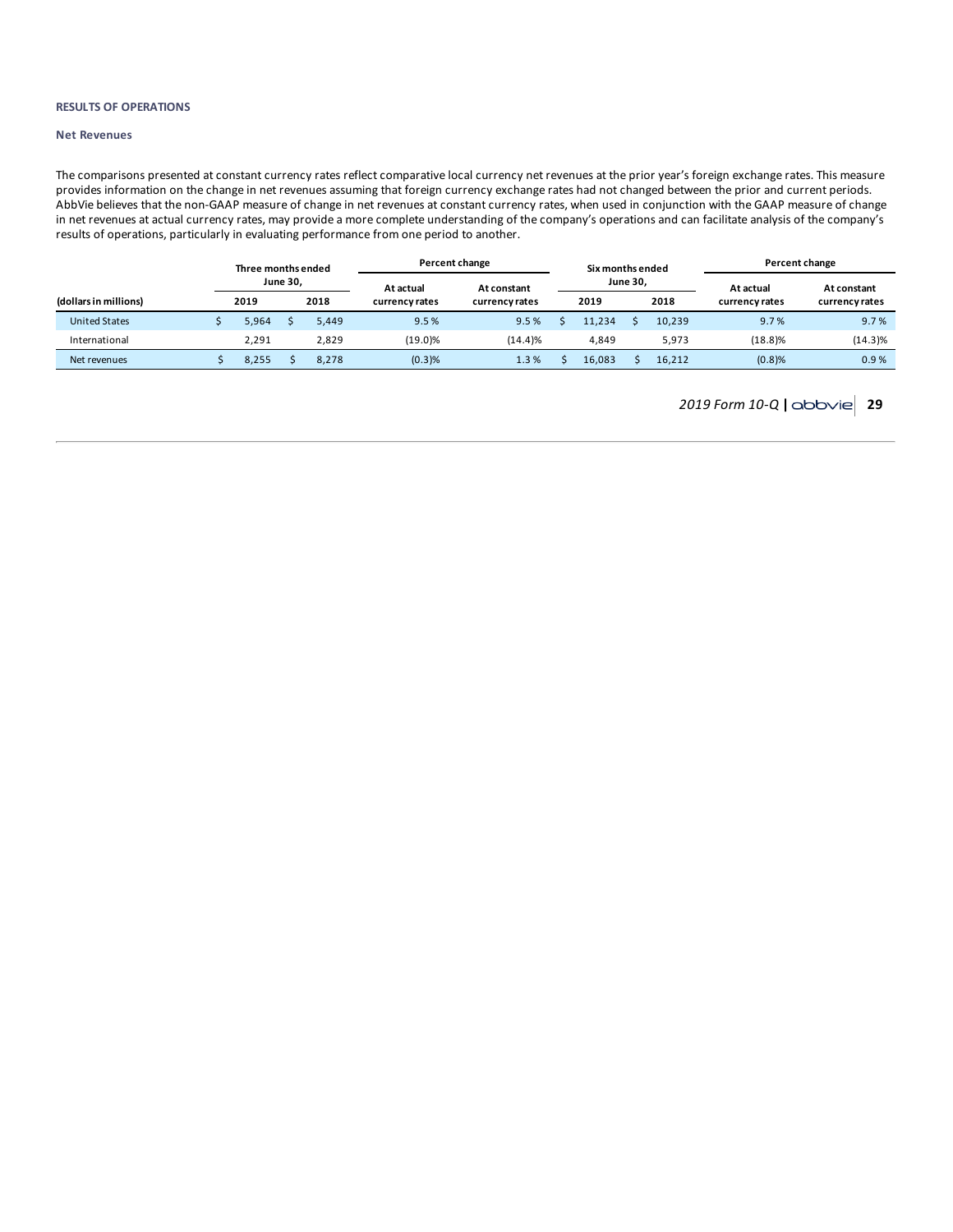The following table details AbbVie's worldwide net revenues:

| <b>June 30,</b><br><b>June 30,</b><br>At actual<br>At actual<br>At constant<br>At constant<br>2019<br>2018<br>(dollars in millions)<br>2018<br>2019<br>currency rates<br>currency rates<br>currency rates<br>currency rates<br>Immunology<br><b>HUMIRA</b><br>\$<br>\$<br>\$<br>\$<br><b>United States</b><br>3,793<br>3,521<br>7.7%<br>7.7%<br>7,008<br>6,524<br>7.4%<br>7.4%<br>International<br>1,077<br>1,664<br>(35.2)%<br>(31.0)%<br>2,308<br>3,370<br>$(31.5)\%$<br>(27.0)%<br>\$<br>\$<br>\$<br>\$<br>Total<br>4,870<br>5,185<br>9,316<br>(4.3)%<br>(6.1)%<br>(4.8)%<br>9,894<br>(5.8)%<br>\$<br>\$<br>\$<br>\$<br>42<br>42<br><b>SKYRIZI</b><br><b>United States</b><br>n/m<br>n/m<br>n/m<br>n/m<br>$\overline{\phantom{0}}$<br>$\overline{\phantom{m}}$<br>International<br>6<br>n/m<br>n/m<br>6<br>n/m<br>n/m<br>-<br>-<br>\$<br>\$<br>\$<br>\$<br>48<br>48<br>Total<br>n/m<br>n/m<br>n/m<br>n/m<br>$\qquad \qquad -$<br>$\qquad \qquad -$<br><b>Hematologic Oncology</b><br><b>IMBRUVICA</b><br><b>United States</b><br>\$<br>886<br>\$<br>\$<br>\$<br>30.2%<br>693<br>27.9%<br>27.9%<br>1,715<br>1,317<br>30.2%<br>406<br>Collaboration revenues<br>213<br>157<br>35.9%<br>35.9%<br>295<br>37.6%<br>37.6%<br>\$<br>\$<br>\$<br>\$<br>1,099<br>29.3%<br>Total<br>850<br>29.3%<br>2,121<br>1,612<br>31.6%<br>31.6%<br>\$<br>\$<br>\$<br>117<br>\$<br>222<br><b>VENCLEXTA</b><br><b>United States</b><br>47<br>>100.0%<br>>100.0%<br>88<br>>100.0%<br>>100.0%<br>98<br>52<br>18<br>>100.0%<br>>100.0%<br>36<br>>100.0%<br>>100.0%<br>International<br>\$<br>\$<br>\$<br>\$<br>Total<br>169<br>65<br>320<br>124<br>$>100.0\%$<br>$>100.0\%$<br>$>100.0\%$<br>$>100.0\%$<br>HCV<br>\$<br>396<br>\$<br>\$<br><b>MAVYRET</b><br><b>United States</b><br>422<br>(6.0)%<br>(6.0)%<br>- \$<br>799<br>762<br>4.8%<br>4.8%<br>384<br>International<br>510<br>$(24.7)\%$<br>(20.4)%<br>771<br>1,018<br>$(24.3)\%$<br>$(20.5)\%$<br>\$<br>\$<br>\$<br>$(14.0) \%$ \$<br>780<br>932<br>1,570<br>(9.6)%<br>Total<br>(16.3)%<br>1,780<br>$(11.8)\%$<br>\$<br>\$<br>\$<br>\$<br>n/m<br>3<br><b>VIEKIRA</b><br><b>United States</b><br>n/m<br>$(100.0)\%$<br>$(100.0)\%$<br>—<br>$\overline{\phantom{0}}$<br>—<br>International<br>$\overline{a}$<br>41<br>(88.8)%<br>(86.4)%<br>29<br>109<br>$(72.7)\%$<br>$(69.1)\%$<br>\$<br>\$<br>\$<br>\$<br>Total<br>4<br>41<br>(87.9)%<br>29<br>112<br>$(70.6)\%$<br>(90.3)%<br>$(74.2)\%$<br><b>Other Key Products</b><br>\$<br>\$<br>\$<br>257<br>\$<br>484<br><b>United States</b><br>219<br>17.5%<br>17.5%<br>428<br>13.1%<br>13.1%<br>Creon<br>$\zeta$<br>\$<br>\$<br>168<br><b>United States</b><br>180<br>(6.4)%<br>\$<br>359<br>357<br>0.5%<br>0.5%<br>Lupron<br>(6.4)%<br>79<br>1.0%<br>International<br>41<br>43<br>85<br>(6.7)%<br>(4.5)%<br>3.2%<br>\$<br>\$<br>\$<br>209<br>\$<br>Total<br>223<br>(6.0)%<br>(4.5)%<br>438<br>442<br>(0.9)%<br>0.6%<br>\$<br>\$<br>\$<br>\$<br>375<br>Synthroid<br><b>United States</b><br>203<br>193<br>4.9%<br>4.9%<br>385<br>2.7%<br>2.7%<br>\$<br>\$<br>\$<br>$\ddot{\varsigma}$<br>International<br>38<br>44<br>(11.9)%<br>(3.9)%<br>325<br>365<br>(10.9)%<br>(6.6)%<br>Synagis<br>\$<br>\$<br>\$<br>24<br>\$<br>38<br>Duodopa<br><b>United States</b><br>20<br>12.8%<br>12.8%<br>46<br>20.1%<br>20.1%<br>91<br>88<br>3.6%<br>11.0%<br>180<br>173<br>3.9%<br>International<br>11.3%<br>\$<br>\$<br>\$<br>\$<br>Total<br>115<br>108<br>5.3%<br>11.3%<br>226<br>211<br>6.8%<br>12.8%<br>\$<br>\$<br>\$<br>18<br>\$<br>Sevoflurane<br><b>United States</b><br>19<br>(3.3)%<br>35<br>36<br>(2.0)%<br>(2.0)%<br>(3.3)%<br>73<br>94<br>183<br>$(13.2)\%$<br>International<br>(21.9)%<br>$(16.3)\%$<br>148<br>$(19.1)\%$<br>\$<br>\$<br>\$<br>$(14.1)\%$ \$<br>Total<br>91<br>113<br>$(18.8)\%$<br>183<br>219<br>$(16.3)\%$<br>(11.4)%<br>\$<br>\$<br>10<br>$(33.9)%$ \$<br>23<br>\$<br>(15.0)%<br><b>United States</b><br>13<br>(33.9)%<br>26<br>$(15.0)\%$<br>Kaletra<br>67<br>78<br>(3.9)%<br>International<br>(12.9)%<br>(6.8)%<br>132<br>138<br>1.7%<br>\$<br>\$<br>\$<br>77<br>91<br>\$<br>Total<br>$(16.0)\%$<br>$(10.8)\%$<br>155<br>164<br>(5.7)%<br>(1.0)%<br>\$<br>\$<br>\$<br>AndroGel<br>22<br>128<br>$\ddot{\varsigma}$<br>96<br>258<br><b>United States</b><br>$(83.0)\%$<br>$(83.0)\%$<br>$(62.8)\%$<br>(62.8)%<br>\$<br>\$<br>\$<br>18<br>\$<br>31<br>ORILISSA<br><b>United States</b><br>n/m<br>n/m<br>n/m<br>n/m<br>$\qquad \qquad -$<br>$\overline{\phantom{m}}$<br>$\mathbf{1}$<br>International<br>$\mathbf{1}$<br>n/m<br>n/m<br>n/m<br>n/m<br>$\qquad \qquad -$<br>—<br>\$<br>\$<br>\$<br>\$<br>19<br>32<br>n/m<br>Total<br>n/m<br>n/m<br>n/m<br>$\overline{\phantom{0}}$<br>$\overline{\phantom{0}}$<br>\$<br>All other<br>254<br>\$<br>86<br>>100.0%<br>>100.0%<br>\$<br>355<br>\$<br>228<br>55.2%<br>61.3%<br>\$<br>\$<br>\$<br>8,255<br>8,278<br>16,083<br>\$<br>16,212<br>0.9%<br>(0.3)%<br>1.3%<br>(0.8)%<br>Total net revenues |  | Three months ended |  | Percent change | Six months ended |  | Percent change |
|-----------------------------------------------------------------------------------------------------------------------------------------------------------------------------------------------------------------------------------------------------------------------------------------------------------------------------------------------------------------------------------------------------------------------------------------------------------------------------------------------------------------------------------------------------------------------------------------------------------------------------------------------------------------------------------------------------------------------------------------------------------------------------------------------------------------------------------------------------------------------------------------------------------------------------------------------------------------------------------------------------------------------------------------------------------------------------------------------------------------------------------------------------------------------------------------------------------------------------------------------------------------------------------------------------------------------------------------------------------------------------------------------------------------------------------------------------------------------------------------------------------------------------------------------------------------------------------------------------------------------------------------------------------------------------------------------------------------------------------------------------------------------------------------------------------------------------------------------------------------------------------------------------------------------------------------------------------------------------------------------------------------------------------------------------------------------------------------------------------------------------------------------------------------------------------------------------------------------------------------------------------------------------------------------------------------------------------------------------------------------------------------------------------------------------------------------------------------------------------------------------------------------------------------------------------------------------------------------------------------------------------------------------------------------------------------------------------------------------------------------------------------------------------------------------------------------------------------------------------------------------------------------------------------------------------------------------------------------------------------------------------------------------------------------------------------------------------------------------------------------------------------------------------------------------------------------------------------------------------------------------------------------------------------------------------------------------------------------------------------------------------------------------------------------------------------------------------------------------------------------------------------------------------------------------------------------------------------------------------------------------------------------------------------------------------------------------------------------------------------------------------------------------------------------------------------------------------------------------------------------------------------------------------------------------------------------------------------------------------------------------------------------------------------------------------------------------------------------------------------------------------------------------------------------------------------------------------------------------------------------------------------------------------------------------------------------------------------------------------------------------------------------------------------------------------------------------------------------------------------------------------------------------------------------------------------------------------------------------------------------------------------------------------------------------------------------------------------------------------------------------------------------------------------------------------------------------------------------------------------------------------------------------------------------------------------|--|--------------------|--|----------------|------------------|--|----------------|
|                                                                                                                                                                                                                                                                                                                                                                                                                                                                                                                                                                                                                                                                                                                                                                                                                                                                                                                                                                                                                                                                                                                                                                                                                                                                                                                                                                                                                                                                                                                                                                                                                                                                                                                                                                                                                                                                                                                                                                                                                                                                                                                                                                                                                                                                                                                                                                                                                                                                                                                                                                                                                                                                                                                                                                                                                                                                                                                                                                                                                                                                                                                                                                                                                                                                                                                                                                                                                                                                                                                                                                                                                                                                                                                                                                                                                                                                                                                                                                                                                                                                                                                                                                                                                                                                                                                                                                                                                                                                                                                                                                                                                                                                                                                                                                                                                                                                                                                                         |  |                    |  |                |                  |  |                |
|                                                                                                                                                                                                                                                                                                                                                                                                                                                                                                                                                                                                                                                                                                                                                                                                                                                                                                                                                                                                                                                                                                                                                                                                                                                                                                                                                                                                                                                                                                                                                                                                                                                                                                                                                                                                                                                                                                                                                                                                                                                                                                                                                                                                                                                                                                                                                                                                                                                                                                                                                                                                                                                                                                                                                                                                                                                                                                                                                                                                                                                                                                                                                                                                                                                                                                                                                                                                                                                                                                                                                                                                                                                                                                                                                                                                                                                                                                                                                                                                                                                                                                                                                                                                                                                                                                                                                                                                                                                                                                                                                                                                                                                                                                                                                                                                                                                                                                                                         |  |                    |  |                |                  |  |                |
|                                                                                                                                                                                                                                                                                                                                                                                                                                                                                                                                                                                                                                                                                                                                                                                                                                                                                                                                                                                                                                                                                                                                                                                                                                                                                                                                                                                                                                                                                                                                                                                                                                                                                                                                                                                                                                                                                                                                                                                                                                                                                                                                                                                                                                                                                                                                                                                                                                                                                                                                                                                                                                                                                                                                                                                                                                                                                                                                                                                                                                                                                                                                                                                                                                                                                                                                                                                                                                                                                                                                                                                                                                                                                                                                                                                                                                                                                                                                                                                                                                                                                                                                                                                                                                                                                                                                                                                                                                                                                                                                                                                                                                                                                                                                                                                                                                                                                                                                         |  |                    |  |                |                  |  |                |
|                                                                                                                                                                                                                                                                                                                                                                                                                                                                                                                                                                                                                                                                                                                                                                                                                                                                                                                                                                                                                                                                                                                                                                                                                                                                                                                                                                                                                                                                                                                                                                                                                                                                                                                                                                                                                                                                                                                                                                                                                                                                                                                                                                                                                                                                                                                                                                                                                                                                                                                                                                                                                                                                                                                                                                                                                                                                                                                                                                                                                                                                                                                                                                                                                                                                                                                                                                                                                                                                                                                                                                                                                                                                                                                                                                                                                                                                                                                                                                                                                                                                                                                                                                                                                                                                                                                                                                                                                                                                                                                                                                                                                                                                                                                                                                                                                                                                                                                                         |  |                    |  |                |                  |  |                |
|                                                                                                                                                                                                                                                                                                                                                                                                                                                                                                                                                                                                                                                                                                                                                                                                                                                                                                                                                                                                                                                                                                                                                                                                                                                                                                                                                                                                                                                                                                                                                                                                                                                                                                                                                                                                                                                                                                                                                                                                                                                                                                                                                                                                                                                                                                                                                                                                                                                                                                                                                                                                                                                                                                                                                                                                                                                                                                                                                                                                                                                                                                                                                                                                                                                                                                                                                                                                                                                                                                                                                                                                                                                                                                                                                                                                                                                                                                                                                                                                                                                                                                                                                                                                                                                                                                                                                                                                                                                                                                                                                                                                                                                                                                                                                                                                                                                                                                                                         |  |                    |  |                |                  |  |                |
|                                                                                                                                                                                                                                                                                                                                                                                                                                                                                                                                                                                                                                                                                                                                                                                                                                                                                                                                                                                                                                                                                                                                                                                                                                                                                                                                                                                                                                                                                                                                                                                                                                                                                                                                                                                                                                                                                                                                                                                                                                                                                                                                                                                                                                                                                                                                                                                                                                                                                                                                                                                                                                                                                                                                                                                                                                                                                                                                                                                                                                                                                                                                                                                                                                                                                                                                                                                                                                                                                                                                                                                                                                                                                                                                                                                                                                                                                                                                                                                                                                                                                                                                                                                                                                                                                                                                                                                                                                                                                                                                                                                                                                                                                                                                                                                                                                                                                                                                         |  |                    |  |                |                  |  |                |
|                                                                                                                                                                                                                                                                                                                                                                                                                                                                                                                                                                                                                                                                                                                                                                                                                                                                                                                                                                                                                                                                                                                                                                                                                                                                                                                                                                                                                                                                                                                                                                                                                                                                                                                                                                                                                                                                                                                                                                                                                                                                                                                                                                                                                                                                                                                                                                                                                                                                                                                                                                                                                                                                                                                                                                                                                                                                                                                                                                                                                                                                                                                                                                                                                                                                                                                                                                                                                                                                                                                                                                                                                                                                                                                                                                                                                                                                                                                                                                                                                                                                                                                                                                                                                                                                                                                                                                                                                                                                                                                                                                                                                                                                                                                                                                                                                                                                                                                                         |  |                    |  |                |                  |  |                |
|                                                                                                                                                                                                                                                                                                                                                                                                                                                                                                                                                                                                                                                                                                                                                                                                                                                                                                                                                                                                                                                                                                                                                                                                                                                                                                                                                                                                                                                                                                                                                                                                                                                                                                                                                                                                                                                                                                                                                                                                                                                                                                                                                                                                                                                                                                                                                                                                                                                                                                                                                                                                                                                                                                                                                                                                                                                                                                                                                                                                                                                                                                                                                                                                                                                                                                                                                                                                                                                                                                                                                                                                                                                                                                                                                                                                                                                                                                                                                                                                                                                                                                                                                                                                                                                                                                                                                                                                                                                                                                                                                                                                                                                                                                                                                                                                                                                                                                                                         |  |                    |  |                |                  |  |                |
|                                                                                                                                                                                                                                                                                                                                                                                                                                                                                                                                                                                                                                                                                                                                                                                                                                                                                                                                                                                                                                                                                                                                                                                                                                                                                                                                                                                                                                                                                                                                                                                                                                                                                                                                                                                                                                                                                                                                                                                                                                                                                                                                                                                                                                                                                                                                                                                                                                                                                                                                                                                                                                                                                                                                                                                                                                                                                                                                                                                                                                                                                                                                                                                                                                                                                                                                                                                                                                                                                                                                                                                                                                                                                                                                                                                                                                                                                                                                                                                                                                                                                                                                                                                                                                                                                                                                                                                                                                                                                                                                                                                                                                                                                                                                                                                                                                                                                                                                         |  |                    |  |                |                  |  |                |
|                                                                                                                                                                                                                                                                                                                                                                                                                                                                                                                                                                                                                                                                                                                                                                                                                                                                                                                                                                                                                                                                                                                                                                                                                                                                                                                                                                                                                                                                                                                                                                                                                                                                                                                                                                                                                                                                                                                                                                                                                                                                                                                                                                                                                                                                                                                                                                                                                                                                                                                                                                                                                                                                                                                                                                                                                                                                                                                                                                                                                                                                                                                                                                                                                                                                                                                                                                                                                                                                                                                                                                                                                                                                                                                                                                                                                                                                                                                                                                                                                                                                                                                                                                                                                                                                                                                                                                                                                                                                                                                                                                                                                                                                                                                                                                                                                                                                                                                                         |  |                    |  |                |                  |  |                |
|                                                                                                                                                                                                                                                                                                                                                                                                                                                                                                                                                                                                                                                                                                                                                                                                                                                                                                                                                                                                                                                                                                                                                                                                                                                                                                                                                                                                                                                                                                                                                                                                                                                                                                                                                                                                                                                                                                                                                                                                                                                                                                                                                                                                                                                                                                                                                                                                                                                                                                                                                                                                                                                                                                                                                                                                                                                                                                                                                                                                                                                                                                                                                                                                                                                                                                                                                                                                                                                                                                                                                                                                                                                                                                                                                                                                                                                                                                                                                                                                                                                                                                                                                                                                                                                                                                                                                                                                                                                                                                                                                                                                                                                                                                                                                                                                                                                                                                                                         |  |                    |  |                |                  |  |                |
|                                                                                                                                                                                                                                                                                                                                                                                                                                                                                                                                                                                                                                                                                                                                                                                                                                                                                                                                                                                                                                                                                                                                                                                                                                                                                                                                                                                                                                                                                                                                                                                                                                                                                                                                                                                                                                                                                                                                                                                                                                                                                                                                                                                                                                                                                                                                                                                                                                                                                                                                                                                                                                                                                                                                                                                                                                                                                                                                                                                                                                                                                                                                                                                                                                                                                                                                                                                                                                                                                                                                                                                                                                                                                                                                                                                                                                                                                                                                                                                                                                                                                                                                                                                                                                                                                                                                                                                                                                                                                                                                                                                                                                                                                                                                                                                                                                                                                                                                         |  |                    |  |                |                  |  |                |
|                                                                                                                                                                                                                                                                                                                                                                                                                                                                                                                                                                                                                                                                                                                                                                                                                                                                                                                                                                                                                                                                                                                                                                                                                                                                                                                                                                                                                                                                                                                                                                                                                                                                                                                                                                                                                                                                                                                                                                                                                                                                                                                                                                                                                                                                                                                                                                                                                                                                                                                                                                                                                                                                                                                                                                                                                                                                                                                                                                                                                                                                                                                                                                                                                                                                                                                                                                                                                                                                                                                                                                                                                                                                                                                                                                                                                                                                                                                                                                                                                                                                                                                                                                                                                                                                                                                                                                                                                                                                                                                                                                                                                                                                                                                                                                                                                                                                                                                                         |  |                    |  |                |                  |  |                |
|                                                                                                                                                                                                                                                                                                                                                                                                                                                                                                                                                                                                                                                                                                                                                                                                                                                                                                                                                                                                                                                                                                                                                                                                                                                                                                                                                                                                                                                                                                                                                                                                                                                                                                                                                                                                                                                                                                                                                                                                                                                                                                                                                                                                                                                                                                                                                                                                                                                                                                                                                                                                                                                                                                                                                                                                                                                                                                                                                                                                                                                                                                                                                                                                                                                                                                                                                                                                                                                                                                                                                                                                                                                                                                                                                                                                                                                                                                                                                                                                                                                                                                                                                                                                                                                                                                                                                                                                                                                                                                                                                                                                                                                                                                                                                                                                                                                                                                                                         |  |                    |  |                |                  |  |                |
|                                                                                                                                                                                                                                                                                                                                                                                                                                                                                                                                                                                                                                                                                                                                                                                                                                                                                                                                                                                                                                                                                                                                                                                                                                                                                                                                                                                                                                                                                                                                                                                                                                                                                                                                                                                                                                                                                                                                                                                                                                                                                                                                                                                                                                                                                                                                                                                                                                                                                                                                                                                                                                                                                                                                                                                                                                                                                                                                                                                                                                                                                                                                                                                                                                                                                                                                                                                                                                                                                                                                                                                                                                                                                                                                                                                                                                                                                                                                                                                                                                                                                                                                                                                                                                                                                                                                                                                                                                                                                                                                                                                                                                                                                                                                                                                                                                                                                                                                         |  |                    |  |                |                  |  |                |
|                                                                                                                                                                                                                                                                                                                                                                                                                                                                                                                                                                                                                                                                                                                                                                                                                                                                                                                                                                                                                                                                                                                                                                                                                                                                                                                                                                                                                                                                                                                                                                                                                                                                                                                                                                                                                                                                                                                                                                                                                                                                                                                                                                                                                                                                                                                                                                                                                                                                                                                                                                                                                                                                                                                                                                                                                                                                                                                                                                                                                                                                                                                                                                                                                                                                                                                                                                                                                                                                                                                                                                                                                                                                                                                                                                                                                                                                                                                                                                                                                                                                                                                                                                                                                                                                                                                                                                                                                                                                                                                                                                                                                                                                                                                                                                                                                                                                                                                                         |  |                    |  |                |                  |  |                |
|                                                                                                                                                                                                                                                                                                                                                                                                                                                                                                                                                                                                                                                                                                                                                                                                                                                                                                                                                                                                                                                                                                                                                                                                                                                                                                                                                                                                                                                                                                                                                                                                                                                                                                                                                                                                                                                                                                                                                                                                                                                                                                                                                                                                                                                                                                                                                                                                                                                                                                                                                                                                                                                                                                                                                                                                                                                                                                                                                                                                                                                                                                                                                                                                                                                                                                                                                                                                                                                                                                                                                                                                                                                                                                                                                                                                                                                                                                                                                                                                                                                                                                                                                                                                                                                                                                                                                                                                                                                                                                                                                                                                                                                                                                                                                                                                                                                                                                                                         |  |                    |  |                |                  |  |                |
|                                                                                                                                                                                                                                                                                                                                                                                                                                                                                                                                                                                                                                                                                                                                                                                                                                                                                                                                                                                                                                                                                                                                                                                                                                                                                                                                                                                                                                                                                                                                                                                                                                                                                                                                                                                                                                                                                                                                                                                                                                                                                                                                                                                                                                                                                                                                                                                                                                                                                                                                                                                                                                                                                                                                                                                                                                                                                                                                                                                                                                                                                                                                                                                                                                                                                                                                                                                                                                                                                                                                                                                                                                                                                                                                                                                                                                                                                                                                                                                                                                                                                                                                                                                                                                                                                                                                                                                                                                                                                                                                                                                                                                                                                                                                                                                                                                                                                                                                         |  |                    |  |                |                  |  |                |
|                                                                                                                                                                                                                                                                                                                                                                                                                                                                                                                                                                                                                                                                                                                                                                                                                                                                                                                                                                                                                                                                                                                                                                                                                                                                                                                                                                                                                                                                                                                                                                                                                                                                                                                                                                                                                                                                                                                                                                                                                                                                                                                                                                                                                                                                                                                                                                                                                                                                                                                                                                                                                                                                                                                                                                                                                                                                                                                                                                                                                                                                                                                                                                                                                                                                                                                                                                                                                                                                                                                                                                                                                                                                                                                                                                                                                                                                                                                                                                                                                                                                                                                                                                                                                                                                                                                                                                                                                                                                                                                                                                                                                                                                                                                                                                                                                                                                                                                                         |  |                    |  |                |                  |  |                |
|                                                                                                                                                                                                                                                                                                                                                                                                                                                                                                                                                                                                                                                                                                                                                                                                                                                                                                                                                                                                                                                                                                                                                                                                                                                                                                                                                                                                                                                                                                                                                                                                                                                                                                                                                                                                                                                                                                                                                                                                                                                                                                                                                                                                                                                                                                                                                                                                                                                                                                                                                                                                                                                                                                                                                                                                                                                                                                                                                                                                                                                                                                                                                                                                                                                                                                                                                                                                                                                                                                                                                                                                                                                                                                                                                                                                                                                                                                                                                                                                                                                                                                                                                                                                                                                                                                                                                                                                                                                                                                                                                                                                                                                                                                                                                                                                                                                                                                                                         |  |                    |  |                |                  |  |                |
|                                                                                                                                                                                                                                                                                                                                                                                                                                                                                                                                                                                                                                                                                                                                                                                                                                                                                                                                                                                                                                                                                                                                                                                                                                                                                                                                                                                                                                                                                                                                                                                                                                                                                                                                                                                                                                                                                                                                                                                                                                                                                                                                                                                                                                                                                                                                                                                                                                                                                                                                                                                                                                                                                                                                                                                                                                                                                                                                                                                                                                                                                                                                                                                                                                                                                                                                                                                                                                                                                                                                                                                                                                                                                                                                                                                                                                                                                                                                                                                                                                                                                                                                                                                                                                                                                                                                                                                                                                                                                                                                                                                                                                                                                                                                                                                                                                                                                                                                         |  |                    |  |                |                  |  |                |
|                                                                                                                                                                                                                                                                                                                                                                                                                                                                                                                                                                                                                                                                                                                                                                                                                                                                                                                                                                                                                                                                                                                                                                                                                                                                                                                                                                                                                                                                                                                                                                                                                                                                                                                                                                                                                                                                                                                                                                                                                                                                                                                                                                                                                                                                                                                                                                                                                                                                                                                                                                                                                                                                                                                                                                                                                                                                                                                                                                                                                                                                                                                                                                                                                                                                                                                                                                                                                                                                                                                                                                                                                                                                                                                                                                                                                                                                                                                                                                                                                                                                                                                                                                                                                                                                                                                                                                                                                                                                                                                                                                                                                                                                                                                                                                                                                                                                                                                                         |  |                    |  |                |                  |  |                |
|                                                                                                                                                                                                                                                                                                                                                                                                                                                                                                                                                                                                                                                                                                                                                                                                                                                                                                                                                                                                                                                                                                                                                                                                                                                                                                                                                                                                                                                                                                                                                                                                                                                                                                                                                                                                                                                                                                                                                                                                                                                                                                                                                                                                                                                                                                                                                                                                                                                                                                                                                                                                                                                                                                                                                                                                                                                                                                                                                                                                                                                                                                                                                                                                                                                                                                                                                                                                                                                                                                                                                                                                                                                                                                                                                                                                                                                                                                                                                                                                                                                                                                                                                                                                                                                                                                                                                                                                                                                                                                                                                                                                                                                                                                                                                                                                                                                                                                                                         |  |                    |  |                |                  |  |                |
|                                                                                                                                                                                                                                                                                                                                                                                                                                                                                                                                                                                                                                                                                                                                                                                                                                                                                                                                                                                                                                                                                                                                                                                                                                                                                                                                                                                                                                                                                                                                                                                                                                                                                                                                                                                                                                                                                                                                                                                                                                                                                                                                                                                                                                                                                                                                                                                                                                                                                                                                                                                                                                                                                                                                                                                                                                                                                                                                                                                                                                                                                                                                                                                                                                                                                                                                                                                                                                                                                                                                                                                                                                                                                                                                                                                                                                                                                                                                                                                                                                                                                                                                                                                                                                                                                                                                                                                                                                                                                                                                                                                                                                                                                                                                                                                                                                                                                                                                         |  |                    |  |                |                  |  |                |
|                                                                                                                                                                                                                                                                                                                                                                                                                                                                                                                                                                                                                                                                                                                                                                                                                                                                                                                                                                                                                                                                                                                                                                                                                                                                                                                                                                                                                                                                                                                                                                                                                                                                                                                                                                                                                                                                                                                                                                                                                                                                                                                                                                                                                                                                                                                                                                                                                                                                                                                                                                                                                                                                                                                                                                                                                                                                                                                                                                                                                                                                                                                                                                                                                                                                                                                                                                                                                                                                                                                                                                                                                                                                                                                                                                                                                                                                                                                                                                                                                                                                                                                                                                                                                                                                                                                                                                                                                                                                                                                                                                                                                                                                                                                                                                                                                                                                                                                                         |  |                    |  |                |                  |  |                |
|                                                                                                                                                                                                                                                                                                                                                                                                                                                                                                                                                                                                                                                                                                                                                                                                                                                                                                                                                                                                                                                                                                                                                                                                                                                                                                                                                                                                                                                                                                                                                                                                                                                                                                                                                                                                                                                                                                                                                                                                                                                                                                                                                                                                                                                                                                                                                                                                                                                                                                                                                                                                                                                                                                                                                                                                                                                                                                                                                                                                                                                                                                                                                                                                                                                                                                                                                                                                                                                                                                                                                                                                                                                                                                                                                                                                                                                                                                                                                                                                                                                                                                                                                                                                                                                                                                                                                                                                                                                                                                                                                                                                                                                                                                                                                                                                                                                                                                                                         |  |                    |  |                |                  |  |                |
|                                                                                                                                                                                                                                                                                                                                                                                                                                                                                                                                                                                                                                                                                                                                                                                                                                                                                                                                                                                                                                                                                                                                                                                                                                                                                                                                                                                                                                                                                                                                                                                                                                                                                                                                                                                                                                                                                                                                                                                                                                                                                                                                                                                                                                                                                                                                                                                                                                                                                                                                                                                                                                                                                                                                                                                                                                                                                                                                                                                                                                                                                                                                                                                                                                                                                                                                                                                                                                                                                                                                                                                                                                                                                                                                                                                                                                                                                                                                                                                                                                                                                                                                                                                                                                                                                                                                                                                                                                                                                                                                                                                                                                                                                                                                                                                                                                                                                                                                         |  |                    |  |                |                  |  |                |
|                                                                                                                                                                                                                                                                                                                                                                                                                                                                                                                                                                                                                                                                                                                                                                                                                                                                                                                                                                                                                                                                                                                                                                                                                                                                                                                                                                                                                                                                                                                                                                                                                                                                                                                                                                                                                                                                                                                                                                                                                                                                                                                                                                                                                                                                                                                                                                                                                                                                                                                                                                                                                                                                                                                                                                                                                                                                                                                                                                                                                                                                                                                                                                                                                                                                                                                                                                                                                                                                                                                                                                                                                                                                                                                                                                                                                                                                                                                                                                                                                                                                                                                                                                                                                                                                                                                                                                                                                                                                                                                                                                                                                                                                                                                                                                                                                                                                                                                                         |  |                    |  |                |                  |  |                |
|                                                                                                                                                                                                                                                                                                                                                                                                                                                                                                                                                                                                                                                                                                                                                                                                                                                                                                                                                                                                                                                                                                                                                                                                                                                                                                                                                                                                                                                                                                                                                                                                                                                                                                                                                                                                                                                                                                                                                                                                                                                                                                                                                                                                                                                                                                                                                                                                                                                                                                                                                                                                                                                                                                                                                                                                                                                                                                                                                                                                                                                                                                                                                                                                                                                                                                                                                                                                                                                                                                                                                                                                                                                                                                                                                                                                                                                                                                                                                                                                                                                                                                                                                                                                                                                                                                                                                                                                                                                                                                                                                                                                                                                                                                                                                                                                                                                                                                                                         |  |                    |  |                |                  |  |                |
|                                                                                                                                                                                                                                                                                                                                                                                                                                                                                                                                                                                                                                                                                                                                                                                                                                                                                                                                                                                                                                                                                                                                                                                                                                                                                                                                                                                                                                                                                                                                                                                                                                                                                                                                                                                                                                                                                                                                                                                                                                                                                                                                                                                                                                                                                                                                                                                                                                                                                                                                                                                                                                                                                                                                                                                                                                                                                                                                                                                                                                                                                                                                                                                                                                                                                                                                                                                                                                                                                                                                                                                                                                                                                                                                                                                                                                                                                                                                                                                                                                                                                                                                                                                                                                                                                                                                                                                                                                                                                                                                                                                                                                                                                                                                                                                                                                                                                                                                         |  |                    |  |                |                  |  |                |
|                                                                                                                                                                                                                                                                                                                                                                                                                                                                                                                                                                                                                                                                                                                                                                                                                                                                                                                                                                                                                                                                                                                                                                                                                                                                                                                                                                                                                                                                                                                                                                                                                                                                                                                                                                                                                                                                                                                                                                                                                                                                                                                                                                                                                                                                                                                                                                                                                                                                                                                                                                                                                                                                                                                                                                                                                                                                                                                                                                                                                                                                                                                                                                                                                                                                                                                                                                                                                                                                                                                                                                                                                                                                                                                                                                                                                                                                                                                                                                                                                                                                                                                                                                                                                                                                                                                                                                                                                                                                                                                                                                                                                                                                                                                                                                                                                                                                                                                                         |  |                    |  |                |                  |  |                |
|                                                                                                                                                                                                                                                                                                                                                                                                                                                                                                                                                                                                                                                                                                                                                                                                                                                                                                                                                                                                                                                                                                                                                                                                                                                                                                                                                                                                                                                                                                                                                                                                                                                                                                                                                                                                                                                                                                                                                                                                                                                                                                                                                                                                                                                                                                                                                                                                                                                                                                                                                                                                                                                                                                                                                                                                                                                                                                                                                                                                                                                                                                                                                                                                                                                                                                                                                                                                                                                                                                                                                                                                                                                                                                                                                                                                                                                                                                                                                                                                                                                                                                                                                                                                                                                                                                                                                                                                                                                                                                                                                                                                                                                                                                                                                                                                                                                                                                                                         |  |                    |  |                |                  |  |                |
|                                                                                                                                                                                                                                                                                                                                                                                                                                                                                                                                                                                                                                                                                                                                                                                                                                                                                                                                                                                                                                                                                                                                                                                                                                                                                                                                                                                                                                                                                                                                                                                                                                                                                                                                                                                                                                                                                                                                                                                                                                                                                                                                                                                                                                                                                                                                                                                                                                                                                                                                                                                                                                                                                                                                                                                                                                                                                                                                                                                                                                                                                                                                                                                                                                                                                                                                                                                                                                                                                                                                                                                                                                                                                                                                                                                                                                                                                                                                                                                                                                                                                                                                                                                                                                                                                                                                                                                                                                                                                                                                                                                                                                                                                                                                                                                                                                                                                                                                         |  |                    |  |                |                  |  |                |
|                                                                                                                                                                                                                                                                                                                                                                                                                                                                                                                                                                                                                                                                                                                                                                                                                                                                                                                                                                                                                                                                                                                                                                                                                                                                                                                                                                                                                                                                                                                                                                                                                                                                                                                                                                                                                                                                                                                                                                                                                                                                                                                                                                                                                                                                                                                                                                                                                                                                                                                                                                                                                                                                                                                                                                                                                                                                                                                                                                                                                                                                                                                                                                                                                                                                                                                                                                                                                                                                                                                                                                                                                                                                                                                                                                                                                                                                                                                                                                                                                                                                                                                                                                                                                                                                                                                                                                                                                                                                                                                                                                                                                                                                                                                                                                                                                                                                                                                                         |  |                    |  |                |                  |  |                |
|                                                                                                                                                                                                                                                                                                                                                                                                                                                                                                                                                                                                                                                                                                                                                                                                                                                                                                                                                                                                                                                                                                                                                                                                                                                                                                                                                                                                                                                                                                                                                                                                                                                                                                                                                                                                                                                                                                                                                                                                                                                                                                                                                                                                                                                                                                                                                                                                                                                                                                                                                                                                                                                                                                                                                                                                                                                                                                                                                                                                                                                                                                                                                                                                                                                                                                                                                                                                                                                                                                                                                                                                                                                                                                                                                                                                                                                                                                                                                                                                                                                                                                                                                                                                                                                                                                                                                                                                                                                                                                                                                                                                                                                                                                                                                                                                                                                                                                                                         |  |                    |  |                |                  |  |                |
|                                                                                                                                                                                                                                                                                                                                                                                                                                                                                                                                                                                                                                                                                                                                                                                                                                                                                                                                                                                                                                                                                                                                                                                                                                                                                                                                                                                                                                                                                                                                                                                                                                                                                                                                                                                                                                                                                                                                                                                                                                                                                                                                                                                                                                                                                                                                                                                                                                                                                                                                                                                                                                                                                                                                                                                                                                                                                                                                                                                                                                                                                                                                                                                                                                                                                                                                                                                                                                                                                                                                                                                                                                                                                                                                                                                                                                                                                                                                                                                                                                                                                                                                                                                                                                                                                                                                                                                                                                                                                                                                                                                                                                                                                                                                                                                                                                                                                                                                         |  |                    |  |                |                  |  |                |
|                                                                                                                                                                                                                                                                                                                                                                                                                                                                                                                                                                                                                                                                                                                                                                                                                                                                                                                                                                                                                                                                                                                                                                                                                                                                                                                                                                                                                                                                                                                                                                                                                                                                                                                                                                                                                                                                                                                                                                                                                                                                                                                                                                                                                                                                                                                                                                                                                                                                                                                                                                                                                                                                                                                                                                                                                                                                                                                                                                                                                                                                                                                                                                                                                                                                                                                                                                                                                                                                                                                                                                                                                                                                                                                                                                                                                                                                                                                                                                                                                                                                                                                                                                                                                                                                                                                                                                                                                                                                                                                                                                                                                                                                                                                                                                                                                                                                                                                                         |  |                    |  |                |                  |  |                |
|                                                                                                                                                                                                                                                                                                                                                                                                                                                                                                                                                                                                                                                                                                                                                                                                                                                                                                                                                                                                                                                                                                                                                                                                                                                                                                                                                                                                                                                                                                                                                                                                                                                                                                                                                                                                                                                                                                                                                                                                                                                                                                                                                                                                                                                                                                                                                                                                                                                                                                                                                                                                                                                                                                                                                                                                                                                                                                                                                                                                                                                                                                                                                                                                                                                                                                                                                                                                                                                                                                                                                                                                                                                                                                                                                                                                                                                                                                                                                                                                                                                                                                                                                                                                                                                                                                                                                                                                                                                                                                                                                                                                                                                                                                                                                                                                                                                                                                                                         |  |                    |  |                |                  |  |                |
|                                                                                                                                                                                                                                                                                                                                                                                                                                                                                                                                                                                                                                                                                                                                                                                                                                                                                                                                                                                                                                                                                                                                                                                                                                                                                                                                                                                                                                                                                                                                                                                                                                                                                                                                                                                                                                                                                                                                                                                                                                                                                                                                                                                                                                                                                                                                                                                                                                                                                                                                                                                                                                                                                                                                                                                                                                                                                                                                                                                                                                                                                                                                                                                                                                                                                                                                                                                                                                                                                                                                                                                                                                                                                                                                                                                                                                                                                                                                                                                                                                                                                                                                                                                                                                                                                                                                                                                                                                                                                                                                                                                                                                                                                                                                                                                                                                                                                                                                         |  |                    |  |                |                  |  |                |
|                                                                                                                                                                                                                                                                                                                                                                                                                                                                                                                                                                                                                                                                                                                                                                                                                                                                                                                                                                                                                                                                                                                                                                                                                                                                                                                                                                                                                                                                                                                                                                                                                                                                                                                                                                                                                                                                                                                                                                                                                                                                                                                                                                                                                                                                                                                                                                                                                                                                                                                                                                                                                                                                                                                                                                                                                                                                                                                                                                                                                                                                                                                                                                                                                                                                                                                                                                                                                                                                                                                                                                                                                                                                                                                                                                                                                                                                                                                                                                                                                                                                                                                                                                                                                                                                                                                                                                                                                                                                                                                                                                                                                                                                                                                                                                                                                                                                                                                                         |  |                    |  |                |                  |  |                |
|                                                                                                                                                                                                                                                                                                                                                                                                                                                                                                                                                                                                                                                                                                                                                                                                                                                                                                                                                                                                                                                                                                                                                                                                                                                                                                                                                                                                                                                                                                                                                                                                                                                                                                                                                                                                                                                                                                                                                                                                                                                                                                                                                                                                                                                                                                                                                                                                                                                                                                                                                                                                                                                                                                                                                                                                                                                                                                                                                                                                                                                                                                                                                                                                                                                                                                                                                                                                                                                                                                                                                                                                                                                                                                                                                                                                                                                                                                                                                                                                                                                                                                                                                                                                                                                                                                                                                                                                                                                                                                                                                                                                                                                                                                                                                                                                                                                                                                                                         |  |                    |  |                |                  |  |                |
|                                                                                                                                                                                                                                                                                                                                                                                                                                                                                                                                                                                                                                                                                                                                                                                                                                                                                                                                                                                                                                                                                                                                                                                                                                                                                                                                                                                                                                                                                                                                                                                                                                                                                                                                                                                                                                                                                                                                                                                                                                                                                                                                                                                                                                                                                                                                                                                                                                                                                                                                                                                                                                                                                                                                                                                                                                                                                                                                                                                                                                                                                                                                                                                                                                                                                                                                                                                                                                                                                                                                                                                                                                                                                                                                                                                                                                                                                                                                                                                                                                                                                                                                                                                                                                                                                                                                                                                                                                                                                                                                                                                                                                                                                                                                                                                                                                                                                                                                         |  |                    |  |                |                  |  |                |
|                                                                                                                                                                                                                                                                                                                                                                                                                                                                                                                                                                                                                                                                                                                                                                                                                                                                                                                                                                                                                                                                                                                                                                                                                                                                                                                                                                                                                                                                                                                                                                                                                                                                                                                                                                                                                                                                                                                                                                                                                                                                                                                                                                                                                                                                                                                                                                                                                                                                                                                                                                                                                                                                                                                                                                                                                                                                                                                                                                                                                                                                                                                                                                                                                                                                                                                                                                                                                                                                                                                                                                                                                                                                                                                                                                                                                                                                                                                                                                                                                                                                                                                                                                                                                                                                                                                                                                                                                                                                                                                                                                                                                                                                                                                                                                                                                                                                                                                                         |  |                    |  |                |                  |  |                |
|                                                                                                                                                                                                                                                                                                                                                                                                                                                                                                                                                                                                                                                                                                                                                                                                                                                                                                                                                                                                                                                                                                                                                                                                                                                                                                                                                                                                                                                                                                                                                                                                                                                                                                                                                                                                                                                                                                                                                                                                                                                                                                                                                                                                                                                                                                                                                                                                                                                                                                                                                                                                                                                                                                                                                                                                                                                                                                                                                                                                                                                                                                                                                                                                                                                                                                                                                                                                                                                                                                                                                                                                                                                                                                                                                                                                                                                                                                                                                                                                                                                                                                                                                                                                                                                                                                                                                                                                                                                                                                                                                                                                                                                                                                                                                                                                                                                                                                                                         |  |                    |  |                |                  |  |                |
|                                                                                                                                                                                                                                                                                                                                                                                                                                                                                                                                                                                                                                                                                                                                                                                                                                                                                                                                                                                                                                                                                                                                                                                                                                                                                                                                                                                                                                                                                                                                                                                                                                                                                                                                                                                                                                                                                                                                                                                                                                                                                                                                                                                                                                                                                                                                                                                                                                                                                                                                                                                                                                                                                                                                                                                                                                                                                                                                                                                                                                                                                                                                                                                                                                                                                                                                                                                                                                                                                                                                                                                                                                                                                                                                                                                                                                                                                                                                                                                                                                                                                                                                                                                                                                                                                                                                                                                                                                                                                                                                                                                                                                                                                                                                                                                                                                                                                                                                         |  |                    |  |                |                  |  |                |

n/m –Not meaningful

The following discussion and analysis of AbbVie's net revenues by product is presented on a constant currency basis.

Global HUMIRA sales decreased 5% for the three months and 4% for the six months ended June 30, 2019 primarily as a result of direct biosimilar competition in certain international markets, partially offset by market growth across therapeutic categories. In the United States, HUMIRA sales increased 8% for the three months and 7% for the six months ended June 30, 2019 driven by market growth across all indications. Internationally, HUMIRA sales decreased 31% for the three months and 27% for the six months ended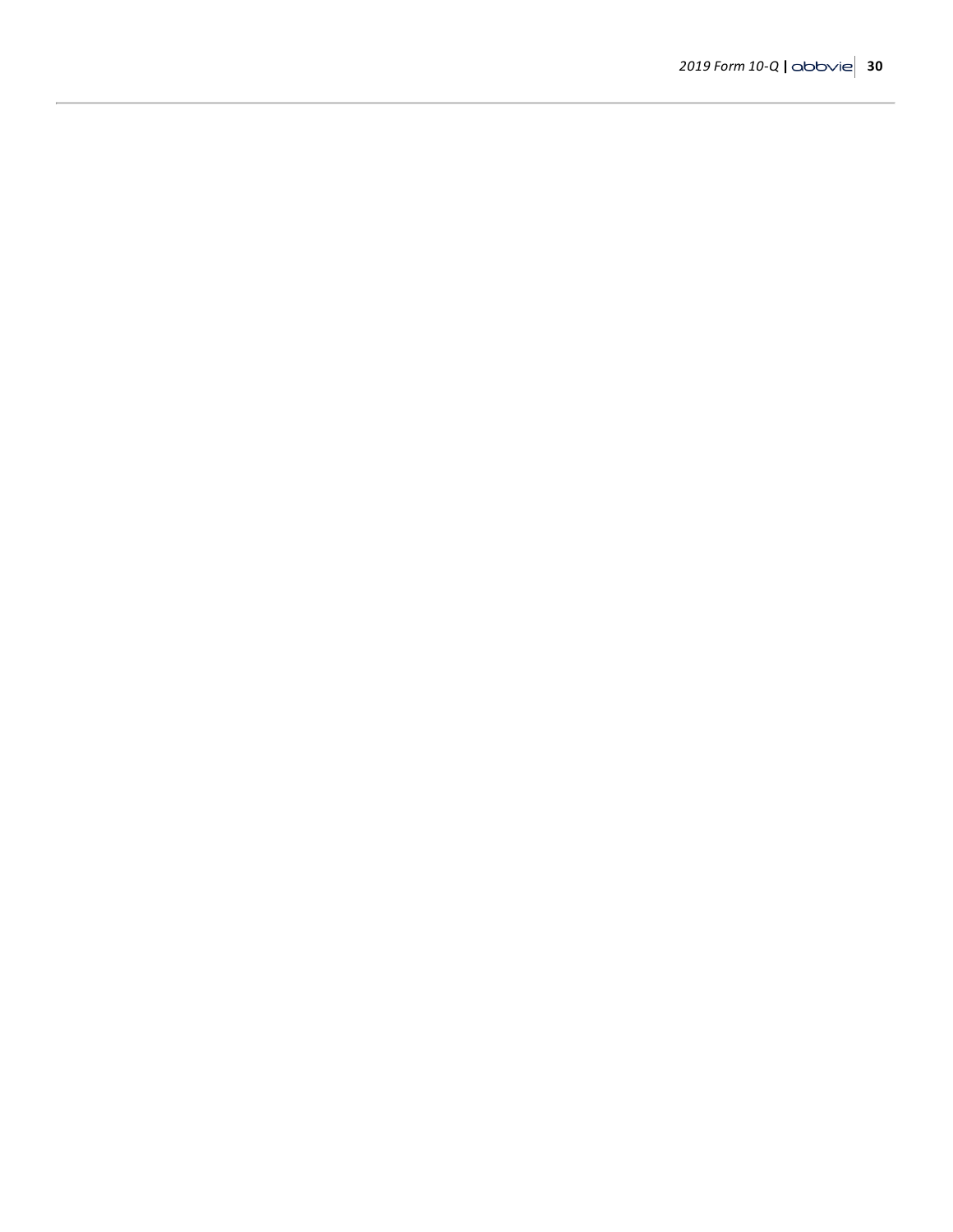June 30, 2019 primarily driven by direct biosimilar competition in certain international markets following the expiration of the European Union composition of matter patent for adalimumab in October 2018. Biosimilar competition for HUMIRA is not expected in the United States until 2023. AbbVie continues to pursue strategies intended to further differentiate HUMIRA from competing products and add to the sustainability of HUMIRA.

Net revenues for SKYRIZI were \$48 million for the three and six months ended June 30, 2019 following the April 2019 regulatory approvals for the treatment of moderate to severe plaque psoriasis.

Net revenues for IMBRUVICA represent product sales in the United States and collaboration revenues outside of the United States related to AbbVie's 50% share of IMBRUVICA profit. AbbVie's global IMBRUVICA revenues increased 29% for the three months and 32% for the six months ended June 30, 2019 as a result of continued penetration of IMBRUVICA for patients with CLL as well as favorable pricing.

Net revenues for VENCLEXTA increased by more than 100% for the three and six months ended June 30, 2019 primarily due to market share gains following additional regulatory approvals of VENCLEXTA for the treatment of patients with relapsed/refractory CLL and AML in 2018.

Global MAVYRET sales decreased by 14% for the three months and 10% for the six months ended June 30, 2019 primarily driven by lower patient volumes in certain international markets.

Net revenues for Creon increased 18% for the three months and 13% for the six months ended June 30, 2019 primarily driven by continued market growth and favorable pricing. Creon maintains market leadership in the pancreatic enzyme market.

Net revenues for Duodopa increased 11% for the three months and 13% for the six months ended June 30, 2019 primarily driven by increased market penetration.

#### **Gross Margin**

|                        |       |  | Three months ended<br>June 30, |          | Six months ended<br><b>June 30,</b> |        |  |        |          |  |  |  |
|------------------------|-------|--|--------------------------------|----------|-------------------------------------|--------|--|--------|----------|--|--|--|
| (dollars in millions)  | 2019  |  | 2018                           | % change |                                     | 2019   |  | 2018   | % change |  |  |  |
| Gross margin           | 6,436 |  | 6,344                          | 1%       |                                     | 12.570 |  | 12,351 | 2%       |  |  |  |
| as a % of net revenues | 78%   |  | 77%                            |          |                                     | 78%    |  | 76%    |          |  |  |  |

Gross margin as a percentage of net revenues increased for the three and six months ended June 30, 2019 compared to the prior year. Gross margin percentage for the three and six months ended June 30, 2019 was favorably impacted primarily by the expiration of HUMIRA royalties, partially offset by higher intangible asset amortization and the IMBRUVICA profit sharing arrangement.

## **Selling, General and Administrative**

|                                     |      |       | Three months ended<br><b>June 30.</b> |          | Six months ended<br><b>June 30.</b> |  |       |          |  |  |  |  |
|-------------------------------------|------|-------|---------------------------------------|----------|-------------------------------------|--|-------|----------|--|--|--|--|
| (dollars in millions)               | 2019 |       | 2018                                  | % change | 2019                                |  | 2018  | % change |  |  |  |  |
| Selling, general and administrative |      | 1.654 | 1.760                                 | $(6)$ %  | 3.334                               |  | 3.551 | $(6)$ %  |  |  |  |  |
| as a % of net revenues              |      | 20%   | 21%                                   |          | 21%                                 |  | 22%   |          |  |  |  |  |

Selling, general and administrative (SG&A) expenses as a percentage of net revenues decreased for the three and six months ended June 30, 2019 compared to the prior year. SG&A expense percentage for the three and six months ended June 30, 2019 was favorably impacted by lower charitable contributions, as \$120 million of prior year contributions to certain U.S. not-for-profit organizations did not recur, and by international HUMIRA expense reductions, partially offset by new product launch expenses and \$24 million of transaction costs associated with the proposed Allergan acquisition. In addition, for the six months ended June 30, 2019, SG&A expense percentage was unfavorably impacted by restructuring charges, offset by a \$98 million decrease in litigation reserve charges.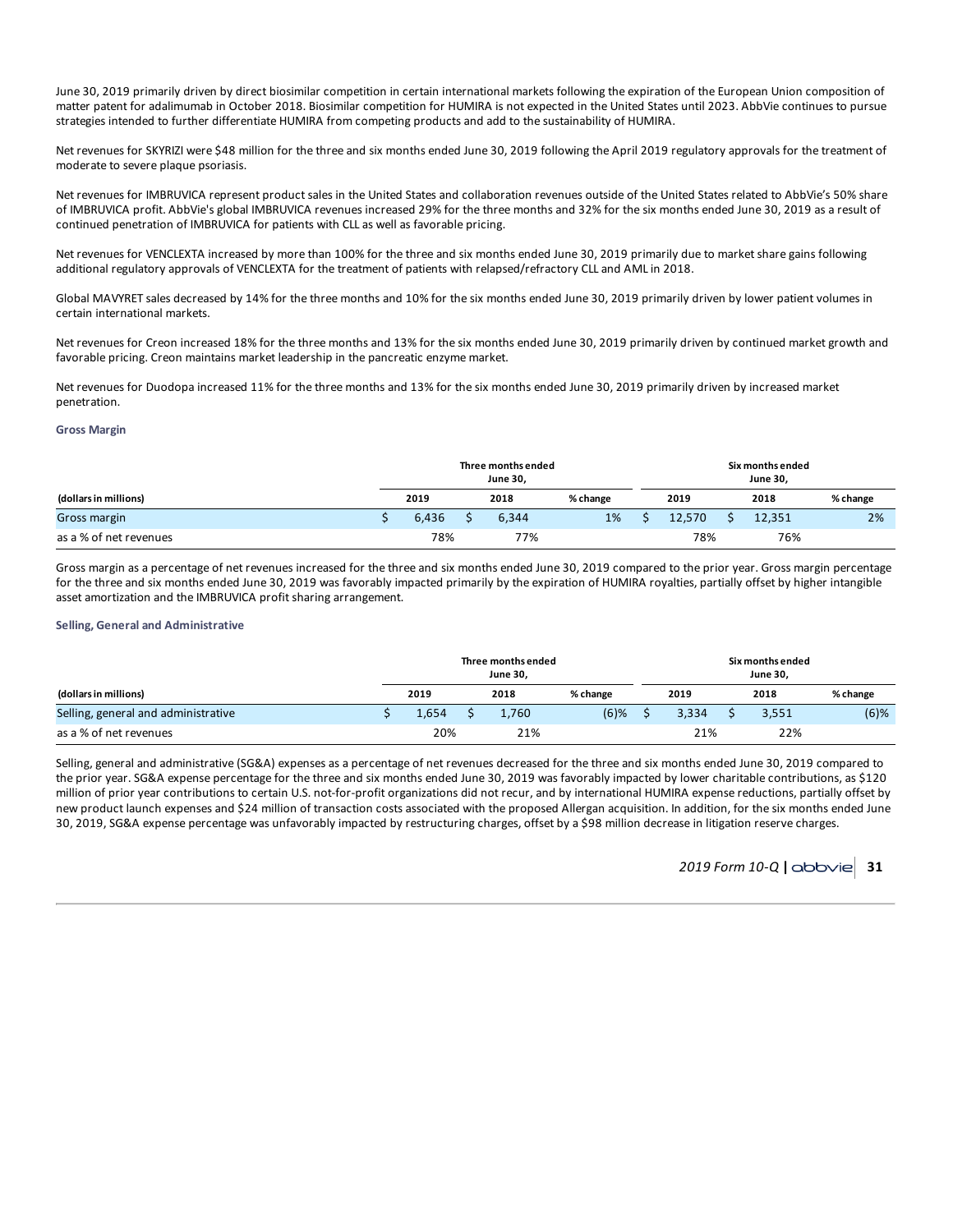#### **Research and Development and Acquired In-Process Research and Development**

|                                              |       | Three months ended<br>June 30, |          | Six months ended<br>June 30, |       |      |       |          |  |  |
|----------------------------------------------|-------|--------------------------------|----------|------------------------------|-------|------|-------|----------|--|--|
| (dollars in millions)                        | 2019  | 2018                           | % change | 2019                         |       | 2018 |       | % change |  |  |
| Research and development                     | 1,291 | 1,322                          | (2)%     |                              | 2,580 |      | 2,566 | 1%       |  |  |
| as a % of net revenues                       | 16%   | 16%                            |          |                              | 16%   |      | 16%   |          |  |  |
| Acquired in-process research and development | 91    | —                              | n/m      |                              | 246   |      | 69    | $>100\%$ |  |  |

Research and development (R&D) expenses as a percentage of net revenues were flat for the three and six months ended June 30, 2019 compared to the prior year. R&D expenses included continued funding to support all stages of the company's emerging pipeline assets.

Acquired IPR&D expenses reflect upfront payments related to various collaborations. There were no individually significant transactions during both the three and six months ended June 30, 2019 and 2018.

### **Other Operating Expenses**

There were no other operating expenses for the three and six months ended June 30, 2019. Other operating expenses for the six months ended June 30, 2018 included a \$500 million charge related to the extension of the previously announced collaboration with Calico Life Sciences LLC (Calico) to discover, develop and bring to market new therapies for patients with age-related diseases, including neurodegeneration and cancer.

## **Other Non-Operating Expenses**

|                           | Three months ended | <b>June 30,</b> |      |   | Six months ended<br><b>June 30,</b> |      |       |  |  |  |
|---------------------------|--------------------|-----------------|------|---|-------------------------------------|------|-------|--|--|--|
| (in millions)             | 2019               |                 | 2018 |   | 2019                                |      | 2018  |  |  |  |
| Interest expense          | 358                |                 | 320  |   | 745                                 |      | 629   |  |  |  |
| Interest income           | (49)               |                 | (48) |   | (111)                               |      | (106) |  |  |  |
| Interest expense, net     | 309                |                 | 272  |   | 634                                 |      | 523   |  |  |  |
|                           |                    |                 |      |   |                                     |      |       |  |  |  |
| Net foreign exchange loss | 6 <sup>1</sup>     | - S             | 8    | S | 12                                  | - \$ | 16    |  |  |  |
| Other expense, net        | 2,278              |                 | 470  |   | 2,413                               |      | 317   |  |  |  |

Interest expense, net increased for the three and six months ended June 30, 2019 compared to the prior year primarily due to the unfavorable impact of higher interest rates on the company's debt obligations and higher average outstanding debt balances.

Other expense, net included charges related to changes in fair value of contingent consideration liabilities of \$2.3 billion for the three months and \$2.5 billion for the six months ended June 30, 2019 compared to charges of \$485 million for the three months and \$337 million for the six months ended June 30, 2018. The fair value of contingent consideration liabilities is impacted by the passage of time and multiple other inputs, including the probability of success of achieving regulatory/commercial milestones, discount rates, the estimated amount of future sales of the acquired products and other market-based factors. For the three and six months ended June 30, 2019, the change in fair value represented higher probabilities of success, higher estimated future sales and declining interest rates. The higher probabilities of success resulted from the April 2019 regulatory approvals of SKYRIZI for the treatment of moderate to severe plaque psoriasis. For the three and six months ended June 30, 2018, the change in fair value represented higher estimated future sales and the passage of time partially offset by the effect of rising interest rates.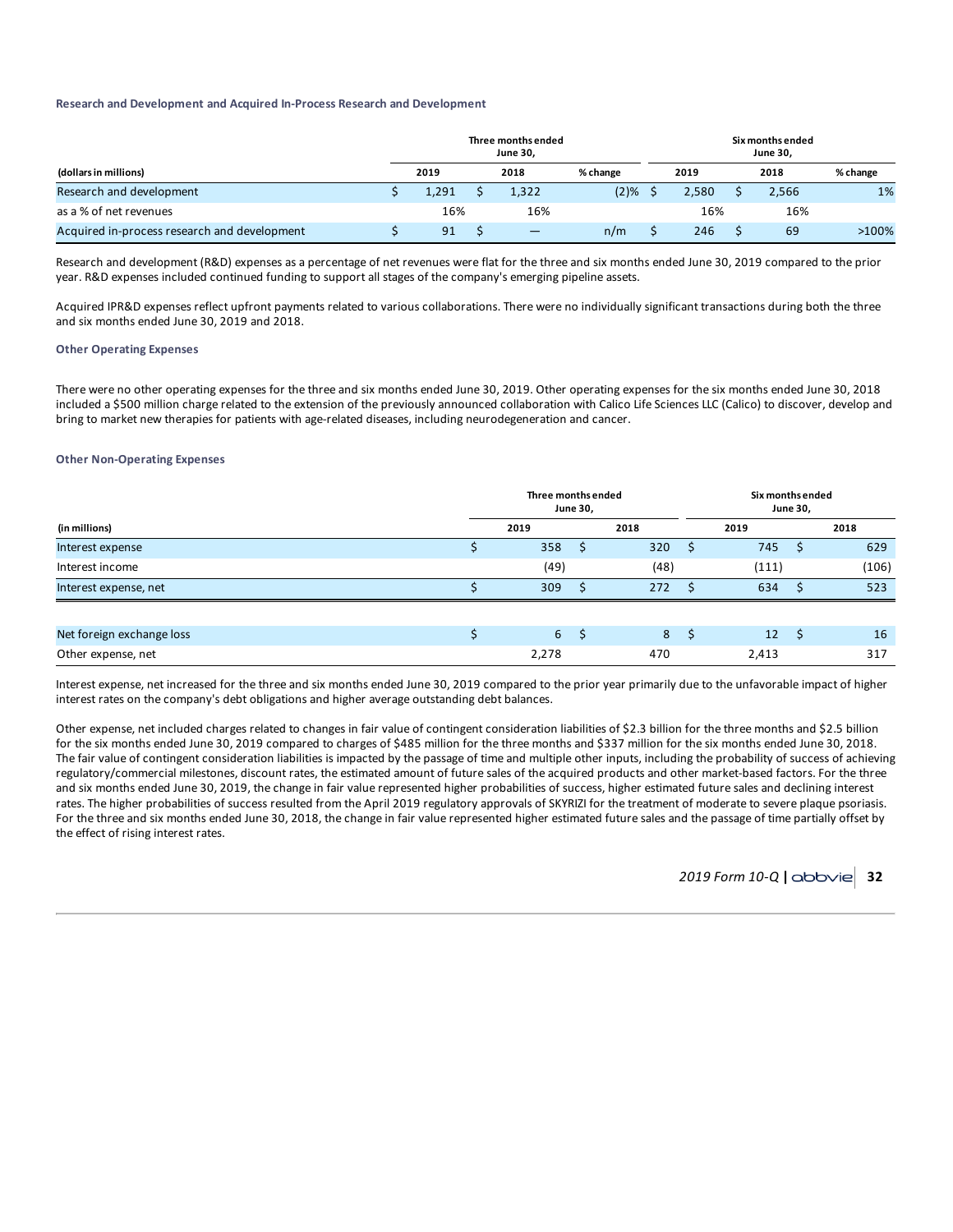#### **Income Tax Expense**

The effective tax rate was 8% for the three months and 5% for the six months ended June 30, 2019 and 2% for the three months and 1% for the six months ended June 30, 2018. The effective tax rate in each period differed from the U.S. statutory tax rate of 21% principally due to the benefit from foreign operations which reflects the impact of lower income tax rates in locations outside the United States, tax incentives in Puerto Rico and other foreign tax jurisdictions and business development activities. The increase in the effective tax rate for the three and six months ended June 30, 2019 over the prior year was principally due to the beneficial impact of the timing of provisions of the Tax Cuts and Jobs Act (the Act) related to earnings from certain foreign subsidiaries in prior year and changes in the jurisdictional mix of earnings, including a change in fair value of contingent consideration liabilities. These increases were partially offset by the favorable resolution of various tax positions in the current year.

#### **FINANCIAL POSITION, LIQUIDITY AND CAPITAL RESOURCES**

|                                   | Six months ended<br><b>June 30,</b> |          |  |           |  |  |  |  |  |
|-----------------------------------|-------------------------------------|----------|--|-----------|--|--|--|--|--|
| (in millions)                     |                                     | 2019     |  | 2018      |  |  |  |  |  |
| Cash flows provided by (used in): |                                     |          |  |           |  |  |  |  |  |
| <b>Operating activities</b>       |                                     | 5,494    |  | 5,511     |  |  |  |  |  |
| Investing activities              |                                     | (167)    |  | 240       |  |  |  |  |  |
| <b>Financing activities</b>       |                                     | (7, 453) |  | (11, 487) |  |  |  |  |  |

Operating cash flows for the six months ended June 30, 2019 were flat compared to the prior year due to improved results of operations resulting from an increase in operating earnings and lower defined benefit plan contributions, offset by higher payments for income taxes and interest. AbbVie's contributions to its defined benefit plans were \$203 million for the six months ended June 30, 2019 and \$822 million for the six months ended June 30, 2018.

Investing cash flows for the six months ended June 30, 2019 included net sales and maturities of investment securities totaling \$508 million, payments made for acquisitions and investments of \$440 million and capital expenditures of \$235 million. Investing cash flows for the six months ended June 30, 2018 included net sales and maturities of investment securities totaling \$874 million, payments made for acquisitions and investments of \$401 million and capital expenditures of \$233 million.

Financing cash flows for the six months ended June 30, 2019 included the repayment of AbbVie's \$3.0 billion 364-day term loan credit agreement that was scheduled to mature in June 2019.

The company made cash dividend payments of \$3.2 billion for the six months ended June 30, 2019 and \$2.7 billion for the six months ended June 30, 2018. The increase in cash dividend payments was driven by an increase in the quarterly dividend rate. On June 20, 2019, the board of directors declared a quarterly cash dividend of \$1.07 per share for stockholders of record at the close of business on July 15, 2019, payable on August 15, 2019. The timing, declaration, amount of and payment of any dividends by AbbVie in the future is within the discretion of its board of directors and will depend upon many factors, including AbbVie's financial condition, earnings, capital requirements of its operating subsidiaries, covenants associated with certain of AbbVie's debt service obligations, legal requirements, regulatory constraints, industry practice, ability to access capital markets and other factors deemed relevant by its board of directors.

The company's stock repurchase authorization permits purchases of AbbVie shares from time to time in open-market or private transactions at management's discretion. The program has no time limit and can be discontinued at any time. AbbVie repurchased 4 million shares for \$300 million during the six months ended June 30, 2019 and 84 million shares for \$8.8 billion during the six months ended June 30, 2018. AbbVie cash-settled \$201 million of its December 2018 open-market purchases in January 2019.

During the six months ended June 30, 2019, AbbVie made \$167 million of contingent consideration payments related to the commercial launch of SKYRIZI in certain geographies. \$108 million of these payments were included in financing cash flows and \$59 million of the payments were included in operating cash flows.

During the six months ended June 30, 2019 and 2018, the company issued and redeemed commercial paper. The balance of commercial paper outstanding was \$306 million as of June 30, 2019 and \$699 million as of December 31, 2018. AbbVie may issue additional commercial paper or retire commercial paper to meet liquidity requirements as needed.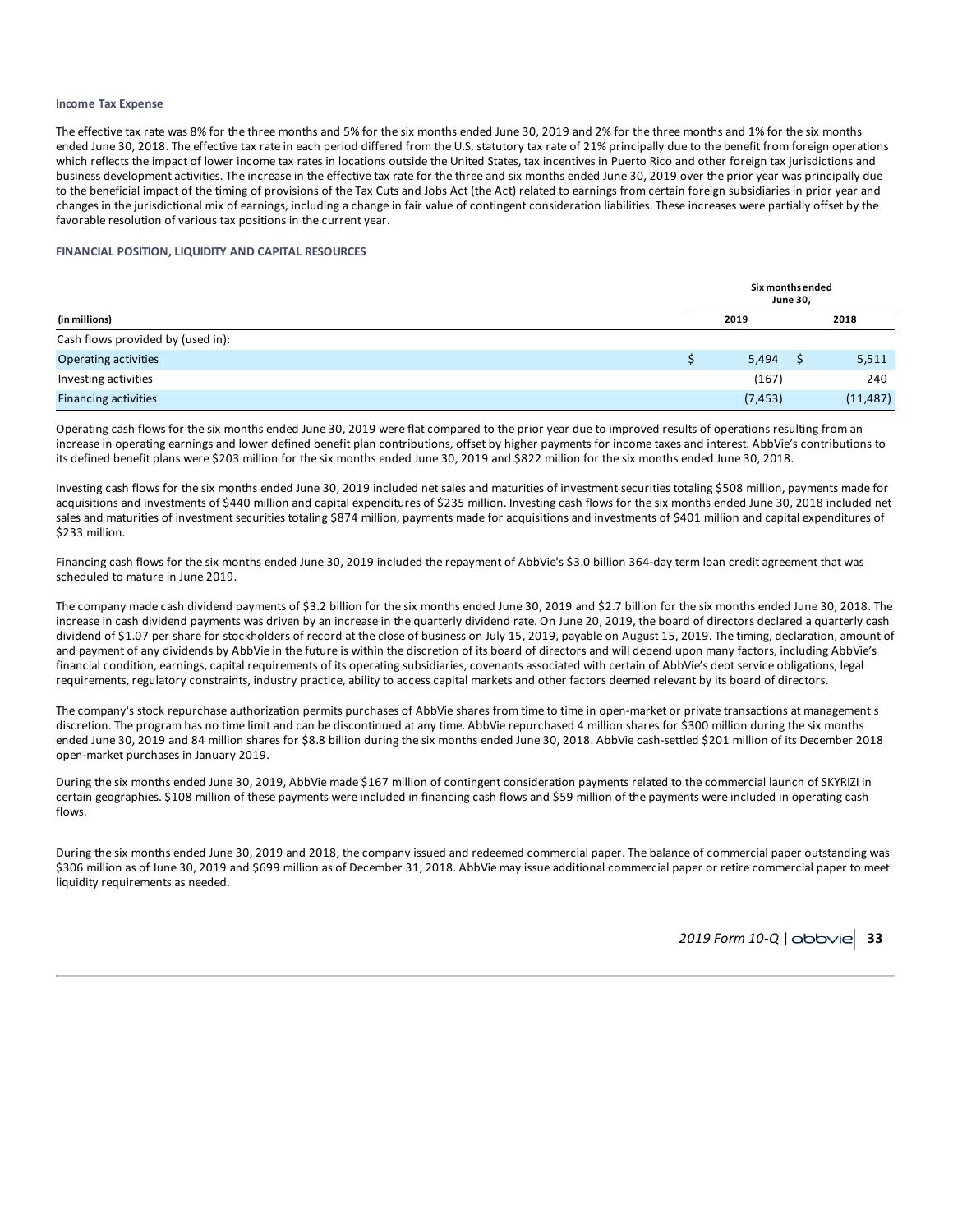In connection with the proposed acquisition of Allergan, on June 25, 2019, AbbVie entered into a 364-day bridge credit agreement and on July 12, 2019, AbbVie entered into a term loan credit agreement. See Note 4 to the condensed consolidated financial statements for additional information. During the six months ended June 30, 2019, AbbVie paid debt issuance costs of \$171 million related to the bridge credit agreement.

#### **Credit Risk**

AbbVie monitors economic conditions, the creditworthiness of customers and government regulations and funding, both domestically and abroad. AbbVie regularly communicates with its customers regarding the status of receivable balances, including their payment plans and obtains positive confirmation of the validity of the receivables. AbbVie establishes an allowance against accounts receivable when it is probable they will not be collected. AbbVie may also utilize factoring arrangements to mitigate credit risk, although the receivables included in such arrangements have historically not been a significant amount of total outstanding receivables.

#### **Credit Facility, Access to Capital and Credit Ratings**

#### *Credit Facility*

AbbVie currently has a \$3.0 billion five-year revolving credit facility which matures in August 2023. The revolving credit facility enables the company to borrow funds on an unsecured basis at variable interest rates and contains various covenants. At June 30, 2019, the company was in compliance with all its credit facility covenants. Commitment fees under the credit facility were insignificant. No amounts were outstanding under the credit facility as of June 30, 2019 and December 31, 2018.

#### *Access to Capital*

The company intends to fund short-term and long-term financial obligations as they mature through cash on hand, future cash flows from operations or by issuing additional debt. The company's ability to generate cash flows from operations, issue debt or enter into financing arrangements on acceptable terms could be adversely affected if there is a material decline in the demand for the company's products or in the solvency of its customers or suppliers, deterioration in the company's key financial ratios or credit ratings or other material unfavorable changes in business conditions. At the current time, the company believes it has sufficient financial flexibility to issue debt, enter into other financing arrangements and attract long-term capital on acceptable terms to support the company's growth objectives.

#### *Credit Ratings*

On June 25, 2019, following the announcement of the proposed acquisition of Allergan, Moody's Investor Service affirmed its Baa2 senior unsecured long-term rating and Prime-2 short-term rating with a stable outlook. S&P Global Ratings revised its ratings outlook to negative from stable and expects to lower the issuer credit rating by one notch to BBB+ from A- and the short-term rating to A-2 from A-1 when the acquisition is complete.

Unfavorable changes to the ratings may have an adverse impact on future financing arrangements; however, they would not affect the company's ability to draw on its credit facility and would not result in an acceleration of scheduled maturities of any of the company's outstanding debt.

#### **CRITICAL ACCOUNTING POLICIES**

A summary of the company's significant accounting policies is included in Note 2, "Summary of Significant Accounting Policies" in AbbVie's Annual Report on Form 10-K for the year ended December 31, 2018. Significant changes in the company's application of its critical accounting policies include the adoption of a new accounting standard that establishes a new lease accounting framework. See Notes 1 and 8 to the condensed consolidated financial statements for additional information.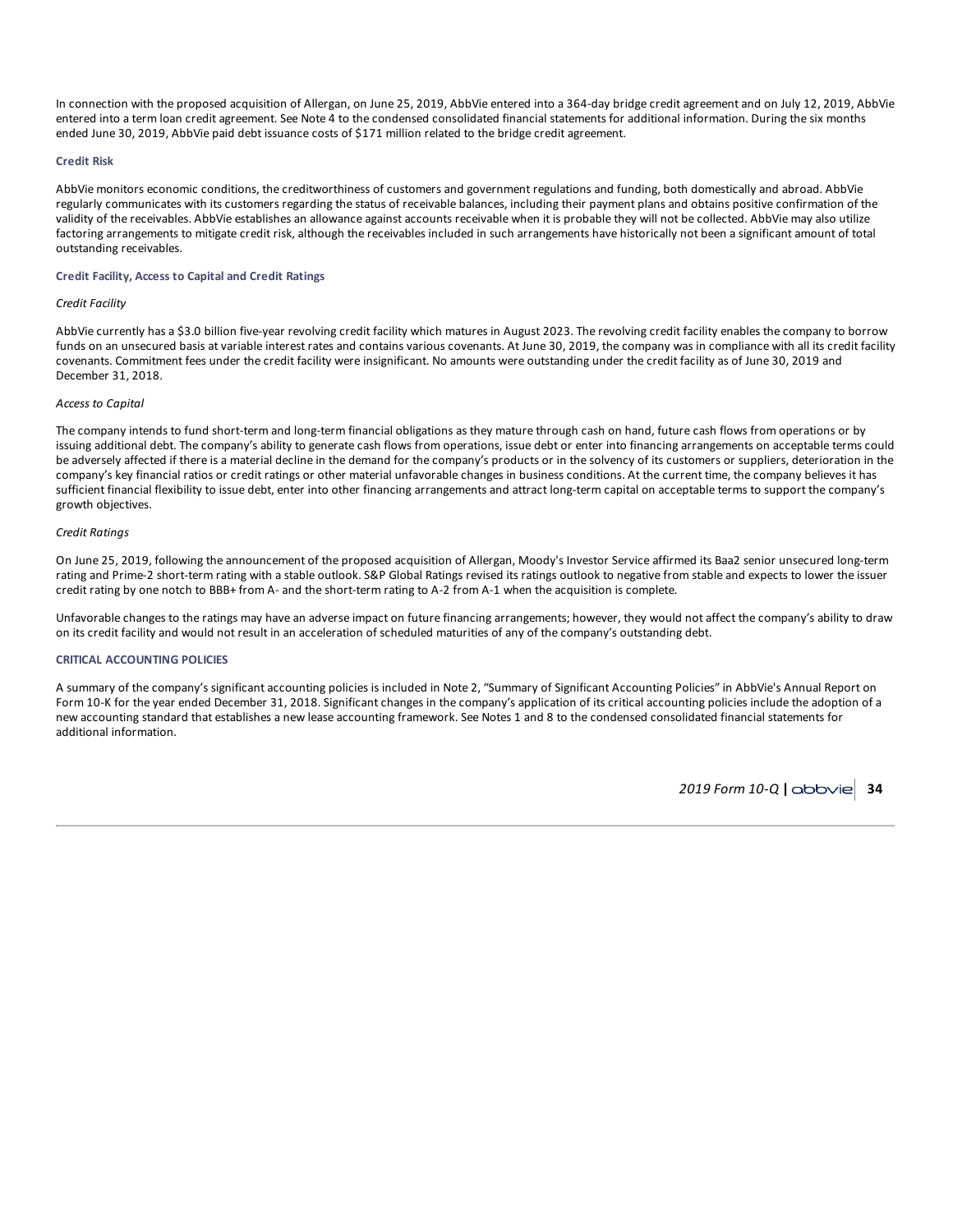#### <span id="page-37-0"></span>**FORWARD-LOOKING STATEMENTS**

Some statements in this quarterly report on Form 10-Q may be forward-looking statements for purposes of the Private Securities Litigation Reform Act of 1995. The words "believe," "expect," "anticipate," "project," and similar expressions, among others, generally identify forward-looking statements. AbbVie cautions that these forward-looking statements are subject to risks and uncertainties that may cause actual results to differ materially from those indicated in the forward-looking statements. Such risks and uncertainties include, but are not limited to, challenges to intellectual property, competition from other products, difficulties inherent in the research and development process, adverse litigation or government action, and changes to laws and regulations applicable to our industry. Additional information about the economic, competitive, governmental, technological and other factors that may affect AbbVie's operations is set forth in Item 1A, "Risk Factors," in AbbVie's Annual Report on Form 10-K for the year ended December 31, 2018, which has been filed with the Securities and Exchange Commission. AbbVie notes these factors for investors as permitted by the Private Securities Litigation Reform Act of 1995. AbbVie undertakes no obligation to release publicly any revisions to forward-looking statements as a result of subsequent events or developments, except as required by law.

### **ITEM 3. QUANTITATIVE AND QUALITATIVE DISCLOSURES ABOUT MARKET RISK**

For a discussion of the company's market risk, see Item 7A, "Quantitative and Qualitative Disclosures About Market Risk" in AbbVie's Annual Report on Form 10-K for the year ended December 31, 2018.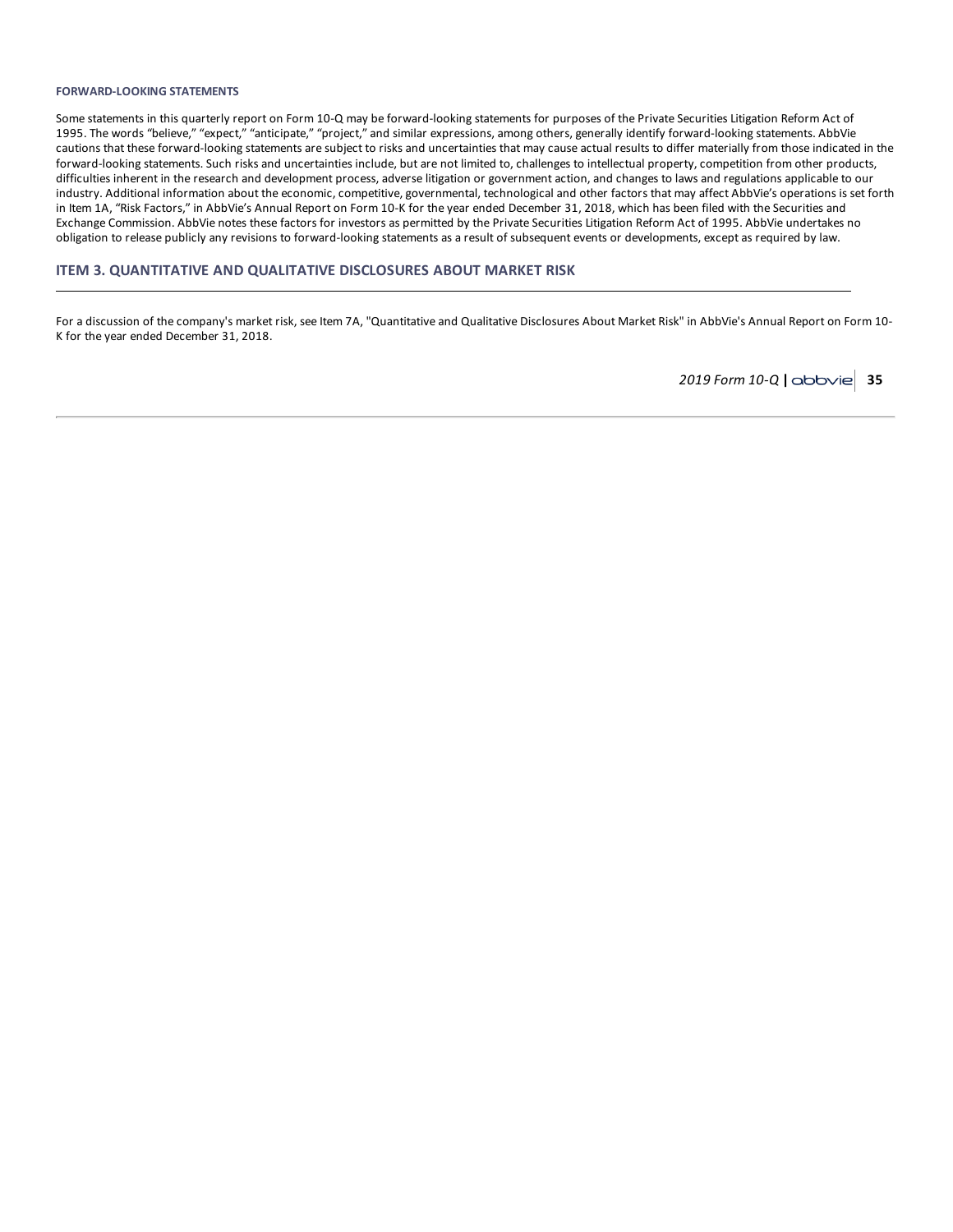### <span id="page-38-0"></span>**DISCLOSURE CONTROLS AND PROCEDURES**

**Evaluation of disclosure controls and procedures.** The Chief Executive Officer, Richard A. Gonzalez, and the Chief Financial Officer, Robert A. Michael, evaluated the effectiveness of AbbVie's disclosure controls and procedures as of the end of the period covered by this report, and concluded that AbbVie's disclosure controls and procedures were effective to ensure that information AbbVie is required to disclose in the reports that it files or submits with the Securities and Exchange Commission under the Securities Exchange Act of 1934 is recorded, processed, summarized and reported, within the time periods specified in the Commission's rules and forms, and to ensure that information required to be disclosed by AbbVie in the reports that it files or submits under the Exchange Act is accumulated and communicated to AbbVie's management, including its principal executive officer and principal financial officer, as appropriate to allow timely decisions regarding required disclosure.

#### **INTERNAL CONTROL OVER FINANCIAL REPORTING**

**Changes in internal control over financial reporting.** There were no changes in AbbVie's internal control over financial reporting (as defined in Rule 13a-15(f) under the Exchange Act) that have materially affected, or are reasonably likely to materially affect, AbbVie's internal control over financial reporting during the quarter ended June 30, 2019.

**Inherent Limitations on Effectiveness of Controls.** AbbVie's management, including its Chief Executive Officer and its Chief Financial Officer, do not expect that AbbVie's disclosure controls or internal control over financial reporting will prevent or detect all errors and all fraud. A control system, no matter how well designed and operated, can provide only reasonable, not absolute, assurance that the control system's objectives will be met. The design of a control system must reflect the fact that there are resource constraints, and the benefits of controls must be considered relative to their costs. Further, because of the inherent limitations in all control systems, no evaluation of controls can provide absolute assurance that misstatements due to error or fraud will not occur or that all control issues and instances of fraud, if any, have been detected. These inherent limitations include the realities that judgments in decision-making can be faulty and that breakdowns can occur because of simple error or mistake. Controls can also be circumvented by the individual acts of some persons, by collusion of two or more people, or by management override of the controls.

The design of any system of controls is based in part on certain assumptions about the likelihood of future events, and there can be no assurance that any design will succeed in achieving its stated goals under all potential future conditions. Projections of any evaluation of controls effectiveness to future periods are subject to risks. Over time, controls may become inadequate because of changes in conditions or deterioration in the degree of compliance with policies or procedures.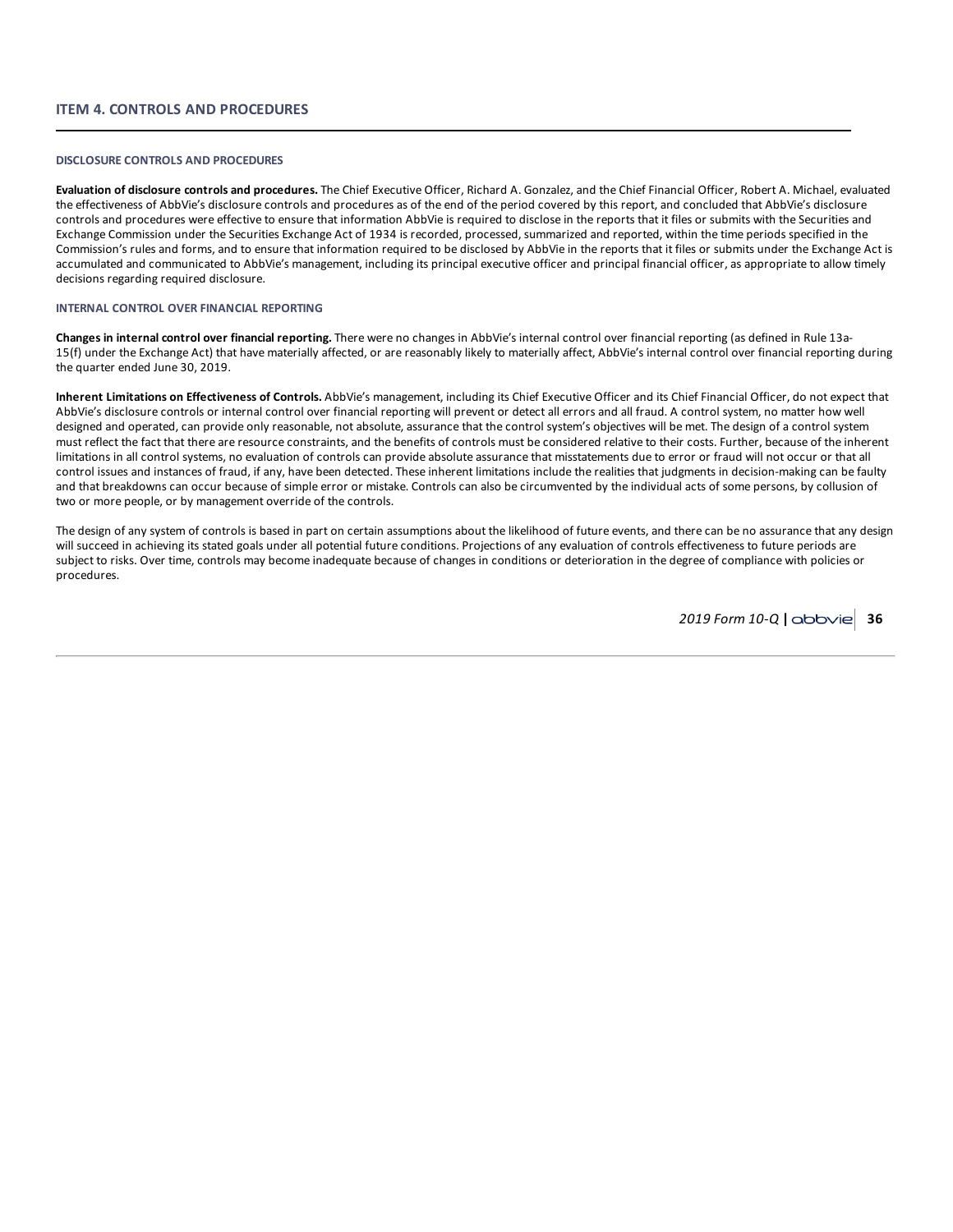### <span id="page-39-0"></span>**PART II. OTHER INFORMATION**

## **ITEM 1. LEGAL PROCEEDINGS**

Information pertaining to legal proceedings is provided in Note 13 to the condensed consolidated financial statements and is incorporated by reference herein.

#### **ITEM 1A. RISK FACTORS**

There have been no material changes to the risk factors disclosed in AbbVie's Annual Report on Form 10-K for the fiscal year ended December 31, 2018, except for the following:

#### The proposed acquisition of Allergan plc ("Allergan") may not be completed on the currently contemplated timeline or terms, or at all, and may not achieve *the intended benefits.*

Consummation of the acquisition of Allergan by AbbVie is conditioned on, among other things, obtaining necessary governmental, regulatory and Allergan shareholder approvals. If any of the conditions to the acquisition is not satisfied, it could delay or prevent the proposed acquisition from occurring, which could negatively impact AbbVie's share price and future business and financial results. Further, as a condition to their approval of the acquisition, agencies may impose requirements, limitations or costs or require divestitures or place restrictions on the conduct of AbbVie's business after the closing. These requirements, limitations, costs, divestitures or restrictions could jeopardize or delay the consummation of the acquisition or may reduce the anticipated benefits of the transaction. AbbVie will incur increased indebtedness to fund the cash consideration for the acquisition and such indebtedness could adversely affect AbbVie's business, financial condition, or results of operations. Following the proposed acquisition, AbbVie may not realize the proposed acquisition's intended benefits within the expected timeframe or at all.

### **ITEM 2. UNREGISTERED SALES OF EQUITY SECURITIES AND USE OF PROCEEDS**

#### (c) *Issuer Purchases of Equity Securities*

| Period                         | (a) Total<br>Number of<br><b>Shares</b><br>(or Units)<br>Purchased | (b) Average<br><b>Price Paid</b><br>per Share<br>(or Unit) | (c) Total Number<br>of Shares (or<br>Units) Purchased<br>as Part of Publicly<br><b>Announced Plans</b><br>or Programs | (d) Maximum<br>Number (or<br>Approximate<br>Dollar Value) of<br><b>Shares (or Units)</b><br>that May Yet Be<br><b>Purchased Under</b><br>the Plans or<br>Programs |
|--------------------------------|--------------------------------------------------------------------|------------------------------------------------------------|-----------------------------------------------------------------------------------------------------------------------|-------------------------------------------------------------------------------------------------------------------------------------------------------------------|
| April 1, 2019 - April 30, 2019 | (1)<br>1,204                                                       | \$83.93(1)                                                 |                                                                                                                       | \$3,950,021,071                                                                                                                                                   |
| May 1, 2019 - May 31, 2019     | (1)<br>1,371                                                       | \$77.84 (1)                                                | -                                                                                                                     | \$3,950,021,071                                                                                                                                                   |
| June 1, 2019 - June 30, 2019   | (1)<br>1,138                                                       | \$77.58(1)                                                 |                                                                                                                       | \$3,950,021,071                                                                                                                                                   |
| Total                          | (1)<br>3,713                                                       | \$79.74(1)                                                 |                                                                                                                       | \$3,950,021,071                                                                                                                                                   |

1. In addition to AbbVie shares repurchased on the open market under a publicly announced program, if any, these shares also included the shares purchased on the open market for the benefit of participants in the AbbVie Employee Stock Purchase Plan – 1,204 in April; 1,371 in May; and 1,138 in June.

These shares do not include the shares surrendered to AbbVie to satisfy minimum tax withholding obligations in connection with the vesting or exercise of stock-based awards.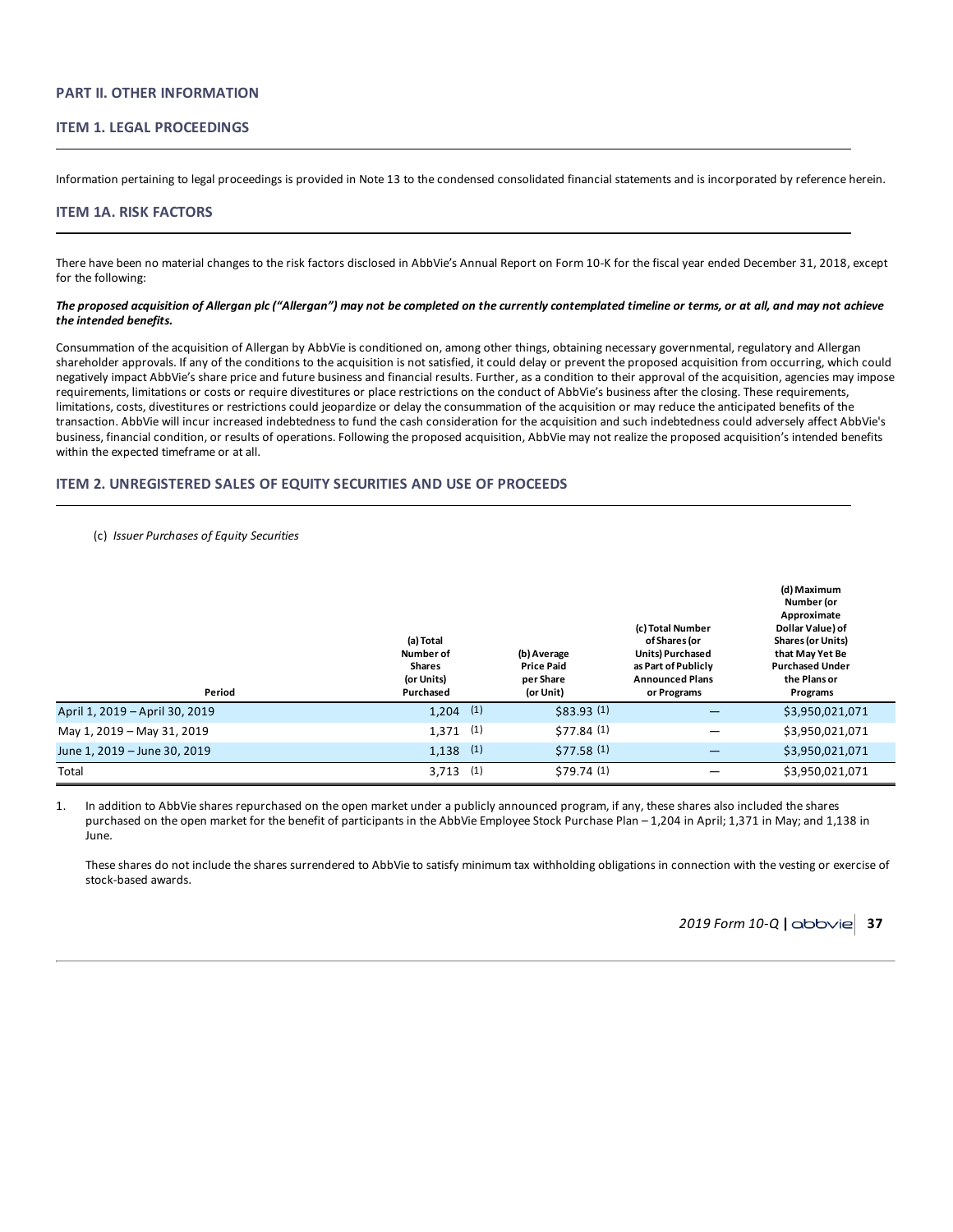| Exhibit No. | <b>Exhibit Description</b>                                                                                                                                                                                                                                                                                                                                                                                                                                                                                                                                                           |
|-------------|--------------------------------------------------------------------------------------------------------------------------------------------------------------------------------------------------------------------------------------------------------------------------------------------------------------------------------------------------------------------------------------------------------------------------------------------------------------------------------------------------------------------------------------------------------------------------------------|
| 2.1         | *Transaction Agreement, dated as of June 25, 2019, between AbbVie, Allergan and Acquirer Sub (incorporated by reference to Exhibit 2.1 of<br>AbbVie's Current Report on Form 8-K filed on June 25, 2019).                                                                                                                                                                                                                                                                                                                                                                            |
| 2.2         | *Appendix III to the Rule 2.5 Announcement, dated as of June 25, 2019 (Conditions Appendix) (incorporated by reference to Exhibit 2.2 of AbbVie's<br>Current Report on Form 8-K filed on June 25, 2019).                                                                                                                                                                                                                                                                                                                                                                             |
| 2.3         | *Expenses Reimbursement Agreement, dated as of June 25, 2019, between AbbVie and Allergan (incorporated by reference to Exhibit 2.3 of<br>AbbVie's Current Report on Form 8-K filed on June 25, 2019).                                                                                                                                                                                                                                                                                                                                                                               |
| 10.1        | *364-Day Bridge Credit Agreement, dated as of June 25, 2019, among AbbVie, Morgan Stanley Senior Funding, Inc. and the lenders party thereto<br>(incorporated by reference to Exhibit 10.1 of AbbVie's Current Report on Form 8-K filed on June 25, 2019).                                                                                                                                                                                                                                                                                                                           |
| 10.2        | AbbVie Supplemental Pension Plan, as amended and restated.**                                                                                                                                                                                                                                                                                                                                                                                                                                                                                                                         |
| 10.3        | *Term Loan Credit Agreement, dated as of July 12, 2019, among AbbVie, certain lenders party thereto and Morgan Stanley Senior Funding, Inc., as<br>administrative agent (incorporated by reference to Exhibit 10.1 of AbbVie's Current Report on Form 8-K filed on July 16, 2019).                                                                                                                                                                                                                                                                                                   |
| 10.4        | *First Amendment to Revolving Credit Agreement, dated as of July 12, 2019, among AbbVie, the lenders and other parties party thereto and<br>JPMorgan Chase Bank, N.A., as administrative agent (incorporated by reference to Exhibit 10.2 of AbbVie's Current Report on Form 8-K filed on July<br>16, 2019).                                                                                                                                                                                                                                                                         |
| 10.5        | AbbVie 2013 Incentive Stock Program Second Amendment.**                                                                                                                                                                                                                                                                                                                                                                                                                                                                                                                              |
| 31.1        | Certification of Chief Executive Officer Required by Rule 13a-14(a) (17 CFR 240.13a-14(a)).                                                                                                                                                                                                                                                                                                                                                                                                                                                                                          |
| 31.2        | Certification of Chief Financial Officer Required by Rule 13a-14(a) (17 CFR 240.13a-14(a)).                                                                                                                                                                                                                                                                                                                                                                                                                                                                                          |
| 32.1        | Certification of Chief Executive Officer Pursuant to 18 U.S.C. Section 1350, as adopted pursuant to Section 906 of the Sarbanes-Oxley Act of 2002.                                                                                                                                                                                                                                                                                                                                                                                                                                   |
| 32.2        | Certification of Chief Financial Officer Pursuant to 18 U.S.C. Section 1350, as adopted pursuant to Section 906 of the Sarbanes-Oxley Act of 2002.                                                                                                                                                                                                                                                                                                                                                                                                                                   |
| 101         | The following financial statements and notes from the AbbVie Inc. Quarterly Report on Form 10-Q for the quarter ended June 30, 2019, filed on<br>August 5, 2019, formatted in iXBRL (Inline eXtensible Business Reporting Language): (i) Condensed Consolidated Statements of Earnings;<br>(ii) Condensed Consolidated Statements of Comprehensive Income; (iii) Condensed Consolidated Balance Sheets; (iv) Condensed Consolidated<br>Statements of Equity; (v) Condensed Consolidated Statements of Cash Flows; and (vi) the Notes to Condensed Consolidated Financial Statements. |

<span id="page-40-0"></span>Exhibits 32.1 and 32.2 are furnished herewith and should not be deemed to be "filed" under the Securities Exchange Act of 1934.

<sup>\*</sup> Incorporated herein by reference. Commission file number 001-35565.

<sup>\*\*</sup> Denotes management contract or compensatory plan or arrangement required to be filed as an exhibit hereto.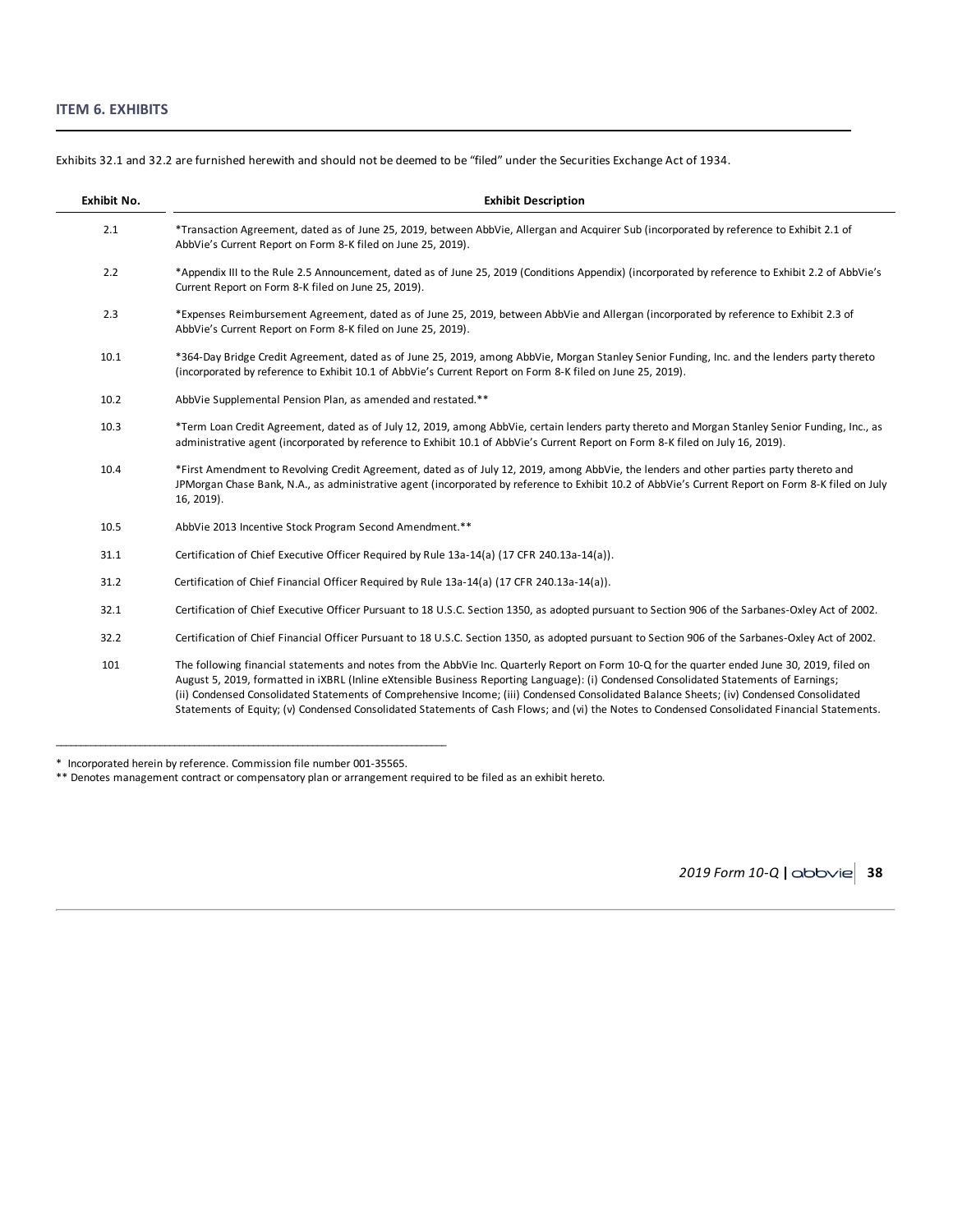### **SIGNATURE**

Pursuant to the requirements of the Securities Exchange Act of 1934, the registrant has duly caused this report to be signed on its behalf by the undersigned thereunto duly authorized.

### **ABBVIE INC.**

By: /s/ Robert A. Michael

Robert A. Michael Executive Vice President, Chief Financial Officer

Date: August 5, 2019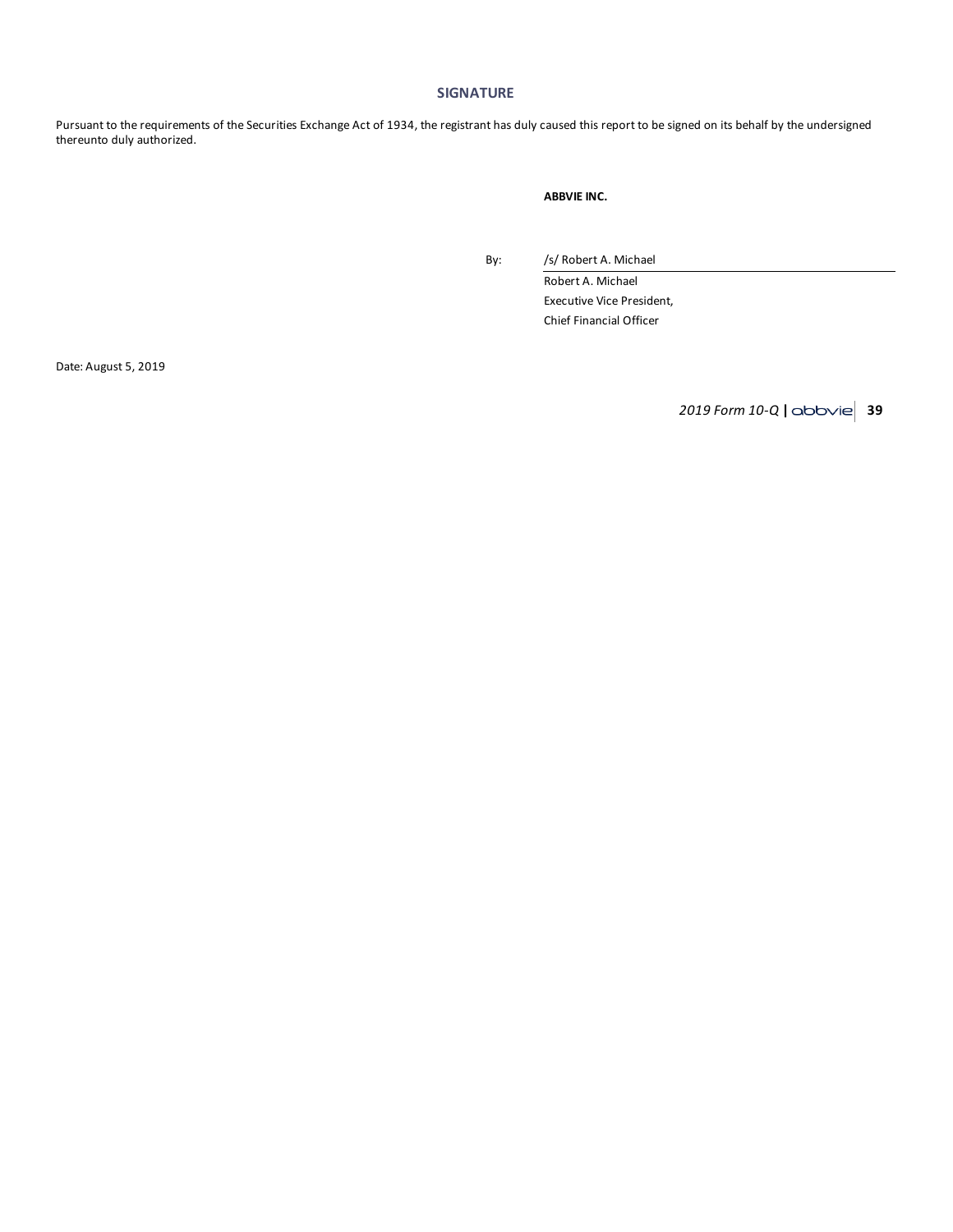## <span id="page-42-0"></span>**ABBVIE SUPPLEMENTAL PENSION PLAN**

(Amended and Restated Effective as of January 1, 2019)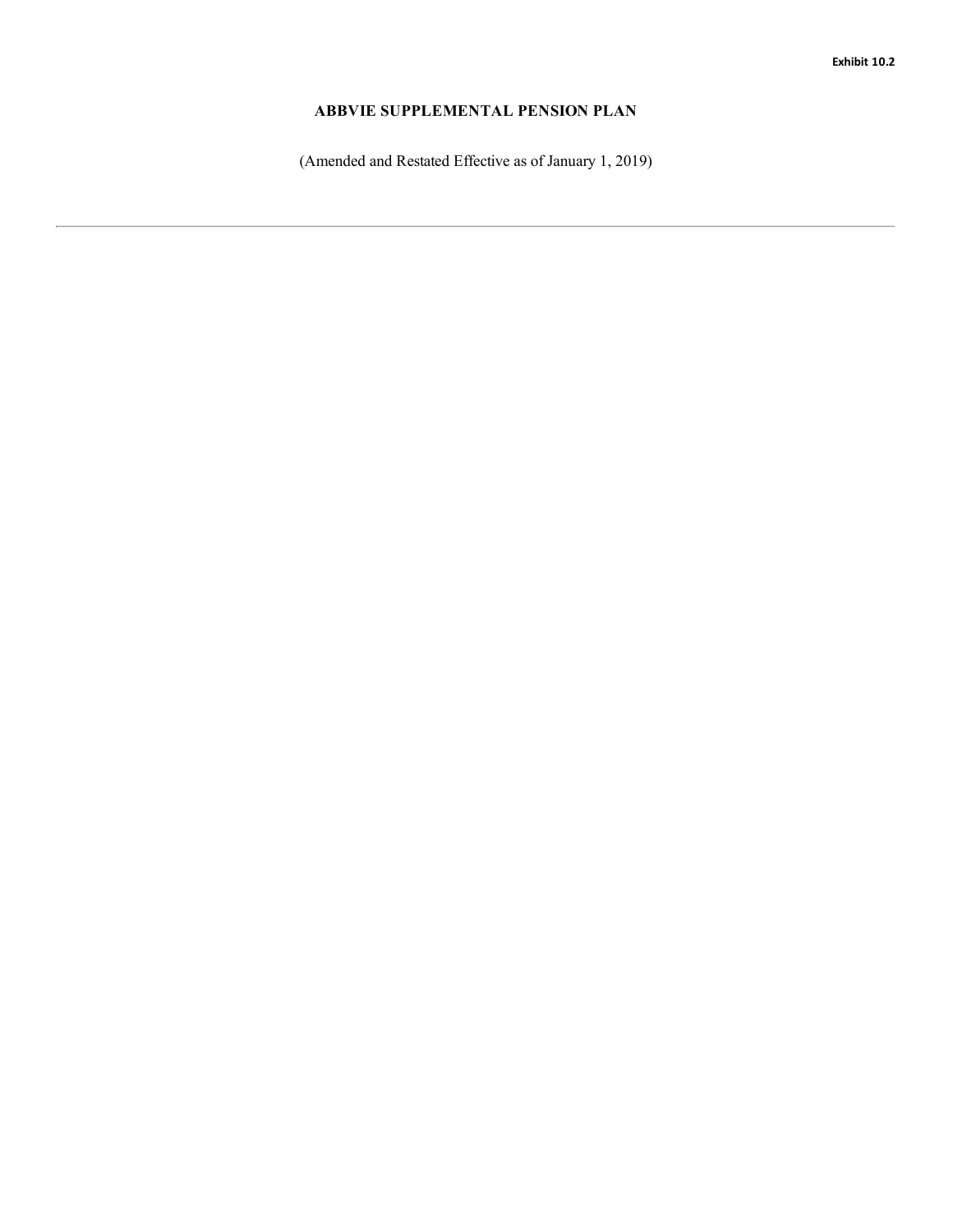## **ABBVIE SUPPLEMENTAL PENSION PLAN**

## SECTION 1 **INTRODUCTION**

1-1. The Board of Directors of AbbVie Inc. [\("AbbVie"\)](#page-26-0) adopted this AbbVie Supplemental Pension Plan (the "Supplemen[tal](#page-26-0) Plan" or "Plan") effective as of January 1, 2013. The Plan [provides](#page-37-0) for payment of (a) pension benefits calculated under the AbbVie Pension Plan (the ["Pension](#page-37-0) Plan") in excess of those which may be paid under that plan under the limits imposed by Section 415 of [the](#page-37-0) U.S. Internal Revenue Code, as amended (the "Code"), and the Employee Retirement Income Security Act, as amended ("ERISA"), and (b) the additional pension benefits that would be payable under the Pension Plan if deferred awards under certain AbbVie non[qualifie](#page-38-0)d deferred [compensatio](#page-38-0)n plans were included in "final earnings" as defined in the Pension Plan. The Plan is hereby amended and restated effective as of January 1, 2019.

1-2. The [Supplemental](#page-39-0) Plan shall apply to employees of AbbVie and its subsidiaries and affiliates existing as of the date of adoption of [the](#page-40-0) Supplemental Plan or thereafter created or acquired. AbbVie and each of such subsidiaries and affiliates are hereinaft[er](#page-40-0) referred to as an "employer" and collectively as the "employers."

1-3. All benefits provided under the Supplemental Plan shall be provided from the general assets of the employers and not from any trust fund or other designated asset. All participants in the Supplemental Plan shall be general creditors of the employers with no priority over other creditors.

1-4. The Supplemental Plan shall be administered by the AbbVie Employee Benefit Board of Review appointed and acting under the Pension Plan (the "Board of Review"). Except as stated below, the Board of Review shall perform all powers and duties with respect to the Supplemental Plan, including the power to direct payment of benefits, allocate costs among employers, adopt amendments and determine questions of interpretation. The Board of Directors of AbbVie (the "Board of Directors") shall have the sole authority to terminate the Supplemental Plan.

1-5. As part of the Separation and Distribution Agreement by and between Abbott Laboratories and AbbVie Inc. dated as of November 28, 2012, Abbott Laboratories ("Abbott") and AbbVie entered into the Employee Matters Agreement dated as of December 31, 2012 (the "EMA"). In accordance with the EMA, all liabilities for AbbVie Employees (as defined in the EMA) under the Abbott Laboratories Supplemental Pension Plan were transferred to the Plan and the Plan became liable to pay all such benefits to such participants. Supplement A to the Plan sets forth the additional rules applicable to the transferred benefits and transferred participants.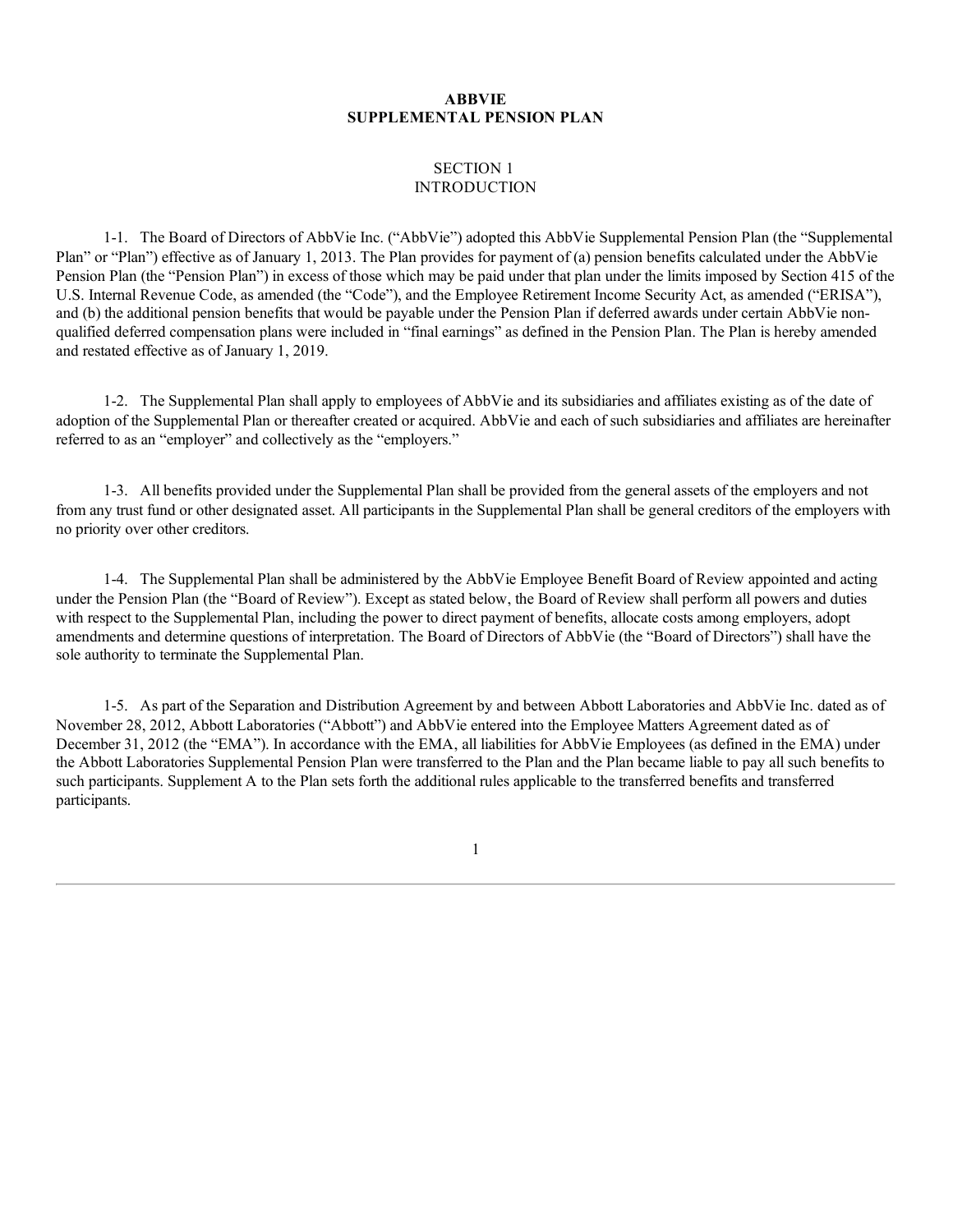## SECTION 2 ERISA PENSION PLAN SUPPLEMENTAL BENEFIT

2-1. The benefits described in this Section 2 shall apply to all participants in the Pension Plan who retire, or terminate with a vested pension, under that plan on or after January 1, 2013.

2-2. Each Pension Plan participant whose retirement or vested pension under that plan would otherwise be limited by Code Section 415 shall receive a supplemental pension under this Supplemental Plan in an amount which, when added to his or her Pension Plan benefit (calculated as if such benefit had been payable based on the distribution rules established hereunder and the pension form selected by the participant as permitted by subsections 8-3 and 8-4), will equal the amount the participant would be entitled to under the Pension Plan as in effect from time to time, calculated as if such benefit had been payable based on the distribution rules established hereunder and the pension form selected by the participant as permitted by subsections 8-3 and 8-4, without regard to the limitations imposed by Code Section 415.

## SECTION 3 1986 TAX REFORM ACT SUPPLEMENTAL BENEFIT

3-1. The benefits described in this Section 3 shall apply to all participants in the Pension Plan who retire or terminate on or after January 1, 2013 with a vested pension under that plan.

3-2. Each Pension Plan participant shall receive a supplemental pension under this Supplemental Plan in an amount determined as follows:

(a) The supplemental pension shall be the difference, if any, between:

(i) the hypothetical monthly benefit that would have been payable under the Pension Plan based on the distribution rules established hereunder and the pension form selected by the participant as permitted by subsections 8-3 and 8-4 plus any supplement provided by Section 2; and

the hypothetical monthly benefit that would have been payable under the Pension Plan, calculated based on the distribution rules established hereunder and the pension form selected by the participant as permitted by subsections 8-3 and 8-4 (without regard to the limits imposed by Code Section 415) if the participant's "final earnings," as defined in the Pension Plan, had included compensation in excess of the limits imposed by Code Section  $401(a)(17)$ , and any "pre-tax contributions" made by the participant under the AbbVie Supplemental Savings Plan.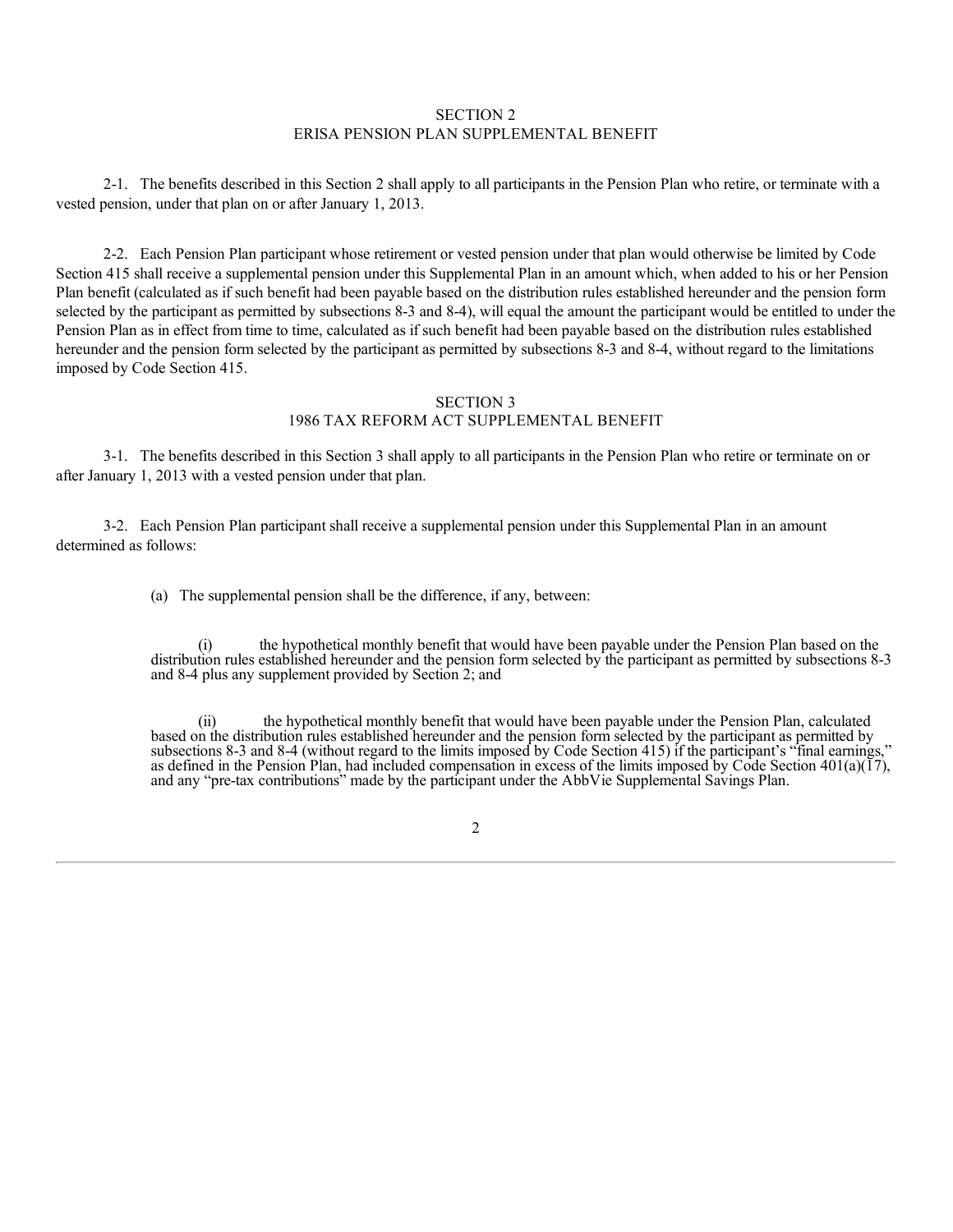#### SECTION 4

#### DEFERRED COMPENSATION PLAN PENSION PLAN SUPPLEMENTAL BENEFIT

4-1. The benefits described in this Section 4 shall apply to all participants in the Pension Plan who retire or terminate on or after January 1, 2013 with a vested pension under that plan, and who made a Deferral Election under the AbbVie Deferred Compensation Plan (the "Deferred Compensation Plan") with respect to any calendar month during the one hundred twenty consecutive calendar months immediately preceding retirement or termination of employment.

4-2. Each Pension Plan participant shall receive a supplemental pension under this Supplemental Plan in an amount determined as follows:

(a) The supplemental pension shall be the difference, if any, between:

(i) the hypothetical monthly benefit that would have been payable under the Pension Plan based on the distribution rules established hereunder and the pension form selected by the participant as permitted by subsections 8-3 and 8-4 plus any supplement provided by Section 2 and Section 3; and

the hypothetical monthly benefit that would have been payable under the Pension Plan, calculated based on the distribution rules established hereunder and the pension form selected by the participant as permitted by subsections 8-3 and 8-4 (without regard to the limits imposed by Code Section 415) if the participant's "base earnings," as defined in the Pension Plan, included deferrals made under the Deferred Compensation Plan and any compensation in excess of the limits imposed by Code Section 401(a)(17).

## SECTION 5 DEFERRED MIP PENSION PLAN SUPPLEMENTAL BENEFIT

5-1. The benefits described in this Section 5 shall apply to all participants in the Pension Plan who retire or terminate on or after January 1, 2013 with a vested pension under that plan and who received Management Incentive Plan awards for any calendar year during the ten consecutive calendar years ending with the year of retirement or termination of employment.

5-2. Each Pension Plan participant shall receive a supplemental pension under this Supplemental Plan in an amount determined as follows:

(a) The supplemental pension shall be the difference, if any, between:

(i) the hypothetical monthly benefit that would have been payable under the Pension Plan based on the distribution rules established hereunder and the pension form selected by the participant as permitted by subsections 8-3 and 8-4 plus any supplement provided by Section 2, Section 3, and Section 4; and

(ii) the hypothetical monthly benefit that would have been payable under the Pension Plan, calculated based on the distribution rules established hereunder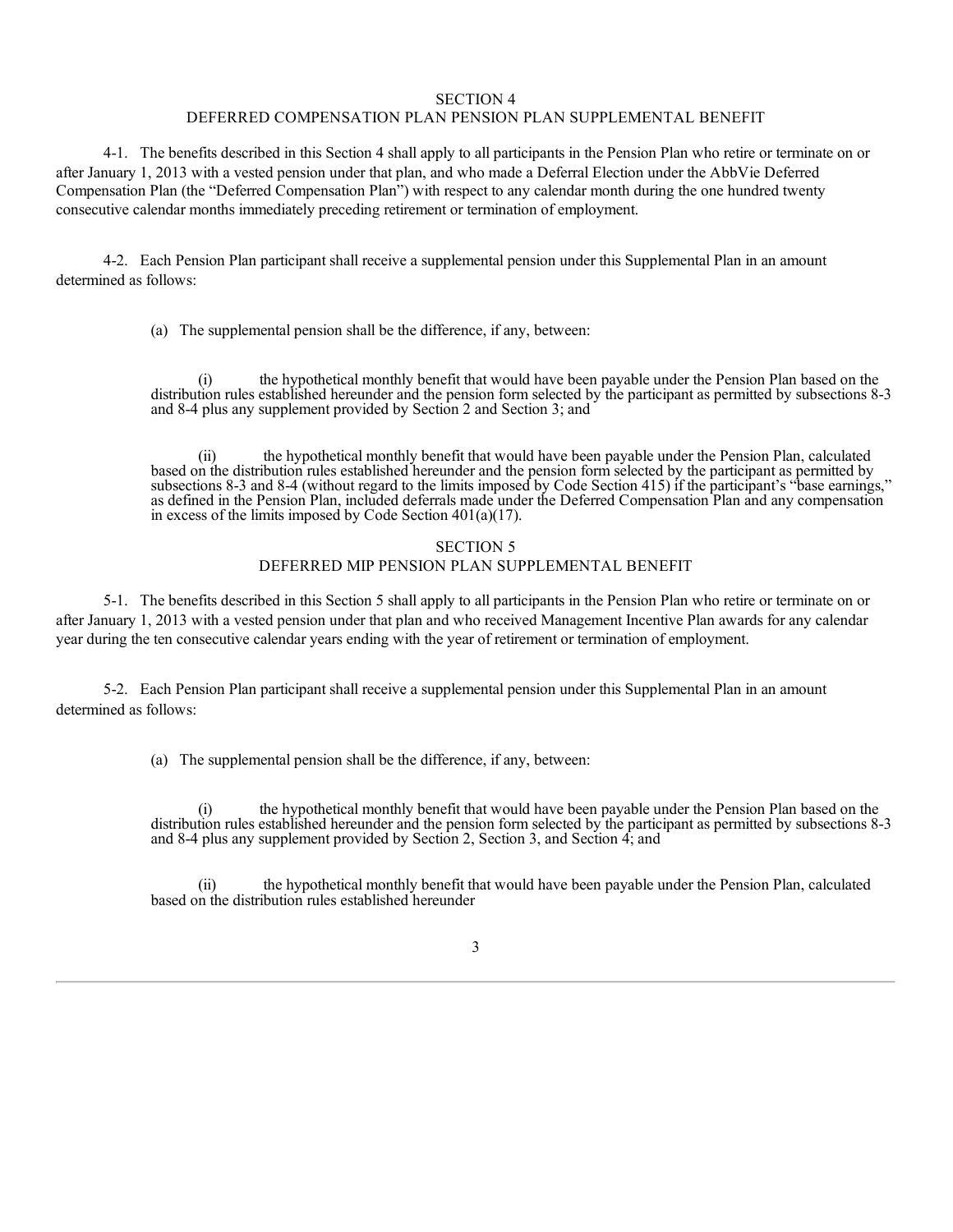and the pension form selected by the participant as permitted by subsections 8-3 and 8-4 (without regard to the limits imposed by Code Section 415) if the participant's "final earnings," as defined in the Pension Plan, were one-sixtieth of the sum of:

a. the participant's total "basic earnings" (excluding any payments under the Management Incentive Plan, any division incentive plan or any comparable incentive plan) received in the sixty consecutive calendar months for which his or her basic earnings (excluding any payments under the Management Incentive Plan, any division incentive plan or any comparable incentive plan) were highest; and

b. the amount of the participant's total awards under the Management Incentive Plan, any division incentive plan and any comparable incentive plan (whether paid immediately or deferred) made for the five consecutive calendar years during the ten consecutive calendar years ending with the year of retirement or termination for which such amount is the greatest and (for participants granted Management Incentive Plan awards for less than five consecutive calendar years during such ten year period) which include all Management Incentive Plan awards granted for consecutive calendar years within such ten year period.

(b) That portion of any Management Incentive Plan award which the Compensation Committee of the Board of Directors of AbbVie ("Committee") has determined shall be excluded from the participant's "basic earnings" shall be excluded from the calculation of "final earnings" for purposes of this subsection 5-2. "Final earnings" for purposes of this subsection 5-2 shall include any compensation in excess of the limits imposed by Code Section  $401(a)(17)$ .

(c) In the event the period described in subsection  $5-2(a)(ii)(B)$  is the final five calendar years of employment and a Management Incentive Plan award is made to the participant subsequent to retirement for the participant's final calendar year of employment, the supplemental pension shall be adjusted by adding such new award and subtracting a portion of the earliest Management Incentive Plan award included in the calculation, from the amount determined under subsection  $5-2(a)(ii)(B)$ . The portion subtracted shall be equal to that portion of the participant's final calendar year of employment during which the participant was employed by AbbVie.

(d) Under no circumstance shall the total supplemental pension benefit of any participant who previously received distributions from the Supplemental Plan be less than the amount that would have been payable under section 5-2(a) had such participant retired as of December 31 of any prior year, determined pursuant to the applicable actuarial assumptions in effect on that date.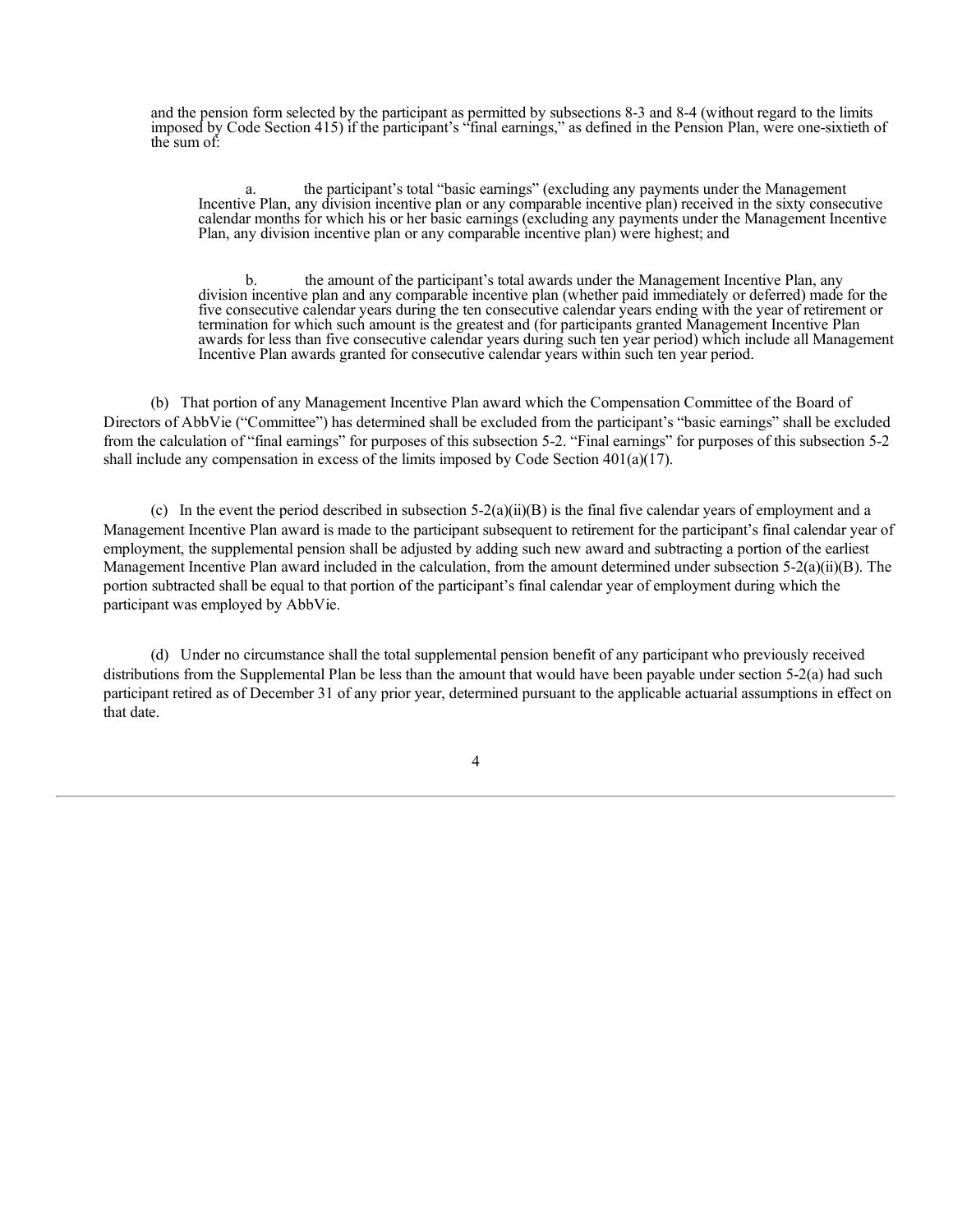### SECTION 6

### CORPORATE OFFICER PENSION PLAN SUPPLEMENTAL BENEFIT

6-1. The benefits described in this Section 6 shall apply to all participants in the Pension Plan who are corporate officers of AbbVie as of January 1, 2013 or who become corporate officers thereafter, and who retire or terminate with a vested pension under that plan on or after January 1, 2013. The term "corporate officer" for purposes of this Supplemental Plan shall mean an individual elected an officer of AbbVie by its Board of Directors (or designated as such for purposes of this Section 6 by the Compensation Committee), but shall not include assistant secretaries, assistant treasurers or other assistant officers.

6-2. Subject to the limitations and adjustments described below, each participant described in subsection 6-1 shall receive a monthly supplemental pension under this Supplemental Plan commencing on the date determined in accordance with subsection 8-2 and payable as a life annuity, equal to 6/10 of 1 percent (.006) of the participant's final earnings (as determined under subsection 5-2) for each of the first twenty years of the participant's benefit service (as defined in the Pension Plan) occurring after the participant's attainment of age 35.

6-3. In no event shall the sum of (a) the participant's aggregate percentage of final earnings calculated under subsection 6-2 and (b) the participant's aggregate percentage of final earnings calculated under subsection 5.1 of the Pension Plan, excluding 5.1(a)(ii) (B), exceed the maximum aggregate percentage of final earnings allowed under subsection 5.1 (also excluding 5.1(a)(ii)(B)) of the Pension Plan (without regard to any limits imposed by the Internal Revenue Code), as in effect on the date of the participant's retirement or termination. In the event the limitation described in this subsection 6-3 would be exceeded for any participant, the participant's aggregate percentage calculated under subsection 6-2 shall be reduced until the limit is not exceeded.

6-4. Benefit service occurring between the date a participant ceases to be a corporate officer of AbbVie and the date the participant again becomes a corporate officer of AbbVie shall be disregarded in calculating the participant's aggregate percentage under subsection 6-2.

6-5. Any supplemental pension otherwise due a participant under this Section 6 shall be reduced by the amount (if any) by which:

(a) the hypothetical benefits that would be payable to such participant under the Pension Plan, based on the distribution rules established hereunder and the pension form selected by the participant as permitted by subsections 8-3 and 8- 4, and this Supplemental Plan exceeds

(b) the hypothetical maximum benefit that would be payable to the participant under the Pension Plan, calculated based on the distribution rules established hereunder and the pension form selected by the participant as permitted by subsections 8-3 and 8-4 (without regard to the limits imposed by Code Section 415) based on the participant's final earnings (as determined under subsection 5-2), if the participant had accrued the maximum benefit service recognized by the Pension Plan.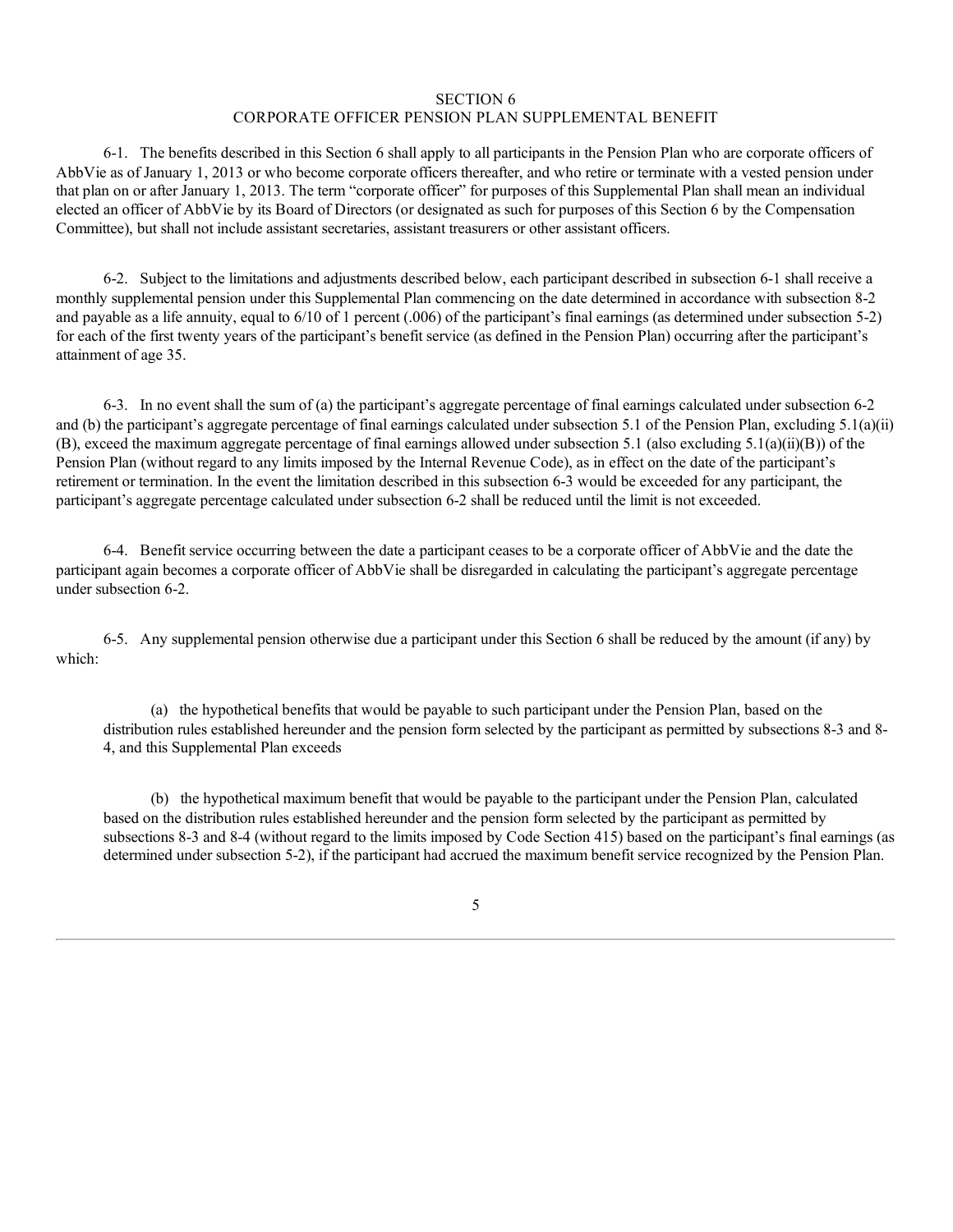6-6. Any supplemental pension due a participant under this Section 6 shall be actuarially adjusted as provided in the Pension Plan to reflect the pension form selected by the participant as permitted by subsections 8-3 and 8-4 and the participant's age at commencement of the pension as provided in Section 7.

## SECTION 7 CORPORATE OFFICER PENSION PLAN SUPPLEMENTAL EARLY RETIREMENT BENEFIT

7-1. The benefits described in this Section 7 shall apply to all persons described in subsection 6-1.

7-2. The supplemental pension due under Sections 2, 3, 4, 5 and 6 to each participant described in subsection 7-1 shall be reduced in accordance with the rules provided in subsections 5-3 and 5-6 of the Pension Plan for each month by which its commencement date precedes the last day of the month in which the participant will attain age 60. No reduction will be made for the period between the last day of the months in which the participant will attain age 60 and age 62.

7-3. Each participant described in subsection 7-1 shall receive a monthly supplemental pension under this Supplemental Plan equal to any hypothetical reduction made in such participant's Pension Plan pension in accordance with the rules provided in subsections 5.3 and 5.6 of the Pension Plan for the period between the last day of the months in which the participant will attain age 60 and age 62, calculated as if the participant had commenced receipt of the participant's Pension Plan benefit on the same date on which the participant commences receipt of the participant's supplemental pension based on the distribution rules established hereunder and the pension form selected by the participant as permitted by subsections 8-3 and 8-4.

# SECTION 8 MISCELLANEOUS

8-1. For purposes of this Supplemental Plan, the term "Management Incentive Plan" shall mean the AbbVie 2013 Management Incentive Plan, the AbbVie 2013 Performance Incentive Plan, the AbbVie Managerial Incentive Plan, and any successor or alternative to any of those plans.

8-2. The monthly vested supplemental pension described in Sections 2, 3, 4, 5, 6 and 7 shall commence to be paid to the participant or his or her beneficiary on the last day of the month following the month in which:

(a) For any Transferred Participant or Post-Distribution Participant (both as defined in Supplement A) who has an Old Formula Benefit (as defined in the Pension Plan) under the Pension Plan, the later of the date on which such participant attains age 50 and the date such participant's employment is terminated; or

(b) For any Transferred Participant or Post-Distribution Participant (both as defined in Supplement A) who does not have an Old Formula Benefit (as defined in the Pension Plan) under the Pension Plan and any participant who does not fall into the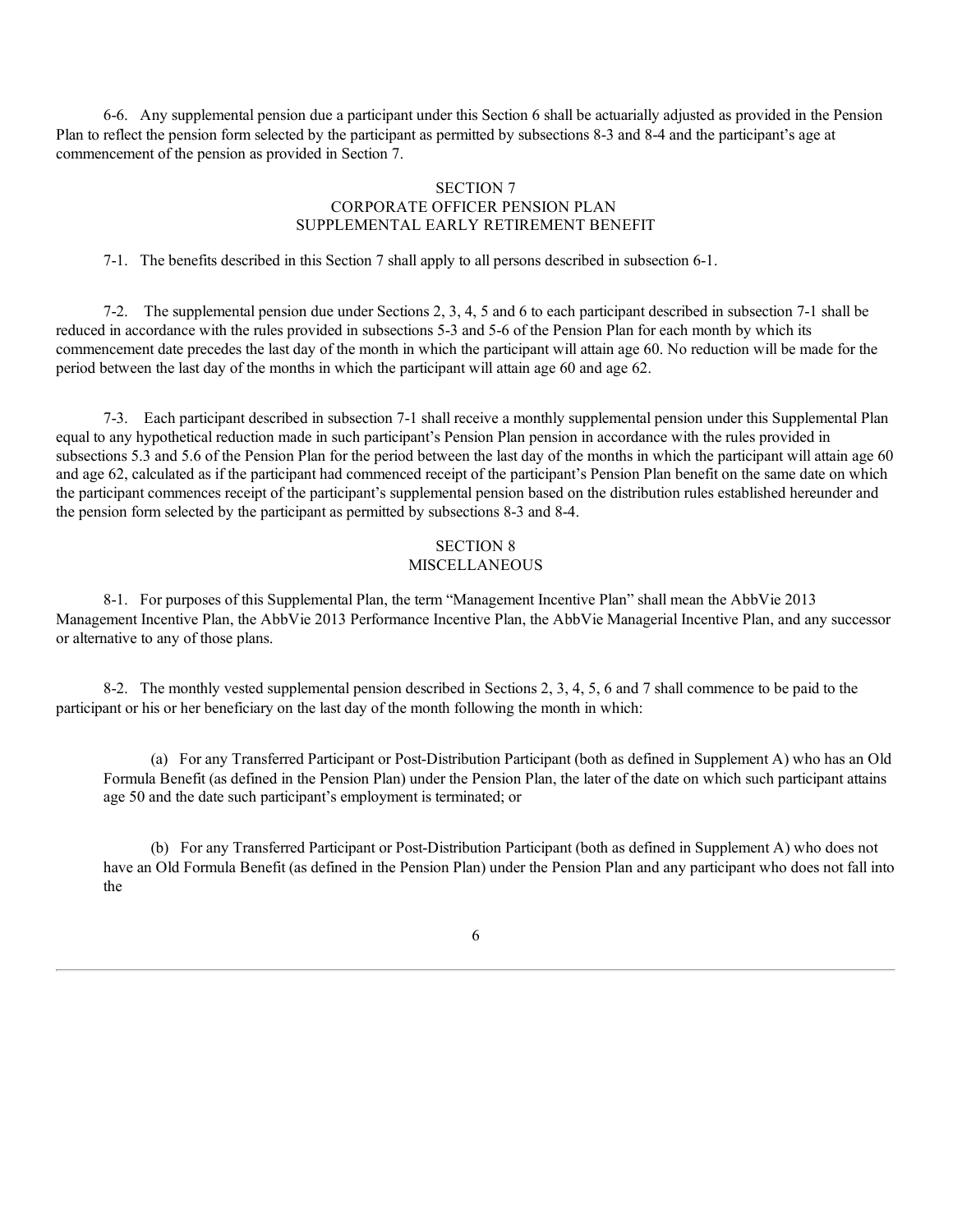preceding categories hired by AbbVie on or after January 1, 2013, the later of the date on which such participant attains age 55 and the date such participant's employment is terminated.

Notwithstanding the foregoing provisions of this subsection 8-2, any participant eligible to make an election under Section 9 may make such election with respect to any accruals for services performed in the year following the year such election is made.

Notwithstanding the foregoing provisions of this subsection 8-2, in the event that the present value of participant's supplemental pension under Sections 2, 3, 4, 5, 6 and 7 does not exceed in the aggregate \$25,000 as of the commencement date of the pension payable to such participant or his or her beneficiary, and payment of such supplemental pension has not been previously made under Section 9, the present value of such supplemental pension shall be paid to such participant in a lump sum on such commencement date.

8-3. Except as otherwise specifically provided, payment of the monthly vested supplemental pension described in Sections 2, 3, 4, 5, 6, and 7 shall be made to a participant as follows:

(a) Life Annuity. A participant who is not legally married on the date as of which such payments commence shall receive a monthly retirement income or monthly deferred vested benefit in accordance with the plan payable on a life annuity basis, with the last payment to be made for the month in which his or her death occurs.

(b) 50% Joint and Survivor Annuity. A participant who is legally married on the date as of which such payments commence shall receive a 50% joint and survivor annuity which is actuarially equivalent to the amount of monthly retirement income or monthly deferred vested benefit otherwise payable to him or her in accordance with the plan on a life annuity basis. Such joint and survivor annuity shall consist of a reduced monthly retirement income or monthly deferred vested benefit continuing during the participant's lifetime, and if the participant's spouse is living at the date of the participant's death, payment of one-half of such reduced monthly retirement income or monthly deferred vested benefit to such spouse until the spouse's death occurs, with the last payment to be made for the month of the death of the last to die of the participant and his or her spouse. The joint and survivor annuity payable hereunder to or with respect to a participant who retires on a late retirement date shall be computed as if such participant had retired on his or her normal retirement date using for the age of his or her spouse as of his or her late retirement date, that spouse's age as of his or her normal retirement date.

8-4. In lieu of the form and amount of supplemental pension benefit specified in subsection 8-3, a participant may elect, prior to commencement, a supplemental pension benefit which is actuarially equivalent to the form of payment specified in subsection 8- 3(a), in the annuity forms permitted by the Board of Review, provided that the scheduled date for the first annuity payment is not changed as a result of such election. For purposes of this provision, the term "actuarially equivalent" shall have the meaning provided by Treasury Regulation §1.409A-2(b)(2)(ii)(A), applying reasonable actuarial methods and assumptions, which must be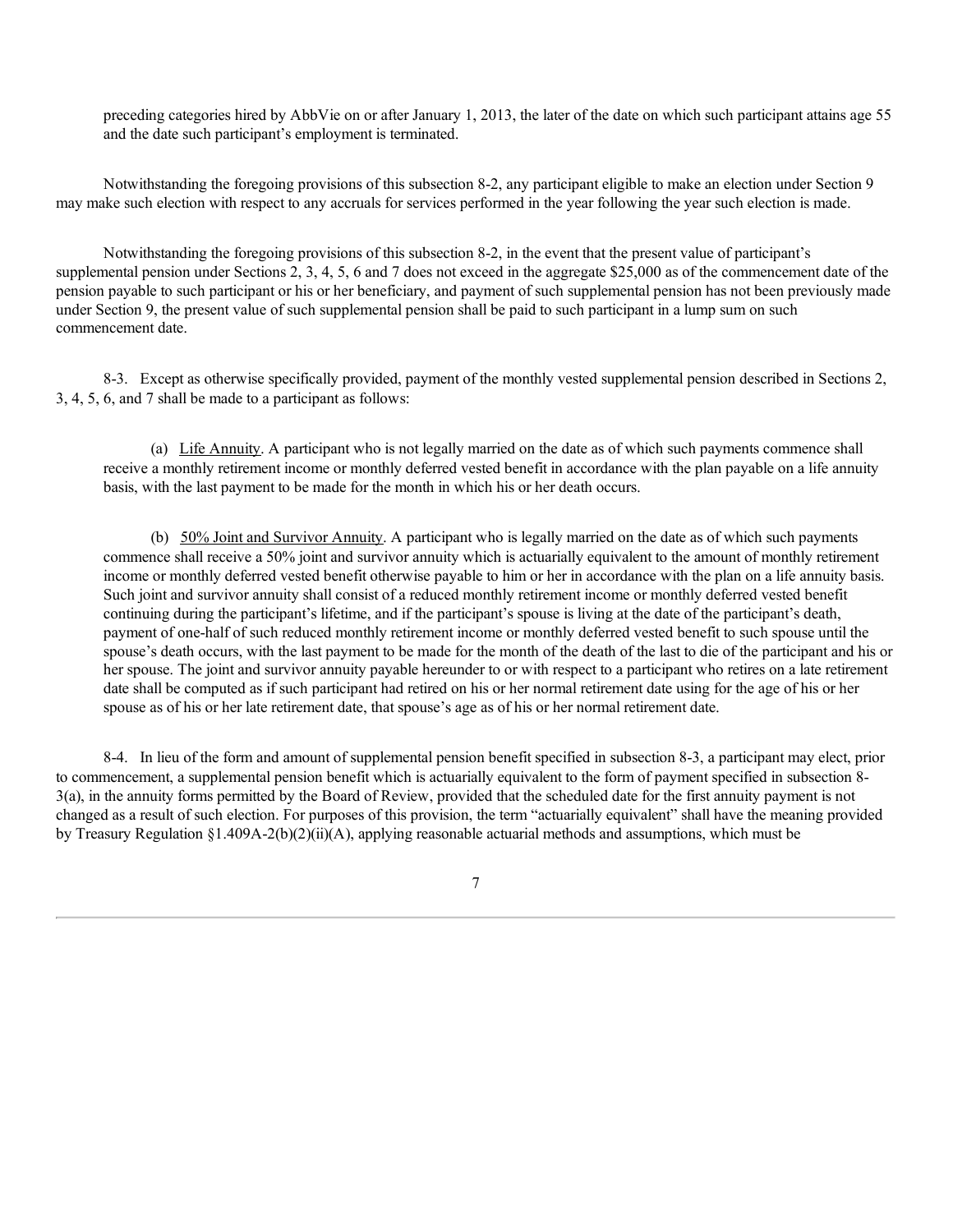the same for each annuity payment option and otherwise comply with the rules provided by Treasury Regulation  $\S1.409A-2(b)(2)(ii)$ (D).

An election under this subsection 8-4 must be in writing, signed by the participant, and filed with the Board of Review at such time and in such manner as the Board of Review shall determine; and will be effective only if the participant's spouse, if any, consents to the election in writing, and such consent acknowledges the effect of the election and is witnessed by a plan representative or a notary public. In any case where a participant elects an optional form of benefit, the option shall be designed so that more than 50 percent of the actuarial reserve required to provide the participant's monthly vested supplemental pension benefit in the normal form will be applied to provide the participant's benefits under the option during the period of the participant's life expectancy. Payment of an optional form of benefit will commence no later than the date on which the participant's monthly supplemental pension benefit would otherwise commence. An election under this subsection 8-4 may not be changed after payment of the participant's supplemental pension benefit has commenced.

8-5. Notwithstanding any other provision of this Supplemental Plan, if a participant terminates employment within two (2) years following the occurrence of a Change in Control, the present value of his or her supplemental pension under Sections 2, 3, 4 and 5 (but excluding any amounts with respect to which an election under Section 9 has been made, whether or not then payable or vested) shall be paid to such participant in a lump sum, calculated using reasonable actuarial assumptions and methods, within thirty (30) days following the date of such termination of employment; provided that the event constituting a Change in Control is also a "change in control event," as such term is defined in Treasury Regulation § 1.409A-3(i)(5). The supplemental pension under Section 2 shall be computed using as the applicable limit under Code Section 415, such limit as is in effect on the termination date and based on the assumption that the participant will receive his or her supplemental pension in the form of a straight life annuity with no ancillary benefits. The present values of the supplemental pensions under Sections 2, 3, 4 and 5 shall be computed as of the date of payment using an interest rate equal to the Pension Benefit Guaranty Corporation interest rate applicable to an immediate annuity, as in effect on the date of payment.

8-6. For purposes of subsection 8-5, a "Change in Control" shall be deemed to have occurred on the earliest of the following dates:

(a) the date any Person is or becomes the Beneficial Owner, directly or indirectly, of securities of AbbVie (not including in the securities beneficially owned by such Person any securities acquired directly from AbbVie or its Affiliates) representing 20% or more of the combined voting power of AbbVie's then outstanding securities, excluding any Person who becomes such a Beneficial Owner in connection with a transaction described in clause (i) of paragraph (c) below; or

(b) the date the following individuals cease for any reason to constitute a majority of the number of directors then serving: individuals who, on the date hereof, constitute the Board of Directors and any new director (other than a director whose initial assumption of office is in connection with an actual or threatened election contest, including but not limited to a consent solicitation, relating to the election of directors of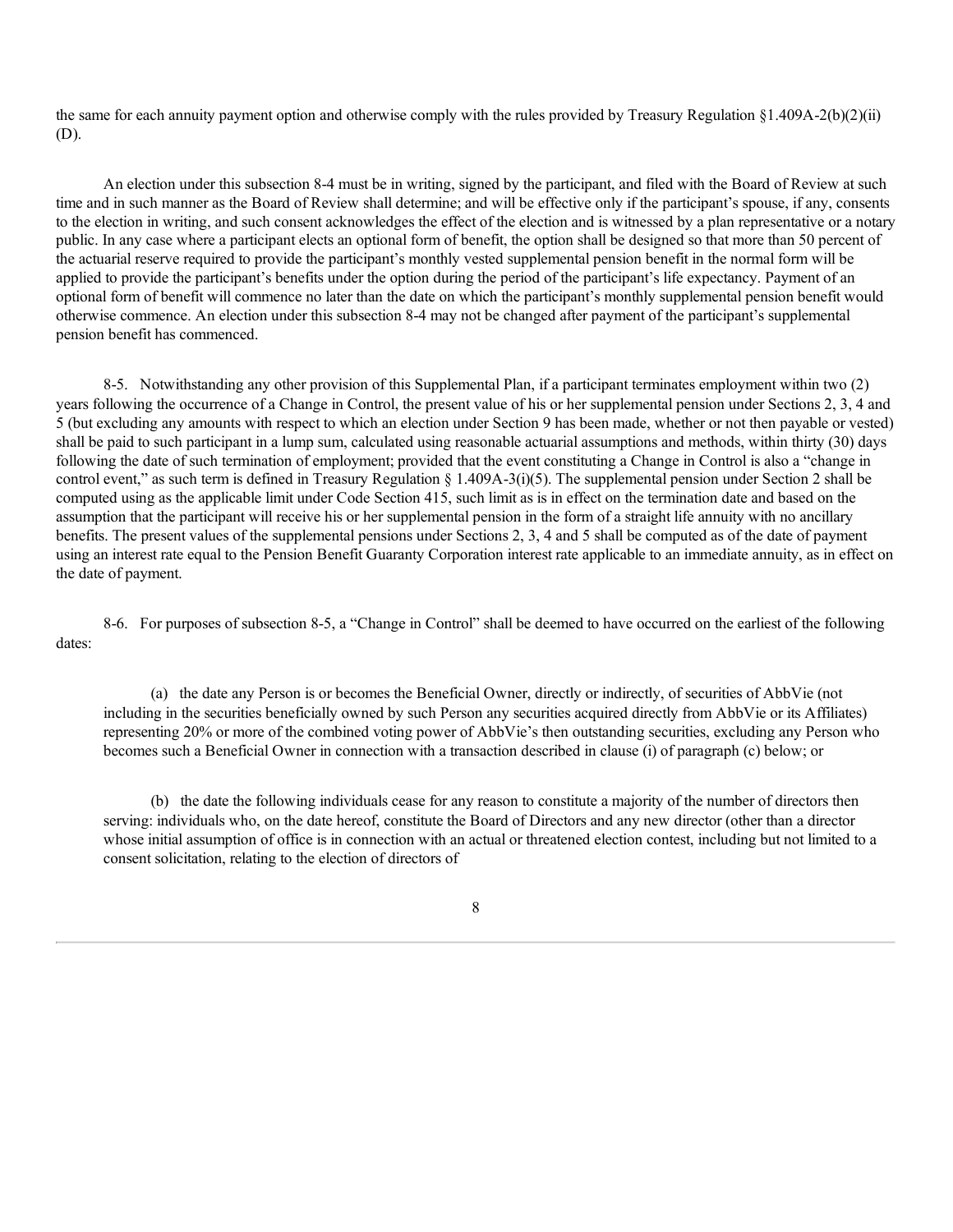AbbVie) whose appointment or election by the Board of Directors or nomination for election by AbbVie's shareholders was approved or recommended by a vote of at least two-thirds (2/3) of the directors then still in office who either were directors on the date hereof or whose appointment, election or nomination for election was previously so approved or recommended; or

(c) the date on which there is consummated a merger or consolidation of AbbVie or any direct or indirect subsidiary of AbbVie with any other corporation or other entity, other than (i) a merger or consolidation (A) immediately following which the individuals who comprise the Board of Directors immediately prior thereto constitute at least a majority of the Board of Directors of AbbVie, the entity surviving such merger or consolidation or, if AbbVie or the entity surviving such merger or consolidation is then a subsidiary, the ultimate parent thereof and (B) which results in the voting securities of AbbVie outstanding immediately prior to such merger or consolidation continuing to represent (either by remaining outstanding or by being converted into voting securities of the surviving entity or any parent thereof), in combination with the ownership of any trustee or other fiduciary holding securities under an employee benefit plan of AbbVie or any subsidiary of AbbVie, at least 50% of the combined voting power of the securities of AbbVie or such surviving entity or any parent thereof outstanding immediately after such merger or consolidation, or (ii) a merger or consolidation effected to implement a recapitalization of AbbVie (or similar transaction) in which no Person is or becomes the Beneficial Owner, directly or indirectly, of securities of AbbVie (not including in the securities Beneficially Owned by such Person any securities acquired directly from AbbVie or its Affiliates) representing 20% or more of the combined voting power of AbbVie's then outstanding securities; or

(d) the date the shareholders of AbbVie approve a plan of complete liquidation or dissolution of AbbVie or there is consummated an agreement for the sale or disposition by AbbVie of all or substantially all of AbbVie's assets, other than a sale or disposition by AbbVie of all or substantially all of AbbVie's assets to an entity, at least 50% of the combined voting power of the voting securities of which are owned by shareholders of AbbVie, in combination with the ownership of any trustee or other fiduciary holding securities under an employee benefit plan of AbbVie or any subsidiary of AbbVie, in substantially the same proportions as their ownership of AbbVie immediately prior to such sale.

Notwithstanding the foregoing, a "Change in Control" shall not be deemed to have occurred by virtue of the consummation of any transaction or series of integrated transactions immediately following which the record holders of the common stock of AbbVie immediately prior to such transaction or series of transactions continue to have substantially the same proportionate ownership in an entity which owns all or substantially all of the assets of AbbVie immediately following such transaction or series of transactions.

For purposes of this Supplemental Plan: "Affiliate" shall have the meaning set forth in Rule 12b-2 promulgated under Section 12 of the Exchange Act; "Beneficial Owner" shall have the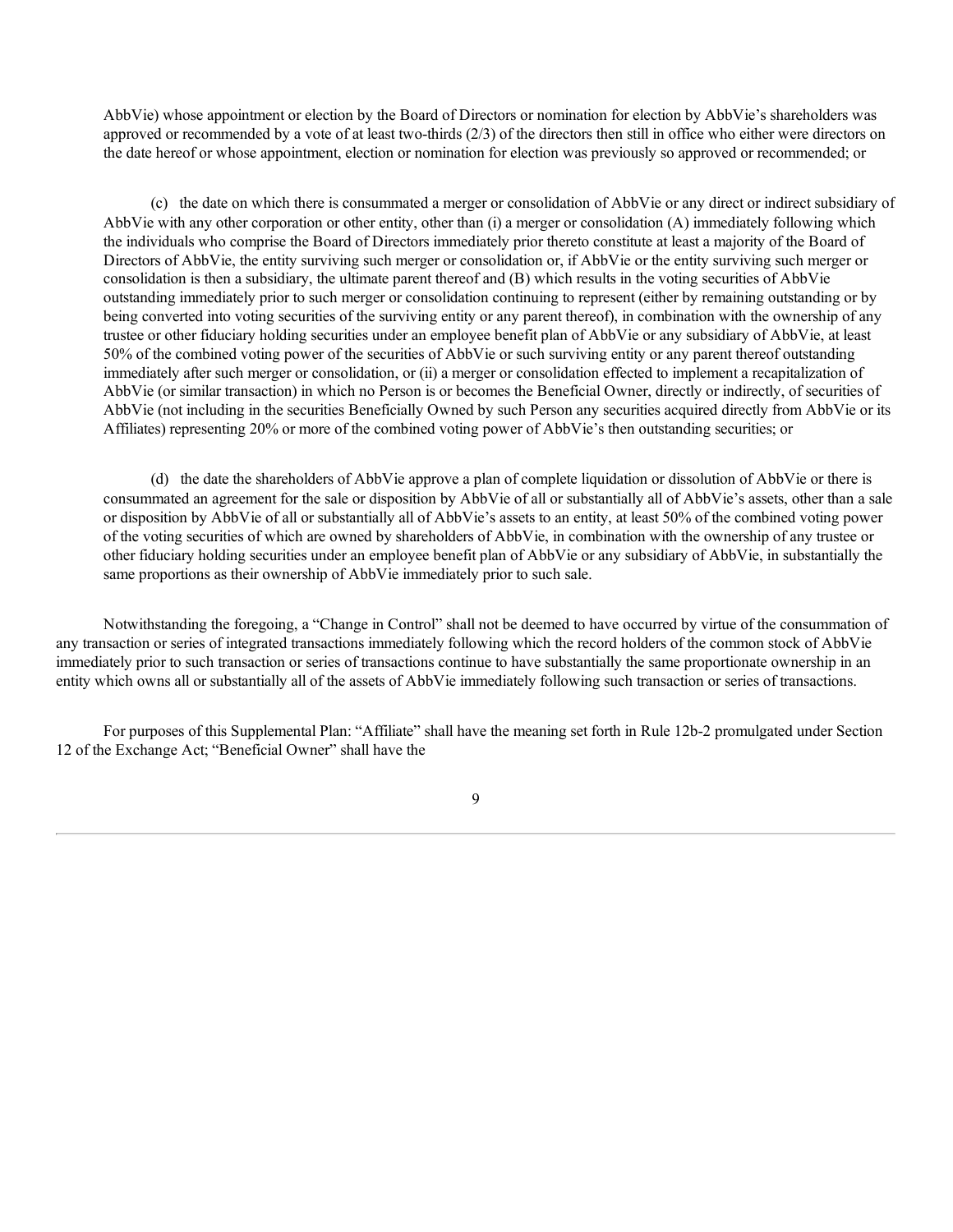meaning set forth in Rule 13d-3 under the Exchange Act; "Exchange Act" shall mean the Securities Exchange Act of 1934, as amended from time to time; and "Person" shall have the meaning given in Section 3(a)(9) of the Exchange Act, as modified and used in Sections 13(d) and 14(d) thereof, except that such term shall not include (i) AbbVie or any of its subsidiaries, (ii) a trustee or other fiduciary holding securities under an employee benefit plan of AbbVie or any of its Affiliates, (iii) an underwriter temporarily holding securities pursuant to an offering of such securities, or (iv) a corporation owned, directly or indirectly, by the shareholders of AbbVie in substantially the same proportions as their ownership of stock of AbbVie.

8-7. POTENTIAL CHANGE IN CONTROL. A "Potential Change in Control" shall exist during any period in which the circumstances described in paragraphs (a), (b), (c) or (d), below, exist (provided, however, that a Potential Change in Control shall cease to exist not later than the occurrence of a Change in Control):

(a) AbbVie enters into an agreement, the consummation of which would result in the occurrence of a Change in Control, provided that a Potential Change in Control described in this paragraph (a) shall cease to exist upon the expiration or other termination of all such agreements.

(b) Any Person (without regard to the exclusions set forth in subsections (i) through (iv) of such definition) publicly announces an intention to take or to consider taking actions the consummation of which would constitute a Change in Control; provided that a Potential Change in Control described in this paragraph (b) shall cease to exist upon the withdrawal of such intention, or upon a determination by the Board of Directors that there is no reasonable chance that such actions would be consummated.

(c) Any Person becomes the Beneficial Owner, directly or indirectly, of securities of AbbVie representing 10% or more of either the then outstanding shares of common stock of AbbVie or the combined voting power of AbbVie's then outstanding securities (not including any securities beneficially owned by such Person which are or were acquired directly from AbbVie or its Affiliates).

(d) The Board of Directors adopts a resolution to the effect that, for purposes of this Agreement, a Potential Change in Control exists; provided that a Potential Change in Control described in this paragraph (d) shall cease to exist upon a determination by the Board of Directors that the reasons that gave rise to the resolution providing for the existence of a Potential Change in Control have expired or no longer exist.

8-8. The provisions of subsections 8-5, 8-6, 8-7 and this subsection 8-8 may not be amended or deleted, nor superseded by any other provision of this Supplemental Plan, (a) during the pendency of a Potential Change in Control and (b) during the period beginning on the date of a Change in Control and ending on the date five (5) years following such Change in Control.

8-9. All benefits due under this Supplemental Plan shall be paid by AbbVie and AbbVie shall be reimbursed for such payments by the employee's employer. In the event the employee is employed by more than one employer, each employer shall reimburse AbbVie in proportion to the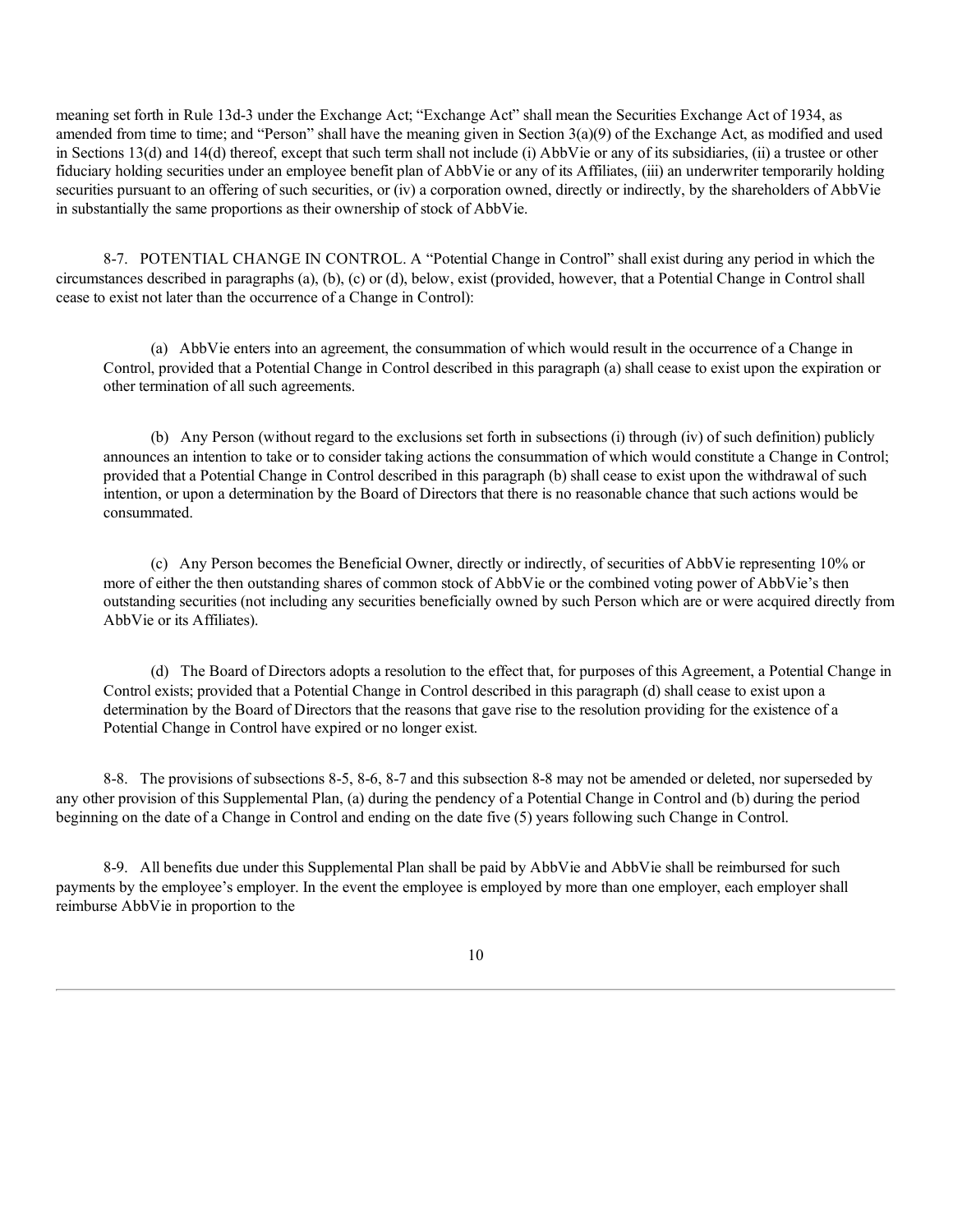period of time the employee was employed by such employer, as determined by the Board of Review in its sole discretion.

8-10. The benefits under the Supplemental Plan are not in any way subject to the debts or other obligations of the persons entitled to benefits and may not be voluntarily or involuntarily sold, transferred or assigned.

8-11. Nothing contained in this Supplemental Plan shall confer on any employee the right to be retained in the employ of AbbVie or any of its subsidiaries or affiliates.

8-12. Upon adoption of this Supplemental Plan, the prior resolutions shall be deemed rescinded.

8-13. A participant shall not become vested in the participant's supplemental pension under Sections 2, 3, 4, 5, 6 and 7 until the participant has attained sixty (60) months of vesting service. For purposes of the Supplemental Plan, a participant shall be entitled to 1/12<sup>th</sup> of a year of vesting service for each calendar month (or portion thereof) during which the participant is employed by an employer. The payments required by Section 8 or Section 9 of the Supplemental Plan shall, in each case, relate only to the vested portion of a participant's supplemental pension.

8-14. To the extent applicable, it is intended that the Supplemental Plan comply with the provisions of Code Section 409A. The Supplemental Plan will be administered and interpreted in a manner consistent with this intent, and any provision that would cause the Supplemental Plan to fail to satisfy Code Section 409A will have no force and effect until amended to comply therewith (which amendment may be retroactive to the extent permitted by Code Section 409A). Notwithstanding anything contained herein to the contrary, a participant shall not be considered to have terminated employment with AbbVie or any employer hereunder for purposes of the Supplemental Plan and no payments shall be due under Supplemental Plan which are payable upon the participant's termination of employment unless the participant would be considered to have incurred a "separation from service" from AbbVie within the meaning of Code Section 409A. To the extent required to avoid accelerated taxation and/or tax penalties under Code Section 409A and applicable guidance issued thereunder, amounts that would otherwise be payable pursuant to the Supplemental Plan during the sixmonth period immediately following the participant's termination of employment shall instead be paid on the first business day after the date that is six months following the participant's termination of employment (or upon the participant's death, if earlier), plus interest thereon, at a rate equal to the applicable "Federal short-term rate" (as defined in Code Section 1274(d)) for the month in which such termination of employment occurs (to the extent that such interest is not already provided to the participant under subsection 9-8), from the respective dates on which such amounts would otherwise have been paid until the actual date of payment. With respect to expenses eligible for reimbursement under the terms of the Supplemental Plan, (a) the amount of such expenses eligible for reimbursement in any taxable year shall not affect the expenses eligible for reimbursement in another taxable year and (b) any reimbursements of such expenses shall be made no later than the end of the calendar year following the calendar year in which the related expenses were incurred, except, in each case, to the extent that the right to reimbursement does not provide for a "deferral of compensation" within the meaning of Code Section 409A.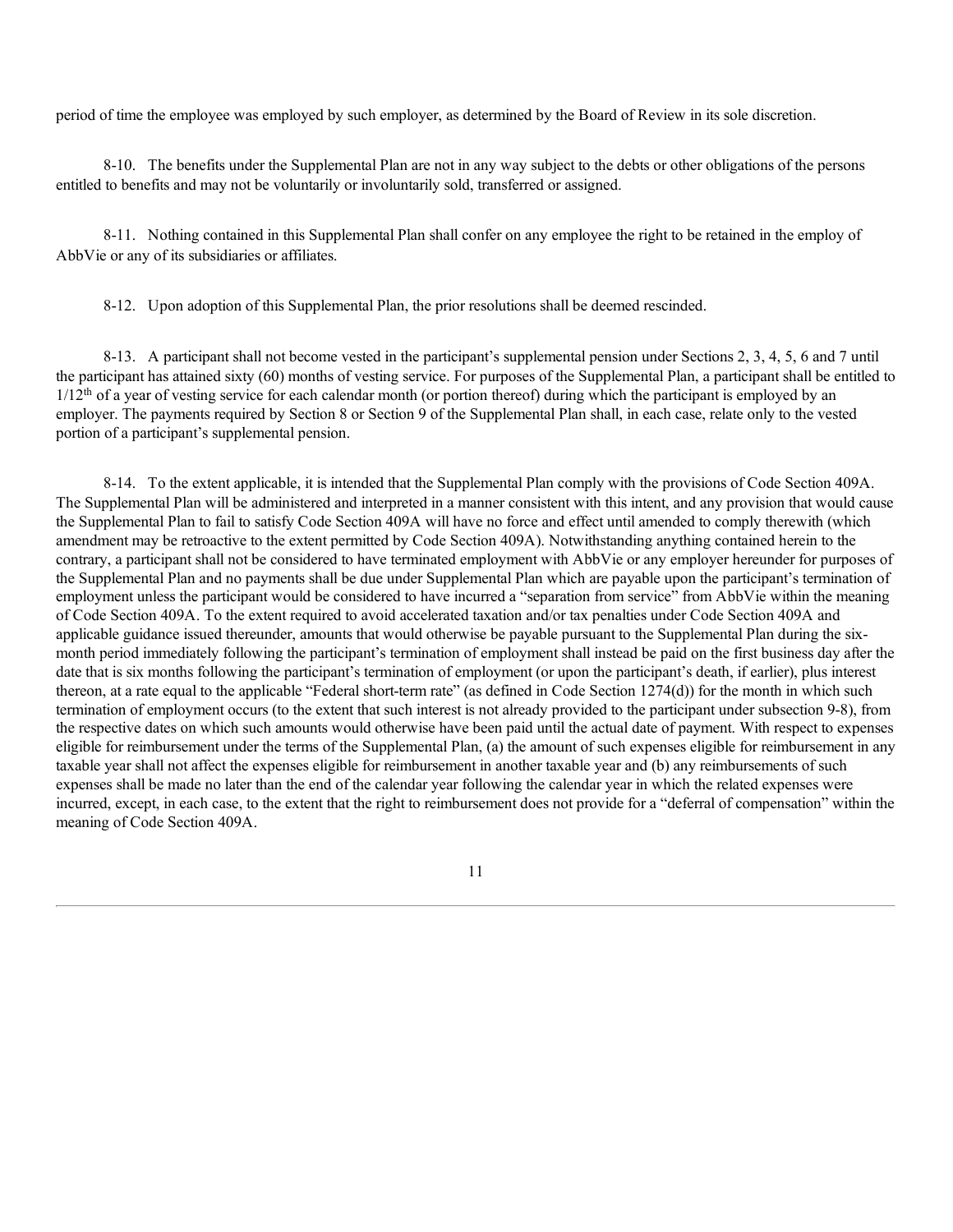8-15. In accordance with Treasury Regulation § 1.409A-3(j)(4)(ii), distributions shall be made to an individual (other than to the participant) pursuant to the terms of a "domestic relations order" (as defined in Internal Revenue Code Section 414(p)(1)(B)), as determined and administered by the AbbVie Senior Vice President, Human Resources (or the individual holding equivalent duties and responsibilities) or his or her delegate, provided that such order (a) does not require the plan to provide any type or form of benefit, or any option not otherwise provided under the plan, (b) does not require the plan to provide increased benefits, and (c) does not require the payment of benefits to an alternate payee which are required to be paid to another alternate payee under another order.

### SECTION 9

## ALTERNATE PAYMENT OF SUPPLEMENTAL PENSIONS

The provisions of this Section 9 shall apply only to corporate officers who became Plan participants before January 1, 2015.

9-1. A participant who is actively employed by AbbVie as a corporate officer as of December 31 of his or her first year as a corporate officer shall be entitled to receive payment of the present value of the vested supplemental pension described in Sections 2, 3, 4, 5, 6 and 7 which accrues with respect to the year and shall elect to receive such payment by either of the following methods: (a) current payment in cash directly to the participant, or (b) current payment of a portion of such present value in cash for the participant directly to a Grantor Trust established by the participant, determined to be substantially similar to the form of Grantor Trust attached hereto as Exhibit A, and current payment of the balance of such present value in cash paid directly to or withheld on behalf of the participant equal to the aggregate federal, state and local individual income and employment taxes owed with respect to the gross payment (as determined in accordance with subsection 9-10). The payment of any amount provided under this subsection 9-1 shall be made to the Grantor Trust established by the participant within the thirty (30)-day period beginning April 1 of the year following the year in which such present value is accrued.

9-2. For each year subsequent to the year in which a participant becomes a corporate officer, if the present value of a participant's vested and accrued supplemental pension has been paid to the participant (including amounts paid to the participant's Grantor Trust) pursuant to subsection 9-1 then, with respect to each subsequent year of active participation, as of that December 31, a participant shall be entitled to a payment in an amount equal to (i) the present value (as of that December 31) of the participant's vested supplemental pension described in Sections 2, 3, 4, 5, 6 and 7, less (ii) the current value (as of that December 31) of the payments previously made to the participant under subsections 9-1 and 9-2 (if any). Each year a participant who is a corporate officer may elect to receive payment of the amounts described in subparagraphs (i) and (ii) above for the year by either of the following methods: (a) current payment in cash directly to the participant, or (b) current payment of such amount in cash for the participant directly to a Grantor Trust established by the participant (less the aggregate federal, state and local individual income and employment taxes paid to or withheld on behalf of the participant (as determined in accordance with subsection 9-10)). The payment of any amount provided under this subsection 9-2 shall be made to the Grantor Trust established by the participant within the thirty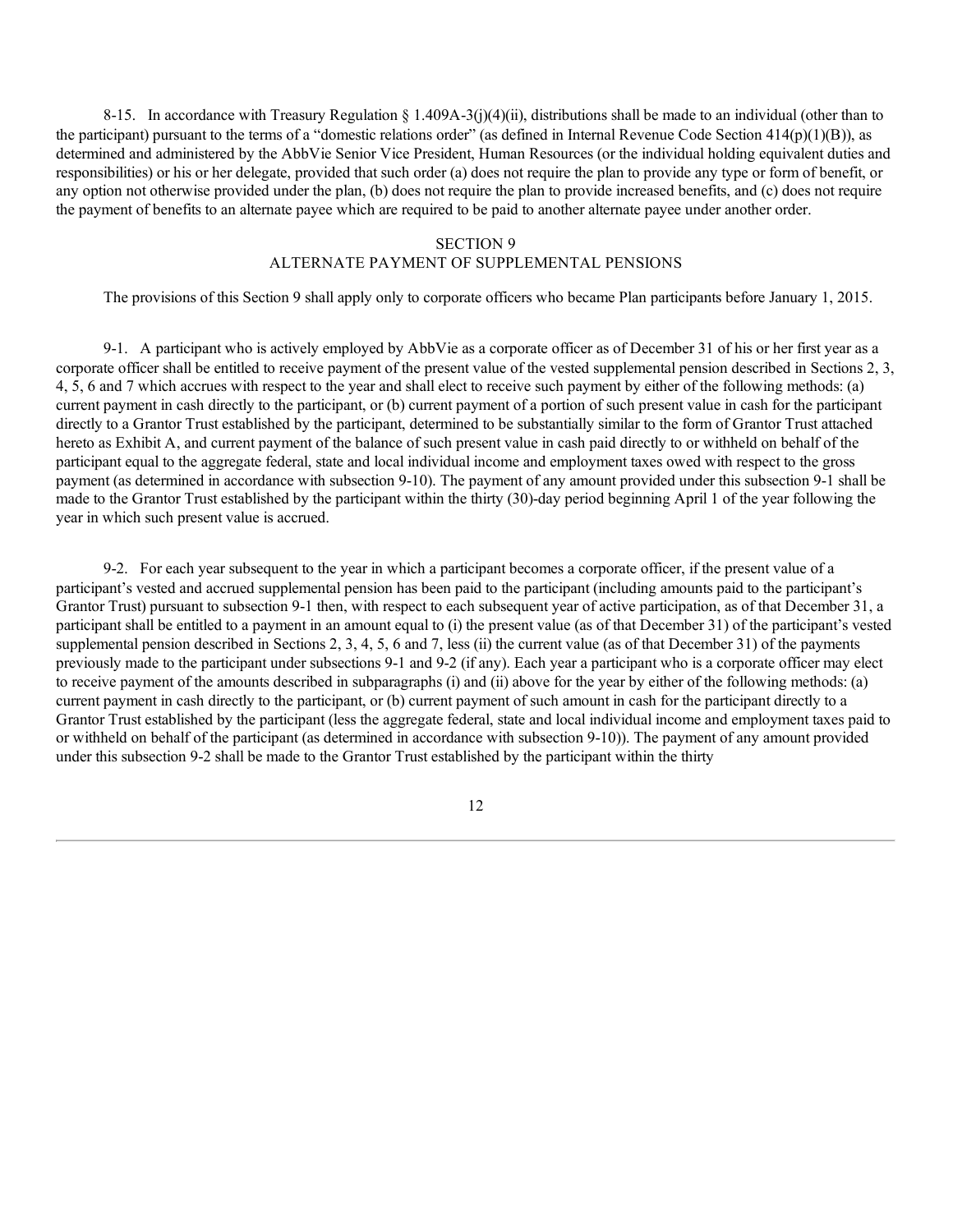(30)-day period beginning April 1 of the year following the year in which such present value is accrued. No payments shall be made under this subsection 9-2 as of any December 31 after the calendar year in which the participant retires or otherwise terminates employment with AbbVie.

9-3. Present values for the purposes of subsections 9-1 and 9-2 shall be determined using reasonable actuarial assumptions specified for this purpose by AbbVie and consistently applied in accordance with the requirements of Treasury Regulation §1.409A- $2(b)(2)(ii)(D)$ . The "current value" of the payments previously made to a participant under subsection 9-2 means the aggregate amount of such payments, with interest thereon (at the rate specified in subsection 9-7).

9-4. AbbVie, as the administrator of the participant's Grantor Trust, may direct the trustee to distribute to the participant from the income of such Grantor Trust an amount sufficient to pay the taxes on the Grantor Trust earnings for such year, to the extent a sufficient sum of money has not been paid to, or withheld on behalf of, the participant pursuant to subsection 9-8. The taxes shall be determined in accordance with subsection 9-10.

9-5. Except as provided in subsection 9-9, a participant shall be deemed to have irrevocably waived and shall be foreclosed from any right to receive any supplemental pension benefits on that portion of the supplemental pension that the participant elects to be paid in cash under subsection 9-1 or 9-2. A participant who has elected to receive a payment under subsection 9-1 or 9-2 to a Grantor Trust must establish such trust in a form which AbbVie determines to be substantially similar to the trust attached to this Supplemental Plan as Exhibit A. If a participant fails to make an election under subsection 9-1 or 9-2, or if a participant makes an election under subsection 9-1 or 9-2 to receive payment in a Grantor Trust but fails to establish a Grantor Trust, then payment shall be made in cash directly to the participant.

9-6. AbbVie will establish and maintain a separate Supplemental Pension Account in the name of each participant, a separate After-Tax Supplemental Pension Account in the name of each participant, and a separate Tax Payment Account in the name of each participant. The Supplemental Pension Account shall reflect any amounts: (a) paid to, or withheld on behalf of, a participant to satisfy the aggregate federal, state and local individual income and employment taxes (including amounts paid to a participant's Grantor Trust) pursuant to subsections 9-1 and 9-2 and (b) disbursed to a participant for supplemental pension benefits (or which would have been disbursed to a participant if the participant had not elected to receive a cash disbursement pursuant to subsections 9-1 and 9-2). The After-Tax Supplemental Pension Account shall also reflect such amounts but shall be maintained on an after-tax basis. The accounts established pursuant to this subsection 9-6 are for administrative convenience, and no trust relationship with respect to such accounts is intended or should be implied.

9-7. As of the end of each calendar year, a participant's Supplemental Pension Account shall be credited with interest calculated at the rate of eight percent (8%) per year. Any amount so credited shall be referred to as a participant's "Interest Accrual." The calculation of the Interest Accrual shall be based on the balance of the payments made pursuant to subsections 9-1 and 9-2 and any Interest Accrual thereon from previous years. As of the end of each calendar year a participant's After-Tax Supplemental Pension Account shall be credited with interest which shall be referred to as the After-Tax Interest Accrual. The "After-Tax Interest Accrual" shall be an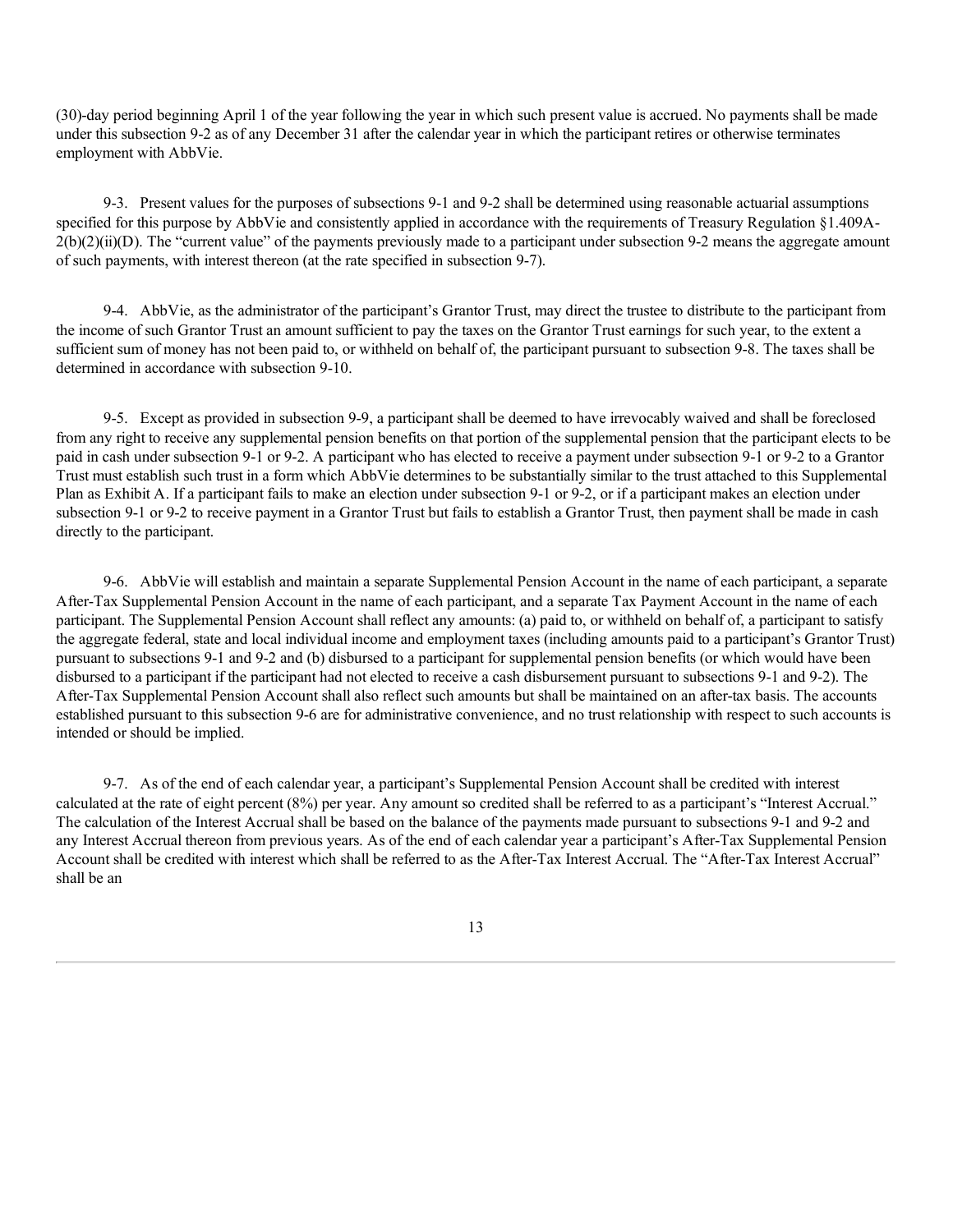amount equal to the product of (a) the Interest Accrual credited to the participant's Supplemental Pension Account for such year multiplied by (b) one minus the aggregate of the federal, state, and local individual income tax rates and employment tax rate (determined in accordance with subsection 9-10).

9-8. In addition to any payment made to a participant for a calendar year pursuant to subsections 9-1 and 9-2, a participant shall also be entitled to a payment (an "Interest Payment") for each year in which the Grantor Trust is in effect. For all participants who are Transferred Participants under Supplement A, the Interest Payment shall equal the excess of the gross amount of the participant's Interest Accrual (as defined in subsection 9-7), over the net income of the participant's Grantor Trust for the year, as adjusted by the amounts described in Schedule A, and shall be paid within the thirty (30)-day period beginning April 1 of the following fiscal year. A portion of such Interest Payment, equal to the excess, if any, of the Net Interest Accrual over the net earnings of the participant's Grantor Trust, shall be deposited in the participant's Grantor Trust, with the balance paid to, or withheld on behalf of, the Participant; provided, however, in the event that the net earnings of the participant's Grantor Trust exceeds the Net Interest Accrual, a distribution from the Grantor Trust shall be required in accordance with subsection 9-4. A participant's Net Interest Accrual for a year is an amount equal to the After-Tax Interest Accrual credited to the participant's After-Tax Supplemental Pension Account for that year in accordance with subsection 9-7. No payments shall be made under this subsection 9-8 for any year following the year in which the participant dies, retires or otherwise terminates employment with AbbVie.

9-9. In addition to and notwithstanding the payments made to a participant's Grantor Trust under subsections 9-1 and 9-2 and subject only to the subsequent election requirements of Treasury Regulation § 1.409A-2(b), AbbVie shall make the monthly vested supplemental pension payments that would have been payable to the participant had no payments been made to the participant's Grantor Trust under subsections 9-1 and 9-2 in the form provided by subsection 8-3. The monthly vested supplemental pension payments hereunder shall commence on the first business day of February following the sixth anniversary of the participant's termination of employment and ending with the month of the participant's (or surviving spouse's) death. By way of example, (a) if a participant terminated employment on June 1, 2013, the commencement date would be the first business day in February, 2020, and (b) if a participant terminated employment on January 15, 2013, the commencement date would be the first business day in February, 2019. Payments under this subsection 9-9 shall be made by the employers (in such proportions as AbbVie shall designate) directly from their general corporate assets. Payment of the annuity required by this subsection 9-9 may be deferred by AbbVie in compliance with the subsequent election requirements of Treasury Regulation § 1.409A-2(b). Any election to defer payment hereunder shall not take effect until at least 12 months after the election is made; shall be made not less than 12 months before the annuity commencement date; and shall require payment to be deferred for a period of no less than five years from such annuity commencement date.

9-10. For purposes of this Supplemental Plan, a participant's federal income tax rate shall be deemed to be the highest marginal rate of federal individual income tax in effect in the calendar year in which a calculation under this Supplemental Plan is to be made; state and local tax rates shall be deemed to be the highest marginal rates of individual income tax in effect in the state and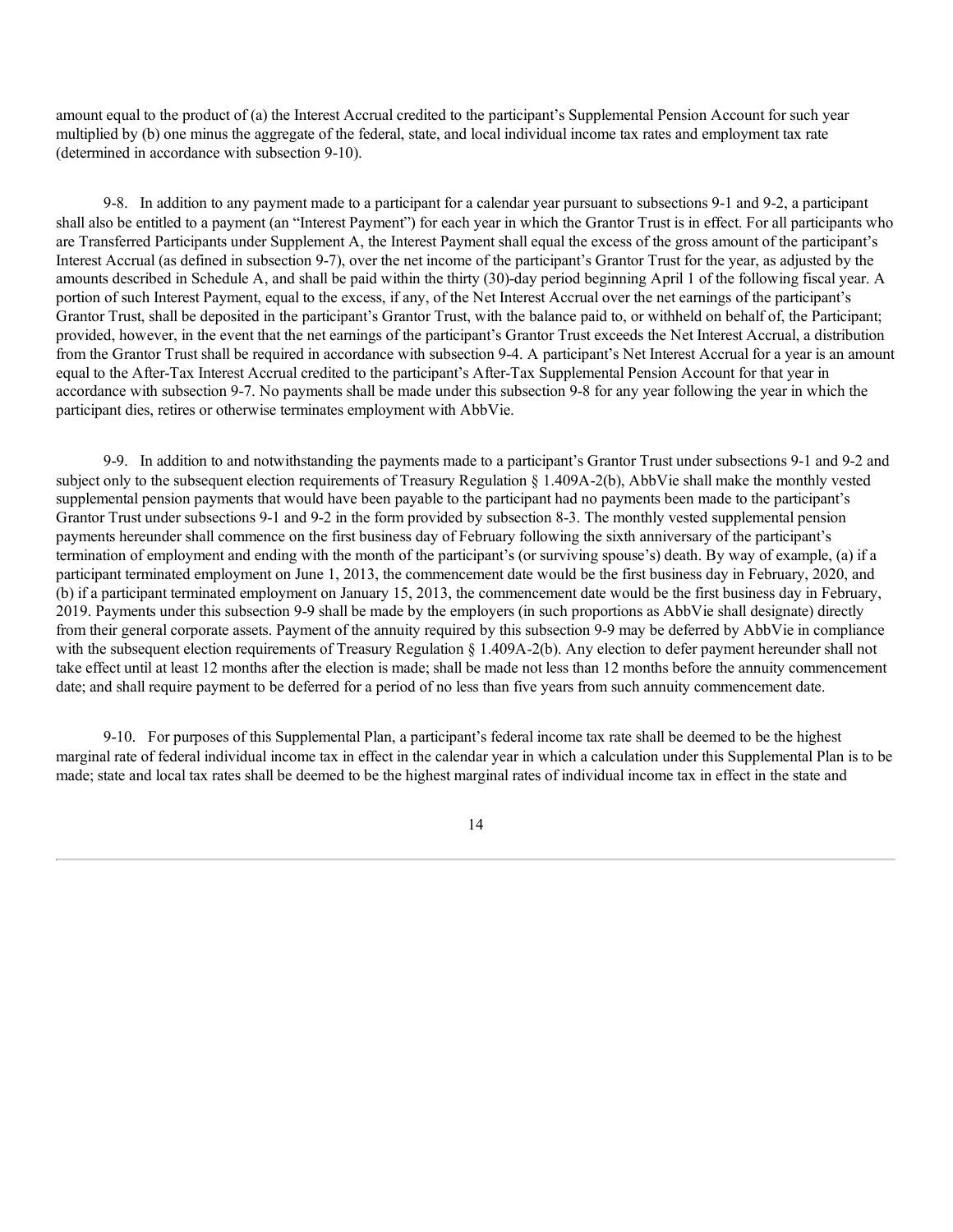locality of the participant's residence in the calendar year for which such a calculation is to be made; and a participant's employment tax rate shall be deemed to be the highest marginal rate of Federal Insurance Contributions Act tax in effect in the calendar year for which such a calculation is to be made, net of any federal tax benefits without a benefit for any net capital losses. Any employer shall be entitled, if necessary or desirable, to pay, or withhold the amount of any federal, state or local tax, attributable to any amounts payable by it under the Supplemental Plan, and may require payment or indemnification from the participant in an amount necessary to satisfy such taxes prior to remitting such taxes.

9-11. Each participant's Grantor Trust assets shall be invested solely in the instruments specified by investment guidelines established by the Committee. Such investment guidelines, once established, may be changed by the Committee, provided that any change shall not take effect until the year following the year in which the change is made and provided further that the instruments specified shall be consistent with the provisions of Section 3(b) of the form of Grantor Trust attached hereto as Exhibit A.

9-12. Notwithstanding anything contained in the Supplemental Plan to the contrary, the Grantor Trusts established by the participants under the Supplemental Plan shall be funded in accordance with the requirements of Code Section 409A.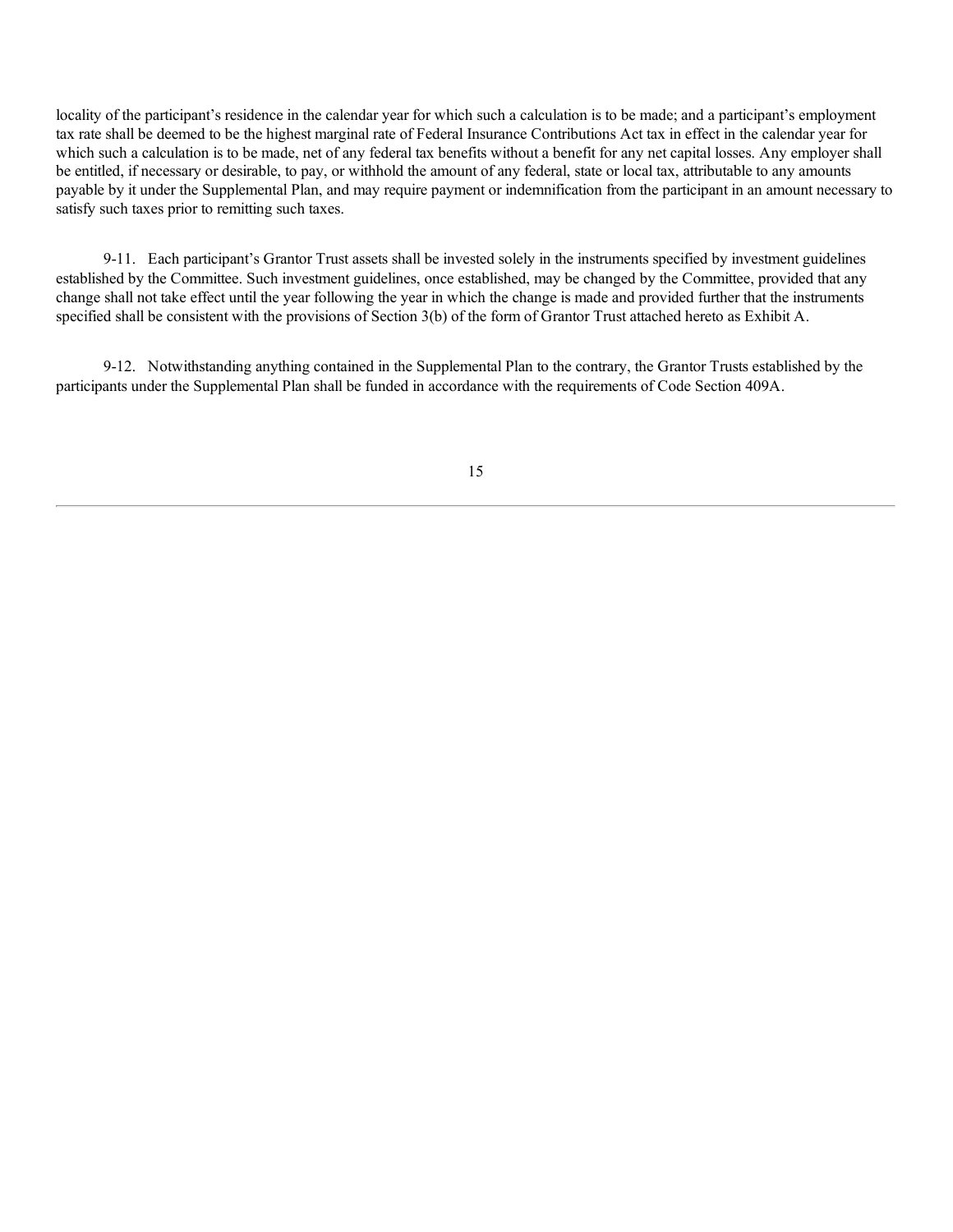### **SUPPLEMENT A**

# **SPECIAL RULES RELATED TO TRANSFER FROM ABBOTT LABORATORIES SUPPLEMENTAL PENSION PLAN**

A-1. Purpose and Effect. The purpose of this Supplement A is to provide for the transfer of liabilities from the Abbott Laboratories Supplemental Pension Plan (the "Abbott SERP") to this Supplemental Plan with respect to Transferred Participants and Post-Distribution Participants as set forth in the Separation Agreement.

A-2. Eligibility, Service and Compensation. Transferred Participants and Post-Distribution Participants shall (a) be eligible to participate in the AbbVie SERP to the extent they were eligible to participate in the Abbott SERP as of the applicable Transfer Date (as defined in the EMA), and (b) receive credit for vesting, eligibility and benefit service for all service credited for those purposes under the Abbott SERP as of the Transfer Date (as defined in the EMA) as if that service had been rendered to AbbVie (provided that in the event that any such Transferred Participant or Post-Distribution Participant receives a distribution from the Abbott SERP, the value of such distribution shall be offset against future benefits under the AbbVie SERP to the extent necessary to prevent a duplication of benefits). The compensation paid by Abbott and its subsidiaries to a Transferred Participant or a Post-Distribution Participant that was recognized under the Abbott SERP as of the Transfer Date (as defined in the EMA) shall be credited and recognized for all applicable purposes under the AbbVie SERP as though it were compensation from AbbVie or its Subsidiaries.

A-3. Time and Form of Payment. The accrued benefit of each Transferred Participant and each Post-Distribution Participant under the Abbott SERP as of the applicable Transfer Date (as defined in the EMA) shall be payable under the AbbVie SERP at the time and in a form that would have been permitted under the Abbott SERP as in effect as of such Transfer Date (as defined in the EMA), with employment by Abbott or its subsidiaries prior to the Transfer Date (as defined in the EMA) treated as employment by the AbbVie or its affiliates under the AbbVie SERP for purposes of determining eligibility for optional forms of benefit, early retirement benefits, or other benefit forms; and the AbbVie SERP shall assume and honor the terms of all arrangements relating to beneficiaries and alternate payees in effect and honored under the Abbott SERP as of the applicable Transfer Date with respect to Transferred Participants and Post Distribution Participants.

A-4. Initial Transfer of Liabilities from Abbott SERP. As soon as practicable after the Separation, and subject to such terms and conditions as the Plan Administrator may establish, the Plan shall assume all liabilities and the Abbott SERP shall transfer all liabilities for all obligations under the Abbott SERP for the benefits of Transferred Participants (and their beneficiaries and/or alternate payees) as determined on the applicable Transfer Date (as defined in the EMA).

A-5. Subsequent Transfers. At such time or times as the Plan Administrator and Abbott (or its delegate) shall agree, and subject to such terms and conditions as the Plan Administrator may establish, the Plan shall assume all liabilities and the Abbott SERP shall transfer all liabilities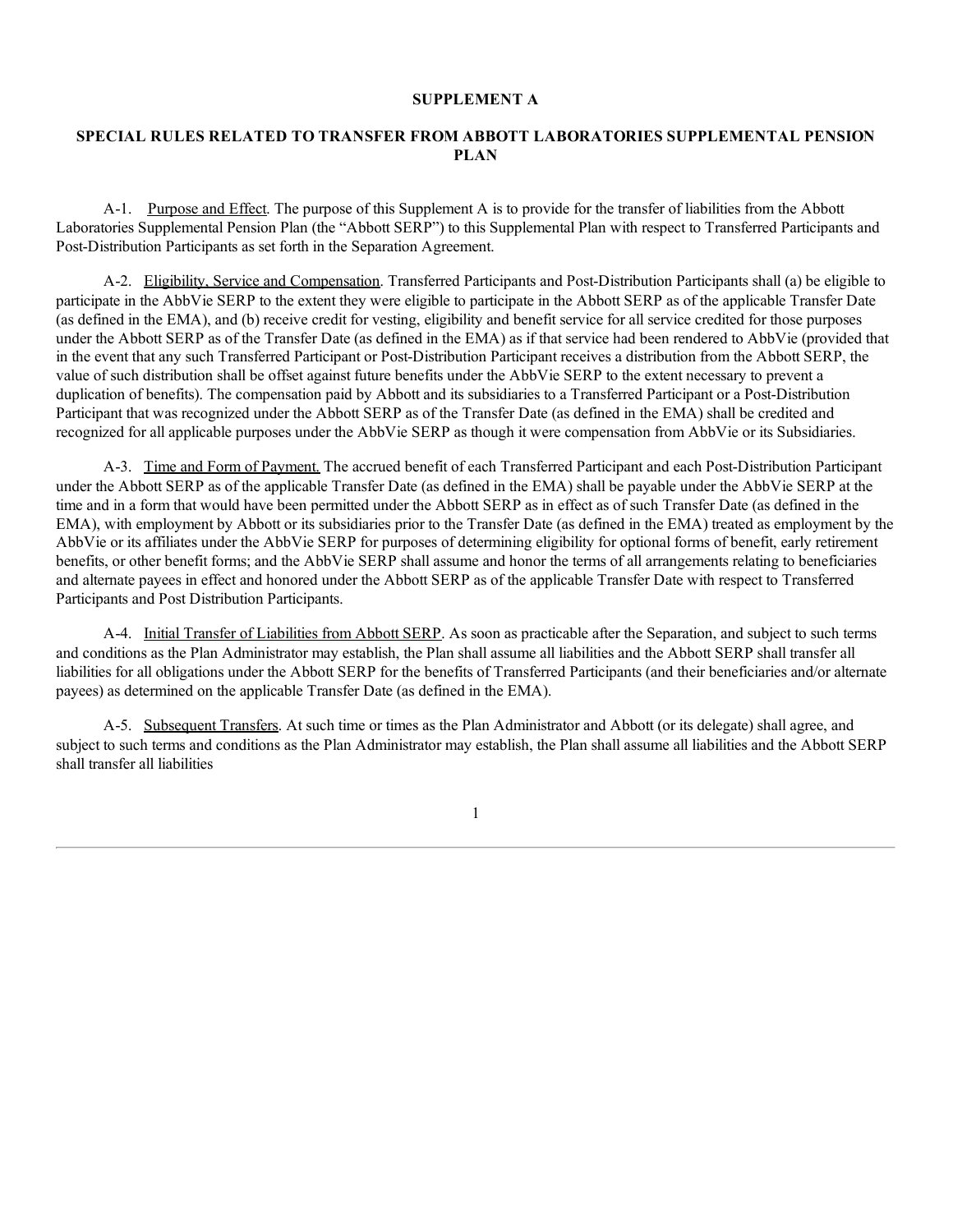for all obligations under the Abbott SERP for the benefits of Post-Distribution Participants (and their beneficiaries and/or alternate payees) as determined on the applicable Transfer Date (as defined in the EMA).

- A-6. Definitions. For purposes of this Supplement A, the following terms are defined as follows:
- (a) "Post-Distribution Participant" means: (i) a Post-Distribution AbbVie Employee (as defined in the EMA) who (A) was an employee of Abbott Laboratories or its subsidiary as of immediately prior to the Separation (as defined in the Separation Agreement) and is transferred to or hired by AbbVie or its Subsidiary after the Separation (as defined in the Separation Agreement) and (B) had liabilities associated with his or her accrued benefits (including any accrued benefits with respect to beneficiaries or alternate payees) in the Abbott SERP transferred to this Plan in accordance with this Supplement A; and (ii) any other individual on whose behalf liabilities are transferred from an Abbott pension plan to the Pension Plan during the Transition Period (as described in the EMA).
- (b) "Transferred Participant" means an AbbVie Employee or an AbbVie LTD Participant (as defined in the EMA), excluding any Post-Distribution AbbVie Employee (as defined in the EMA), who accepts an offer of employment or continues employment with or is transferred to AbbVie Inc. under the EMA on or immediately after the Separation (as defined in the Separation Agreement).

A-7. Grantor Trusts. Certain Transferred Participants and Post-Distribution Participants who participated in the Abbott SERP have established grantor trusts in connection with such plan. Abbott and AbbVie shall use their commercially reasonable best efforts to facilitate the amendment of each such grantor trust to provide that (a) AbbVie is the administrator of such trust and (b) distribution of amounts under such trust is made by reference to termination of employment with AbbVie and its subsidiaries and not termination of employment with the Abbott and its subsidiaries.

A-8. Use of Terms. Terms used in this Supplement A have the meanings of those terms as set forth in the Plan, unless they are defined in this Supplement A. All of the terms and provisions of the Plan shall apply to this Supplement A except that where the terms of the Plan and this Supplement A conflict, the terms of this Supplement A shall govern.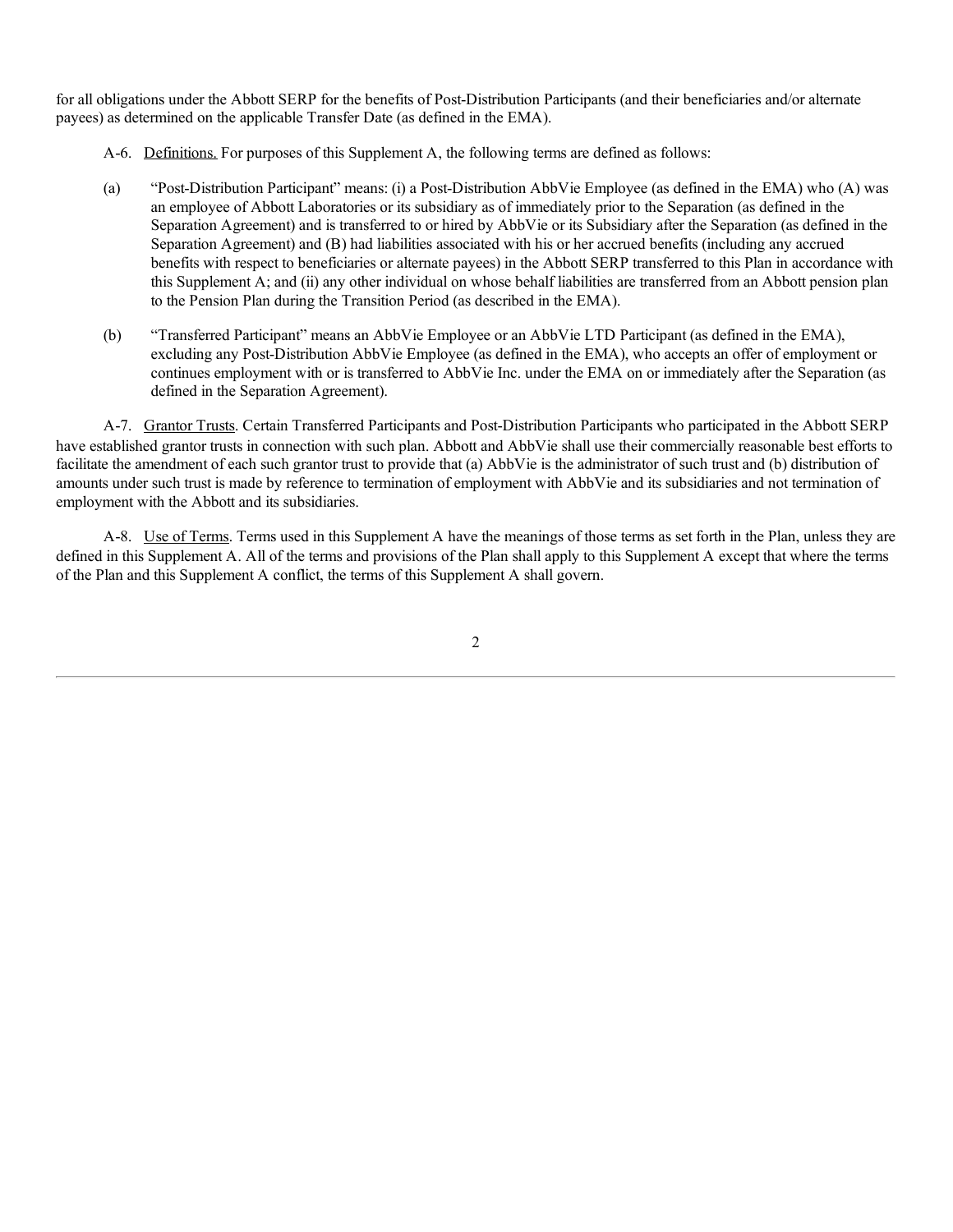# **SCHEDULE A**

[TO BE INSERTED WHEN AMOUNTS ARE AVAILABLE]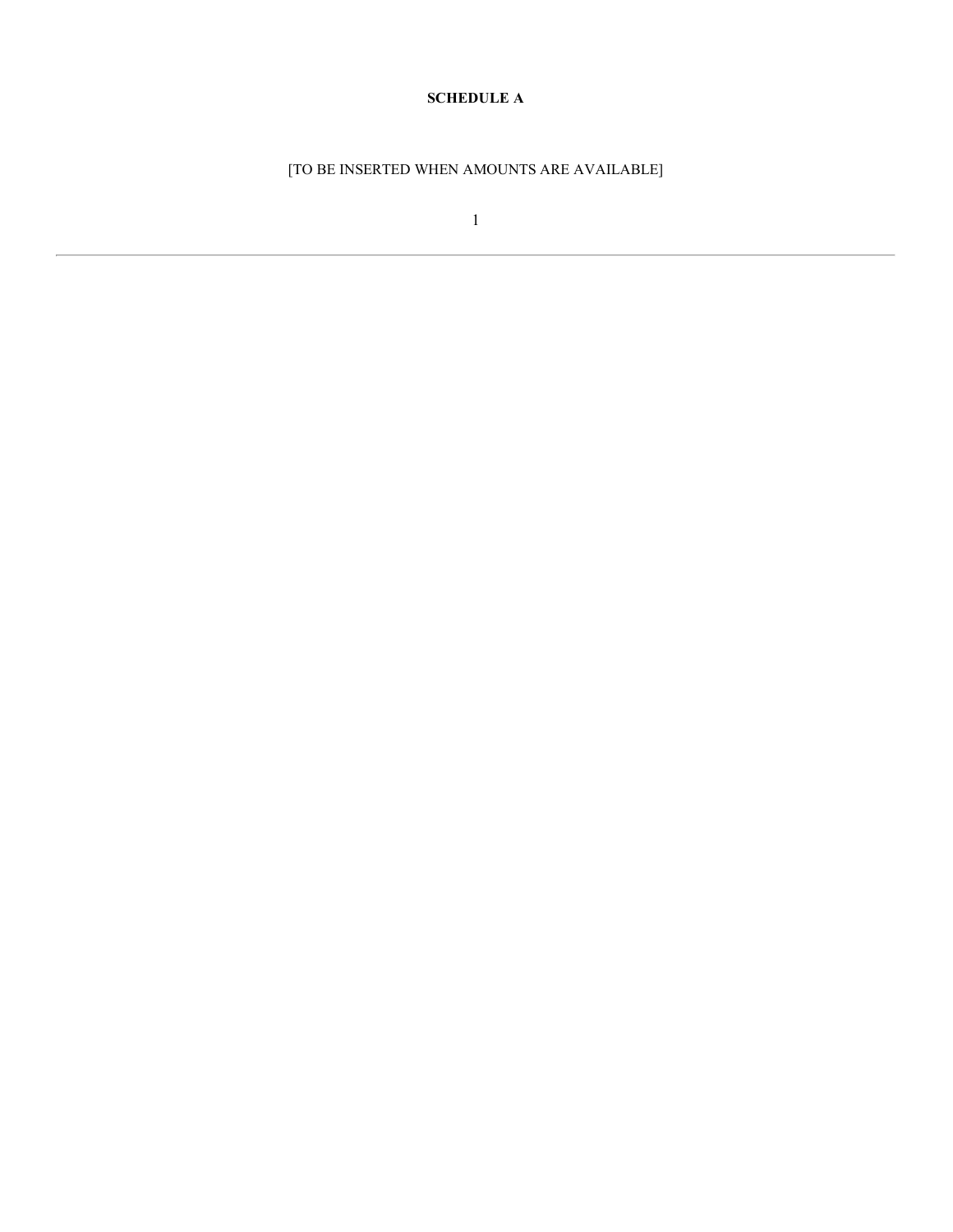### **EXHIBIT A**

## **SUPPLEMENTAL BENEFIT GRANTOR TRUST**

THIS AGREEMENT, made this day of , 20 , by and between (the "grantor") and The Northern Trust Company, located at Chicago, Illinois, as trustee (the "trustee"),

### WITNESSETH THAT:

WHEREAS, the grantor desires to establish and maintain a trust to hold certain benefits received by the grantor under the AbbVie Supplemental Pension Plan, as it may be amended from time to time.

NOW, THEREFORE, IT IS AGREED as follows:

#### ARTICLE I INTRODUCTION

I-1 NAME. This agreement and the trust hereby evidenced (the "trust") may be referred to as the " Supplemental Benefit Grantor Trust."

I-2 THE TRUST FUND. The "trust fund" as at any date means all property then held by the trustee under this agreement.

I-3 STATUS OF THE TRUST. The trust shall be irrevocable. The trust is intended to constitute a grantor trust under Sections 671-678 of the Internal Revenue Code, as amended, and shall be construed accordingly.

I-4 THE ADMINISTRATOR. AbbVie Inc. ("AbbVie") shall act as the "administrator" of the trust, and as such shall have certain powers, rights and duties under this agreement as described below. AbbVie will certify to the trustee from time to time the person or persons authorized to act on behalf of AbbVie as the administrator. The trustee may rely on the latest certificate received without further inquiry or verification.

I-5 ACCEPTANCE. The trustee accepts the duties and obligations of the "trustee" hereunder, agrees to accept funds delivered to it by the grantor or the administrator, and agrees to hold such funds (and any proceeds from the investment of such funds) in trust in accordance with this agreement.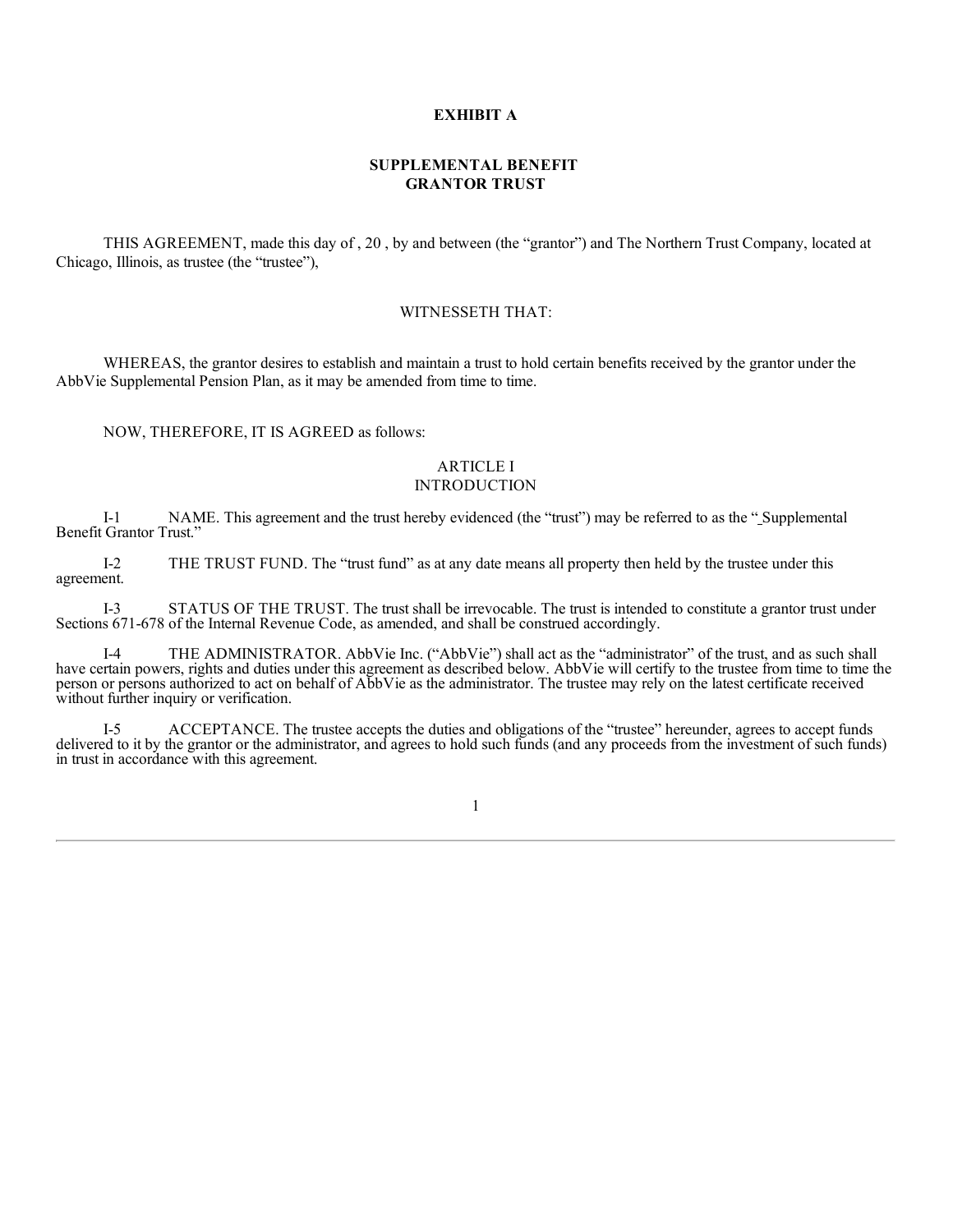## ARTICLE II DISTRIBUTION OF THE TRUST FUND

II-1 SUPPLEMENTAL PENSION ACCOUNT. The administrator shall maintain a "supplemental pension account" under the trust. As of the end of each calendar year, the administrator shall charge the account with all distributions made from the account during that year; and credit the account with its share of trust income and realized gains and charge the account with its share of trust expenses and realized losses for the year.

DISTRIBUTIONS PRIOR TO THE GRANTOR'S DEATH. Principal and accumulated income shall not be distributed from the trust prior to the grantor's retirement or other termination of employment with AbbVie or a subsidiary of AbbVie (the grantor's "settlement date"); provided that, each year the administrator may direct the trustee to distribute to the grantor a portion of the income of the trust fund for that year, with the balance of such income to be accumulated in the trust. The administrator shall inform the trustee of the grantor's settlement date. Thereafter, the trustee shall distribute the amounts from time to time credited to the supplemental pension account to the grantor, if then living, in the same manner, at the same time and over the same period as the pension payable to the grantor under AbbVie Pension Plan.

II-3 DISTRIBUTIONS AFTER THE GRANTOR'S DEATH. The grantor, from time to time may name any person or persons (who may be named contingently or successively and who may be natural persons or fiduciaries) to whom the principal of the trust fund and all accrued or undistributed income thereof shall be distributed upon the grantor's death. The grantor may direct that such amounts be distributed in a lump sum or, if the beneficiary is the grantor's spouse (or a trust (a "Trust") for which the grantor's spouse is the sole income beneficiary), in the same manner, at the same time and over the same period as the pension payable to the grantor's surviving spouse under the AbbVie Pension Plan. If the grantor directs the same method of distribution as the pension payable to the surviving spouse under the AbbVie Pension Plan to the spouse as beneficiary, any amounts remaining at the death of the spouse beneficiary shall be distributed in a lump sum to the executor or administrator of the spouse beneficiary's estate. If the grantor directs the same method of distribution as the pension payable to the surviving spouse under the AbbVie Pension Plan to a Trust for which the grantor's spouse is the sole income beneficiary, any amounts remaining at the death of the spouse shall be distributed in a lump sum to such Trust. Despite the foregoing, if (i) the beneficiary is a Trust for which the grantor's spouse is the sole income beneficiary, (ii) payments are being made pursuant to this paragraph II-3 other than in a lump sum and (iii) income earned by the trust fund for the year exceeds the amount of the annual installment payment, then such Trust may elect to withdraw such excess income by written notice to the trustee. Each designation shall revoke all prior designations, shall be in writing and shall be effective only when filed by the grantor with the administrator during the grantor's lifetime. If the grantor fails to direct a method of distribution, the distribution shall be made in a lump sum. If the grantor fails to designate a beneficiary as provided above, then on the grantor's death, the trustee shall distribute the balance of the trust fund in a lump sum to the executor or administrator of the grantor's estate."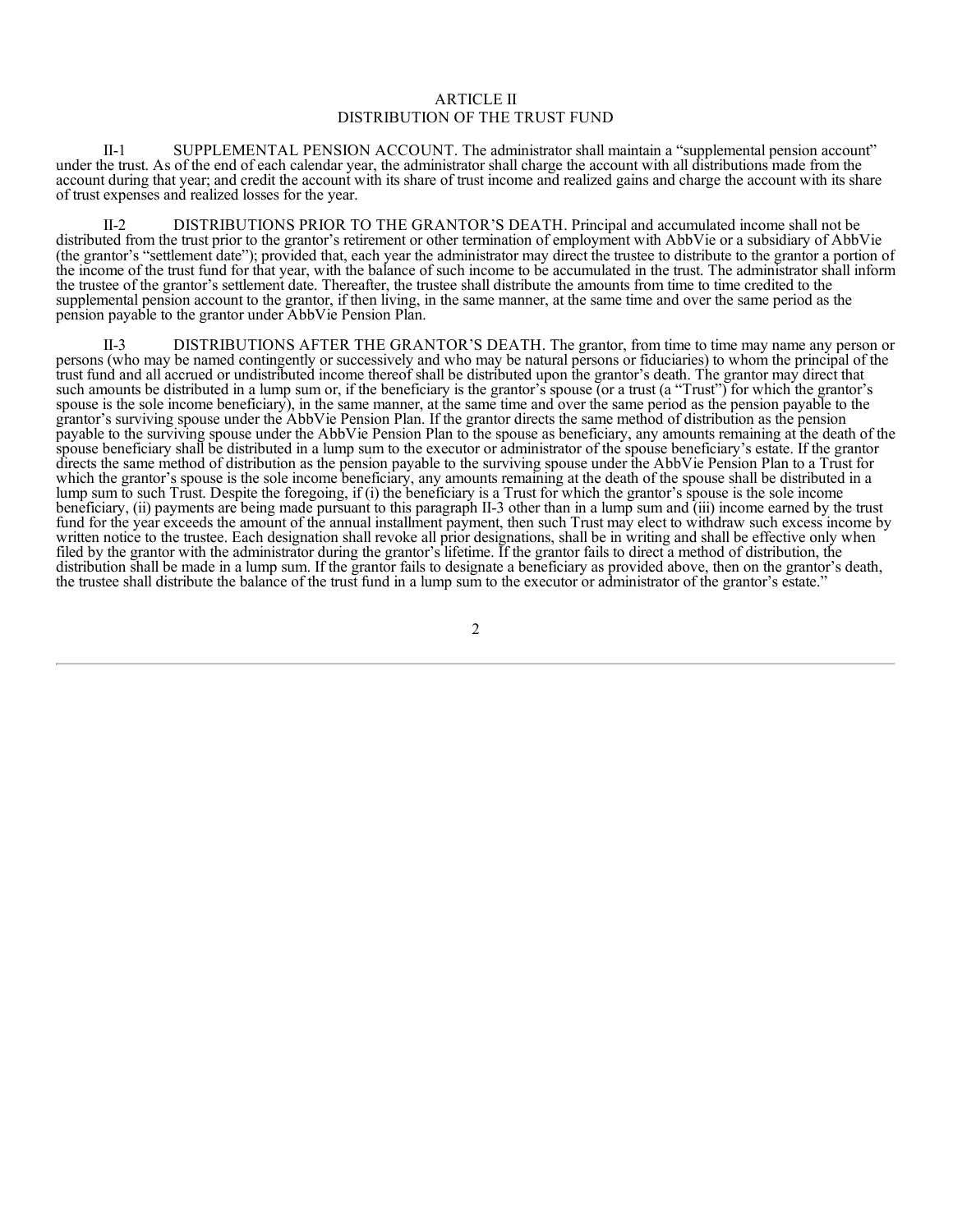II-4 FACILITY OF PAYMENT. When a person entitled to a distribution hereunder is under legal disability, or, in the trustee's opinion, is in any way incapacitated so as to be unable to manage his or her financial affairs, the trustee may make such distribution to such person's legal representative, or to a relative or friend of such person for such person's benefit. Any distribution made in accordance with the preceding sentence shall be a full and complete discharge of any liability for such distribution hereunder.

II-5 PERPETUITIES. Notwithstanding any other provisions of this agreement, on the day next preceding the end of 21 years after the death of the last to die of the grantor and the grantor's descendants living on the date of this instrument, the trustee shall immediately distribute any remaining balance in the trust to the beneficiaries then entitled to distributions hereunder.

### ARTICLE III

### MANAGEMENT OF THE TRUST FUND

III-1 GENERAL POWERS. The trustee shall, with respect to the trust fund, have the following powers, rights and duties in addition to those provided elsewhere in this agreement or by law:

(a) Subject to the limitations of subparagraph (b) next below, to sell, contract to sell, purchase, grant or exercise options to purchase, and otherwise deal with all assets of the trust fund, in such way, for such considerations, and on such terms and conditions as the trustee decides.

(b) To invest and reinvest the trust fund, without distinction between principal and income, in obligations of the United States Government and its agencies or which are backed by the full faith and credit of the United States Government and in any mutual funds, common trust funds or collective investment funds which invest solely in such obligations, provided that to the extent practicable no more than Ten Thousand Dollars (\$10,000) shall be invested in such mutual funds, common trust funds or collective investment funds at any time; and any such investment made or retained by the trustee in good faith shall be proper despite any resulting risk or lack of diversification or marketability.

To deposit cash in any depositary (including the banking department of the bank acting as trustee) without liability for interest, in amounts not in excess of those reasonably necessary to make distributions from the trust.

(d) To borrow from anyone, with the administrator's approval, such sum or sums from time to time as the trustee considers desirable to carry out this trust, and to mortgage or pledge all or part of the trust fund as security.

(e) To retain any funds or property subject to any dispute without liability for interest and to decline to make payment or delivery thereof until final adjudication by a court of competent jurisdiction or until an appropriate release is obtained.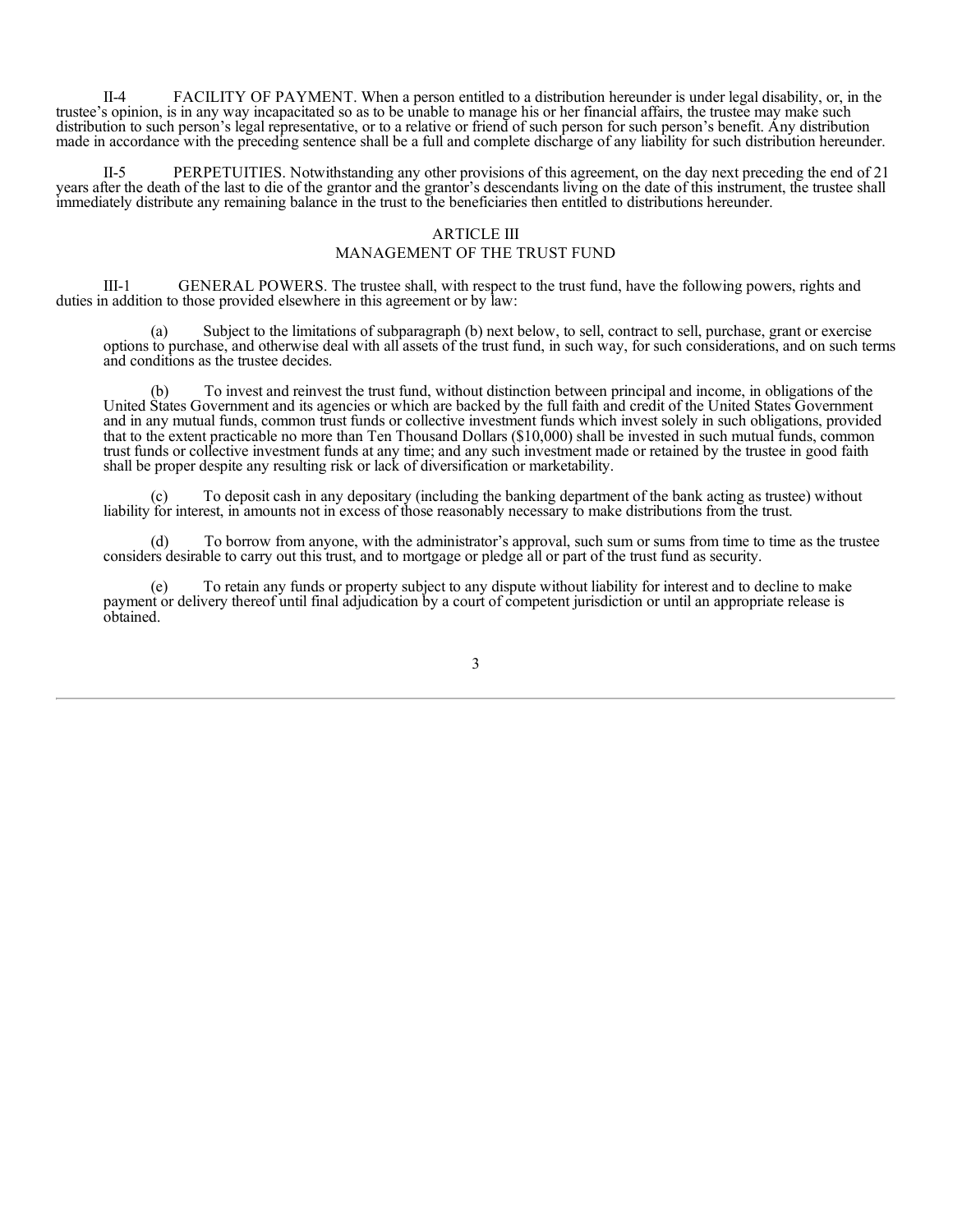(f) To begin, maintain or defend any litigation necessary in connection with the administration of this trust, except that the trustee shall not be obliged or required to do so unless indemnified to the trustee's satisfaction.

(g) To compromise, contest, settle or abandon claims or demands.

(h) To give proxies to vote stocks and other voting securities, to join in or oppose (alone or jointly with others) voting trusts, mergers, consolidations, foreclosures, reorganizations, liquidations, or other changes in the financial structure of any corporation, and to exercise or sell stock subscription or conversion rights.

(i) To hold securities or other property in the name of a nominee, in a depositary, or in any other way, with or without disclosing the trust relationship.

(j) To divide or distribute the trust fund in undivided interests or wholly or partly in kind.

(k) To pay any tax imposed on or with respect to the trust; to defer making payment of any such tax if it is indemnified to its satisfaction in the premises; and to require before making any payment such release or other document from any lawful taxing authority and such indemnity from the intended payee as the trustee considers necessary for its protection.

(l) To deal without restriction with the legal representative of the grantor's estate or the trustee or other legal representative of any trust created by the grantor or a trust or estate in which a beneficiary has an interest, even though the trustee, individually, shall be acting in such other capacity, without liability for any loss that may result.

(m) Upon the prior written consent of the administrator, to appoint or remove by written instrument any bank or corporation qualified to act as successor trustee, wherever located, as special trustee as to part or all of the trust fund, including property as to which the trustee does not act, and such special trustee, except as specifically limited or provided by this or the appointing instrument, shall have all of the rights, titles, powers, duties, discretions and immunities of the trustee, without liability for any action taken or omitted to be taken under this or the appointing instrument.

(n) To appoint or remove by written instrument any bank, wherever located, as custodian of part or all of the trust fund, and each such custodian shall have such rights, powers, duties and discretions as are delegated to it by the trustee.

(o) To employ agents, attorneys, accountants or other persons, and to delegate to them such powers as the trustee considers desirable, and the trustee shall be protected in acting or refraining from acting on the advice of persons so employed without court action.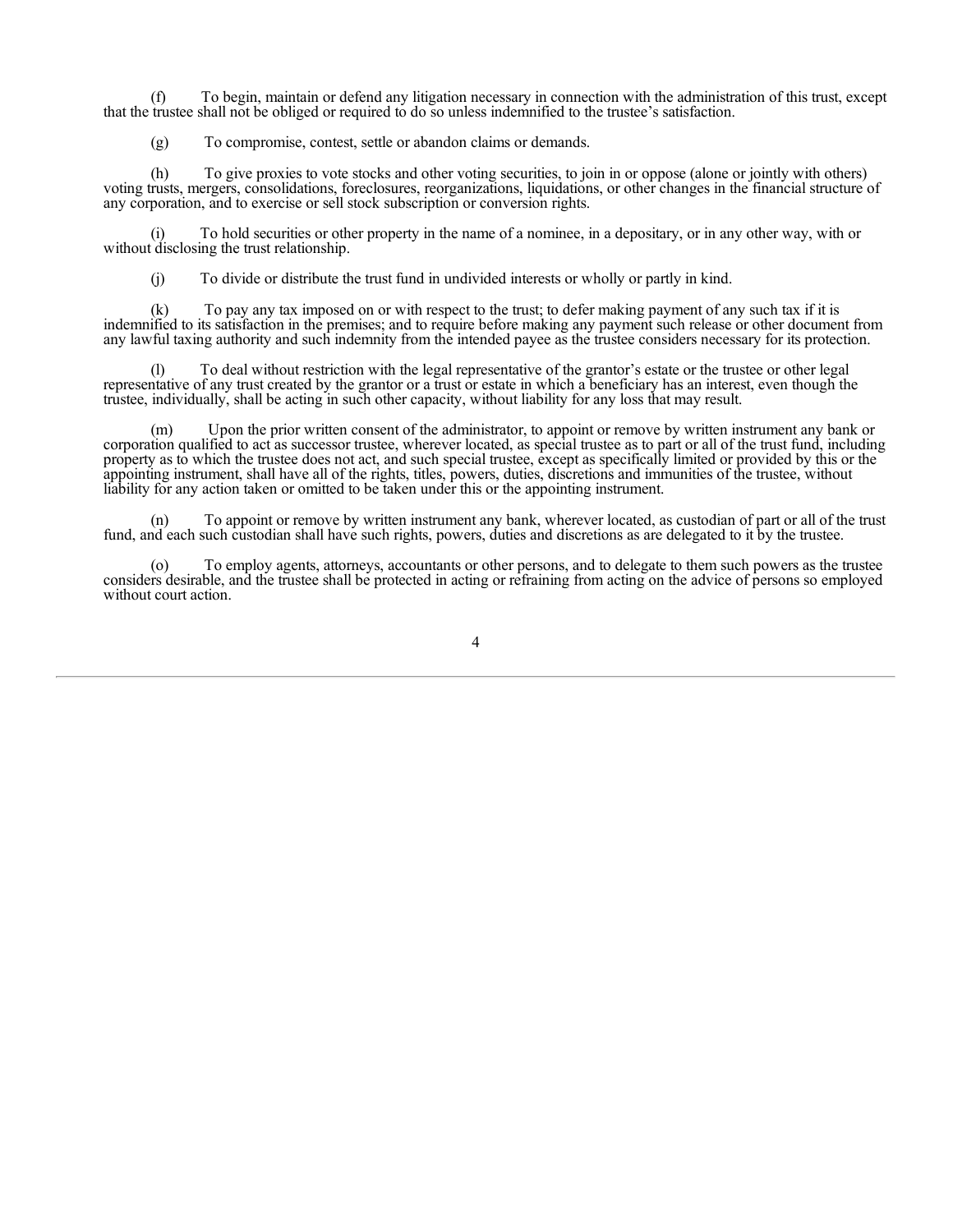(p) To perform any and all other acts which in the trustee's judgment are appropriate for the proper management, investment and distribution of the trust fund.

III-2 PRINCIPAL AND INCOME. Any income earned on the trust fund which is not distributed as provided in Article II shall be accumulated and from time to time added to the principal of the trust. The grantor's interest in the trust shall include all assets or other property held by the trustee hereunder, including principal and accumulated income.

III-3 STATEMENTS. The trustee shall prepare and deliver monthly to the administrator and annually to the grantor, if then living, otherwise to each beneficiary then entitled to distributions under this agreement, a statement (or series of statements) setting forth (or which taken together set forth) all investments, receipts, disbursements and other transactions effected by the trustee during the reporting period; and showing the trust fund and the value thereof at the end of such period.

III-4 COMPENSATION AND EXPENSES. All reasonable costs, charges and expenses incurred in the administration of this trust, including compensation to the trustee, any compensation to agents, attorneys, accountants and other persons employed by the trustee, and expenses incurred in connection with the sale, investment and reinvestment of the trust fund shall be paid from the trust fund.

## ARTICLE IV GENERAL PROVISIONS

IV-1 INTERESTS NOT TRANSFERABLE. The interests of the grantor or other persons entitled to distributions hereunder are not subject to their debts or other obligations and may not be voluntarily or involuntarily sold, transferred, alienated, assigned or encumbered.

IV-2 DISAGREEMENTS AS TO ACTS. If there is a disagreement between the trustee and anyone as to any act or transaction reported in any accounting, the trustee shall have the right to a settlement of its account by any court.

IV-3 TRUSTEE'S OBLIGATIONS. No power, duty or responsibility is imposed on the trustee except as set forth in this agreement. The trustee is not obliged to determine whether funds delivered to or distributions from the trust are proper under the trust, or whether any tax is due or payable as a result of any such delivery or distribution. The trustee shall be protected in making any distribution from the trust as directed pursuant to Article II without inquiring as to whether the distributee is entitled thereto; the trustee shall not be liable for any distribution made in good faith without written notice or knowledge that the distribution is not proper under the terms of this agreement; and the trustee shall not be liable for any action taken because of the specific direction of the administrator.

IV-4 GOOD FAITH ACTIONS. The trustee's exercise or non-exercise of its powers and discretions in good faith shall be conclusive on all persons. No one shall be obliged to see to the application of any money paid or property delivered to the trustee. The certificate of the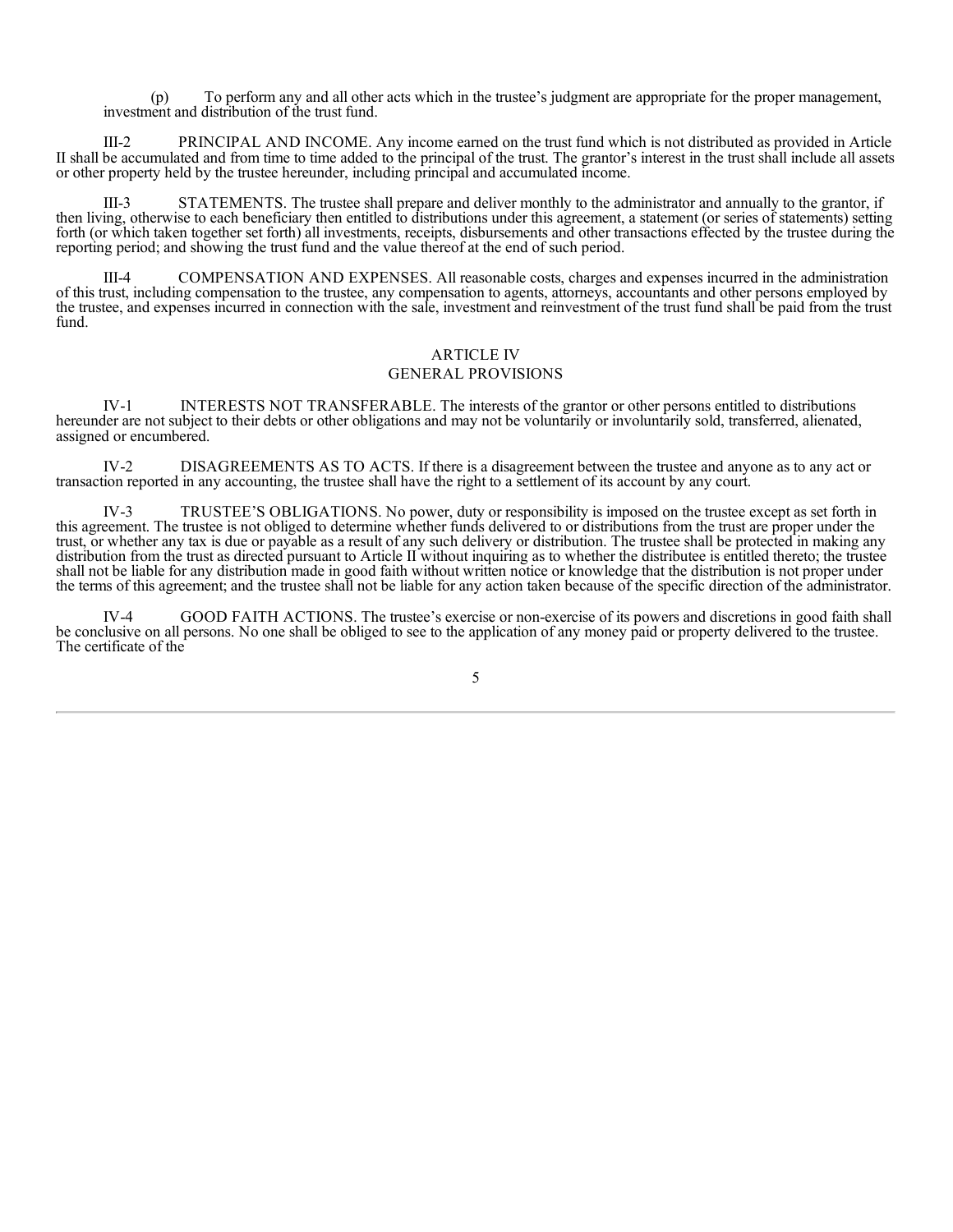trustee that it is acting according to this agreement will fully protect all persons dealing with the trustee.

IV-5 WAIVER OF NOTICE. Any notice required under this agreement may be waived by the person entitled to such notice.

IV-6 CONTROLLING LAW. The laws of the State of Illinois shall govern the interpretation and validity of the provisions of this agreement and all questions relating to the management, administration, investment and distribution of the trust hereby created.

IV-7 SUCCESSORS. This agreement shall be binding on all persons entitled to distributions hereunder and their respective heirs and legal representatives, and on the trustee and its successors.

## ARTICLE V

### CHANGES IN TRUSTEE

V-1 RESIGNATION OR REMOVAL OF TRUSTEE. The trustee may resign at any time by giving thirty days' advance notice to the administrator and the grantor. The administrator may remove a trustee by written notice to the trustee and the grantor.

V-2 APPOINTMENT OF SUCCESSOR TRUSTEE. The administrator shall fill any vacancy in the office of trustee as soon as practicable by written notice to the successor trustee; and shall give prompt written notice thereof to the grantor, if then living, otherwise to each beneficiary then entitled to payments or distributions under this agreement. A successor trustee shall be a bank (as defined in Section 581 of the Internal Revenue Code, as amended).

DUTIES OF RESIGNING OR REMOVED TRUSTEE AND OF SUCCESSOR TRUSTEE. A trustee that resigns or is removed shall furnish promptly to the administrator and the successor trustee an account of its administration of the trust from the date of its last account. Each successor trustee shall succeed to the title to the trust fund vested in its predecessor without the signing or filing of any instrument, but each predecessor trustee shall execute all documents and do all acts necessary to vest such title of record in the successor trustee. Each successor trustee shall have all the powers conferred by this agreement as if originally named trustee. No successor trustee shall be personally liable for any act or failure to act of a predecessor trustee. With the approval of the administrator, a successor trustee may accept the account furnished and the property delivered by a predecessor trustee without incurring any liability for so doing, and such acceptance will be complete discharge to the predecessor trustee.

### ARTICLE VI

### AMENDMENT AND TERMINATION

VI-1 AMENDMENT. With the consent of the administrator, this trust may be amended from time to time by the grantor, if then living, otherwise by a majority of the beneficiaries then entitled to payments or distributions hereunder, except as follows: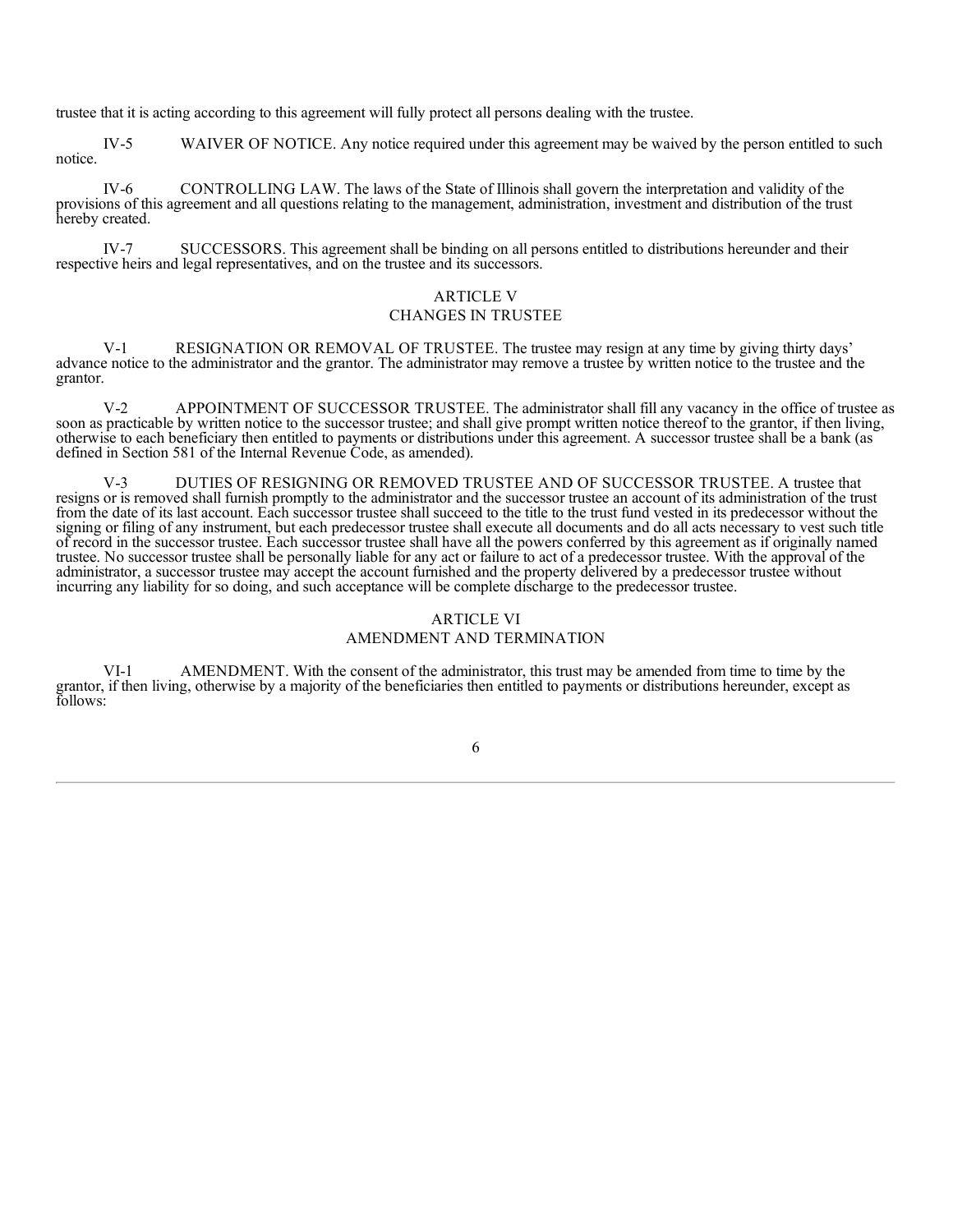- (a) The duties and liabilities of the trustee cannot be changed substantially without its consent.
- (b) This trust may not be amended so as to make the trust revocable.

VI-2 TERMINATION. This trust shall not terminate, and all rights, titles, powers, duties, discretions and immunities imposed on or reserved to the trustee, the administrator, the grantor and the beneficiaries shall continue in effect, until all assets of the trust have been distributed by the trustee as provided in Article II.

\* \* \*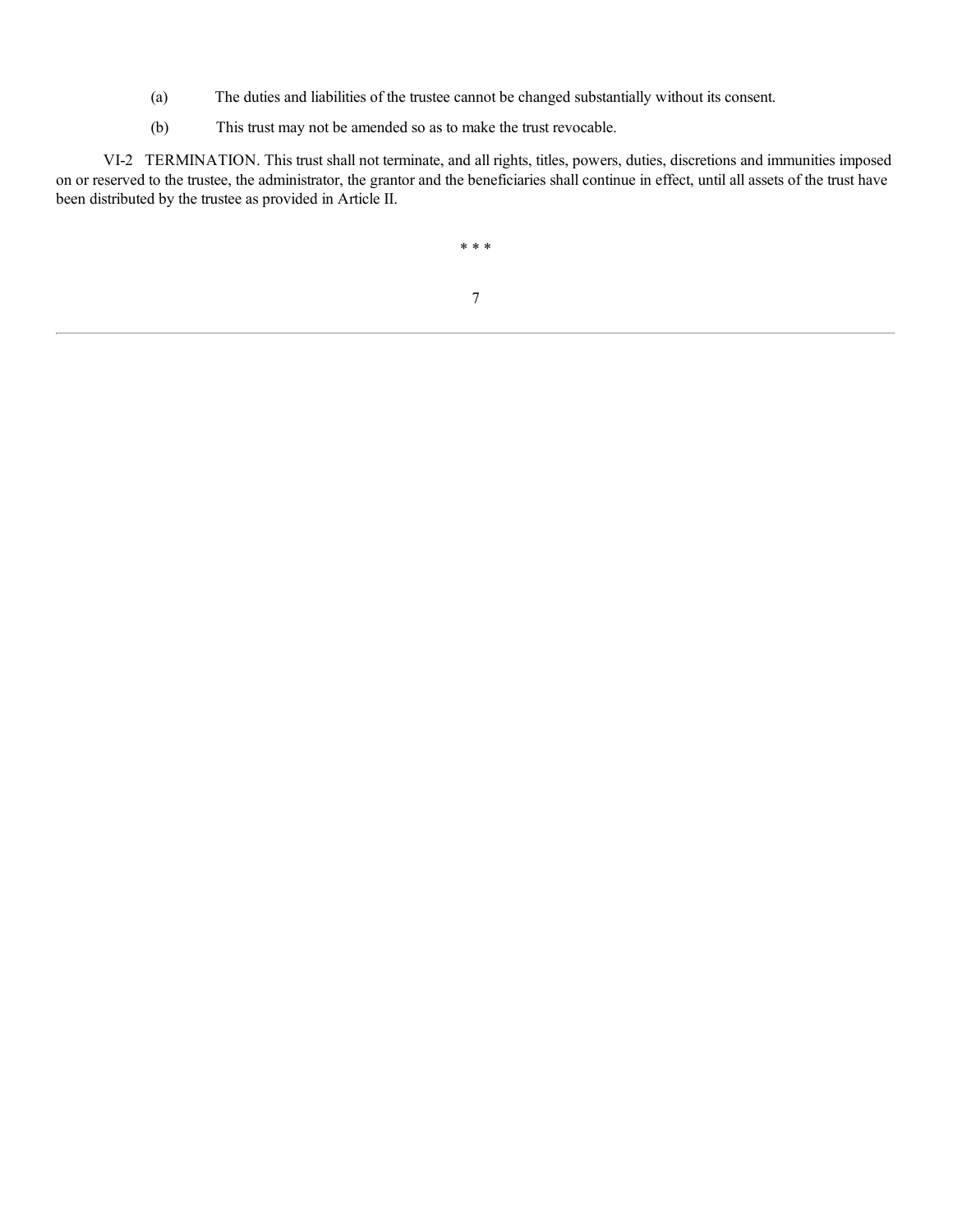IN WITNESS WHEREOF, the grantor and the trustee have executed this agreement as of the day and year first above written.

Grantor

The Northern Trust Company, as Trustee

 $By$ <sub>\_\_\_\_\_\_\_\_</sub>

Its  $\frac{1}{\sqrt{1-\frac{1}{2}}\sqrt{1-\frac{1}{2}}\left(\frac{1}{2}-\frac{1}{2}\right)}$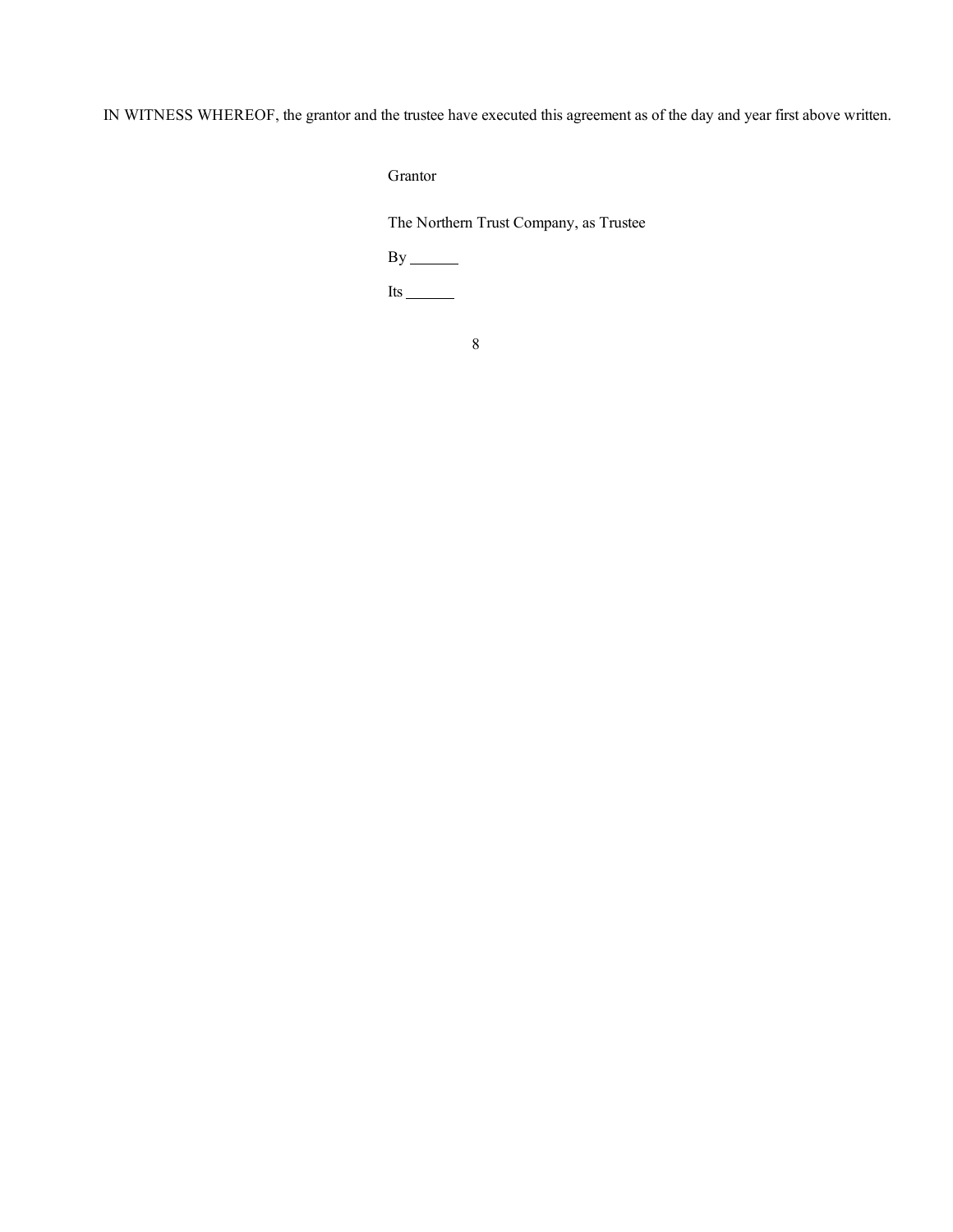# **ABBVIE 2013 INCENTIVE STOCK PROGRAM SECOND AMENDMENT**

<span id="page-69-0"></span>WHEREAS, AbbVie Inc., a Delaware corporation (the "Company"), sponsors the AbbVie 2013 Incentive Stock Program (the "Program");

WHEREAS, Section 14(f) of the Program provides that the Board of Directors (the "Board") of the Company may amend the Program at any time, provided that the amendment does not materially and adversely modify any person's rights under the express terms and conditions of an outstanding Benefit without such person's written consent;

WHEREAS, the Company now desires to amend the Program to address the application of certain terms to substitute options granted in connection with a corporate transaction;

WHEREAS, neither the Program nor the NYSE Listed Company Manual requires stockholder approval of the proposed amendment;

WHEREAS, capitalized terms used but not defined herein shall have the same meanings as set forth in the Program;

WHEREAS, the proposed amendment does not impair the rights of any person with respect to an outstanding Benefit;

NOW, THEREFORE, IT IS RESOLVED that the Program be and it hereby is amended, effective as of the date on which the Board approves the amendment, as follows:

1. The following proviso is hereby added to the first sentence of the second paragraph of Section 6(a) of the Program:

"…, unless such option is granted in connection with a corporate transaction in substitution for an option previously granted by an entity involved in such corporate transaction (any such option, a "Substitute Option")."

2. The following proviso is hereby added to the last sentence of the third paragraph of Section 6(a) of the Program:

"…, unless such option is a Substitute Option."

3. Except as specifically amended above, the Program will remain in full force and effect.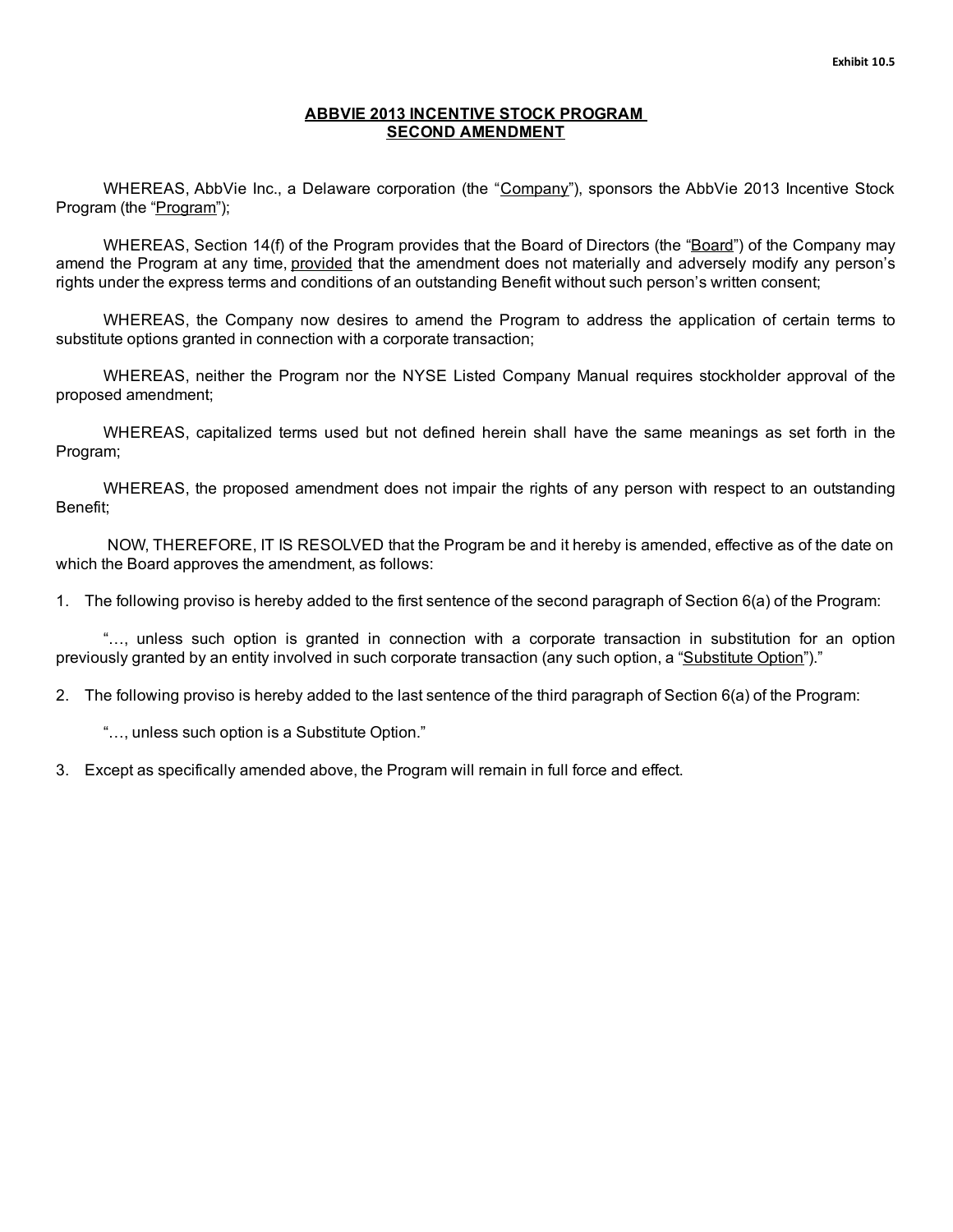#### **Certification of Chief Executive Officer Required by Rule 13a-14(a) (17 CFR 240.13a-14(a))**

<span id="page-70-0"></span>I, Richard A. Gonzalez, certify that:

- 1. I have reviewed this quarterly report on Form 10-Q of AbbVie Inc.;
- 2. Based on my knowledge, this report does not contain any untrue statement of a material fact or omit to state a material fact necessary to make the statements made, in light of the circumstances under which such statements were made, not misleading with respect to the period covered by this report;
- 3. Based on my knowledge, the financial statements, and other financial information included in this report, fairly present in all material respects the financial condition, results of operations and cash flows of AbbVie as of, and for, the periods presented in this report;
- 4. AbbVie's other certifying officer and I are responsible for establishing and maintaining disclosure controls and procedures (as defined in Exchange Act Rules 13a-15(e) and 15d-15(e)) and internal control over financial reporting (as defined in Exchange Act Rules 13a-15(f) and 15d-15(f)) for AbbVie and have:
	- a) Designed such disclosure controls and procedures, or caused such disclosure controls and procedures to be designed under our supervision, to ensure that material information relating to AbbVie, including its consolidated subsidiaries, is made known to us by others within those entities, particularly during the period in which this report is being prepared;
	- b) Designed such internal control over financial reporting, or caused such internal control over financial reporting to be designed under our supervision, to provide reasonable assurance regarding the reliability of financial reporting and the preparation of financial statements for external purposes in accordance with generally accepted accounting principles;
	- c) Evaluated the effectiveness of AbbVie's disclosure controls and procedures and presented in this report our conclusions about the effectiveness of the disclosure controls and procedures, as of the end of the period covered by this report based on such evaluation; and
	- d) Disclosed in this report any change in AbbVie's internal control over financial reporting that occurred during AbbVie's most recent fiscal quarter that has materially affected, or is reasonably likely to materially affect, AbbVie's internal control over financial reporting; and
- 5. AbbVie's other certifying officer and I have disclosed, based on our most recent evaluation of internal control over financial reporting, to AbbVie's auditors and the audit committee of AbbVie's board of directors:
	- a) All significant deficiencies and material weaknesses in the design or operation of internal control over financial reporting which are reasonably likely to adversely affect AbbVie's ability to record, process, summarize and report financial information; and
	- b) Any fraud, whether or not material, that involves management or other employees who have a significant role in AbbVie's internal control over financial reporting.

Date: August 5, 2019 /s/ Richard A. Gonzalez

Richard A. Gonzalez, Chairman of the Board

and Chief Executive Officer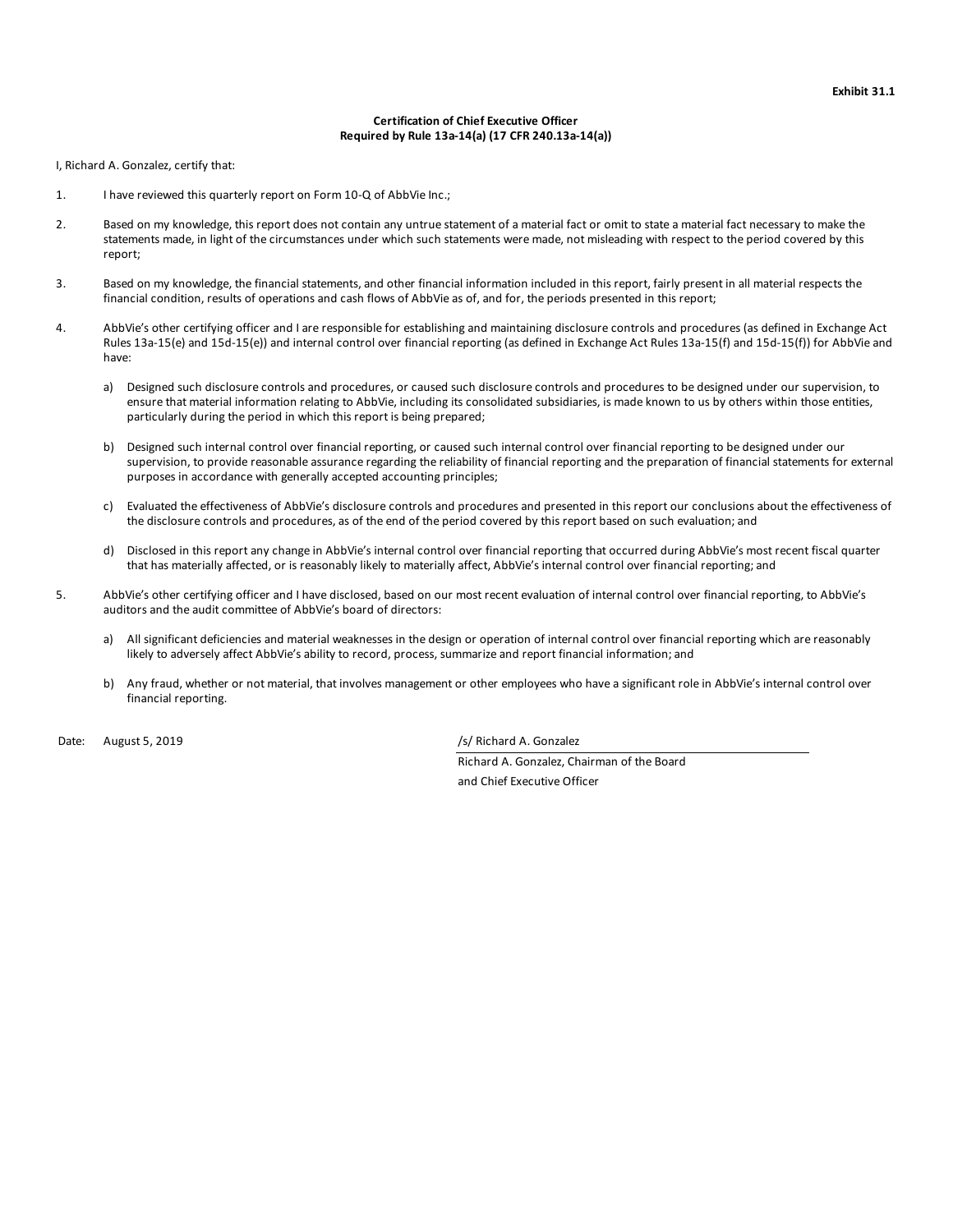#### **Certification of Chief Financial Officer Required by Rule 13a-14(a) (17 CFR 240.13a-14(a))**

<span id="page-71-0"></span>I, Robert A. Michael, certify that:

- 1. I have reviewed this quarterly report on Form 10-Q of AbbVie Inc.;
- 2. Based on my knowledge, this report does not contain any untrue statement of a material fact or omit to state a material fact necessary to make the statements made, in light of the circumstances under which such statements were made, not misleading with respect to the period covered by this report;
- 3. Based on my knowledge, the financial statements, and other financial information included in this report, fairly present in all material respects the financial condition, results of operations and cash flows of AbbVie as of, and for, the periods presented in this report;
- 4. AbbVie's other certifying officer and I are responsible for establishing and maintaining disclosure controls and procedures (as defined in Exchange Act Rules 13a-15(e) and 15d-15(e)) and internal control over financial reporting (as defined in Exchange Act Rules 13a-15(f) and 15d-15(f)) for AbbVie and have:
	- a) Designed such disclosure controls and procedures, or caused such disclosure controls and procedures to be designed under our supervision, to ensure that material information relating to AbbVie, including its consolidated subsidiaries, is made known to us by others within those entities, particularly during the period in which this report is being prepared;
	- b) Designed such internal control over financial reporting, or caused such internal control over financial reporting to be designed under our supervision, to provide reasonable assurance regarding the reliability of financial reporting and the preparation of financial statements for external purposes in accordance with generally accepted accounting principles;
	- c) Evaluated the effectiveness of AbbVie's disclosure controls and procedures and presented in this report our conclusions about the effectiveness of the disclosure controls and procedures, as of the end of the period covered by this report based on such evaluation; and
	- d) Disclosed in this report any change in AbbVie's internal control over financial reporting that occurred during AbbVie's most recent fiscal quarter that has materially affected, or is reasonably likely to materially affect, AbbVie's internal control over financial reporting; and
- 5. AbbVie's other certifying officer and I have disclosed, based on our most recent evaluation of internal control over financial reporting, to AbbVie's auditors and the audit committee of AbbVie's board of directors:
	- a) All significant deficiencies and material weaknesses in the design or operation of internal control over financial reporting which are reasonably likely to adversely affect AbbVie's ability to record, process, summarize and report financial information; and
	- b) Any fraud, whether or not material, that involves management or other employees who have a significant role in AbbVie's internal control over financial reporting.

Date: August 5, 2019 /s/ Robert A. Michael

Robert A. Michael, Executive Vice President,

Chief Financial Officer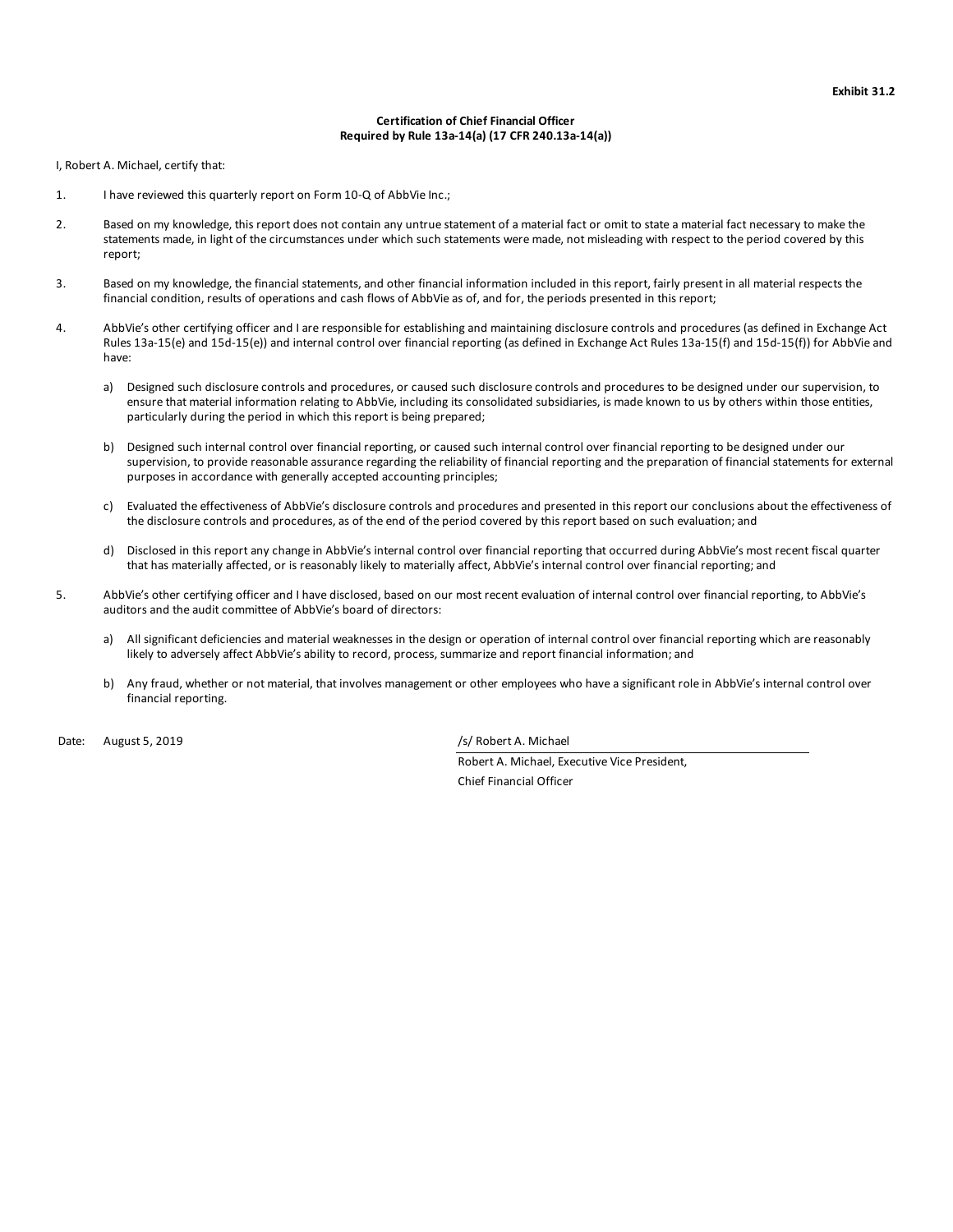## **Certification Pursuant To 18 U.S.C. Section 1350 As Adopted Pursuant To Section 906 of the Sarbanes-Oxley Act of 2002**

In connection with the Quarterly Report of AbbVie Inc. (the "Company") on Form 10-Q for the period ended June 30, 2019 as filed with the Securities and Exchange Commission (the "Report"), I, Richard A. Gonzalez, Chairman of the Board and Chief Executive Officer of the Company, certify, pursuant to 18 U.S.C. § 1350, as adopted pursuant to § 906 of the Sarbanes-Oxley Act of 2002, that:

(1) The Report fully complies with the requirements of section 13(a) or 15(d) of the Securities Exchange Act of 1934; and

(2) The information contained in the Report fairly presents, in all material respects, the financial condition and results of operations of the Company.

/s/ Richard A. Gonzalez

Richard A. Gonzalez

Chairman of the Board and Chief Executive Officer

August 5, 2019

A signed original of this written statement required by Section 906 has been provided to AbbVie Inc. and will be retained by AbbVie Inc. and furnished to the Securities and Exchange Commission or its staff upon request.